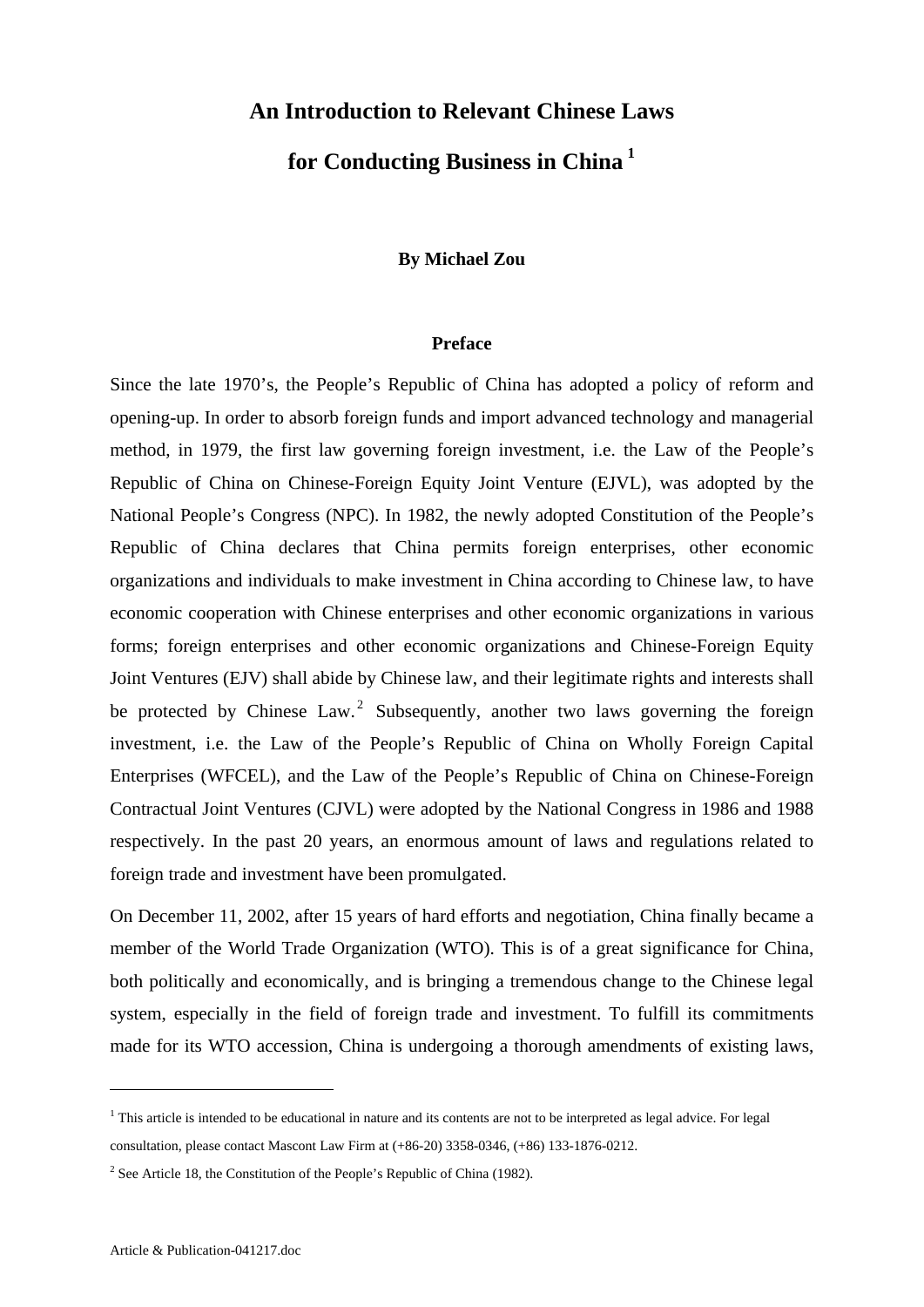and numerous regulations, administrative rules and procedures on foreign investments, foreign trade, taxation, exchange controls, labor and personnel management, and intellectual property protection, both at the central level and the local level. Many new regulations are being enacted to meet the requirement of opening the Chinese market where foreign trade and investment are growing rapidly.

This chapter is to give you a general description of the most import laws and regulations that may influence and affect foreign companies, other economic organizations and individuals doing business in or with China.

- Chapter 1 Establishment of Enterprises
- Chapter 2 Merger and Acquisition
- Chapter 3 Acquisition of Realty
- Chapter 4 Taxation
- Chapter 5 Customs Regulations
- Chapter 6 Foreign Exchange Regulations, Capital and Profit Transfer
- Chapter 7 Competition Law
- Chapter 8 Intellectual Property Protection
- Chapter 9 Employment Law

#### Chapter 1 Establishment of Enterprises

#### [1] Limited Liability Company

 There are three basic laws and regulations governing the foreign investment, i.e. the Law of the People's Republic of China on Chinese-Foreign Equity Joint Ventures (EJVL); the Law of the People's Republic of China on Chinese-Foreign Contractual Joint Ventures (CJVL); the Law of the People's Republic of China on Wholly-Foreign Capital Enterprises (WFCEL), the their Implementing Rules. According to these laws and regulations, a Chinese-Foreign Equity Joint Venture (EJV) is a limited liability company; a Chinese-Foreign Contractual Joint Venture (CJV) can be a limited liability company if it acquired the qualification of being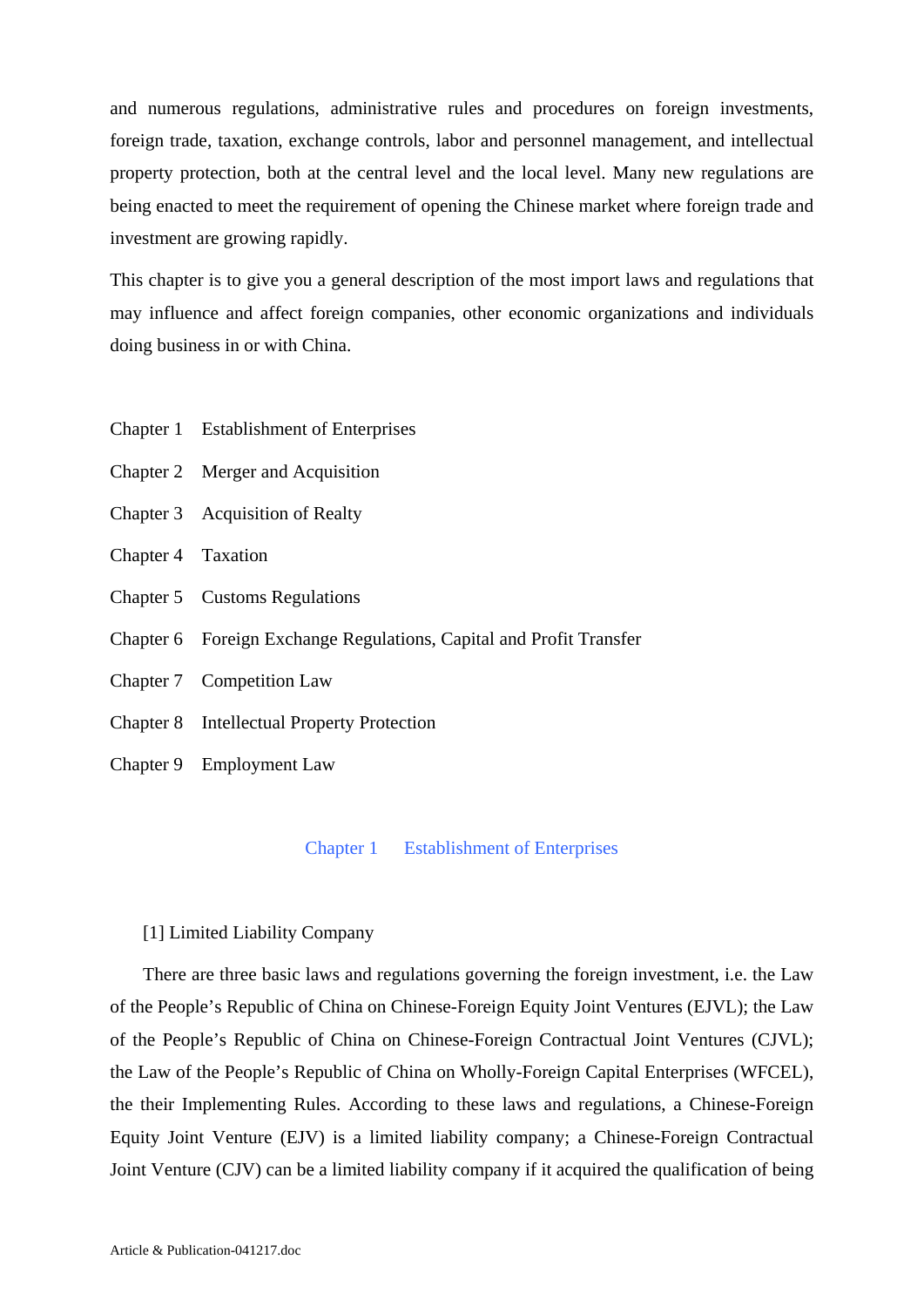a legal person, otherwise it can not be a limited liability company; a Wholly-Foreign Owned Enterprise (WFOE) is a limited liability company unless otherwise approved by the competent authority.

#### [a] Chinese-Foreign Equity Joint Venture

The basic laws and regulations governing the establishment and operation of the Chinese-foreign equity joint ventures (EJV) in China include the Law of the PRC on Chinese-Foreign Equity Joint Venture (EJVL, promulgated in 1979 and amended in 1990 and 2001), and its Implementation Rules (adopted in 1983 and amended in 2001); the Labor Law of the PRC (1995) and the Labor Management Rules on Foreign-Invested Enterprises; the Income Tax Laws of the PRC on Foreign-Invested Enterprises and Foreign Enterprises (1992) and its Implementation Rules (1991), which will be discussed separately. The Regulation of the PRC on the Administration of the Registration of Enterprise Legal Person (1988) and its Implementation Rules (amended in 2000) provide the detailed procedures for the EJV to be registered with industry and commerce department to get a business license.

#### [i] Features

In accordance with the EJVL, and its Implementation Rules, for the purpose of international economic cooperation and exchange of technology, foreign enterprise companies, enterprises and other economic organizations and individuals are allowed to set up joint ventures in China with Chinese companies, enterprises or other economic organizations<sup>[3](#page-2-0)</sup>. This is so-called equity joint ventures (EJVs). An EJV is legal entity established in China between Chinese and foreign venturers that acquires the Status of a legal person and is governed by Chinese law. There are three features that distinguish the equity joint ventures from the so-called contractual joint ventures (CJVs).

First of all, the contributions to the registered capital by the parties to the equity joint venture either in cash or in other forms shall be priced and calculated into a proportion (i.e. a ratio) and the parties shall share profits, risks and losses and be responsible for its debts in proportion to their respective contributions. The proportion of the registered capital contributed by one party shall be assigned only after approval has been granted by other parties and the examination and approval authority as well. In this case the other party has the priority to buy the proportion of the registered capital to be assigned. As a limited company,

1

<span id="page-2-0"></span><sup>&</sup>lt;sup>3</sup> See Article 1 of the EJVL (amended 2001).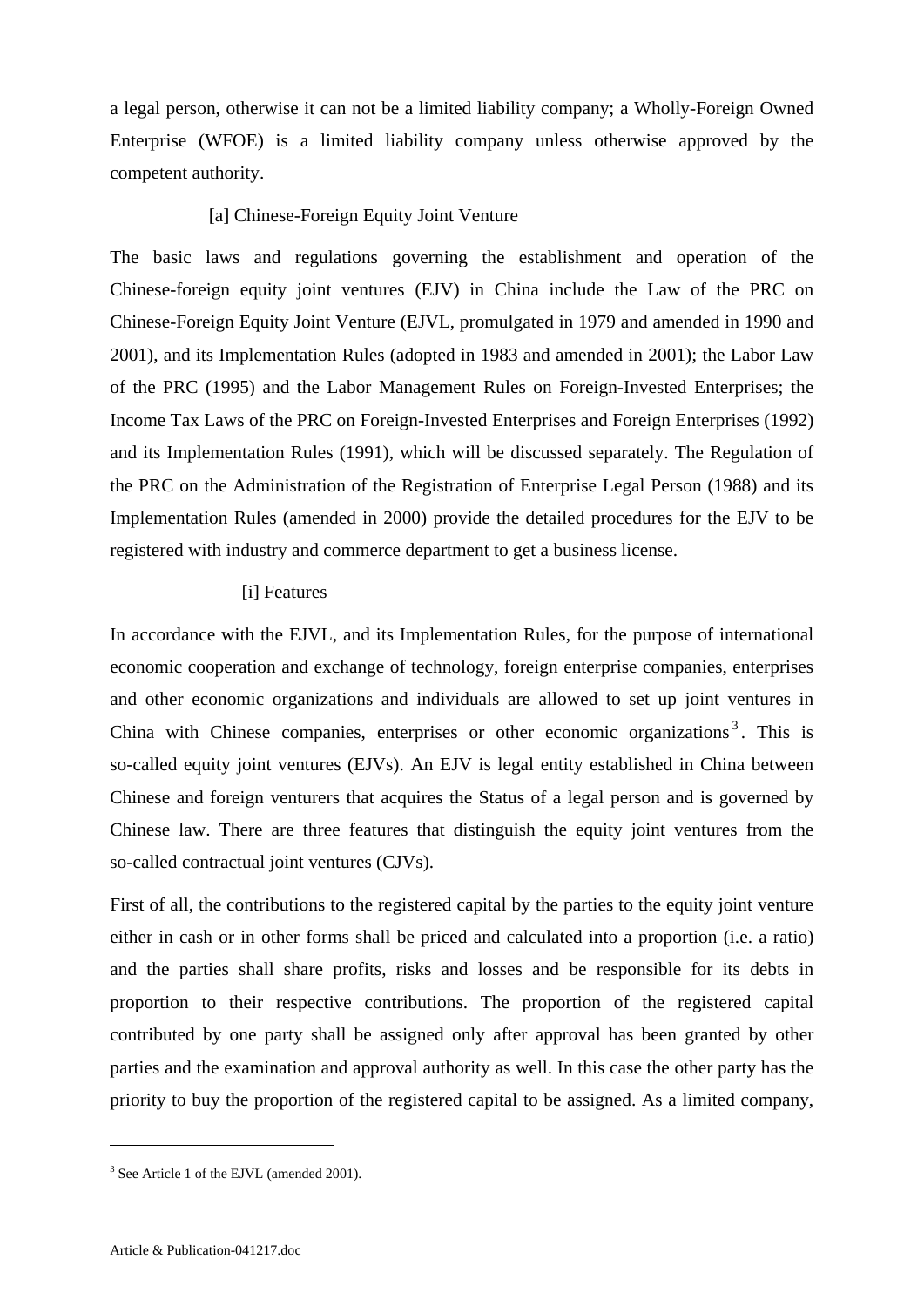the parties to the joint venture are only liable to the joint venture's debts to the extent of their subscribed capital. Thirdly, the Parties to the joint venture shall distribute profits in currency and not in products or in other forms. The investments made by the parties cannot be recovered purposely by increasing profit share or accelerating the depreciation process.

#### [ii] Approval and Registration Procedure

All foreign investment has to be examined and approved by the examination and approval authority (EAA). In the case of establishing a equity joint venture, the EAA refers to the Ministry of Foreign Trade and Economic Cooperation (MOFTEC), or the local authorities (including department responsible for foreign trade and economic cooperation of the State Council, autonomous regions, special economic zones, coastal open cities and cities having an independent economic planning power), depending on how large the investment is, and whether it is encouraged. The EAA is shall to make a decision whether or not the EJV project is approved within 3 months after receiving all relevant documents required. Within 1 month after the approval has been granted by EAA, the EJV shall be registered with registration authority (i.e. the State Administration for Industry and Commerce or the local departments of industry and commerce), the competent departments in charge of taxation and other relevant departments such as the customs and foreign exchange control departments.

#### [iii] Capital Contribution

The parities to the EJV may use currency, buildings, factory houses, machinery and equipment and other materials, industrial property right, technical know-how and the right to use a work site as contributions to the registered capital. The machinery and equipment or other materials contributed by the foreign party shall be indispensable and needed by the EJV, and their price should not higher than the same in the international market. The industrial property right or technical know-how contributed by the foreign party as investment shall meet one of the following conditions: (1) it can remarkably improve the quality of the products, or promote the productivity efficiency; (2) it can remarkably save raw materials, fuel or power. Where foreign party use machinery and equipment, other materials, industrial property right or technical know-how as investment contribution, approval shall be granted by the examination and approval authority (EAA). According to the Company Law of the PRC, which shall also apply to EJV if it is a limited liability company, the contribution in industrial property right or non-patented technology shall not priced more than 20% of the registered capital of the EJV. Another prominent feature is that foreign investment contribution in an EJV shall not be less than 25% of the registered capital.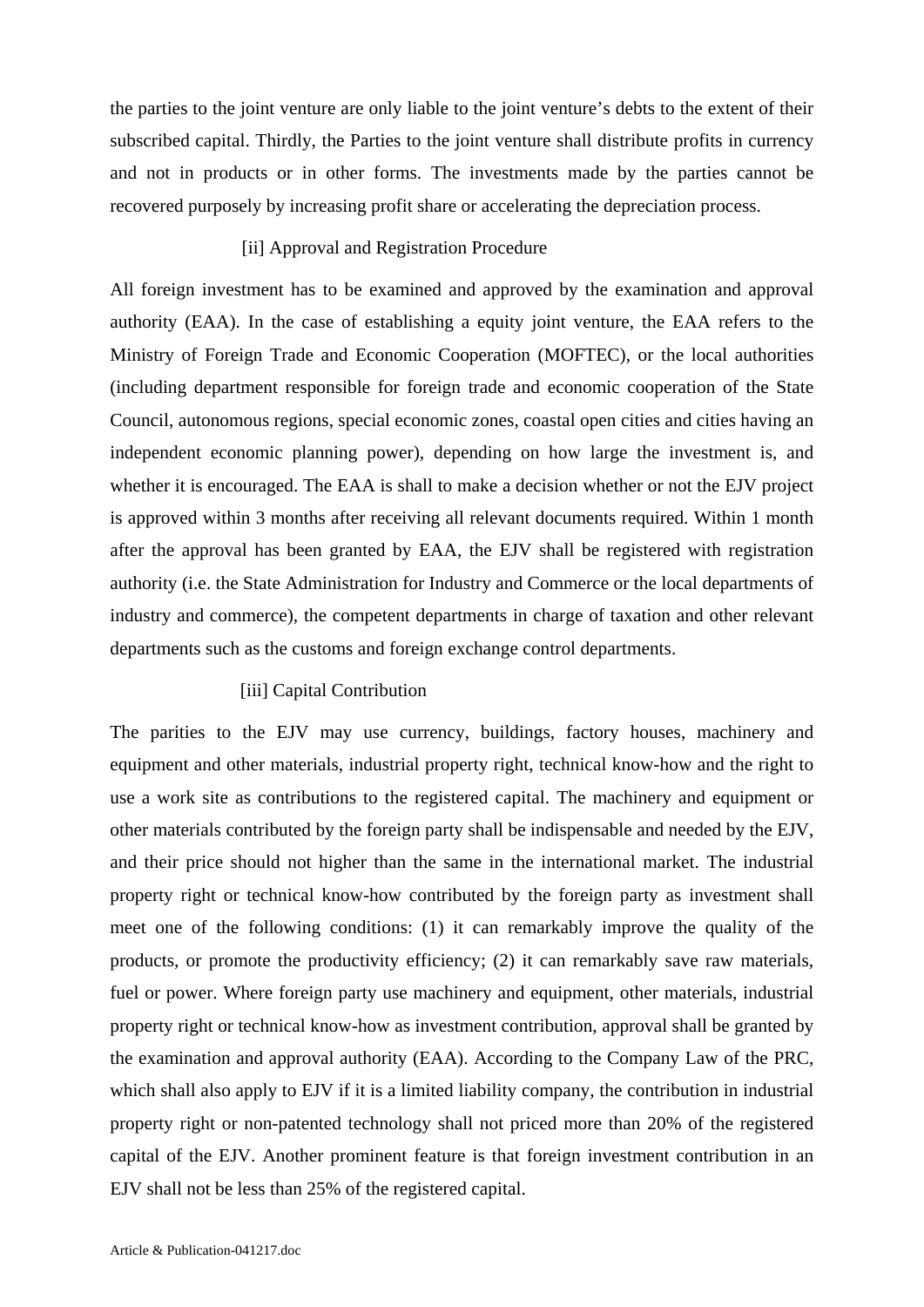#### [iv] Management

In EJV, the board of directors is the highest authority, which will make decisions regarding all important issues of the EJV. The members of the board of directors shall not be less than 3 people and the number shall be distributed among the parties in accordance with their proportion of the registered capital. The term of office of the board members is 4 years, who can be appointed continuously after the term expires. Decisions on the following issues shall be unanimously approved by the board of directors: (1) the amendments of the articles of association of the EJV; (2) the termination or dissolving of the EJV; (3) the increase and decrease of the registered capital; (4) the merger or separation of the EJV. Other matters can be decided according to the decision-making rules stipulated in the articles of association of the EJV. The Chairman of the board of directors is the legal representative of the EJV.

A managerial organ, headed by the general manager, shall be set up in the EJV, responsible for the daily management operation. The general manger shall carry out decisions made by the board of directors, and shall represent the EJV within the power authorized by the board of directors The general manager, deputy general manager(s), who can be both Chinese and foreign citizens, shall be engaged by the board of directors. They can not be concurrently be general manager or deputy general manager(s) of other economic organizations, and shall not engage in commercial competition of other economic organizations with the EJV.

#### [v] Operation

According to the EJVL and its Implementation Rules, the machinery and equipment, raw materials, fuels, parts and components, transportation vehicles and office facilities etc. needed by the EJV can be bought in the domestic market or international market in accordance with the principle of equity and rational. EJVs are encouraged to sale products outside China. Products can be exported directly by the EJV or exported by its agent entrusted, and can also be exported through the Chinese foreign-trade agencies. Products of the EJV can also be sold in the Chinese market. If it is necessary, the EJV may establish branches outside China or in Hong Kong and Macao after approval from the MOFTEC. With its business license, EJV can open its foreign exchange bank account in banks or other financial institutions granted permit to do foreign exchange business by the state administration department. All foreign exchange matters of EJVs shall be handled according to the Regulations of PRC on Foreign Exchange Administration and other related rules. If necessary in its business operation, EJV can borrow loans of RMB or foreign exchange from domestic banks, and can also borrow foreign exchange loans from foreign banks, banks in Hong Kong or Macao pursuant to the relevant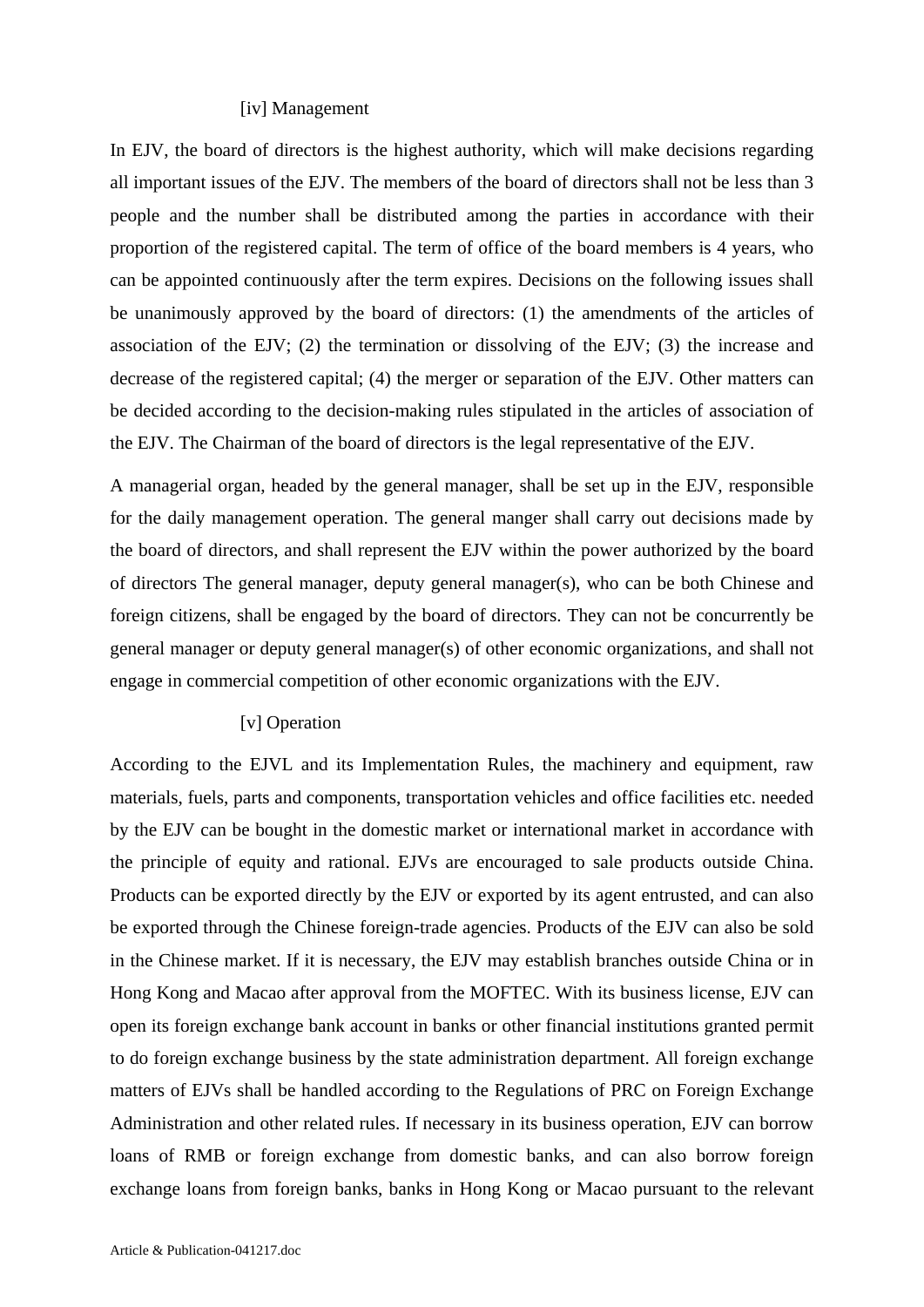regulations of China. Insurance policies of the EJV shall be underwritten in insurance companies in China.

## [vi] Labor and personnel Management

Pursuant to the Implementation Rules of the EJVL, the matters related to the employment of staff of EJV, such as the recruitment, dismissal, resign, salary, welfare, labor protection, labor insurance, labor discipline shall be governed by the related provisions of labor and social security of China. The salary and welfare of High-ranking offices of EJV such as the (deputy) general manager, the (deputy) general engineer, the (deputy) Chief accountant etc. shall be decided by the board of directors.

## [vii] Profit Distribution and Repatriation

After the payment of the income tax, the EJV shall set aside, from gross earnings gained by the EJV, allocations for the reserve funds, funds for the expansion of the EJV, bonuses and welfare funds for employees; net profit can be distributed among the venturers in accordance with the ratio of the register capital contributed by each venturer. Profits can not be distributed before the losses in previous years have been made up. Remaining profit in previous years can be distributed together with that of the current year.

Profits gained by the foreign venturer can be remitted abroad, so can funds distributed after the expiration or termination of EJV and other funds. After the payment of individual income tax, salary and other legitimate income earned by foreign employees can be remitted abroad in accordance with the foreign exchange administration regulations.

## [viii] Nationalization and Expropriation

In the EJVL, it is declared that the Chinese government protects the foreign venturer's investment, profits which should be distributed, and other legitimate rights and interests in the EJV according to law. EJV shall not be nationalized and expropriated. Under special circumstance, if required by the public interests of the society, EJV can be expropriated through legal procedures, and corresponding compensation shall be rendered. China also has concluded a lot of bilateral investment protection treaties with many countries since late 1970s. Provisions regarding the legal procedures and the principle of compensation can be usually found in these treaties.

## [ix] Duration and Liquidation

According to the EJVL and its Implementation Rules, the duration of the EJV can be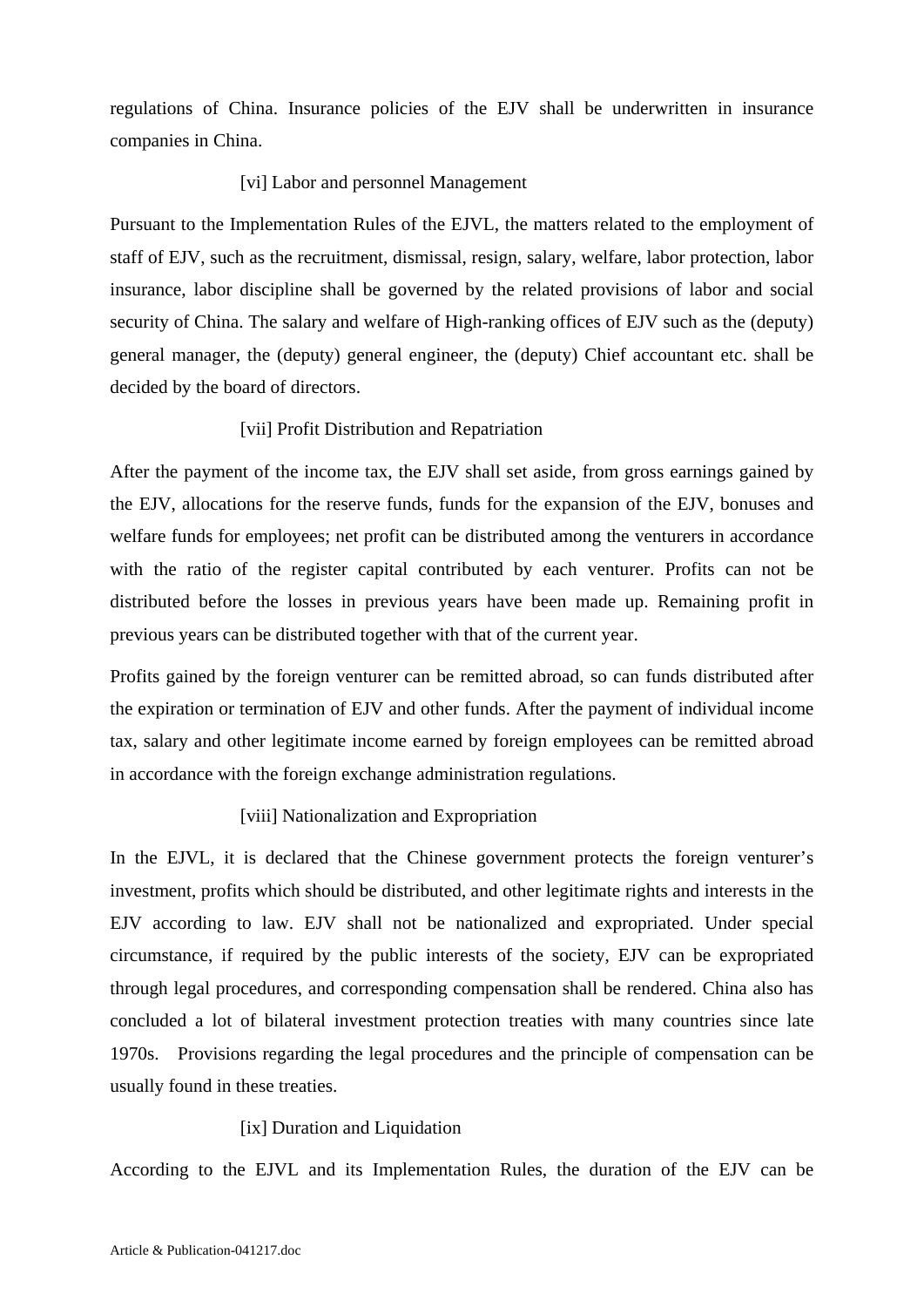stipulated according to different investment fields and circumstances. In some fields, EJV should have a limited duration; while in others, it can have a limited duration or a permanent duration (no limited duration). Details can be find in the Interim Rules on the Duration of the Chinese-Foreign Equity Jointures. Where EJV has a limited duration and the veturers agree to extend the duration, an application shall be filed with the examination & approval authority (EAA) 6 months before the expiration of the duration. EAA shall make a decision whether or not approval is granted within one month after receiving the said application.

EJV can be dissolved under the circumstances that (1) duration of the EJV expires; or (2) the EJV suffers a severe loss and is unable to sustain business operation; or (3) one party fails to perform its obligation in accordance with the agreement, contract, or articles of association of the EJV, and cause the EJV unable to sustain business operation; or (4) EJV suffers a heavy loss due to Force Majeure such as natural disaster or war etc.; or (5) the purpose of the EJV has not been reached and there is be no bright future for development; or (6) other circumstances for the dissolution of the EJV stipulated in the contract or the articles of association. Under the above circumstances of (2), (4), (5), (6), the board of directors shall submit an application for dissolution to the EAA for approval. Under the above circumstance of (3), the party who breaches the agreement, contract, or articles of association of the EJV shall compensate the EJV for its losses thus incurred, and other party who performed its duty can file an application of dissolution with the EAA.<sup>[1](#page-6-0)</sup>

When EJV is dissolved, liquidation shall be carried out in accordance with the Liquidation Measures on Foreign-Invested Enterprises. A liquidation committee (the Committee) shall be formed to be responsible for the liquidation matters. The members of the Committee should usually be composed of directors of the EJV. Should any director is unable or unfit to be a member of the Committee, Chinese lawyer or registered public accountant can be engaged by the EJV to be a member. During the liquidation, the Committee can sue or be sued on behalf of the EJV. EJV shall be liable for its debts with all its assets. After liquidation, remaining property of the EJV shall be distributed among the parties in accordance with the ratio of the registered capital contributed by each party, unless otherwise stipulated in the agreement, contract or articles of association of the EJV. When the liquidation is finished, the Committee shall submit a report to EAA after it has been approved by the meeting of the board of

1

<span id="page-6-0"></span><sup>&</sup>lt;sup>1</sup> Compensation should be made to the party who performed his duty, rather than EJV. See Article 48 of Implementation Rules of CJVL.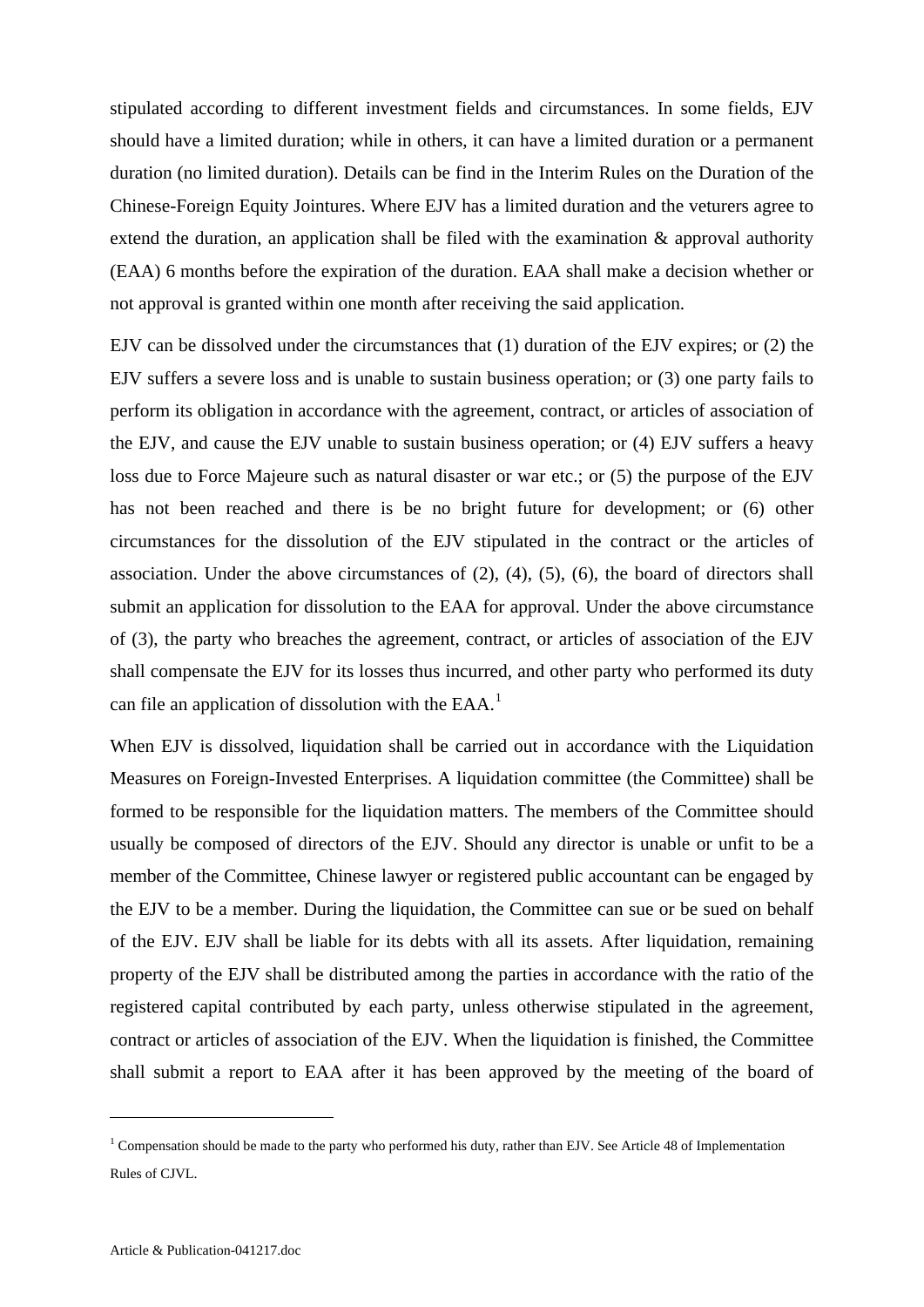directors, and go through the registration cancellation procedure with the registration administration department and hand in the business license of the EJV. The account books shall be kept by the Chinese party after EJV's dissolution.

## [x] Settlement of Disputes

According to the EJVL and its Implementation Rules, disputes which can not be settled through consultation can be arbitrated by Chinese arbitration institutions, or by other (foreign) arbitration institutions in accordance with their written arbitration agreement. In the event that there is no written arbitration clause contained in the EJV contract, or  $1$  no arbitration agreement is reached afterwards, legal proceeding can be instituted with the People's Court. China became a party to the Convention on the Recognition and Enforcement of Foreign Arbitral Awards (the New York Convention 1958) in 1987, foreign arbitral awards made in the territory of the contracting parties to the Convention can be enforced in accordance with the said Convention and relevant provisions of the Chinese civil procedure law and regulations.

## [b] Contractual Joint Venture

The Chinese-Foreign Contractual Joint Venture (CJV) is also called the cooperative joint venture, which is governed mainly by the Law of the People's Republic of China on Chinese-Foreign Contractual Joint Ventures (CJVL) newly amended in 2001 and its Implementation Measures ratified by the Sate Council and promulgated by MOFTEC in 1995. Regarding its income tax, labor and registration, the laws and regulations mentioned in [a] above also apply to CJV.

## [i] Features

CJV has some common features with EJV: (1) the requirements for the venturers are the same. The foreign venture can be foreign enterprises, other economic organizations or individuals; the Chinese venture can be Chinese enterprises and other economic organizations, excluding Chinese individuals. (2) Both CJV and EJV are enterprise set up in China. (3) Both are joint venture in which profits and losses are shared by the venturers. However, besides the common features, CJV has its own unique features.

Firstly, the prominent feature of CJV is its contractual nature and flexibility. The foreign and

1

<span id="page-7-0"></span><sup>&</sup>lt;sup>1</sup> "or" should be "and". See Article 25 of CJVL.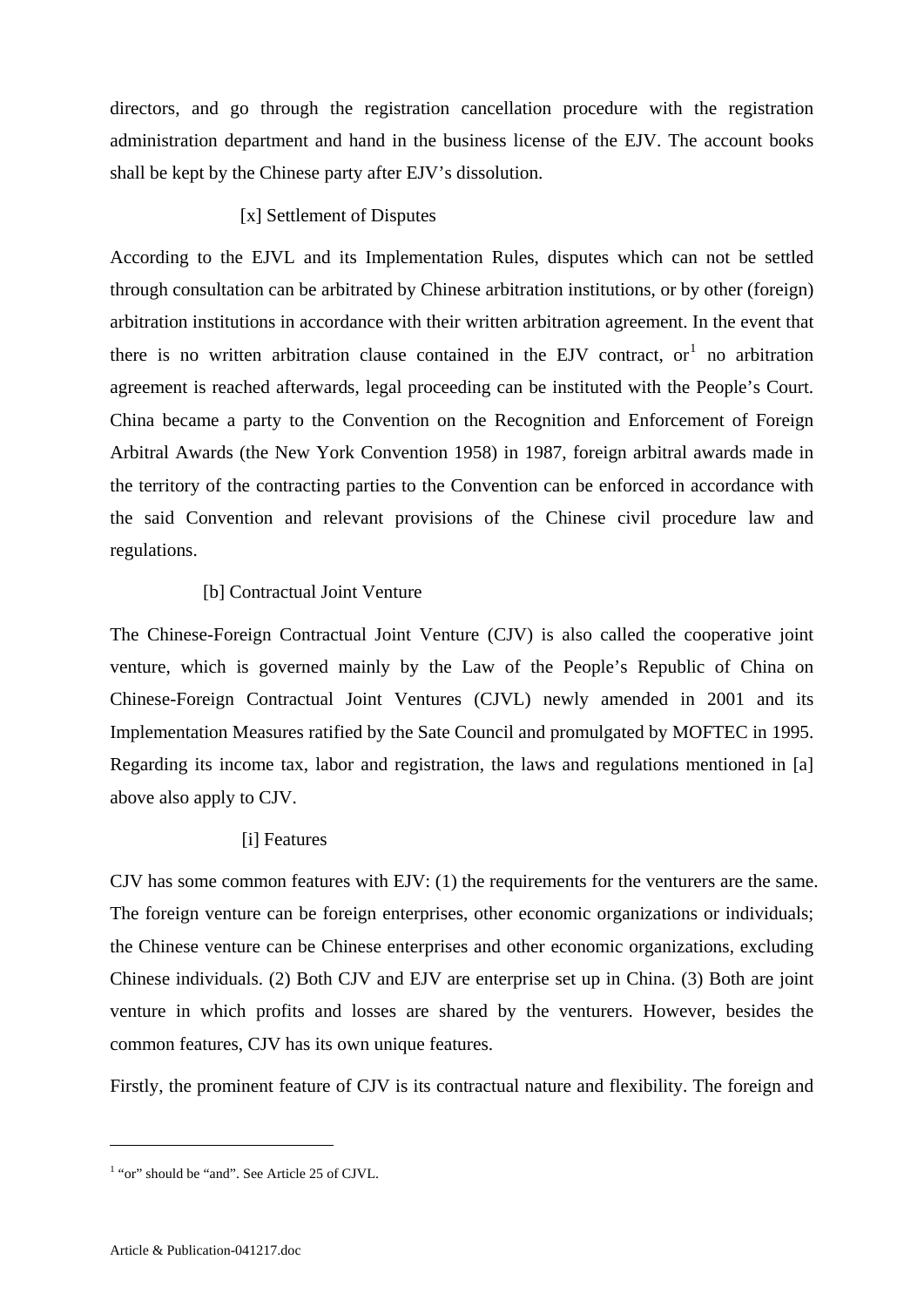Chinese venturers shall stipulate the form of investment and/or conditions for cooperation investment, distribution of earnings or products, sharing of risks and losses, the manner of operation and management and the ownership of the property upon termination of CJV. Unlike EJV, the investment contribution and/or cooperative conditions to CJV need not to be priced and calculated into a proportion (ratio).

Secondly, CJV can be a legal person which shall be a limited liability company. It also can be an establishment which is not a legal person.

Thirdly, the foreign venturer(s) of CJV may recover its investment in advance by increasing profit share or accelerating the depreciation process during the term of cooperation on the condition that all fixed assets of the CJV shall belong to the Chinese venturer(s) when the term of cooperation stipulated in the CJV contract expires. Parties to the joint venture may distribute profits in currency or products.

#### [ii] Approval and Registration Procedure

The approval and registration procedure of CJV is similar to that of EJV. The establishment of CJV shall be examined and approved by the examination and approval authority (EAA), i.e. the MOFTEC or departments authorized by the State Council or the local governments, depending on the how large the investment is and whether it belongs to the encouraged category according to the Industry Guidance Catalog for Foreign Investment (newly revised in 2002). EAA shall make a decision whether or not it approves the investment with 45 days after receiving all documents required. Within 30 days after the approval granted by EAA, the CJV shall go through registrations with the industry & Commerce department to obtain the business license, and also register with the tax department, the customs, the foreign exchange department.

### [iii] Investment Contribution

Investment contributed by the Chinese and foreign venturers can be currency, materials, land use right, industrial property, non-patented technology or other property rights. Iinvestment paid by the foreign venturer shall not be less than 25% of the registered capital of the CJV If it is a legal person, and shall not be less than 25% of the total investment of the CJV if it is not a legal person. Conditions for cooperation, referring to real property or other property rights, including land use right, buildings, industrial property, technical know-how and etc. shall be the property of the CJV. They are not priced in currency, but shall also be registered and be liable for the debts of the CJV. According to the Implementation Measures of the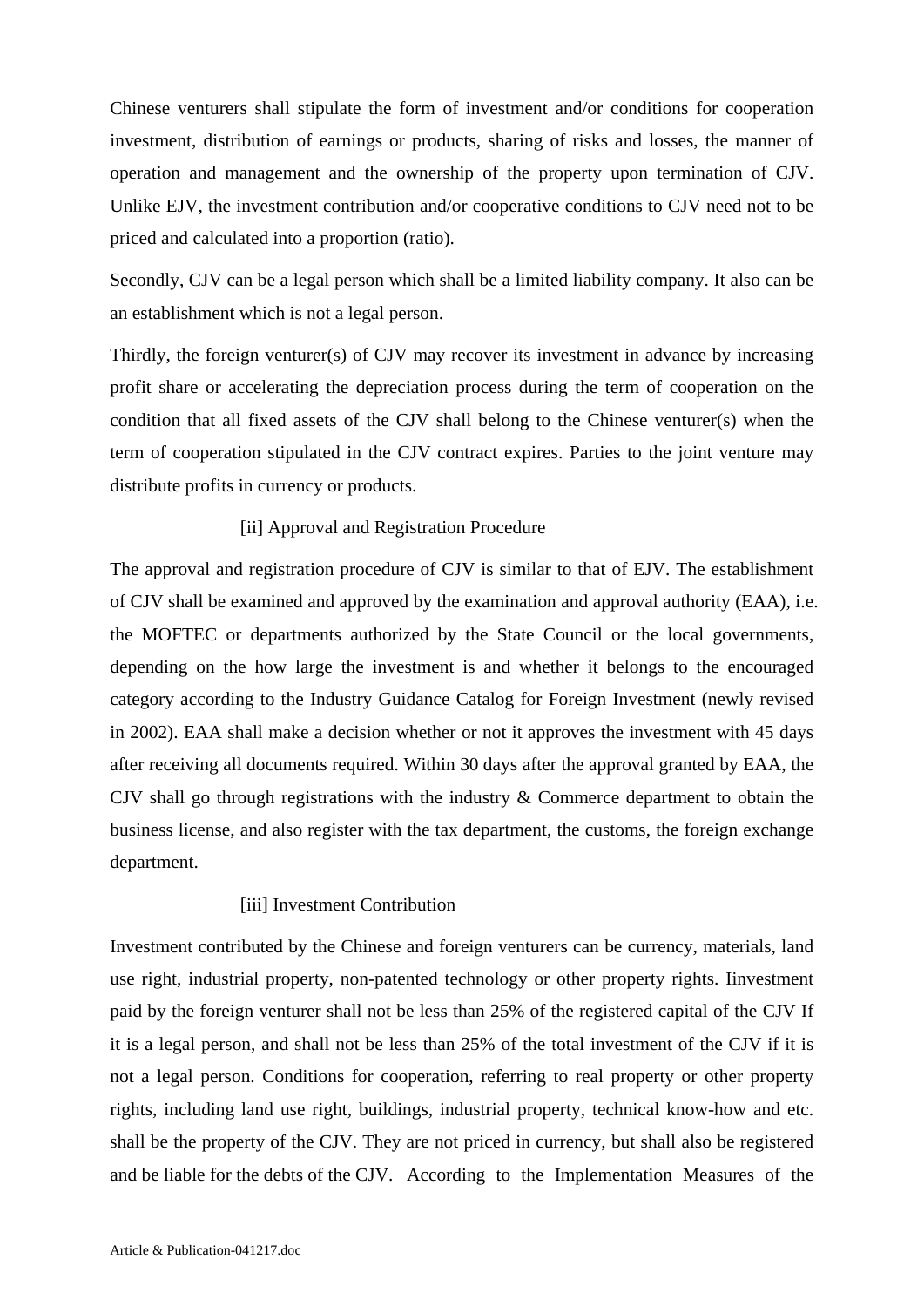CJVL, no mortgage or other forms of guarantee shall be set on the investment or conditions for cooperation contributed by the venturers.

## [iv] Management

According to the CJVL and its Implementation Measures, CJV shall set up a board of directors or joint management organization which shall make decisions on important issues of the CJV in accordance with the contract or articles of association of the CJV. The board of directors or joint management organization shall appoint or engage a general manager who shall be responsible for the daily operation and management of the CJV. The general manager shall be responsible to the board of directors or the joint management organization.

The board of directors or joint management organization shall consist of at least 3 members. The distribution of number to each party shall be decided by consultation with reference to the investment or condition for cooperation contributed by each party, which is entitled to designate and re-designate member(s) of the board of directors or joint management organization within the number distributed to it.

In case CJV is entrusted to the management of other person other than the venturers of the CJV after it is established, unanimous approval shall be obtained from the board of directors or the joint management organization, and this shall be report to the EAA for approval, after which, registration alteration shall be done with the industrial  $\&$  commerce department.

## [v] Operation

CJV is entitled to operate in accordance with its own plan and the business scope and scale approved by EAA. Governmental departs shall not demand CJV to implement plans made by the governmental departments. CJV is entitled to purchase machinery, raw materials, fuels, parts, accessories, components, vehicles and office facilities etc. inside or outside China at its own discretion. CJV is encouraged to sell its products in the international market and is entitled to decide the price of its products according to law. CJV shall not export its products at a price which is remarkably lower than the price in the international market, and shall not import materials at a price higher than the price in the international market.

## [vi] Profit Distribution and Transfer

The venturers of CJV may distribute the earnings of the CJV by sharing the profits, distributing the products, or by other means agreed by them. The foreign venturer may recover its investment in advance in the following ways within the term of cooperation on the condition that all the fixed assets of the CJV shall belong to the Chinese venturer when the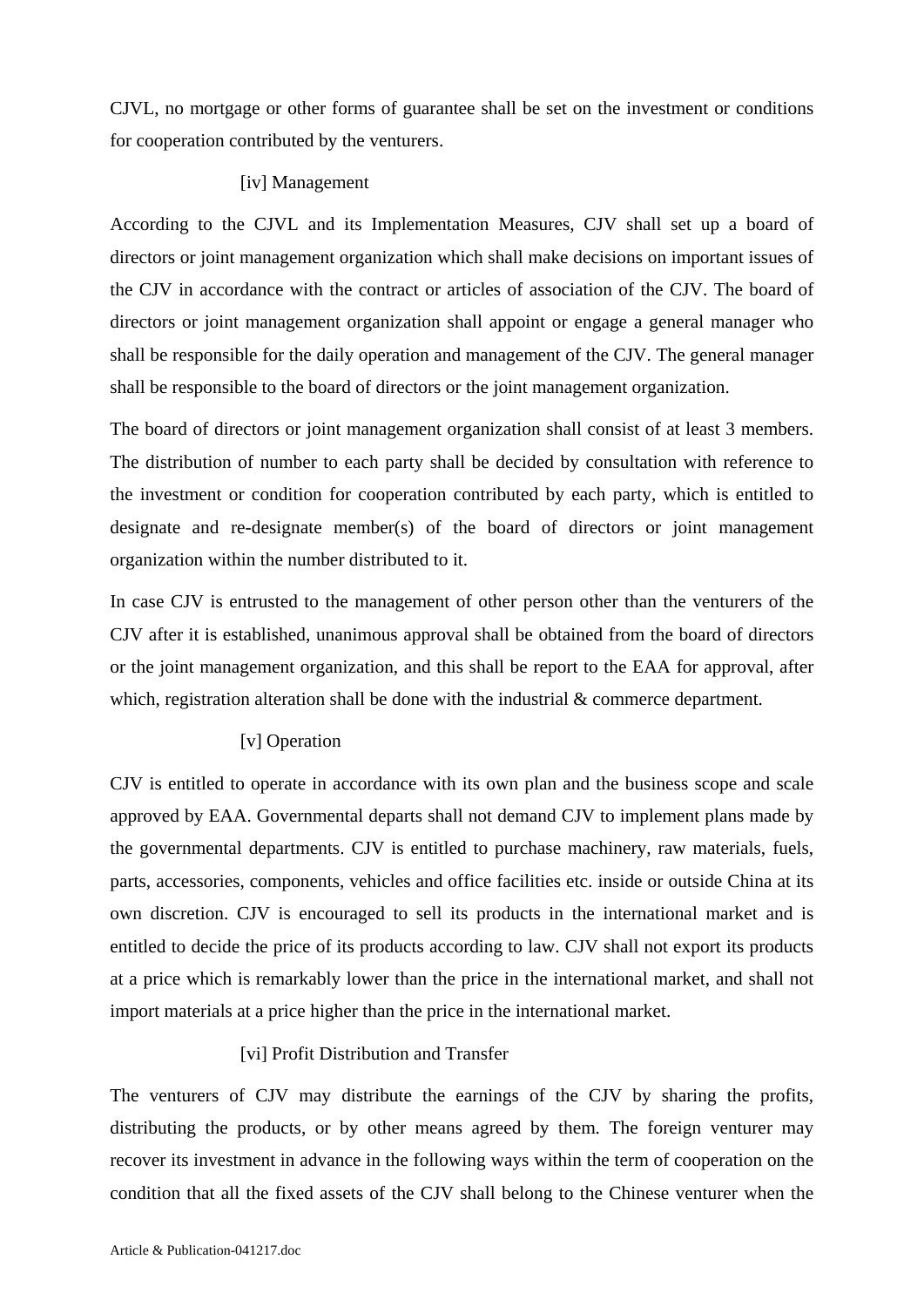term of cooperation stipulated in the CJV contract expires:

(1) The CJV contract may stipulate that the foreign venturer enjoy a larger sharing-ratio;

(2) The foreign venturer may recover its investment before CJV pays income tax after being examined and ratified by the finance & tax departments according to the relevant provisions of the Chinese tax law.

(3) Other forms ratified by the finance & tax departments and EAA.

Where the foreign inventure recovers its investment in the above ways within the term of cooperation, both the foreign and the Chinese inventures shall be liable for the debts of the CJV in accordance with the provisions of relevant laws and also the stipulations of the CJV contract. According to the Implementation Measures of the CJVL, the foreign venturer shall not recover its investment in advance before the losses of the CJV is made up. Profits, other legitimate earnings and funds distributed after CJV's termination can be remitted abroad in accordance with law. Salary and other legitimate incomes earned by foreign employees can be also remitted abroad after income tax payment.

#### [vii] Duration and Liquidation

According the CJVL and its Implementation Measures, the duration of the CJV can be stipulated in the CJV contract after the consultation of the venturers. In case the venturers agree to extend the duration, they shall submit application to the EAA for approval 180 days before the expiration of the duration, together with an agreement reached between the venturers concerning the rights and obligation during the extended duration. The EAA shall rendered a decision with 30 days after receiving the application. Matters regarding the dissolution of CJV are similar to that of EJV. The liquidation matters of the CJV shall be handed in accordance with the provisions of relevant laws, regulations and also the contract and articles of association of the CJV.

Matters concerning the labor and personnel management, nationalization and expropriation, settlement of disputes of CJV are comparable to those of the EJV, which have been mentioned.

## [c] Wholly-Foreign Capital Enterprises

Wholly-Foreign Capital Enterprise (WFCE) is an enterprise established and registered in China pursuant to Chinese laws with capital solely contributed by foreign investor(s), not including branches set up in China by foreign enterprises and other economic organizations.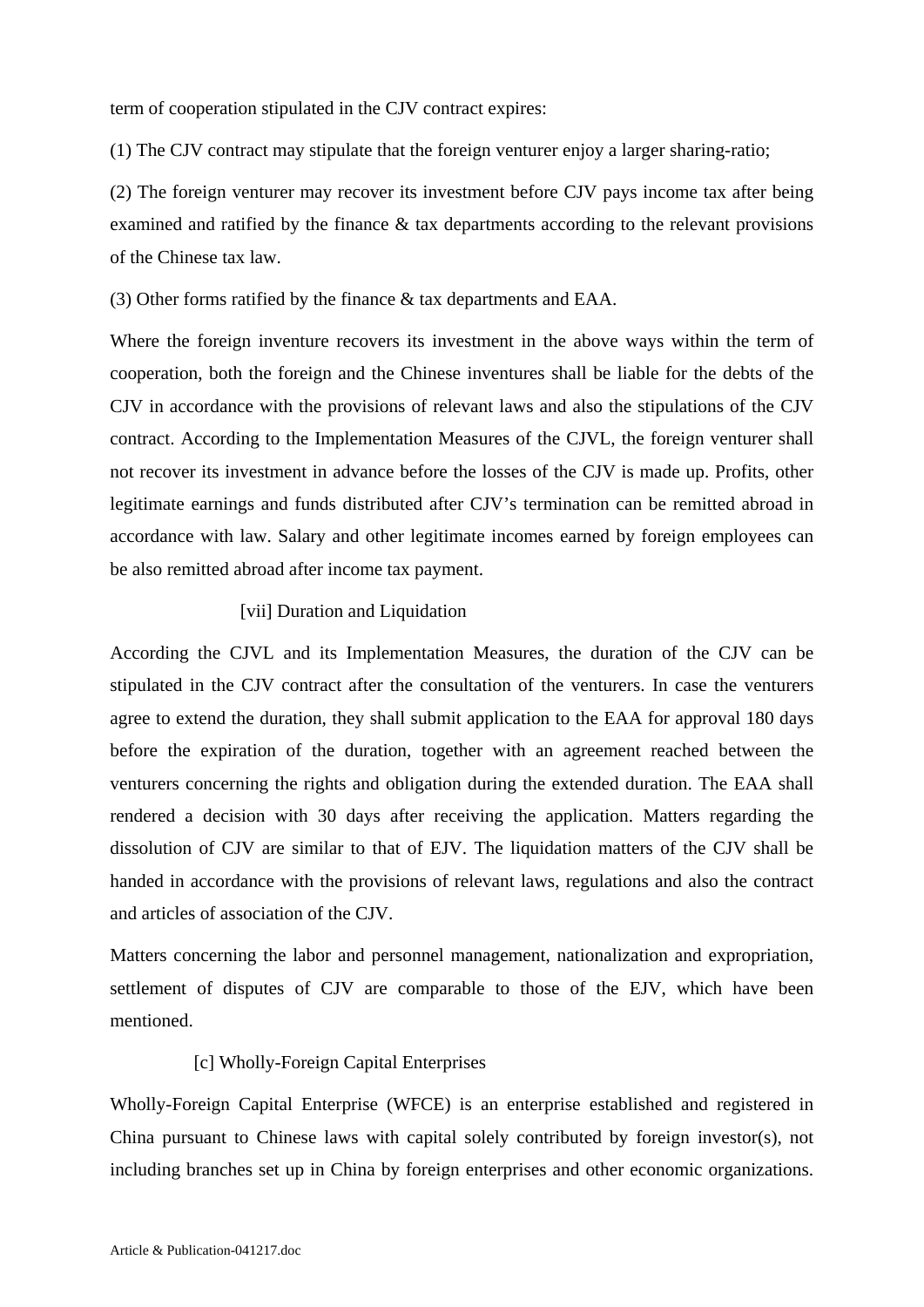WFCE is thus wholly owned and controlled by foreign investor(s). The principal law and regulations governing WFCE is the Law of the People's Republic of China on Wholly-Foreign Capital Enterprises (WFCEL), enacted in 1986 and newly amended in 2000, and its Implementation Measures promulgated in 1990 by MOFTEC after being ratified by the State Council and newly amended in 2001.

### [i] Approval and Registration Procedure

According to the WFCEL and its Implementation Measures, the establishment of WFCE shall be guided by the Industry Guidance Catalog for Foreign Investment (Catalog) which lists the fields where WFCEs are permitted or not. In some industries, only joint ventures (JVs) are allowed to be set up by foreign investors, while in other industries, both JVs and WFCEs are allowed to be established. The Catalog is promulgated by MOFTEC and has been newly revised in 2002 in accordance with China's commitments to its WTO accession.

According to the Implementation Measures, the establishment of WFCE shall not be approved if:

(1) it is detrimental to China's sovereignty or public interests;

(2) it jeopardizes China's security;

(3) it violates Chinese law and regulations;

(4) it is not in line with the development of Chinese national economy;

(5) it may pollute the environment.

To set up WFCE, application shall be submitted to the EAA for examination and approval. Before it submits its application, the foreign investor shall send a report to the local government concerning the following issues: the purpose of the WFCE, its business scope and scale, products, technical equipment to be used, land area to be used and requirements, etc. The local government shall give a reply within 30 days after receiving the said report. Among other things, the application, the feasibility study report and the articles of association of the WFCE are the main three documents to be submitted to EAA which will made a decision within 90 days. After the approval of the EAA, the foreign investor shall, within 30 days, register with the industry & commerce administration to get a business license, and also with the tax administration, foreign exchange administration and the customs.

#### [ii] Capital Contribution

Foreign investors can use convertible foreign currency as investment contribution, they can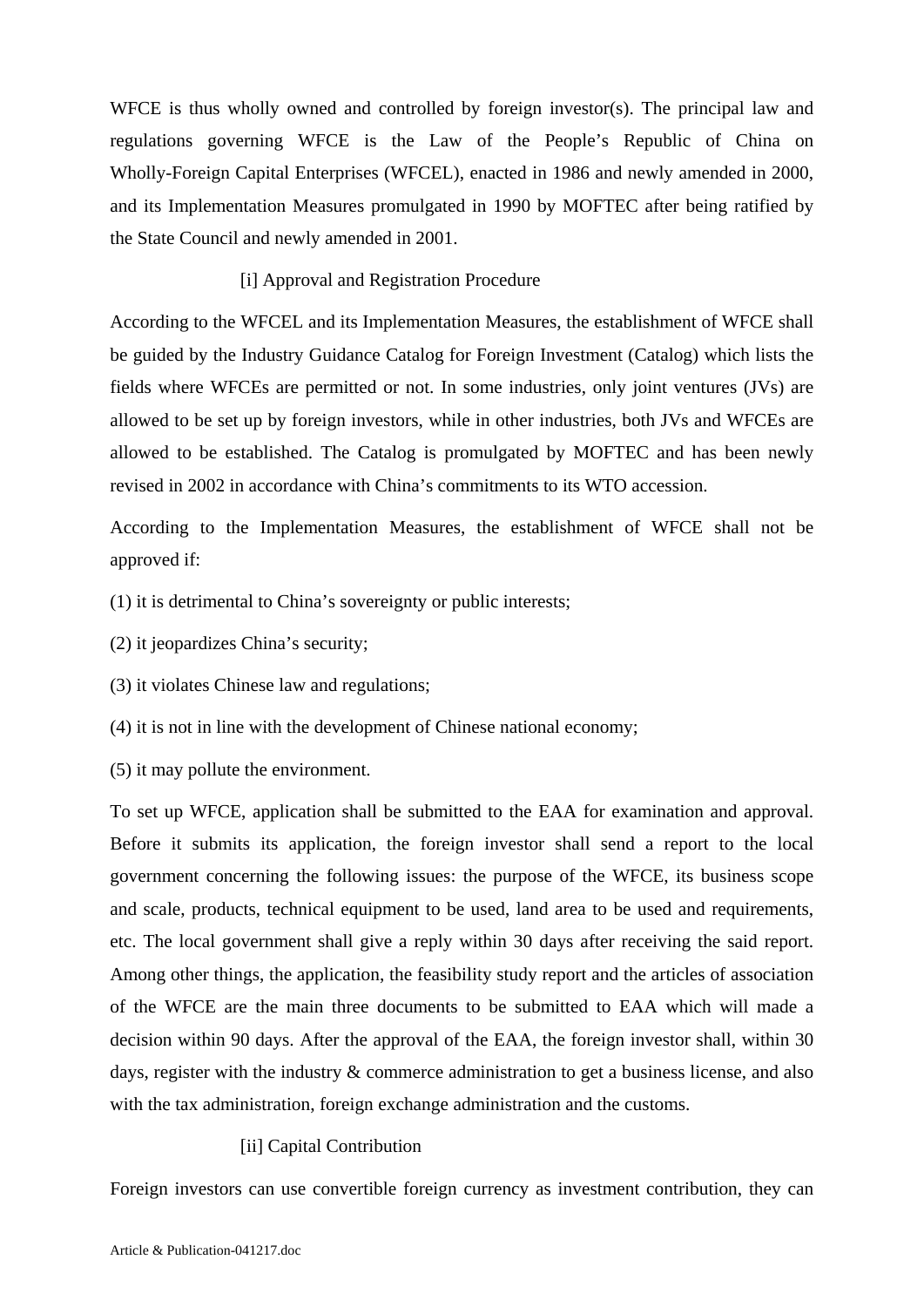also use the priced machinery and equipment, industrial property, technical know-how as their investment contribution. After the approval of the EAA, foreign investors can also use Renminbi profits earned from other foreign-invested enterprises in China as investment contribution. Machinery and equipment used as investment by foreign investors shall be necessary for the production of the WFCE, and their price shall not be higher than the normal price in the international market. Industrial property and technical know-how used as investment by foreign investors shall be owned by the foreign investors, their pricing should be in line with the international practice, and their amount of pricing shall not be more than 20% of the registered capital of the WFCE. The time limit for the payment of investment contribution by the foreign investor(s) shall be prescribed in the application for the establishment of the WFCE and the articles of association. Foreign investors are allowed to pay their investment by installment, but the last installment shall be contributed within 3 years after the issuance of the business license of the WFCE, and first installment, which shall be contributed within 90 days after the issuance of the business license of the WFCE, shall not be less than 15% of the registered capital subscribed by the foreign investor(s). In case the foreign investor fails to contribute the first installment accordingly, the approval certificate issued by EAA shall be revoked automatically, the registration of the WFCE shall be cancelled. After each contribution made by the foreign investor, certified public account(s) in China shall be engaged by the WFCE to certify the investment contribution, and work out a report, which shall be filed with the EAA and industry & commerce administration for record.

## [iii] Land Use and Land Use Fee

Land used by WFCE shall be allocated by the local government at or above the county level where the WFCE is to be located. WFCE shall go through the formalities with the land administration of the local government at or above the county level to obtain the land use certificate which is the legal certificate for WFCE to use the land. Without the approval of the authority, WFCE shall not transfer its land use right within its duration. WFCE shall pay land use fee and/or land development fee when using developed land in accordance with relevant Chinese provisions. The duration of using the land shall be the duration of the WFCE approved by the authority.

### [iv] Management

According the Implementation Rules of the Law of the People's Republic of China on Wholly Foreign-Capital Enterprises (WFCEL), the internal organization and structure, the power and responsibilities of the internal organization and the procedures of decision-making of WFCE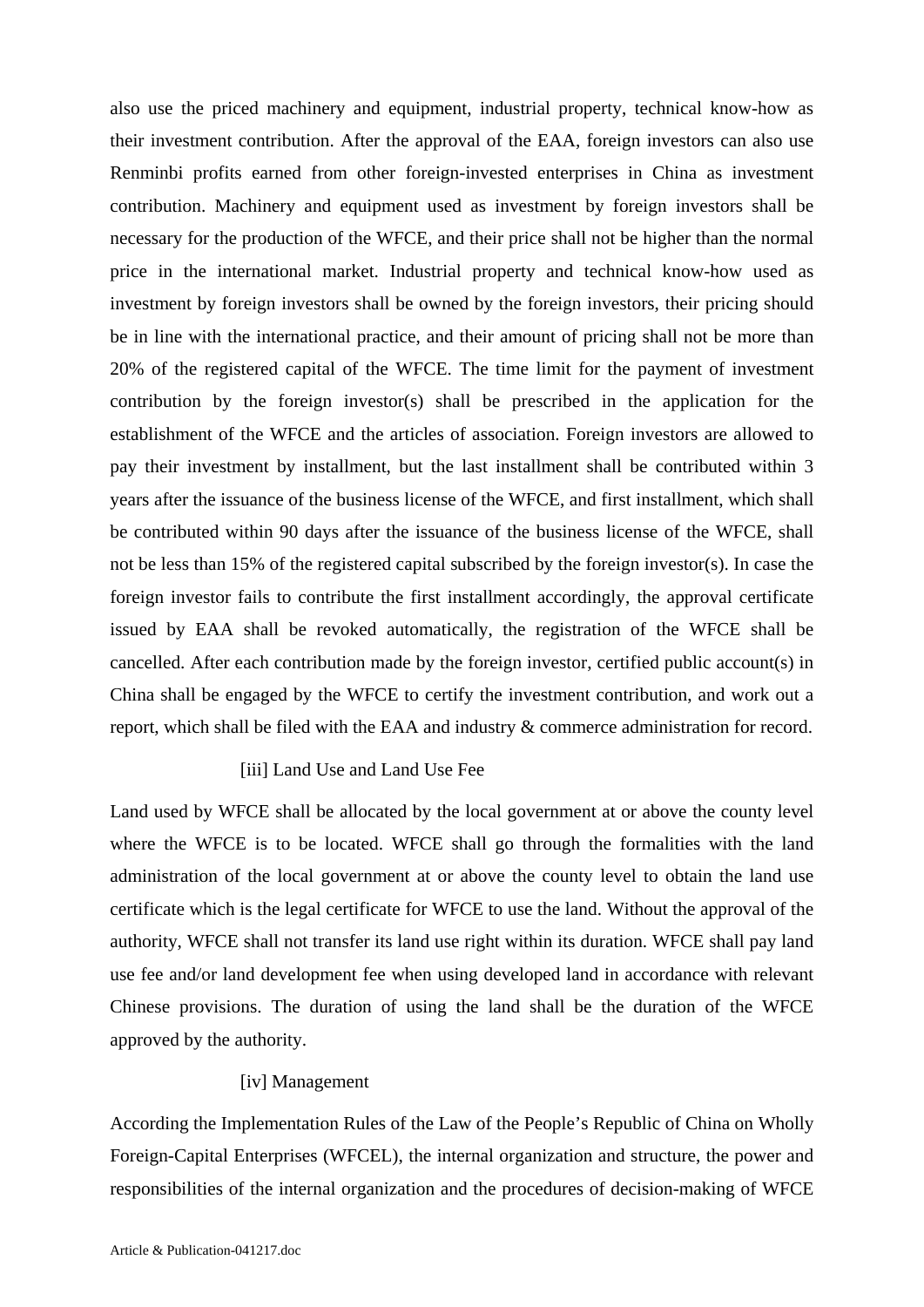shall be stipulated in the Articles of Association of the WFCE. Except for that, the Law of the People's Republic of China on Wholly Foreign-Capital Enterprise and its Implementation Rules do not say anything about the formation, function, decision-making procedures, etc. of the Board of Directors of WFCE. In other words, these matters shall be decided by the foreign investors or WFCEs themselves.

According to Article 45 of the Company Law of the People's Republic of China (CL) which also shall apply to WFCE, if the WFCE is a limited liability company (LLC), a LLC shall have a Board of Directors composed of 3 to 13 members, and shall have a Chairman of Board of Directors who shall be the legal representative of the WFCE, and may have 1 or 2 Vice Chairman(s), the appointment of the Chairman and Vice Chairman shall be stipulated in the Articles of Association of the company. Article 47 of the said Law says: "The term of office of Directors shall be stipulated in the Articles of Association of the company, but shall not exceed three (3) years for each term. The Director can be re-appointed when the term expires. Before his/her term of office expires, the Shareholder Meeting shall not depose him/her without good reason." Article 49 of the CL says: "Unless otherwise provided in this Law, the way and procedures of making decisions by the Board of Directors shall stipulated in the Articles of Association of the company."

#### [v] Operation

WFCE is entitled to purchase, at its own discretion, machinery and equipment, raw materials, fuel, parts, accessories, elements and components, vehicles and office facilities needed in Chinese market or international market, and shall be treated equally as Chinese enterprises under the same condition when purchasing materials in China. WFCE can sell its products in the Chinese market, and is encouraged to export its products by itself or through agents. The price of materials, technology and labor service imported shall not be higher than the normal price of the same in the international market. The price of product exported shall be decided by WFCE itself by reference to the price in the international market, but shall not be lower than the reasonable export price. WFCEs shall be sanctioned by the tax administration and bear the legal responsibilities if WFCEs evade tax by the means like importing in high price and exporting in low price.

WFEC shall pay tax in accordance with provisions of relevant laws and regulations. This issue will be discussed separately in this chapter.

Foreign exchange matters of WFECs shall be handled in accordance with relevant regulations related to foreign exchange. WFECs shall open its foreign exchange account in bank in China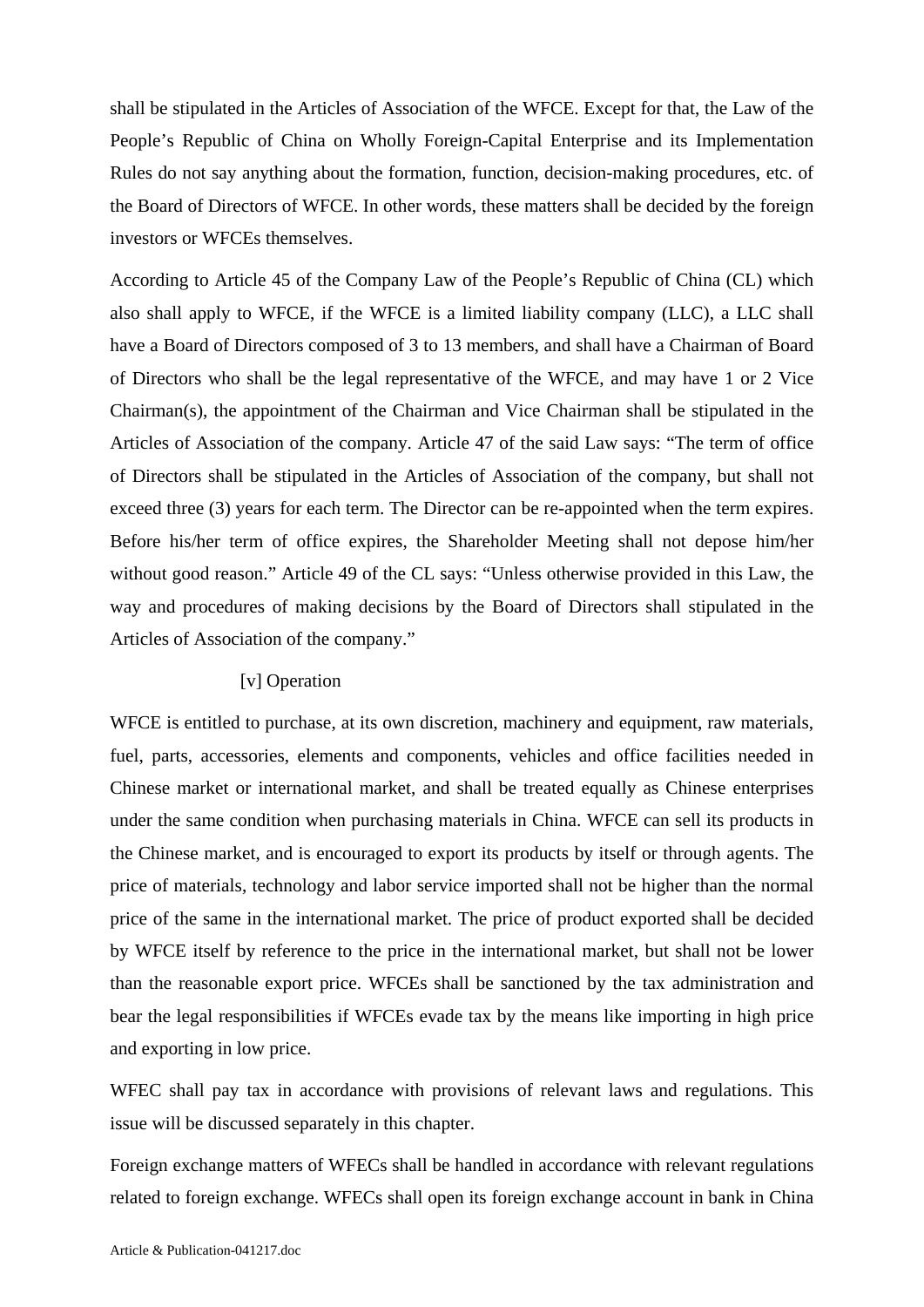which is permitted to do the foreign exchange business. Foreign exchange earnings and expenditures of WFCE shall be deposited in and paid from its foreign exchange account. For WFCE to open foreign exchange account in bank outside China, approval shall be granted by the State Administration on Foreign Exchange. Foreign investor's legitimate profits earned from WFCEs, other lawful earnings and remaining funds after liquidation can be converted into foreign exchange and remitted abroad. The salaries and other lawful incomes of the foreign employees of the WFCE can also be remitted abroad after tax payment.

WFCE shall set up its finance and accounting system according to provisions of Chinese laws and regulations, the system shall be reported to the local finance and tax administrations on file. Reserve funds, bonus funds for staff and welfare funds shall be set aside from profit earned by WFCE after taxation. The allocation of reserve funds shall not be less than 10% of the profit after taxation, and may not be allocated if its cumulated total amounts to 50% of the registered capital. The ratio of the allocation of bonus funds and welfare funds can be decided at the WFCE's own discretion. Profit shall not be distributed before the losses of previous accounting year(s) are made up; undistributed profits of previous accounting year(s) can be distributed with profits of the current year. The annual accounting report and liquidation accounting report shall be verified by public accountant registered in China, who shall issue a report. Account books shall be kept in the location of the WFCE, which shall be superintended by the finance and tax administrations.

## [vi] Labor and Personnel Management

Labor contract shall be concluded between WFCE and its employees in accordance with the Chinese Labor Law and other relevant regulations when WFCE employs staff in China. Matters such as employment, dismissal, emolument, welfare, labor protection, social security and etc. shall be stipulated in the contract.

#### [vii] Nationalization and Expropriation

According to WFCEL, WFCE shall not be nationalized and expropriated. Under special circumstances, for the purpose of the public interests, WFCE can be expropriated through legal procedures, and corresponding compensation shall be rendered. Provisions on this matter for WFCE are comparable to those for EJV and CJV.

#### [viii] Duration and Liquidation

Duration of WFCE shall be decided first by the foreign investor, and approved by EAA. The extension of duration shall be applied to the EAA 180 days before the expiration of the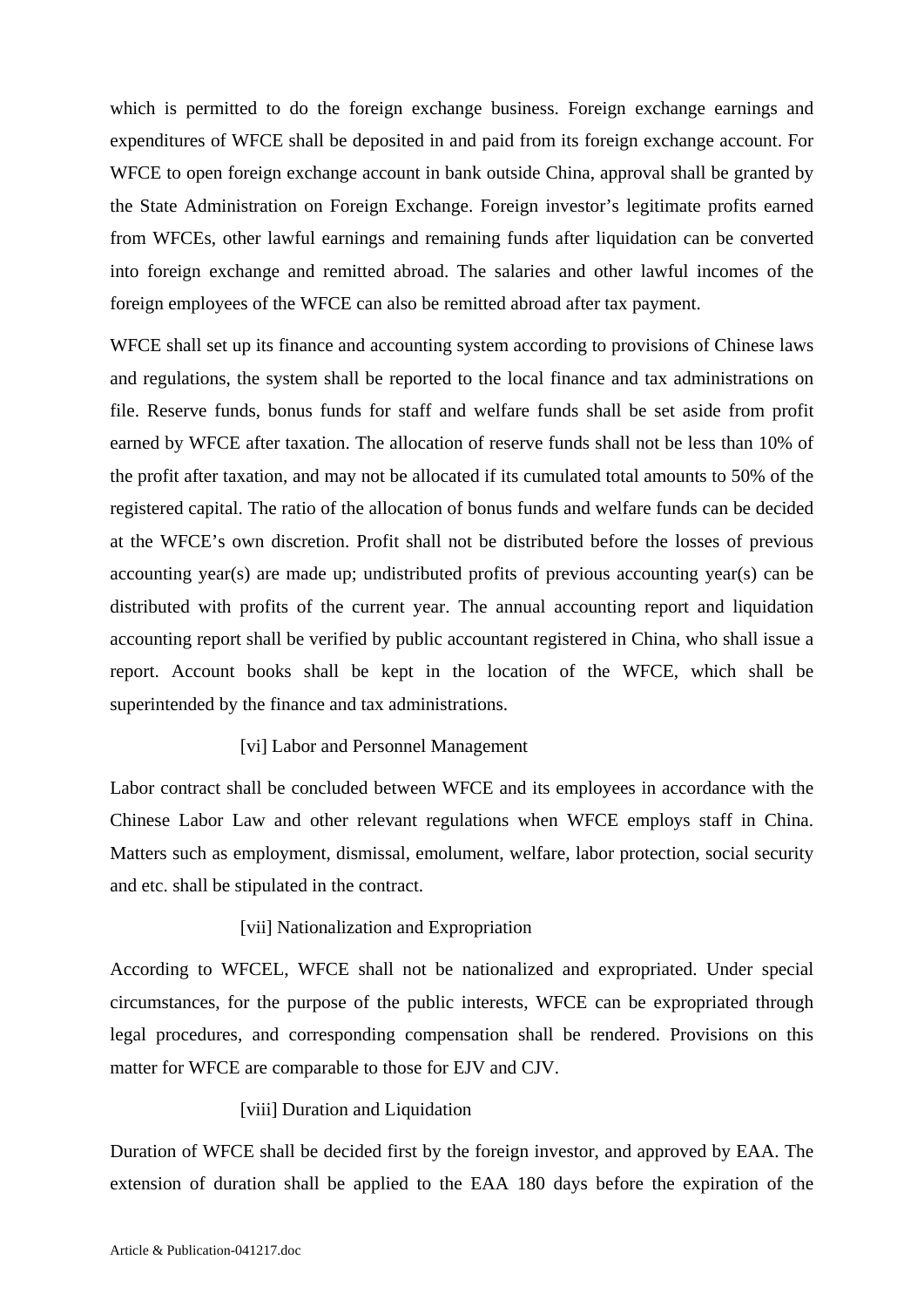duration. EAA shall make a decision within 30 days.

Dissolution and liquidation matters for WFCE are similar to those of EJV and CJV.

#### [2] Joint Stock Corporation

Foreign-invested joint stock corporation is another kind of Chinese-foreign joint venture. In October 1993, MOFTEC promulgated the Notice Regarding Relevant Problems of Chinese-Foreign Joint Venture in the Form of Foreign-Invested Joint Stock Corporation, which says that the establishment of foreign-invested joint stock corporation by issuing RMB special shares is another way to utilize foreign direct investment.<sup>[1](#page-15-0)</sup> Company Law of the PRC (CL) which take effect in 1994 is the basic law governing joint stock companies including Chinese-foreign joint stock company. Based on CL, the State Council promulgated the Special Regulations on Joint Stock Company's Offering and Listing of Shares Abroad, and the Regulations on the Joint Stock Company's Listing of Foreign Capital Shares in China in 1994 and 1995 respectively. MOFET promulgated the Interim Regulations on Issues regarding the Establishment of Foreign-Invested Joint Stock Company in 1995 (Interim Regulations), which gave a detailed prescription on the establishment of foreign-invested joint stock company.

According to the Interim Regulations, foreign-invested joint stock company (the Company) refers to an enterprise legal person established in accordance with these Regulations, with the entire capital being divided into shares of equal value, where the shareholders bear responsibilities to the Company to the extend of the number of the shares they held and the company bears responsibilities for its debts with all its assets, and where the Chinese and foreign shareholders jointly hold the company's stock, with the shares subscribed and held by foreign shareholders being more than twenty-five per cent of the company's registered capital.

#### [a] Establishment Procedure

According to the Interim Regulations, the Company is one of the forms of foreign-invested enterprises and it shall be governed by the relevant laws and regulations of China. Therefore, the establishment of the Company shall be in line with the China's policy towards foreign-invested enterprises. The establishment of manufacture-oriented enterprises adopting advanced technology shall be encouraged.

1

<span id="page-15-0"></span><sup>&</sup>lt;sup>1</sup> Notice Regarding Relevant Problems of Chinese-Foreign Joint Venture in the Form of Foreign-Invested Joint Stock Corporation, 1993.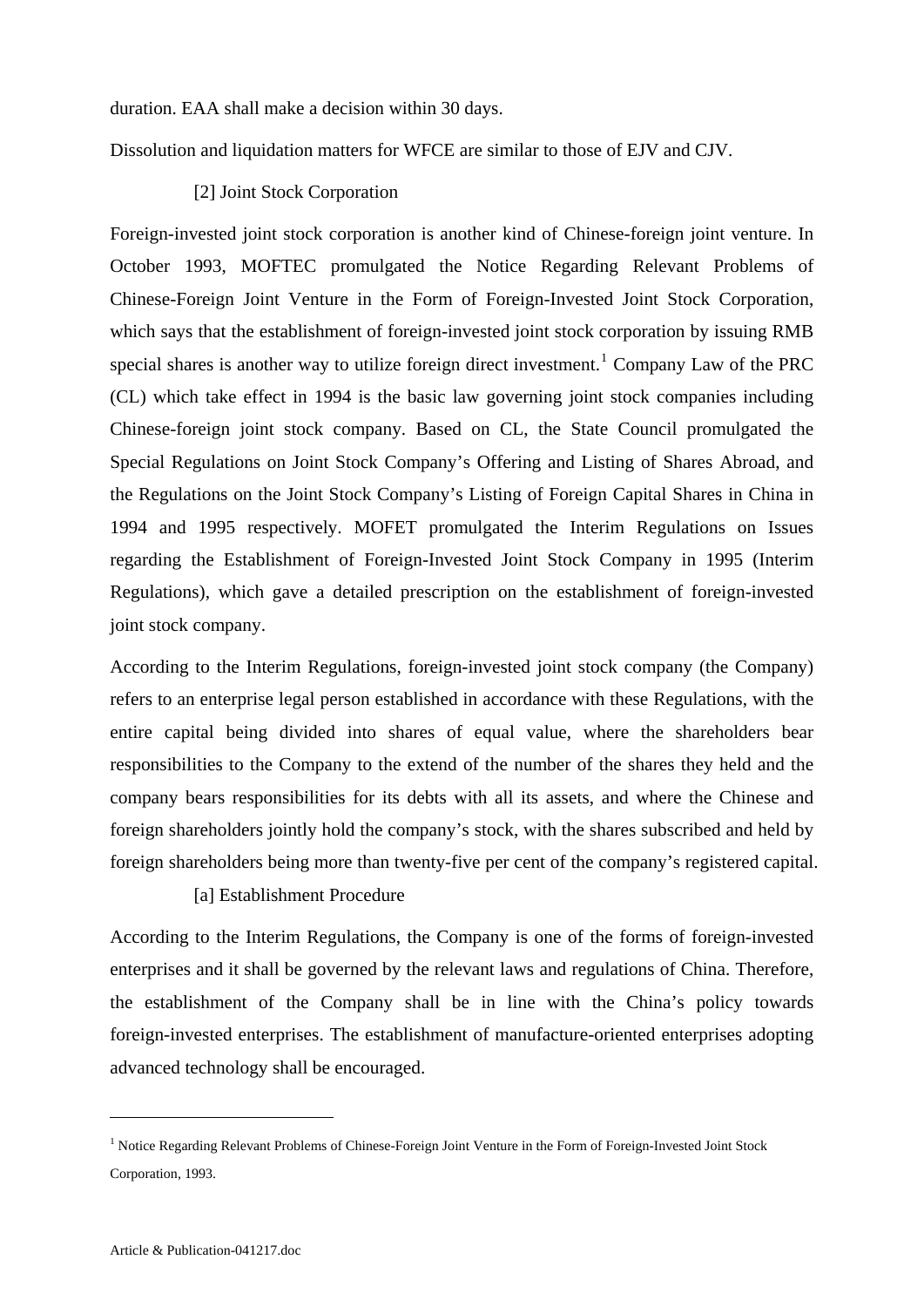The Company can be established by promotion or offer. Where the Company is to be established by promotion, besides conditions set for promoters in the Company Law  $CL$ ),<sup>[1](#page-16-0)</sup> at least one of the promoters shall be foreign shareholder. If the Company is to be established by offer, besides the condition set in the preceding sentence, at least one of the promoters shall have a record of 3 consecutive profited years before the offer of shares, who shall submit finance and accounting reports for the last 3 years audited by the public accountant registered in China in case the promoter is a Chinese shareholder. If the said promoter is a foreign shareholder, finance report audited by public accountant registered in the residential place of the foreign shareholder shall be submitted. After an agreement for the establishment of the Company being concluded among the promoters, one of the promoters can be entrusted jointly by the promoters to settle the application formalities for the establishment of the Company. The procedures are as follows:

(1) Application letter, feasibility study report and asset assessment report etc. shall be submitted to the competent authority of the province, autonomous region, city directly under the central government, or city with a independent planing (the Competent Authority) where the applicant is located. Prospectus shall also be submitted if the Company is to be set up by offer of shares.

(2) After being examined and approved by the Competent Authority, the aforesaid documents shall be forwarded to the department in charge of foreign trade and economic cooperation of the same province, autonomous region, city directly under the central government, or city with a independent planing (the Department). After the aforesaid documents being approved by the said department, the promoters can officially conclude the agreement for the establishment of the Company and the articles of association of the Company.

(3) After the agreement for the establishment of the Company and the articles of association of the Company are examined and approved by the said Department, they shall be forwarded to the MOFTEC for examination and approval. MOFTEC shall make a decision of approval

1

<span id="page-16-0"></span><sup>&</sup>lt;sup>1</sup> According to Article 75 of the Company Law, to set up a joint stock company, there shall be at least 5 promoters, among whom, half will have residence in China. Promoters shall subscribe shares in accordance with this Law, and undertake the responsibility of going through the formalities for the establishment of the company (Article 76). Where the company is to be established by promotion, the promoter shall subscribe all of the shares which shall be issued; if the company is to be established by offer, the promoter shall subscribe part of the shares which shall be issued, the rest shall be shall be offered to the public (Article 74).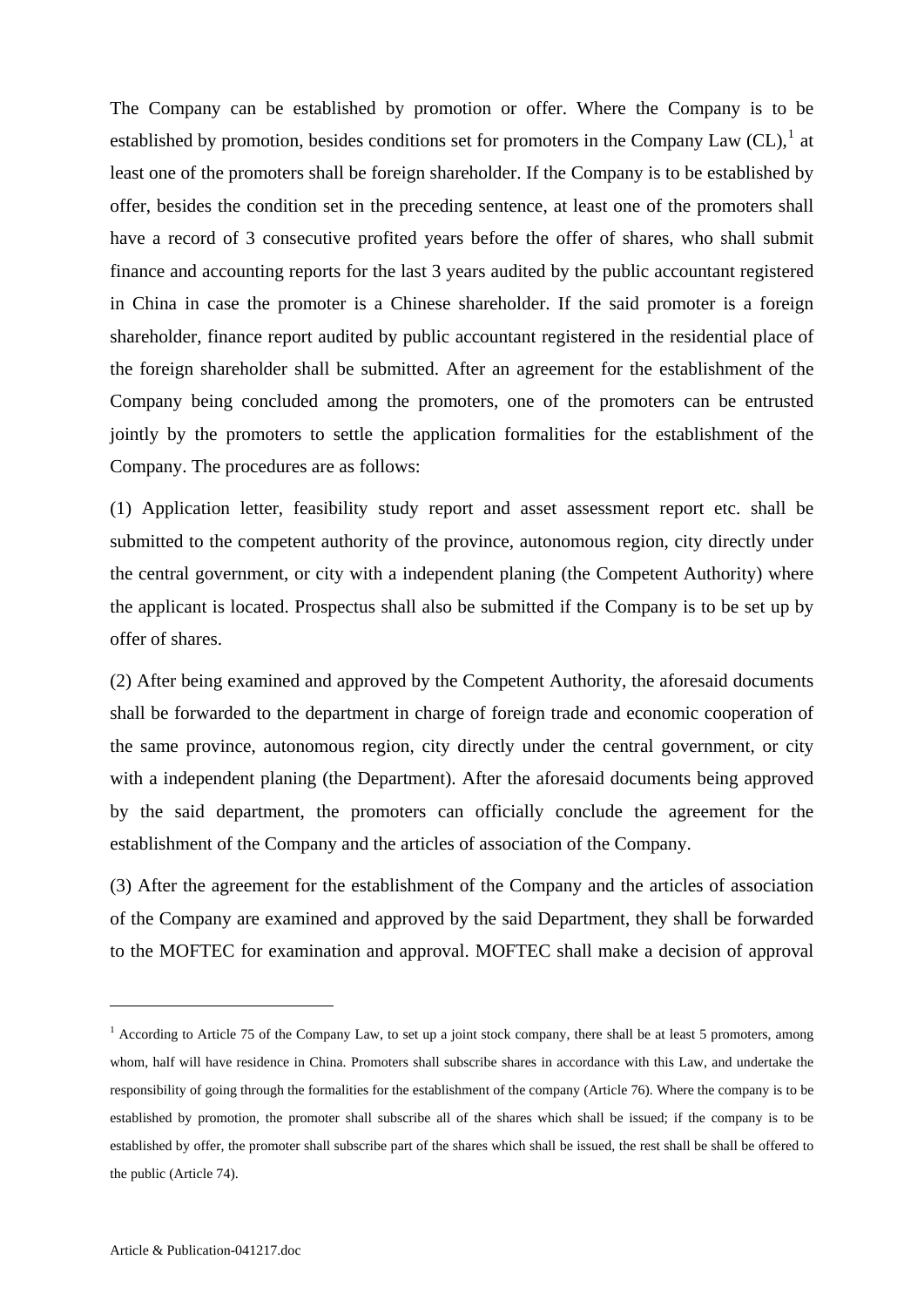or disapproval within 45 days.

After the agreement for the establishment of the Company and the articles of association of the Company are approved, the promoters shall open a special account in the bank within 30 days by presenting the approval certificate issued by MOFTEC. The promoters shall purchase the shares which they have subscribed in one installment within 90 days after the issuance of the approval certificate. The promoters shall bear a joint and several responsibility for the purchase of the shares of the Company before all of the shares of the Company are purchased. In case the Company fails to be set up, the promoters shall be jointly and severally responsible for the expenses and debts arising from the actions to establish the Company.

Where the Company is to be established by means of promotion, after purchasing their shares subscribed, the promoters shall elect the board of directors and board of supervisors. The board of directors shall be responsible for the registration of the Company by submitting the approval documents, articles of association, asset assessment certification and etc. to the registration authority. Where the Company is to be established by means of offer, after the shares issued have been purchased, certification shall be issued by a statutory agency responsible for capital verification. Within 30 days Promoters shall convene and preside a founding meeting of the Company, in which board of directors, board of supervisors shall be elected. The board of directors shall responsible for the registration by submitting the approval documents, articles of associate, capital assessment certification, minutes of the founding meeting of the Company, and etc. to the registration authority. The registration authority shall finish the registration formalities and issue the business license within 30 days after receiving all the document required.

#### [b] Shareholders Meeting

According to the Company Law of the People's Republic of China (CL), the shareholders meeting of joint stock company (Company), composed of the shareholders, is the authority organ of the Company, which have the following power according to Article 103 of the CL:

- (1) to decide the business policy and investment plan of the Company;
- (2) to elect and/or replace the director(s), decide the remuneration of the directors;
- (3) to elect and/or replace the supervisor(s) representing the shareholders, decide the remuneration of the supervisors;
- (4) to deliberate and ratify the report of the board of directors;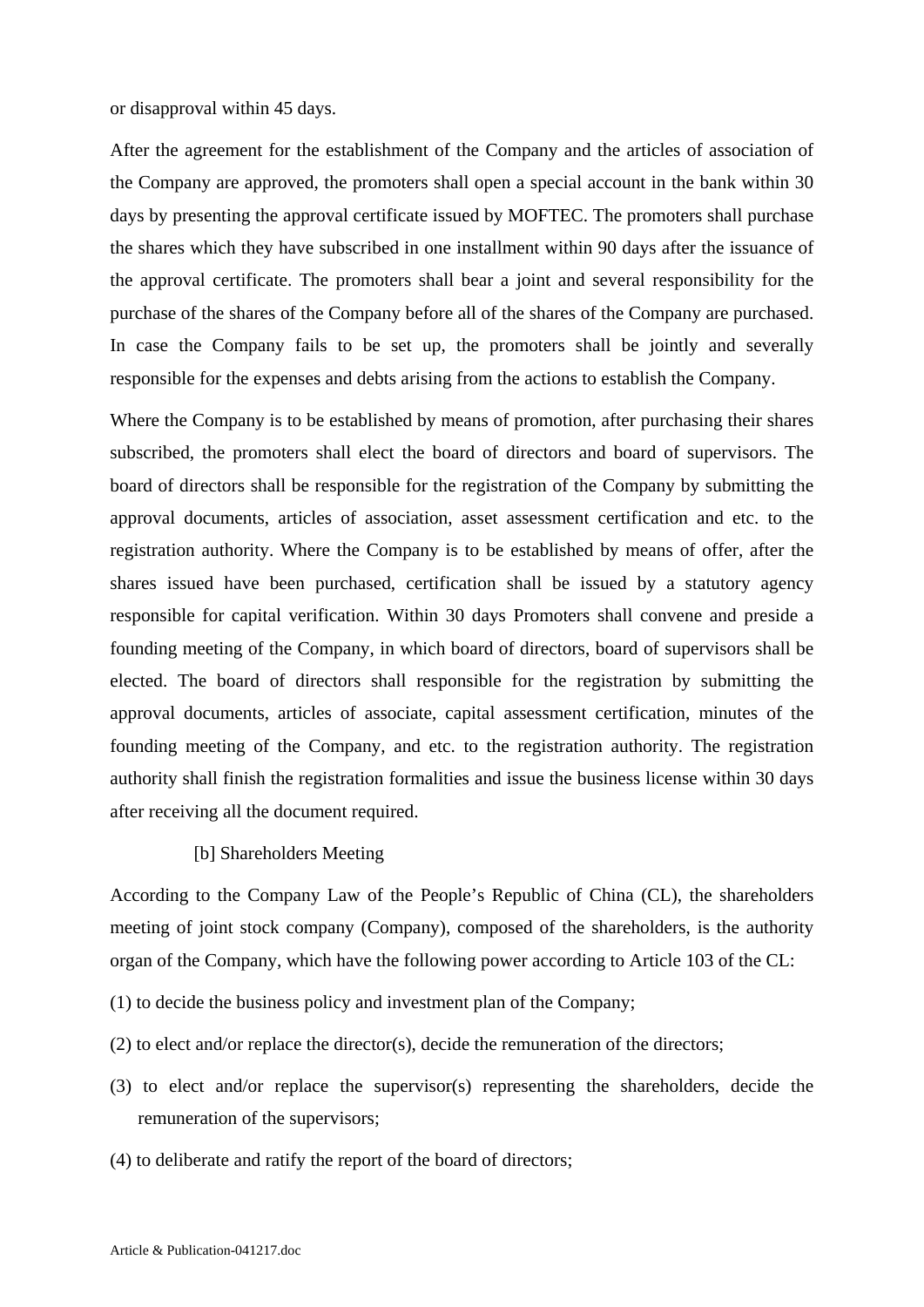- (5) to deliberate and ratify the report of the board of supervisors;
- (6) to deliberate and ratify the annual financial budget, final settlement of account;
- (7) to deliberate and ratify the profit distribution plan or plan to make up the loss;
- (8) to make a decision on the increase or decrease of the capital of the Company;
- (9) to make a decision on the issuance of bonds of the Company;
- (10) to make resolutions on matters on merger, separation, dissolution, and liquidation of the Company;
- (11) to amend to the articles of association of the Company.

Shareholders meeting shall be convened once a year. Under the following circumstances, interim shareholders meeting shall be convened within 2 months: (a) the number of directors is less than that required by the CL, or less than two-thirds (2/3) of the number required by the article of association of the Company; (b) the losses not made up account for one-thirds (1/3) of the total share capital; (c) shareholders holding 10 percent of the shares of the Company request to convene the meeting; (d) the board of directors thinks it is necessary; (e) the board of supervisors makes a motion to convene the meeting.

Shareholders meeting shall be called by the board of directors in accordance with the CL, and shall be presided over by the chairman of the board of directors. In case the chairman of the board of directors is unable to perform his duty due to special reason, the meeting shall be presided over by the vice chairman of the board of directors or other director appointed by the chairman. Issues which will be deliberated in the meeting shall be notified to the each shareholder 30 days before the date when the meeting will be held. In interim shareholders meeting, no resolution shall be made on issues which were not on the notice.

Each share has one vote. A resolution shall be made if the shareholders who hold more than half of the shares held by all the shareholders present at the meeting voted in favor of it. Resolution concerning the merger, separation, dissolution, or amendment to the article of association of the Company shall be made only if it is approved by shareholder who hold more than two-thirds  $(2/3)$  of the shares held by the shareholders present at the meeting. Shareholders may delegate proxy to attend the shareholders meeting on his or her behalf. The proxy shall submit the authorization of the shareholder to the Company, and shall vote within the authorization.

#### [C] Board of Directors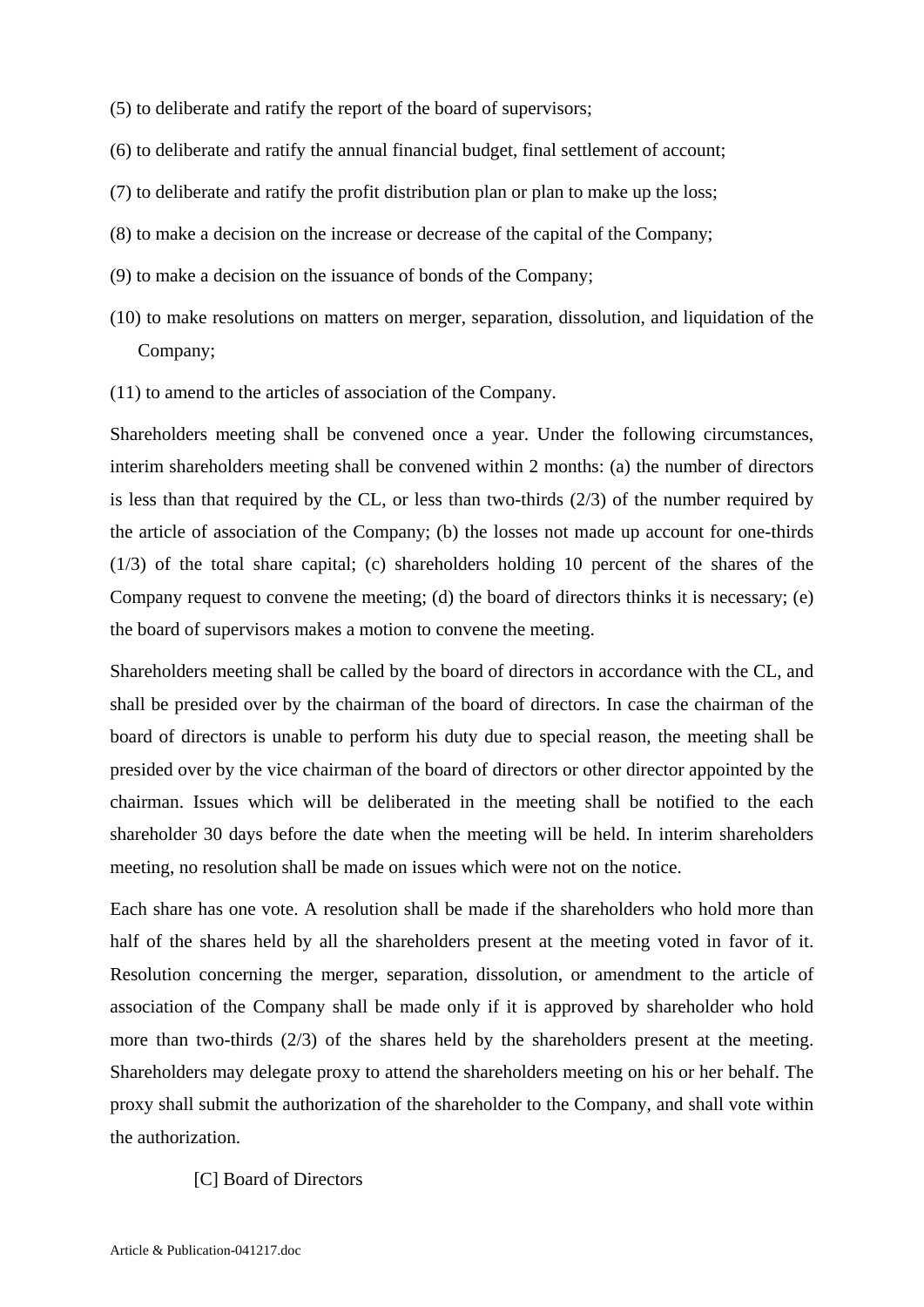According to the CL, joint stock company (Company) shall have a board of directors composed of 5 to 19 members. The board of directors is responsible to the shareholders meeting, and have the following powers:

- (1) to be responsible for calling and report its work to the shareholders meeting;
- (2) to execute the resolutions made by the shareholders meeting;
- (3) to make decision on the business plan and investment scheme;
- (4) to make plan on the annual financial budget and final settlement account;
- (5) to make plan on the profit distribution and/or making up loss;
- (6) to make plan on the increase or decrease of the registered capital, and make plan on issuance of bond;
- (7) to make plan on the merger, separation and dissolution of the company;
- (8) to decide the structure of the internal management departments;
- (9) to decide the engagement and salary of the manager of the company; to decide the engagement and salary of the deputy manager and the person in charge of the finance of the company according to the nomination by the manager;
- (10) to make the internal management rules.

The board of directors shall have one chairman, and may have one or two vice chairman. The chairman and vice chairman shall be elected by the board of directors with the consent of half of all directors of the Company. The chairman is the legal representative of the Company, and has the following power: (a) to preside over the shareholders meeting, call and preside over the meeting of the board of directors; (b) to inspect the implementation of the resolutions made by the board of directors; (c) the execute the shares and bonds of the Company. Vice chairman shall assist the work of the chairman. In case the chairman is unable to perform his duty, he shall be represented by the vice chairman appointed by him. The office term of directors shall be specified in the articles of association, but shall not exceed three years for each term. Upon expiration, the director's office term can be renewed if he or she is reelected. Before the expiration of his or her term, director shall be deposed by the shareholders meeting without a good reason.

The meeting of board of directors can be held only if half of the directors are present. For the board of directors to make a resolution, the approval of half of all directors shall be needed. Directors should attend the meeting of board of directors in person. In case he or she is unable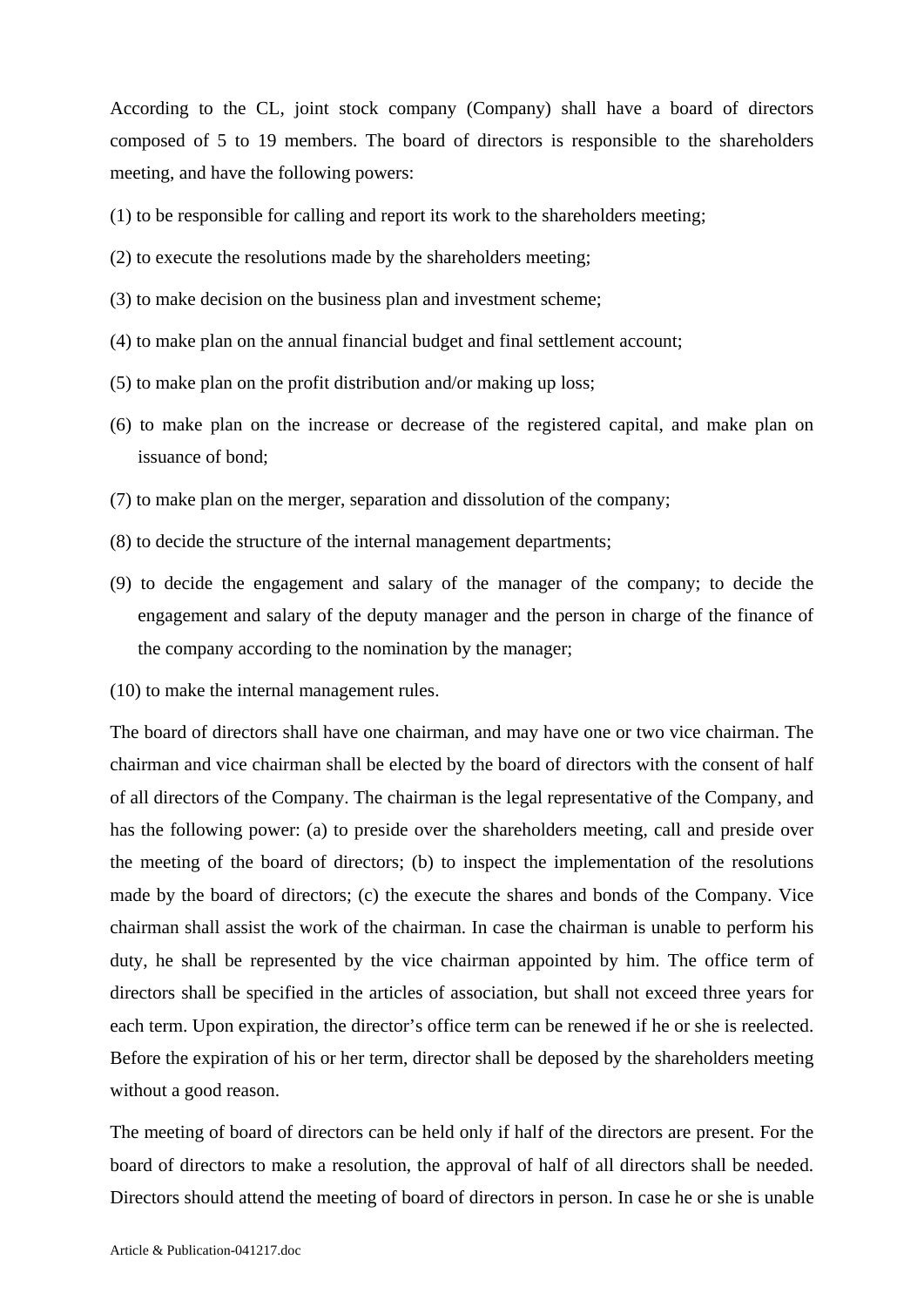to attend the meeting due to special reason, the director can delegate another director to attend on his or her behalf with a written authorization in which the authorized power shall be specified. Minutes of resolutions on the matters deliberated in the meeting of the board of directors shall be made. The directors present and the recorder shall sign on the said Minutes. Directors shall be responsible for the resolutions made by the meeting of board of directors. In case the resolution(s) made by the board of directors violate the laws, administrative regulations or articles of association, and cause the Company to suffer heavy loss, the directors who participated in making the resolution(s) shall be liable to compensate the Company, but those directors who expressly presented objection in voting which is entered into the minutes of the meeting shall be exempt from the liability.

#### [D] Manager

The joint stock company shall have a manager whom shall be engaged or dismissal by the board of directors. The manager shall be responsible to the board of directors, and have the following power:

(1) to lead the work of the business operation of the company, to implement the resolution made by the board of directors;

(2) to implement the annual business plan and investment scheme;

(3) to devise the internal management department structure;

(4) to draft the basic managerial system of the company;

(5) to enact the specific rules of the company;

(6) to make a motion on the engagement and dismissal of the deputy manager and the person in charge of the finance;

(7) to engage or dismiss the managerial officials except those who should be engaged or dismissed by the board of directors;

(8) other power authorized by the articles of association and the board of directors.

Manager shall attend the meeting of the board of director. Director shall be appointed to be the manager after being approved by the board of directors.

#### [E] Supervisory Board

Joint stock company shall have a supervisory board whose member shall not be less than 3 people among whom a caller shall be elected. Supervisory Board shall be composed of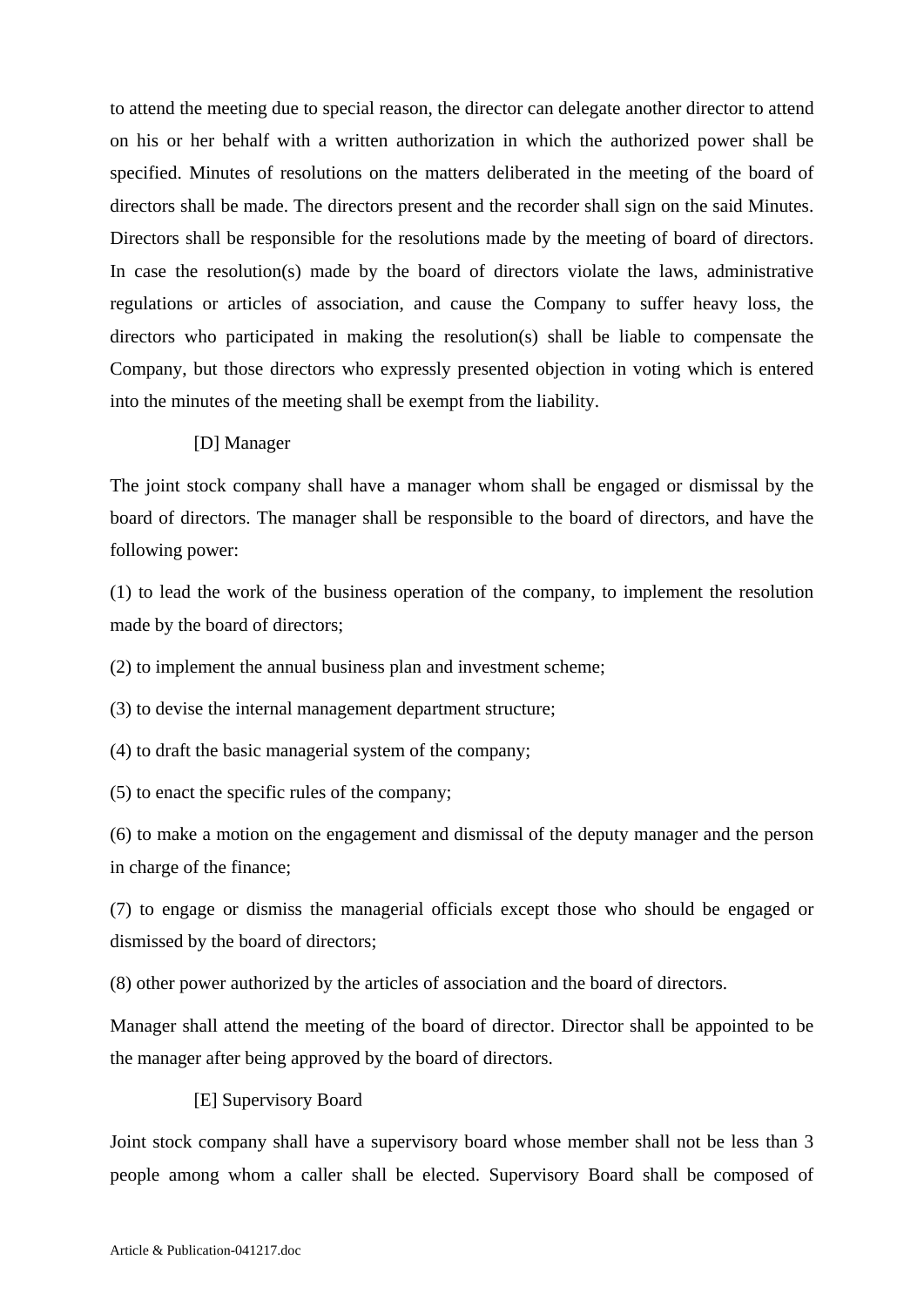supervisors representing the shareholders and appropriate number of supervisors representing the employees. Directors, managers and the official in charge of finance shall not concurrently be supervisor. The office term of the supervisors shall be 3 years, and can be renewed after expiration if the supervisor being reelected. Supervisory board shall have the following powers:

(1) to check the accounting books and records;

(2) to supervise the acts of directors, manager to perform their duty;

(3) to demand the rectification of the acts conducted by the directors and manager which damage the interests of the company;

(4) to make a motion that an interim shareholders meeting be convened;

(5) to other powers stipulated in the articles of association.

Supervisors shall attend the meeting of the board of directors, and shall perform their duty honestly. The ways of deliberation and the procedure of decision-making of the supervisory board shall be stipulated in the articles of association.

## Chapter 2 Merger and Acquisition

Concerning merger and acquisition by foreign investors in China, relevant laws include the Laws of the People's Republic of China on Chinese-Foreign Equity Joint Ventures, the Laws of the Peoples Republic of China on Contractual Joint Ventures, the Laws of People's Republic of China on Foreign Enterprises, the General Principle of the Civil Code (1986), the Company Law (1995), the Security Law (1998). According to the Guidance Catalog of Industries for Foreign Investment, foreign investments are classified into four categories, i.e. the encouraged, the permitted, the restricted, the prohibited. All foreign investment in China has to be examined in order to decide which category they belong to before they are granted approval. As merger and acquisition is also a form of investment, the Chinese authorities also adopt the examination and approval procedure to make sure that this kind of foreign investment conforms to the government policy on foreign investment, i.e. the said Guidance Catalog of Industries for Foreign investment. Besides, as merger and acquisition usually involves many legal aspects such as the arrangement of employees, the credit and debt of the object enterprise, the unti-competition, the disposal of the state-owned assets, etc., it is much more complicated than the establishment of foreign-invested enterprises. To govern merger and acquisition by foreign investors, numerous administration regulations has been promulgated, among which, the following are the major ones: the Provisional Regulation on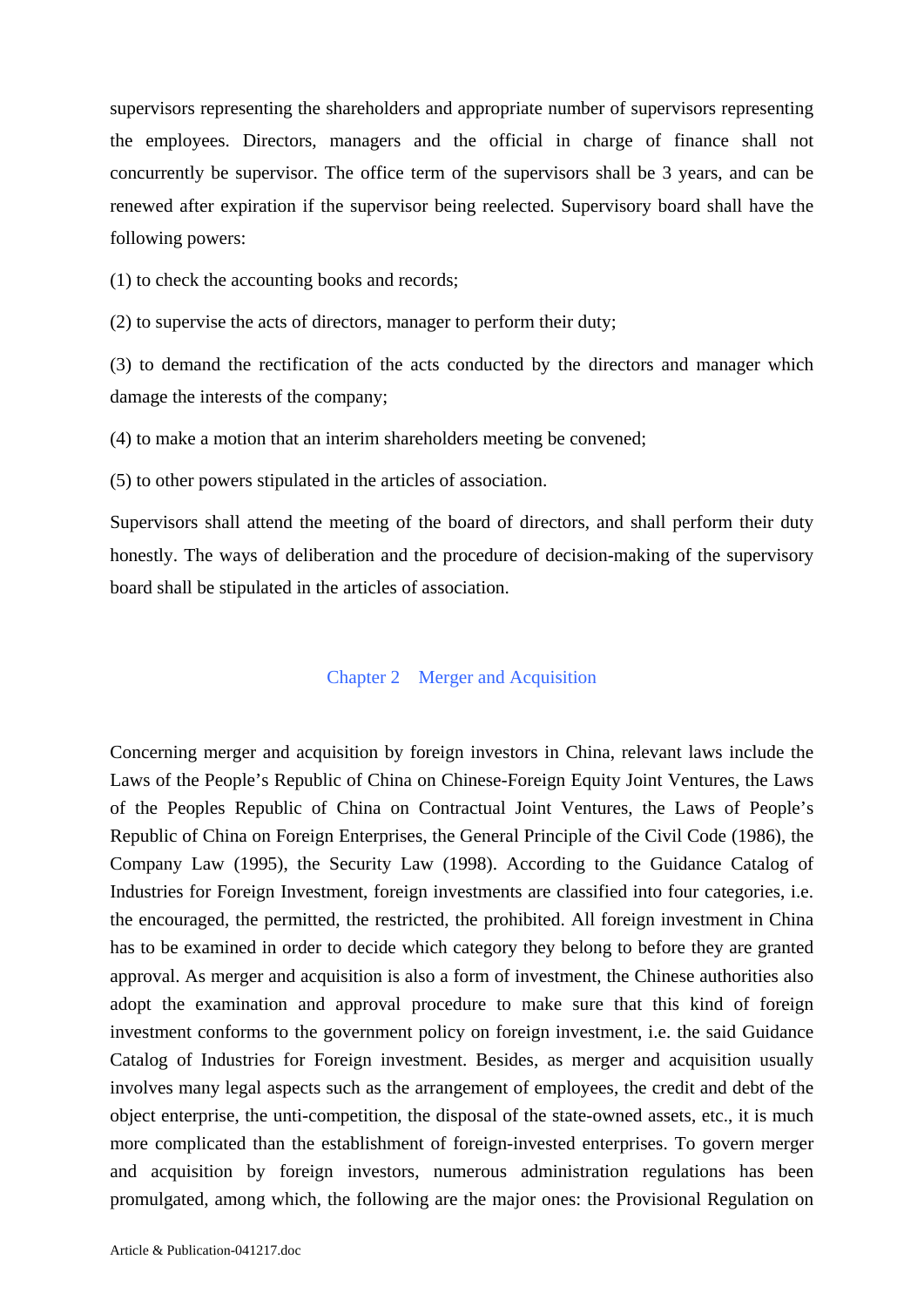Foreign Investors Merging and Acquiring Domestic Companies (promulgated on March 13, 2003, effective on April 12, 2003), the Measures on Regulating the Acquisition of Listed Company (2002) promulgated by the China Security Regulatory Commission, the Interim Provisions on Domestic Investment Made by Foreign-invested Enterprises (2000), and the Several Provisions on the Change of Equity Owned by Investors of Foreign-invested Enterprises (1997), both issued by Ministry of Foreign Trade and Economic Cooperation and the State Administration for Industry and Commerce.

 [1] Provisional Regulation on Foreign Investors Merging and Acquiring Domestic Companies

The Ministry of Foreign Trade and Economic Co-operation (MOFTEC), the State Administration of Taxation, the State Administration for Industry and Commerce and the State Administration of Foreign Exchange jointly promulgated the Provisional Regulation on Foreign Investors Merging and Acquiring Domestic Companies on March 13, 2003, which provides detailed procedures for the merge and acquisition by foreign investors, and is one of the major regulations in the legal framework regarding M&As by foreign investors in China. This Regulation comes into force as of April 12, 2003.

According to Article 2 of this Regulation, foreign investors can merge and acquire the domestic enterprises not invested by foreign investors (Domestic Companies) in two ways. One is called Shares Acquisition, which refers to purchasing the shares owned by shareholder(s) of the Domestic Company, or subscribing the shares issued by the Domestic Company. The other is called Asset Acquisition, which refers to purchasing the assets of the Domestic Company and operating the assets, or purchasing the assets of the Domestic Company and using the assets to set up a foreign-invested enterprise.

When merging or acquiring Domestic Companies, Foreign investors shall abide by the laws, administrative regulations and rules issued by the governmental departments, comply with the principle of fairness, being paid for consideration, good faith. The merge and acquisition shall not cause over-concentration, exclusion of or restriction on competition, and shall not disturb the social economic order and prejudice the public interests.

Merger and acquisition of Domestic Companies by foreign investors shall be confirm with the qualification of foreign investor(s) and the policy on industries required by Chinese laws, administrative regulations and rules issued by the governmental departments.

Merger and acquisition by foreign investor shall not lead to the foreign investor to become the sole owner of the Domestic Company (Company) where foreign investors are not allowed to set up a wholly-foreign owned enterprise in this industry in terms of the Industry Guidance Directory for Foreign Investors (Directory). The Chinese party shall remain the majority shareholder of the Company after it has been merged and acquired by foreign investor where majority shareholding is required in terms of the Directory. Where the industry is prohibited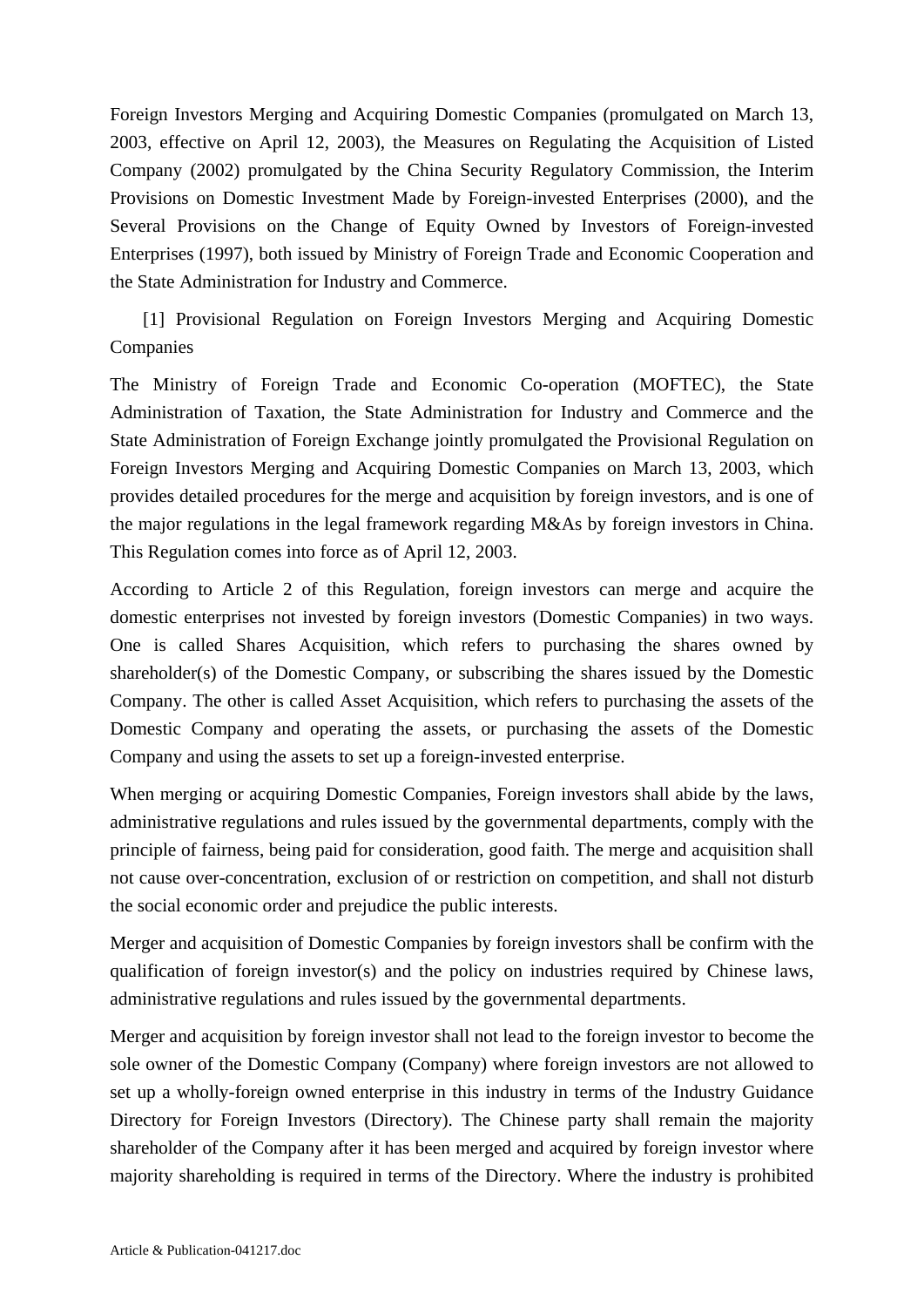from foreign investment, foreign investors shall not merge and acquire the Domestic Company engaged in this industry.

For foreign investor to set up foreign-invested enterprise by merging and acquiring the Domestic Company, approval shall be obtained from the examination and approval authority (EAA), and registration shall be gone through with the registration administration authorities. Shares owned by foreign investors in the foreign-invested enterprises established through merger and acquisition shall usually not be lower than 25% of the total. Where the proportion of registered capital contributed is lower than 25%, examination and registration shall be gone through in accordance with the effective examination and registration procedures for the establishment of foreign-invested enterprises unless otherwise provided by laws and regulations. The Approval Certificate shall be issued by the examination and approval authority with the remark "Ratio of foreign investment is lower than 25%". The Business License of the foreign-invested enterprise shall be issued by the registration authority with the remark "Ration of foreign investment is lower than 25%".

## [2] Measures on Regulating the Acquisition of Listed Company

The Measures on Regulating the Acquisition by Listed Company is promulgated by the China Security Regulatory Commission, and becomes effective as of 1 December 2002. This Measure is formulated to regulate the acquisition of listed companies. According to Article 2 of this Measure, the "acquisition of listed company" referred in the Measure, means that the acquirer gains or may gain the actual control over a listed company, either by holding a certain proportion of shares of the listed company through the shares transfer in the stock exchange, or by controlling the shares of the listed company to a certain amount through other legal means rather than the shares transfer in the stock exchange. The acquirer may obtain the actual controlling rights on a listed company through acquisition of the listed company by means of agreement, offer or bid in the stock exchange. The acquisition of a listed company shall be undertaken in a transparent, fair and impartial manner, and relevant parties shall be in good faith, and shall themselves maintain the security market order.

This Measure contains provisions on acquisition by means of agreement and by means of offer. According to the Measure, where acquisition is undertaken by means of agreement, on the next day after the conclusion of the acquisition agreement, the undertaker shall submit report on the acquisition of listed company, which, at the same time, shall also be submitted to the local branch of the China Security Regulatory Commission (CSRC) and the stock exchange. Where shares acquired by the undertaker is 30% of the total shares issued by the company and the acquisition of the shares or control is to increase, or the shares acquired are more than 30% of the total shares issued by the company, an offer to acquire the shares they owned shall be sent to all the shareholders of the company, unless exemption is obtained from the CSRC when the conditions set forth in Chapter 4 of this Measure are met. Where the shares to be assigned are held by organizations authorized by the State, or the assignment of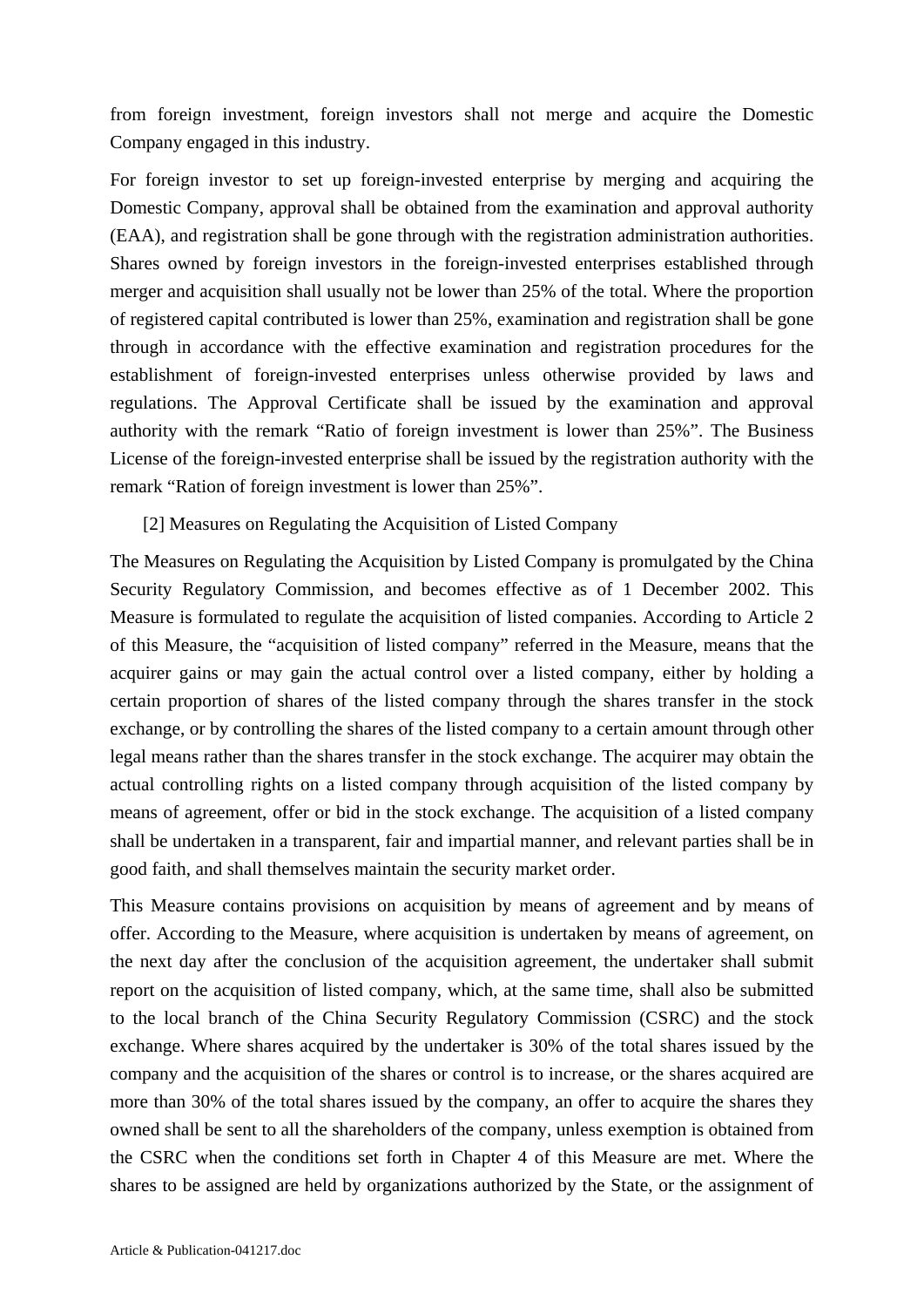the shares needs the administrative approval, the parties to the acquisition shall perform the shares acquisition agreement only after obtaining approval from the competent authorities.

According to the regulations on acquisition by means of offer, contained in the Measure, where a undertaker of an acquisition who has held or controlled 30% of the shares issued by a listed company intends to increase his shares issued by the company or increase the control over the same, an offer to purchase all their shares shall be sent to all the shareholders of the company, unless exemption has been obtained from the CSRC where conditions contained in chapter 4 of this Measure are met.

 [3] Several Provisions on the Change of Equity Owned by Investors of Foreign-invested Enterprises

This Provision was jointly promulgated by the Ministry of Foreign Trade of Economic Cooperation (MOFTEC) and the State Administration for Industry and Commerce in 1997 and contains mainly procedures and formalities on the "Chang of Equity".

The "Change of Equity", referred in the Provision, means the change of the shareholder(s) of the Chinese-Foreign Joint Ventures, Chinese-Foreign Contractual Joint Ventures and Wholly Foreign-Owned Enterprises, or the change of investment contribution (shares) the held by the aforesaid shareholders in the aforesaid enterprises, including but not limited to:

- (1) The transfer of shares between the shareholders by agreement;
- (2) After the consent of other shareholders, the transfers of shares of a shareholder to the associated enterprises or to other transferee;
- (3) The change of shares among the shareholders caused by the adjustment of the registered capital by agreement of the shareholders;
- (4) A pledgee or other beneficiary legally acquires the shares of the shareholder who pledged his shares to the creditor;
- (5) The heir, the creditor or other beneficiary acquires the shares of the shareholder(s) according to law after the bankruptcy, dissolution, disband, cancellation or decease of the shareholder(s);
- (6) The successor acquires the shares of the shareholders after the merge of the shareholders or the separation of the shareholder(s);
- (7) After being approved by the original examination and approval authority, the replacement of the investors or the change of shares for the reason of investor's failing to perform his duties of investment distribution in term of contact or the articles of association.

Besides the above three regulations, the Interim Provisions on the Re-organization of State-owned Enterprises by Utilizing Foreign Capital (promulgated on 8 November 2002, effective on 1 January 2003), the Interim Administrative Measures on Investment in the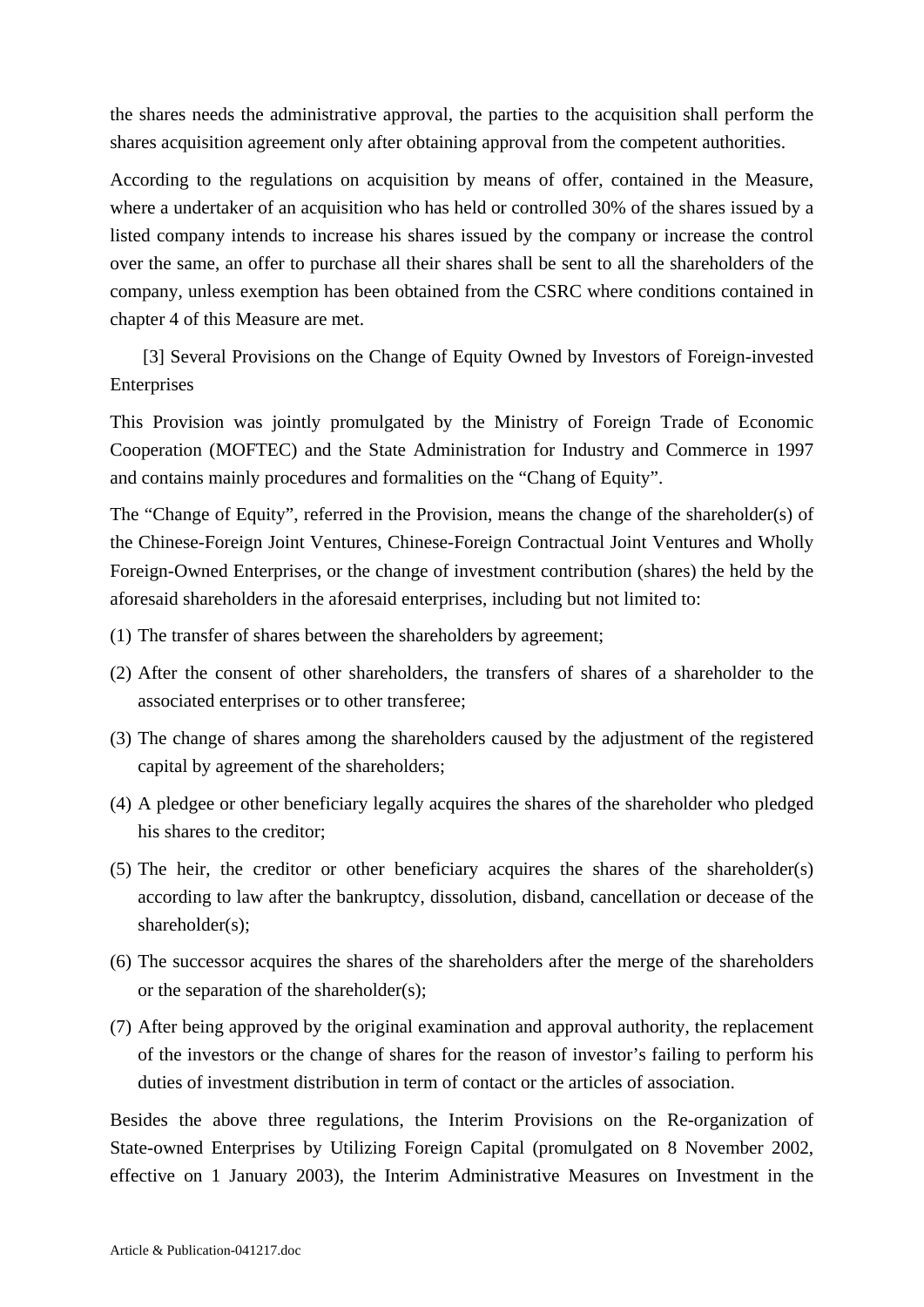Domestic Security Market by Qualified Institution Investors outside China (promulgated on 8 November 2002, effective on 1 December 2002), and the Circular on Issues regarding Transferring to Foreign Investors the State-owned Shares or the Legal Person's Shares in Listed Companies (issued on 1 November 2002) are also very important regulations related to merger and acquisition by foreign investors.

#### Chapter 3 Acquisition of Realty

China has enacted two basic laws governing the acquisition of real estate. One is the Land Administration Law of the People's Republic of China (Land Law), adopted on June 25, 1986, newly revised on August 29, 1998. The other is the Urban Real Estate Administration Law of the People's Republic of China (Real Estate Law), adopted on July 5, 1994, and came into force as of January 1, 1995. Laws related to real estate include the Constitution of People's Republic of China, the Criminal Law, the Urban Planning Law, the Law on the Protection of Consumer's Rights and Interests, etc. There are also numerous administrative regulations promulgated by the State Council or by the Ministry of Construction, such as the Regulation on the Implementation of the Land Administrative Law of the People's Republic of China (1999), the Interim Regulations on the Assignment and Transfer of the Land-Use Right (1990), the Regulations on the Administration of the Transfer of Real Estate (1995), the Rules on the Administration of the Mortgage of Real Estate (1997), the Rules on the Administration of the lease of Real Estate (1999), the Regulations on the Administration of Demolishing Urban Real Estate and Rehousing (2001), and etc.

#### [1] Land Law

The following is an introduction of the Land Administration Law of the People's Republic of China (Land Law):

#### [a] General Provisions

The purpose of this Law is to strengthen land administration, safeguard the socialist public ownership of land, protect and develop land resources, rationally utilize the land and protect the cultivated land.

China practises the socialist public ownership of land, namely ownership by the whole people and collective ownership by the laboring masses. The ownership by the whole people, namely the ownership of state-owned land, shall be exercised by the State Council on behalf of the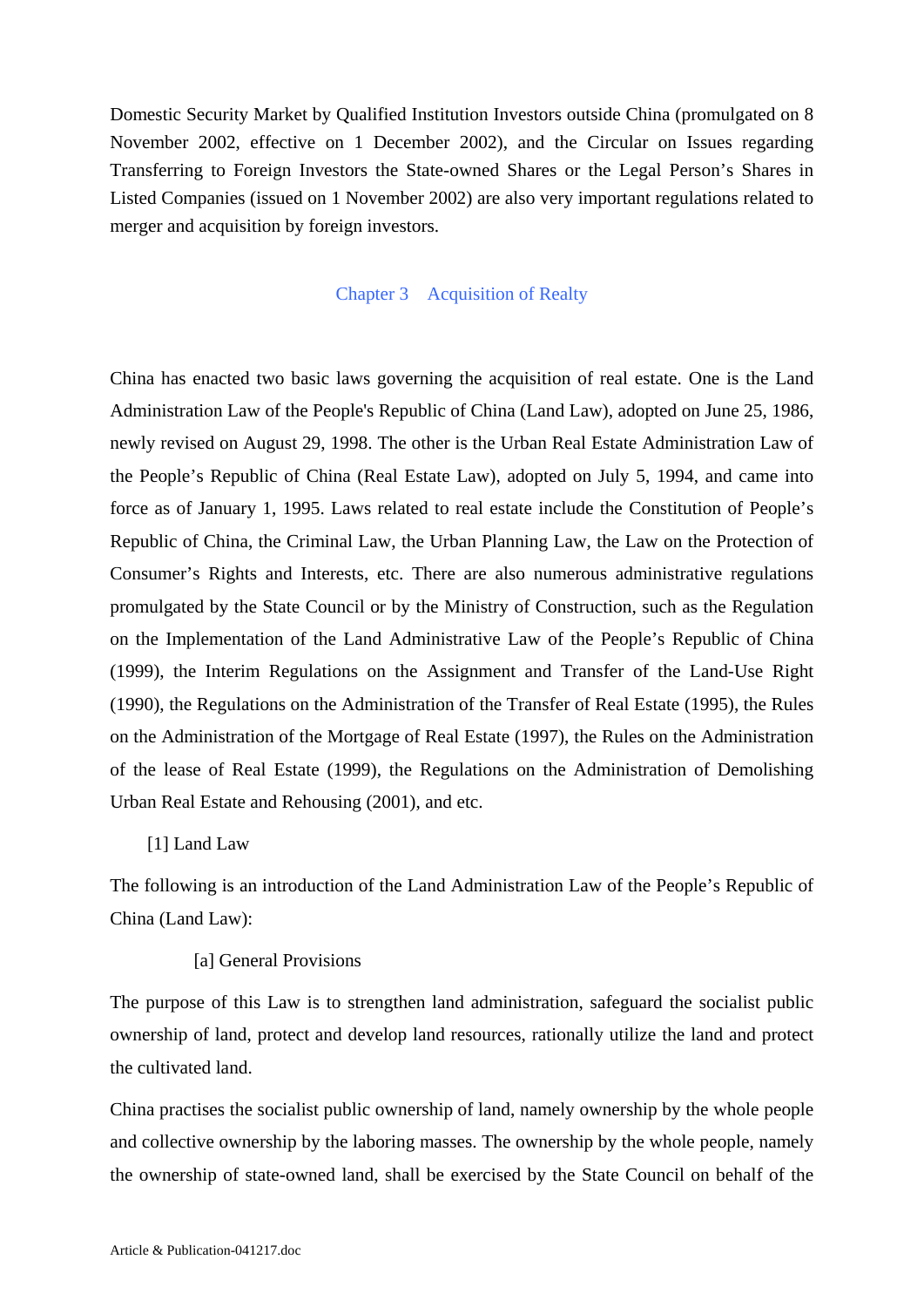state. No unit or individual shall illegally occupy, buy and sell or illegally transfer land in other forms. Land use right may be transferred in accordance with law. The state may, for public interest, requisition land collectively owned in accordance with law. The state practises the system of using state-owned land by payment in accordance with law. However, appropriation of state-owned land use right by the state within the scope prescribed by law is excluded.

Most sparing and rational land utilization and earnest protection of cultivated land constitute China's basic state policy. People's governments at all levels should take measures in overall planning, strict administration, protection and development of land resources and curbing illegal acts of occupation of land. The state practises the system of control over the purpose of using land. The state compiles overall planning for land utilization, provides land-using purpose and classifies land as farm land, land for construction and un-utilized land. Strict restriction shall be imposed on turning farm land into land for construction, quantum of land for construction shall be controlled and special protection shall be provided for cultivated land. Farm land refers to land used directly for agricultural production including cultivated land, forest land, grassland, land for farmland water conservancy and water surface for cultivation and breeding; land for construction refers to land for building constructions and structures, including land for urban and rural residences and public facilities, land for industries and mines, land for communications and water conservancy works, land for tourism and land for military installations; un-utilized land refers to land other than farm land and land for construction. Any unit or individual that uses land must use the land in strict accordance with the uses determined by the overall planning for land utilization.

The competent department of land administration under the State Council shall be uniformly responsible for the work of land administration and supervision nationwide. The establishement of competent departments of land administration of local people's governments at or above the county level and their responsibilities shall be determined by the people's governments of the provinces, autonomous regions and municipalities directly under the Central Government pursuant to the relevant provisions of the State Council.

## [b] Land Ownership and Use Right

In China, the ownership of land is separated from the using of land in most cases. According to the Law, land in urban areas of cities belongs to the state. Land in rural areas and suburban areas of cities excluding those belonging to the state prescribed by law belongs to peasants'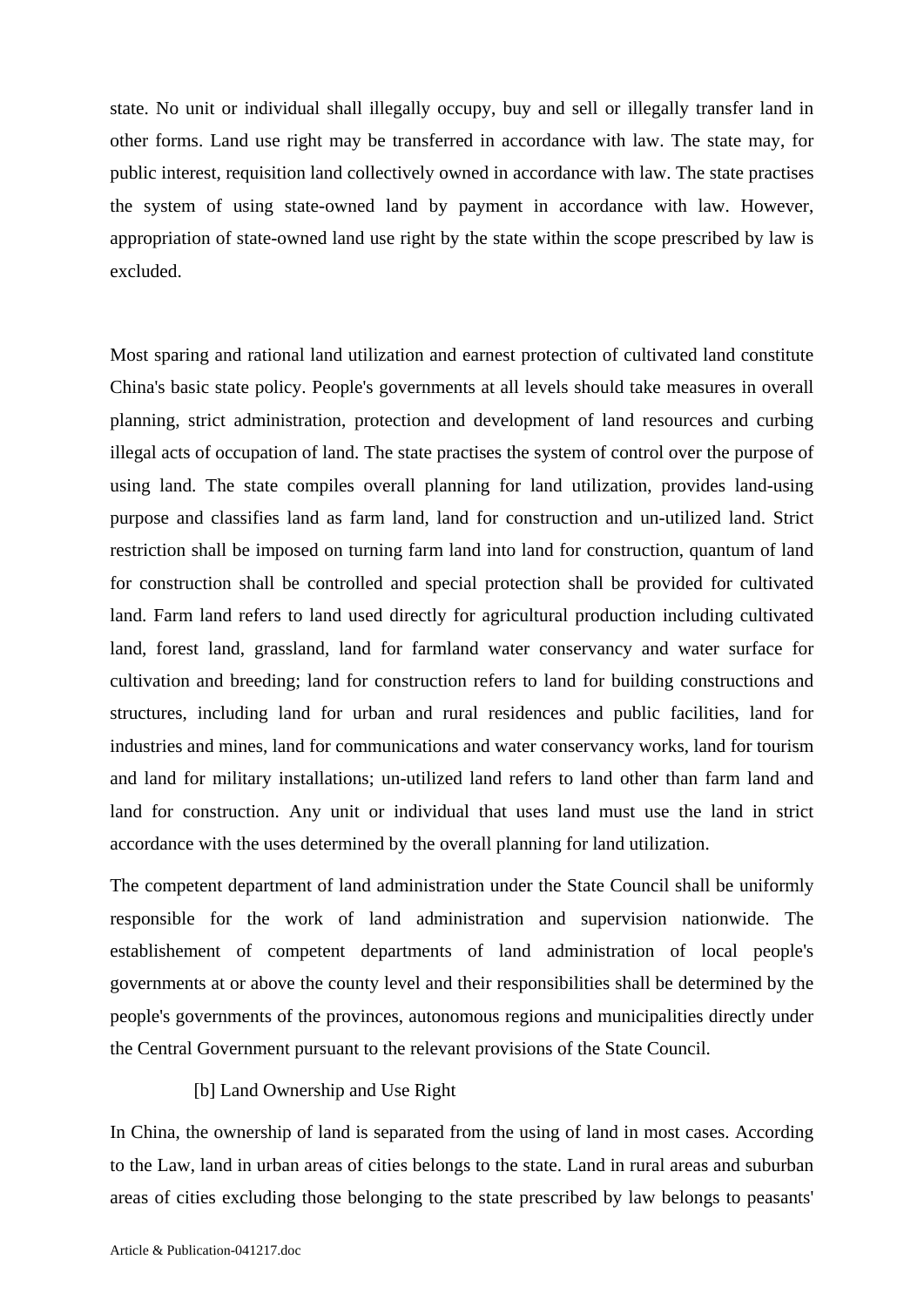collective ownership; house sites, land alloted for personal needs and hilly land alloted for private use belongs to peasants' collective ownership. State-owned land and land collectively owned by peasants may be determined in accordance with law to be used by units or individuals. Units and individuals using the land have the obligation to protect, manage and rationally utilize the land.

China practices the system of land registration. Land collectively owned by peasants shall be registered and certificates shall be issued by the People's governments at the county level to confirm the ownership. People's governments at the county level shall also enter into registration in a register, issue certificates in confirmation of both the land use right for construction for land collectively owned by peasants to be used for non-agricultural construction, and the land use right for state-owned land used by units and individuals in accordance with law.

Confirmation of ownership or the right to use of forest land and grassland, confirmation of the right to use for cultivation and breeding of water surface and beaches and shoals shall be handled pursuant to the relevant provisions of the Forest Law of the People's Republic of China, the Grassland Law of the People's Republic of China and the Fishery Law of the People's Republic of China.

Whoever changes land ownership and use in accordance with law shall go through formalities of change in registration. The ownership and the using right of the land which have been registered in accordance with law is protected by law, and upon which no unit and individual shall infringe.

State-owned land may be contracted for management by units or individuals for cultivation, forestry, animal husbandry and fishery production. Land collectively owned by peasants may be contracted and managed by units or individuals other than those in the collective economic organization for cultivation, forestry, animal husbandry and fishery production. The contract issuing party and the contractor should conclude a contract agreeing on the rights and obligations of both parties. The duration of land contracting and management shall be agreed on in the contract. The units and individuals that contract the land for management have the obligation to protect and rationally utilize the land pursuant to the use agreed on in the contract. For land collectively owned by peasants contracted out for management by units or individuals other than those in the respective collective economic organization, it must have the consent of over two thirds of the members of the peasants' conference or over two thirds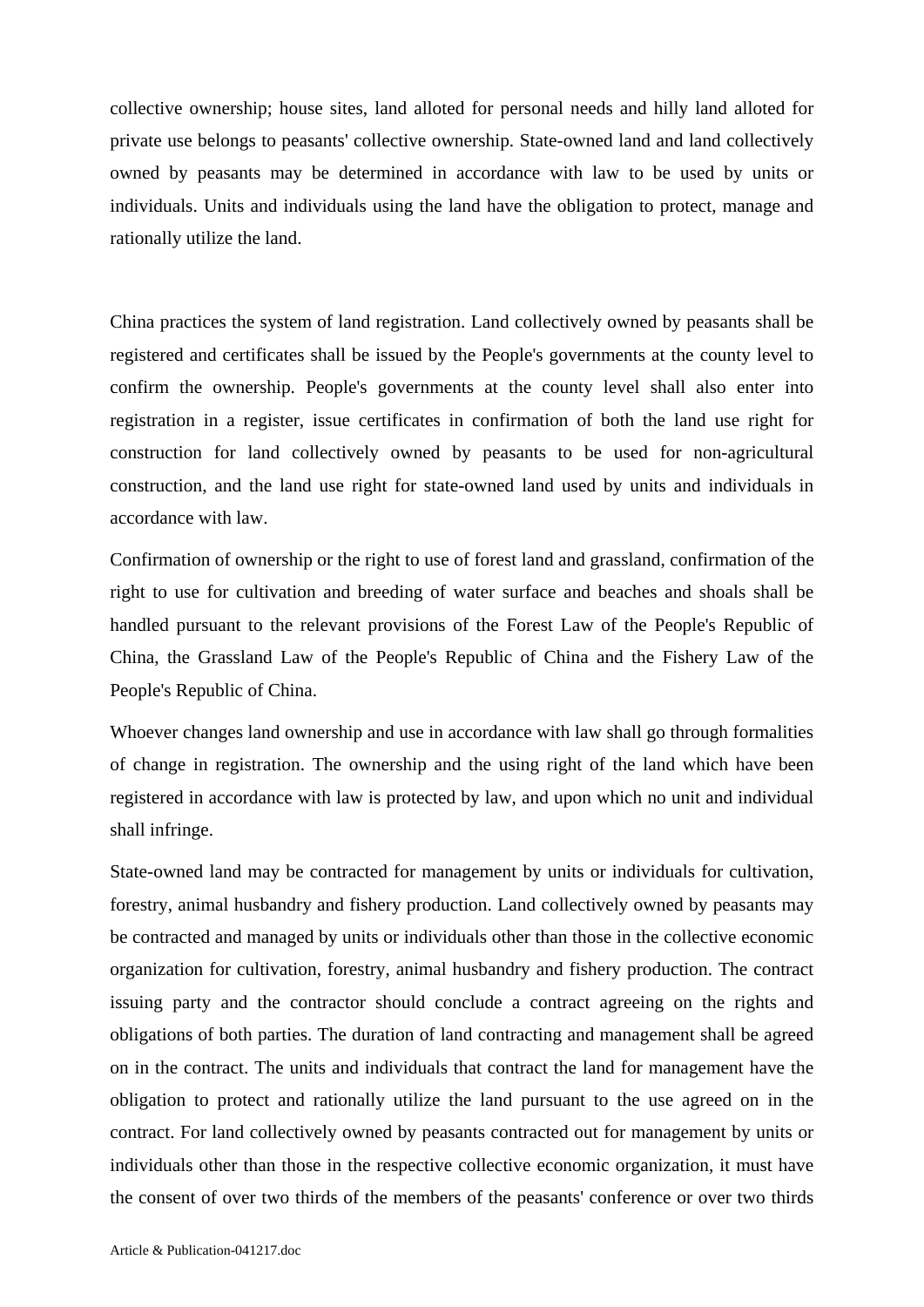of the villagers' representatives and be submitted to the village (township) people's government for approval.

Disputes over land ownership and the right to use shall be resolved by the parties interested through consultation; it shall be handled by the people's government in the event of failure of consultation. Disputes between units shall be handled by people's governments at or above the county level; disputes between individuals and those between an individual and a unit shall be handled by the village-level people's governments or people's governments at or above the county level. The party interested that refuses to obey the decision on the handling by the people's government concerned may, within 30 days starting from the date of receipt of the notice on the decision on handling, file a suit at a people's court. Neither party shall alter the status of land utilization prior to the resolution of the dispute over the land ownership and the right to use.

#### [c] Overall Planning for Land Utilization

According to the Law, people's governments at all levels shall organize the compilation of overall planning for land utilization. The quantum of land for construction in the overall planning for land utilization compiled by local people's governments at all levels shall not exceed the control targets determined in the overall planning for land utilization at the next higher level, and the quantum of preserved cultivated land shall not be lower than the control targets determined by the overall planning for land utilization at the next higher level. The overall planning for land utilization compiled by people's governments of the provinces, autonomous regions and municipalities directly under the Central Government should ensure that there is no reduction in the quantum of cultivated land within their respective administrative areas.

The overall planning for land utilization at the county level should delimit land use zones and define land uses. Village (township) overall planning for land utilization should delimit land use zones, determine the use of every plot of land according to the conditions of the land and an announcement to the effect shall be made.

Overall planning for land utilization shall be examined and approved by different levels. The overall planning for land utilization of the provinces, autonomous regions and municipalities directly under the Central Government shall be submitted to the State Council for approval. The Law provides that the overall planning for land utilization once approved must be strictly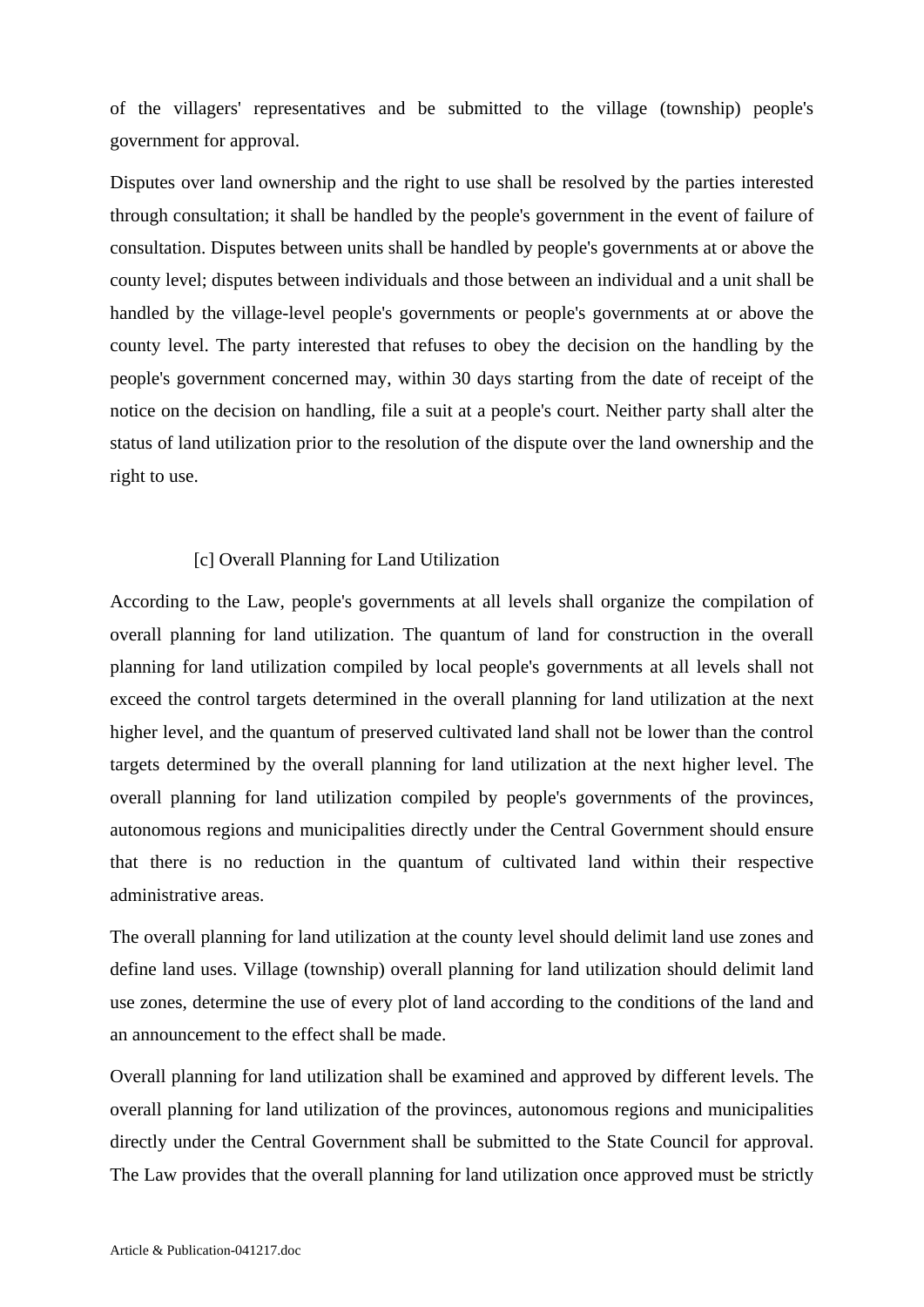implemented.

People's governments at all levels should strengthen administration of land utilization plan and practise quantum control of land used for construction. Revision of the approved overall planning for land utilization must be submitted to the original approval organ for approval; no alteration shall be made in land uses determined in the overall planning for land utilization without approval. In case of necessity of alteration in overall planning for land utilization for land for construction of large energy, transport and water conservancy infrastructure approved by the State Council, revision of the overall planning for land utilization shall be made pursuant to the approval document of the State Council.

#### [d] Cultivated Land Protection

The state protects cultivated land and strictly controls turning cultivated land into non-cultivated land. The state practises the system of compensation for the occupation and use of land. For the occupation and use of cultivated land for non-agricultural construction with approval, the unit that occupies and uses cultivated land shall be responsible for the reclamation of cultivated land equivalent to the quantity and quality of cultivated land occupied and used in accordance with the principle of "quantity of reclaimed land being equivalent to that occupied"; where there are no conditions for reclamation or the reclaimed land does not conform to requirements, cultivated land reclamation fee should be paid as prescribed by the provinces, autonomous regions and municipalities directly under the Central Government, the special-purpose fund shall be used for the reclamation of new cultivated land.

#### [e] Land for Construction

Any unit or individual that needs to use land for construction must apply for the use of state-owned land in accordance with law; however, use of land collectively owned by peasants by the respective collective economic organization approved in accordance with law for the establishment of rural and township enterprises and construction of residences by villagers, or use of land collectively owned by peasants approved in accordance with law for the construction of village (township) public facilities and non-profit undertakings is excluded. Application for the use of state-owned land in accordance with law referred to above includes the state-owned land and the land that originally belonged to collective ownership by peasants and has been requisitioned by the state.

For occupation and use of land for construction involving turning agricultural land into land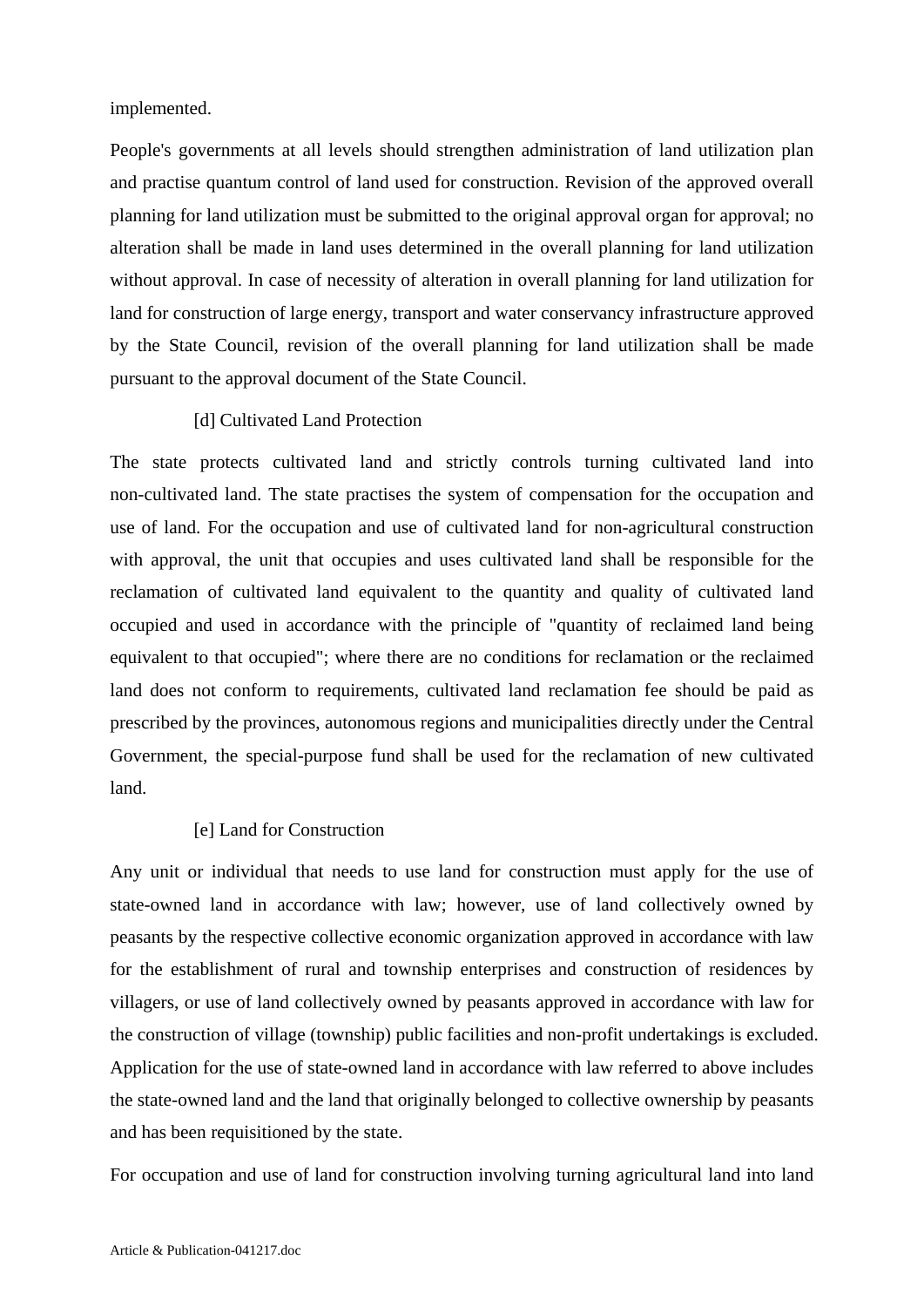for construction, formalities of examination and approval for turning agricultural land into other uses should be completed.

Requisition of the following land shall be subject to the approval of the State Council: (1) basic farmland; (2) cultivated land other than the basic farmland exceeding 35 hectares; (3)other land exceeding 70 hectares. Requisition of land other than those prescribed above shall be subject to the approval of people's governments of the provinces, autonomous regions and municipalities directly under the Central Government, and submitted to the State Council for the record.

For requisition of land, compensation shall be given in accordance with the original use of the requisitioned land. Compensation fee for the cultivated land requisitioned include land compensation fee, subsidy for resettlement as well as compensation fee for ground appendixes and young crops.

The competent department of land administration may, during the feasibility study of a construction project, examine the matters related to the land for construction and put forth suggestions in accordance with the overall planning for land utilization, the annual land use plan and standards for land for construction. For an approved construction project that needs to use state-owned land for construction, the construction unit should bring the relevant documents prescribed by laws and regulations and file an application at the competent department of land administration of people's government at or above the county level.

Use of state-owned land for a construction project should be obtained in the form of paid use such as assignment; however, the following use of land for construction may be obtained in the form of appropriation subject to the approval of people's government at or above the county level in accordance with law: (1) land use by state organs and land use for military purposes; (2) land use for urban infrastructure and land use for non-profit undertakings; (3) land use for such infrastructure as energy, communications and water conservancy to which the state renders key support; (4) other land uses prescribed by laws and administrative regulations.

A construction unit that uses state-owned land should use the land in accordance with the agreement in the contract for the assignment of land use right or the provisions of the approval document on the appropriation of land use right; where change in the use of the said plot of land for construction is necessitated, it should be subjected to the consent of the competent department of the people's government concerned and submitted to the people's government that originally approved the land use for approval. Where the land whose use is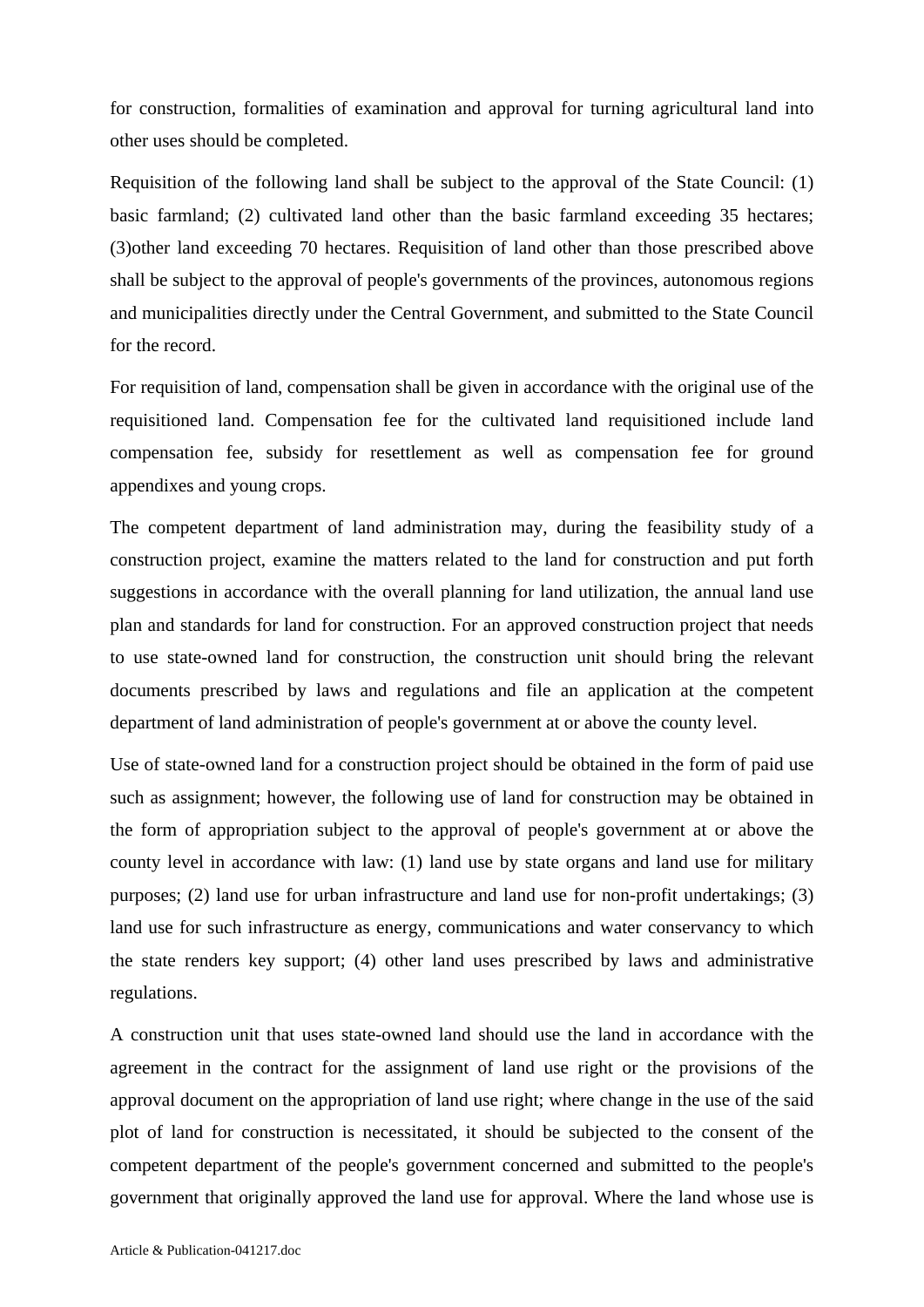to be changed is within an urban planning zone, consent of the competent department of urban planning should be sought first prior to submission for approval.

## [f] Legal Liability

According to the Land Law, whoever illegally transfers land by buying and selling or in other forms shall be confiscated of the illegal gains by the competent department of land administration of people's government at or above the county level; whoever turns agricultural land into land for construction without authorization in violation of the overall planning for land utilization shall be given a specified time period to dismantle the newly-built constructions and other facilities on the illegally transferred land and restore the original state of the land, where it conforms to the overall planning for land utilization, the newly-built constructions and other facilities on the illegally transferred land shall be confiscated; and may concurrently be imposed a fine; the person-in-charge directly responsible and other personnel directly responsible shall be imposed administrative sanctions according to law; where a crime has been constituted, criminal liability shall be investigated according to law.

Criminal liability for violation of the land administrative laws and regulations are provided in Article 228, 342, 410 as follows:

(1) Whoever illegally transfers and sells land use right with profit-making as the purpose in violation of land administration regulations when the circumstances are serious shall be sentenced to imprisonment under three years or hard labor in detention, and concurrently imposed a fine of more than 5% less than 20% of the amount of the illegally transferred or sold price of land use right; where the circumstances are extremely serious, a sentence of more than three years less than seven years shall be passed, and a fine of more than 5% less than 20% of the amount of the illegally transferred and sold price of land use right concurrently imposed.

(2) Whoever illegally occupies and uses cultivated land and turns it into other uses in a big amount resulting in great destruction of cultivated land in violation of land administration regulations shall be sentenced to imprisonment under five years or hard labor in detention, and concurrently or separately imposed a fine.

(3) Functionaries of state organs who indulge in malpractices for selfish gains, abuse power in illegally approving requisition and occupation of land or illegally transfer the right to use of state-owned land at a low price in violation of land administration regulations where the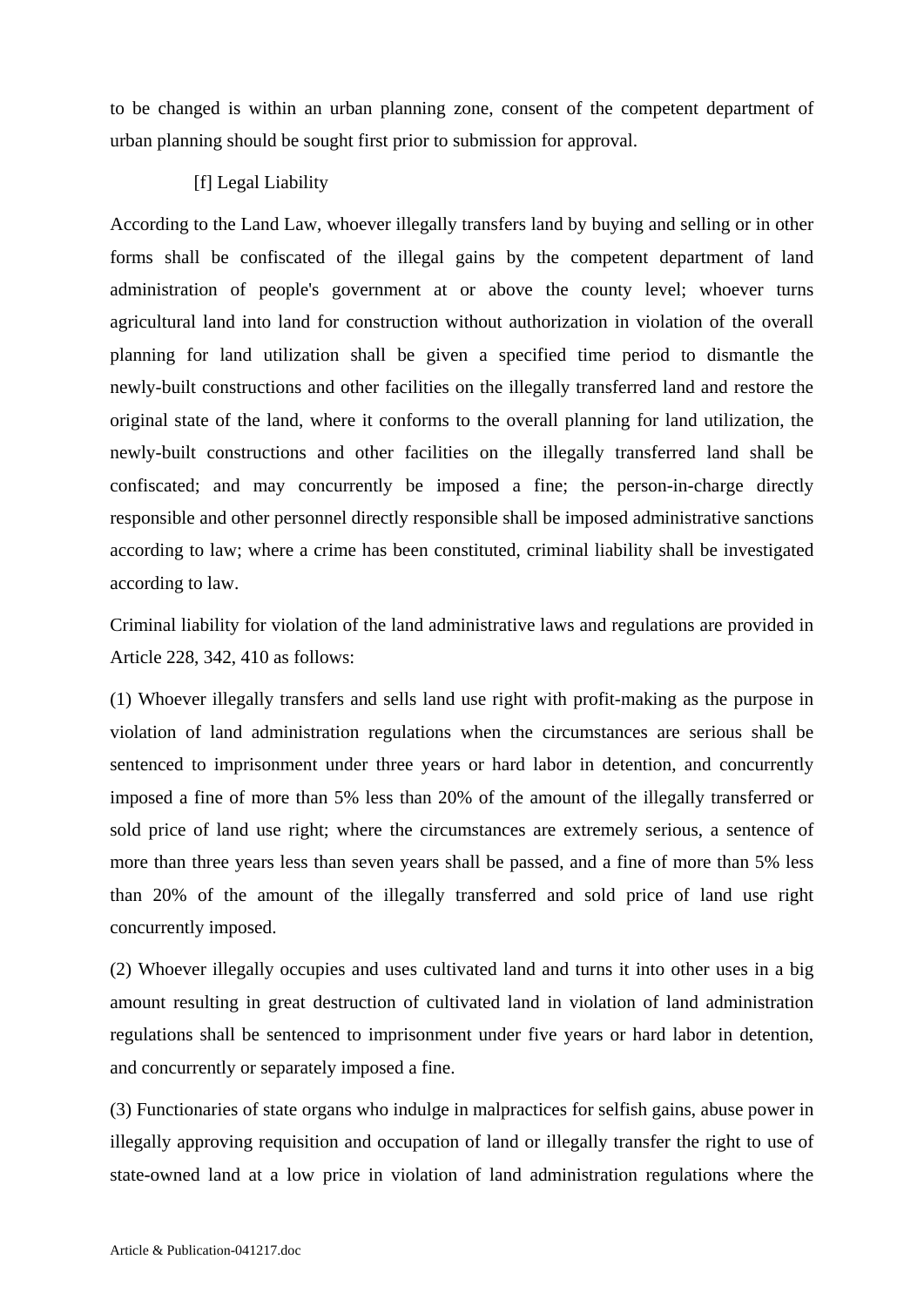circumstances are serious, shall be sentenced to imprisonment under three years or hard labor in detention; whoever causes extremely great losses to state or collective interests shall be sentenced to more than three years less than seven years of imprisonment.

#### [2] Real State Law

The following is an introduction of the Urban Real Estate Administration Law (Real State Law):

#### [a] General Provisions

This Law is formulated to govern the activities of obtaining the land-use right for development of real estate, engaging in development of real estate and transaction of real estate, and exercising administration of real estate in the State-owned land within a planned urban area in the People's Republic of China (State-owned land).

"Houses" as used in the Law means buildings and structures such as houses on the land.

"Development of real estate" as used in the Law means acts of building infrastructure and houses on the State-owned land whose the land-use right has been obtained in accordance with the Law.

"Transaction of real estate" as used in the Law includes transfer of real estate, mortgage of real estate and lease of houses.

According to the Law, China practises a system of paid and terminable use of State-owned land in accordance with the law, however, appropriation of the land-use right by the State under this Law shall be excepted.

The department of construction administration and the department of land administration under the State Council shall, in accordance with the division of functions and powers prescribed by the State Council, attend to their own duties, act in close coordination and manage the work concerning real estate of the whole country. Institutional structures, and functions and powers of the departments of housing administration and land administration under the people's governments at or above the county level shall be determined by the people's governments of provinces, autonomous regions and municipalities directly under the Central Government.

## [b] Land Used for Development of Real Estate

[i] Granting of the Land-use Right

Granting of the land-use right refers to acts that the State grants land users the right to use the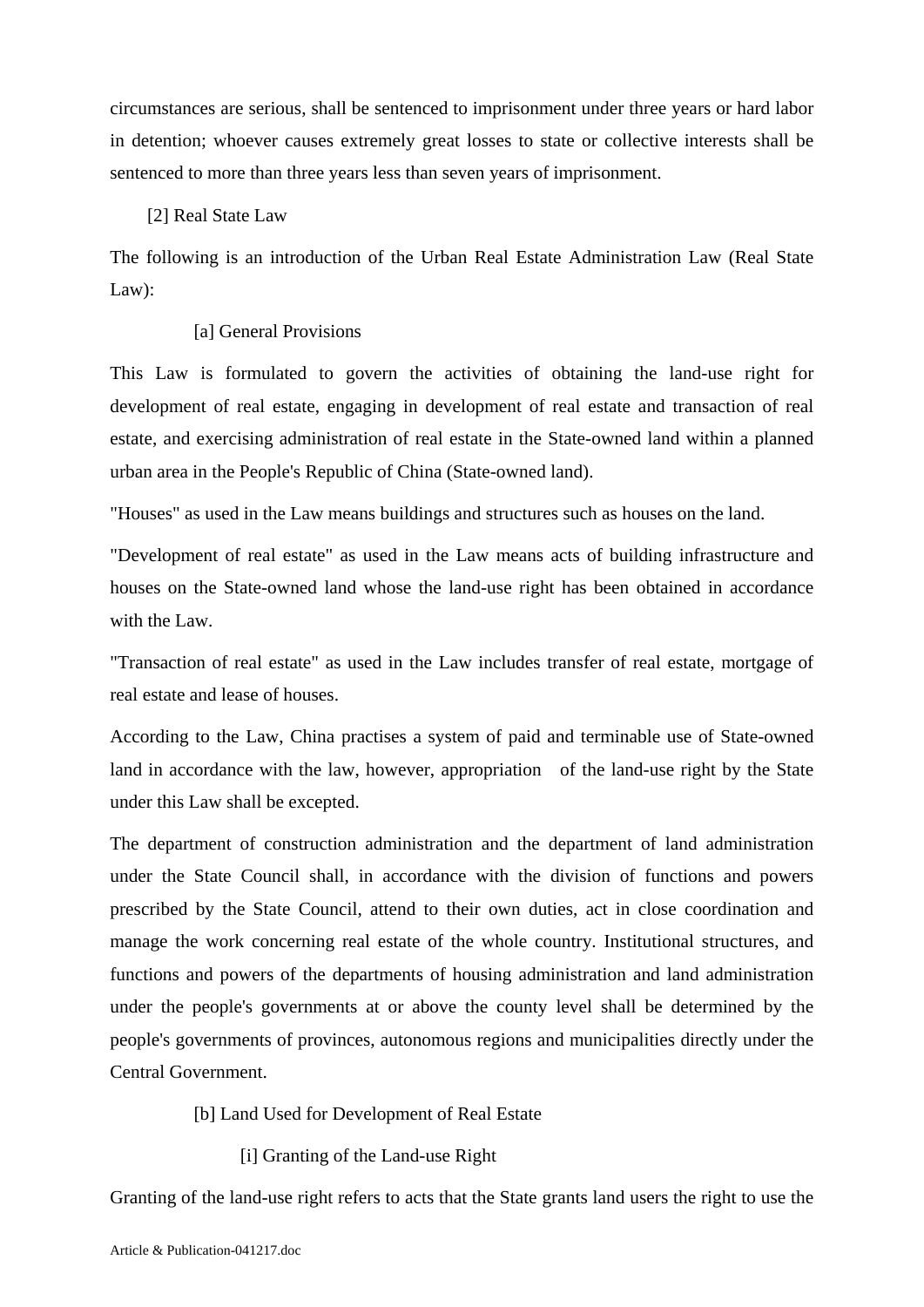State-owned land (the land-use right) for a certain number of years and the users shall pay the State a granting fee for the land-use right. The land-use right for the collective-owned land within a planned urban district may be granted with payment only after it is requisitioned in accordance with the law and turned into State-owned land. The maximum term for the granting of the land-use right shall be prescribed by the State Council.

The land-use right may be granted by means of auction, bidding or agreement between the two parties. For Land used for commercial, tourism, recreation and luxury housing purposes, where conditions permit, the mode of auction or bidding shall be adopted; where conditions do not permit and it is impossible to adopt the mode of auction or bidding, the mode of agreement between the two parties may be adopted.

Granting of the land-use right shall be conducted through concluding a written granting contract. The contract for granting the land-use right shall be concluded between the departments of land administration under the people's governments of the cities or counties and the land users.

A land user must pay the fees for the granting of the land-use right as agreed upon in the granting contract. However, the said fees shall not be lower than the lowest price as determined in accordance with the provisions of the State. Where fees are not paid as agreed upon in the granting contract, the department of land administration shall have the power to rescind the contract and may demand compensation for the breach of contract. Where a land user has paid the fees for the granting of the land-use right as agreed upon in the granting contract, the department of land administration under the people's government of the city or county must provide the land granted as agreed upon in the granting contract; where the land granted is not provided as agreed upon in the granting contract,the land user shall have the right to cancel the contract, the fees for granting the land-use right shall be returned by the department of land administration, and the land user may demand compensation for the breach of contract.

Where a land user who needs to modify the land-use purpose agreed upon in the contract for granting the land-use right, he must obtain the consent of the granting party and the competent administrative department for urban planning under the people's government of the city or county, conclude an agreement on the modification of the granting contract or conclude a new contract for granting the land-use right and the fees for granting the land-use right shall be readjusted accordingly.

Before the term for the use of land as agreed upon in the contract for granting the land-use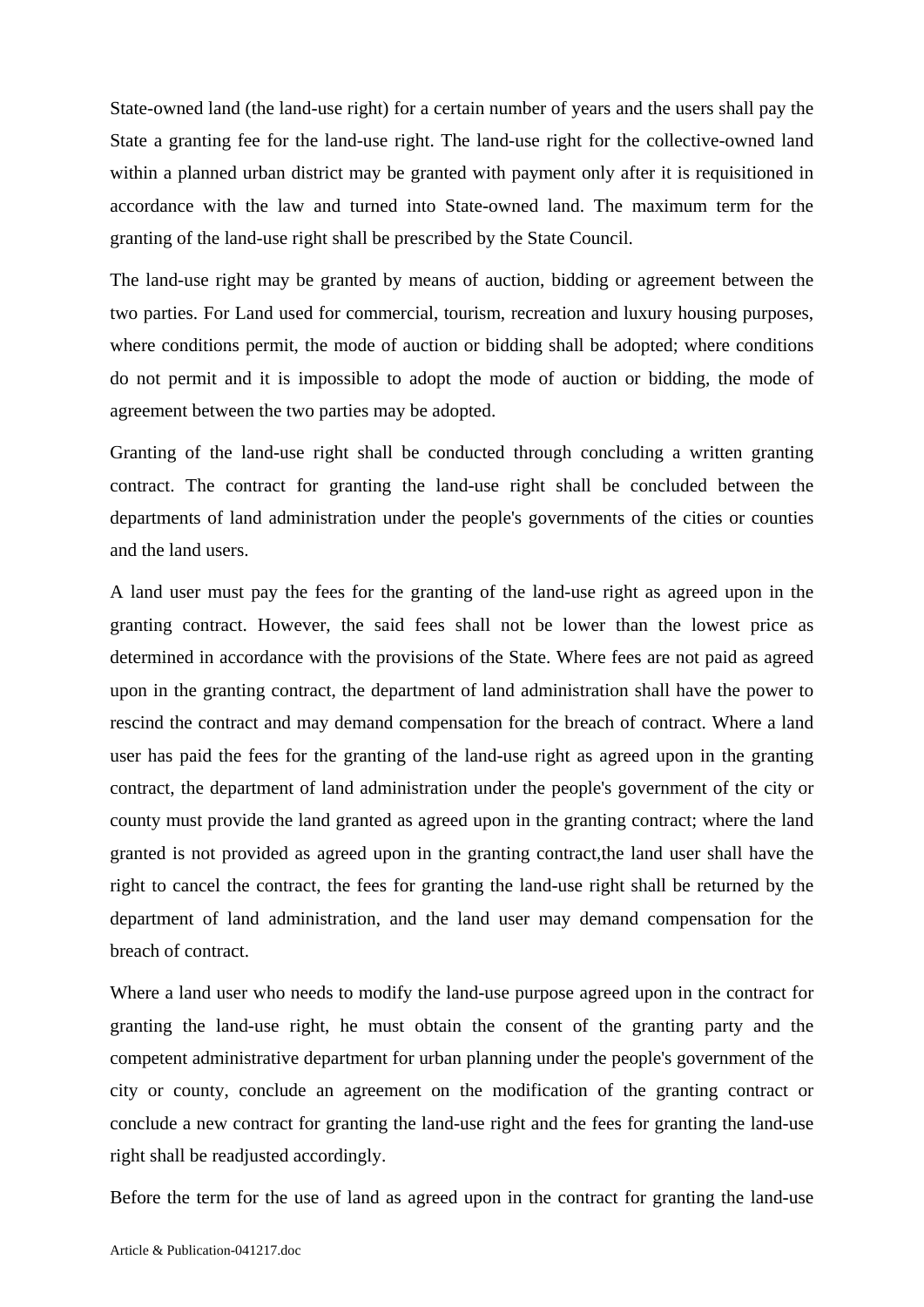right expires, the State is shall not recover the land-use right obtained by the land user in accordance with the law. Under special circumstances as required by public interests, the State may, in accordance with legal procedures, recover the land-use right before the expiration of the term and shall make appropriate compensation based on the number of years of utilization and the actual development of the land by the land user.

Where the term for the use of land as agreed upon in the contract for granting the land-use right expires, and the land user needs to continue the use of the land, the land user shall apply for an extension of the term no later than one year ahead of the expiration. Such an application shall be approved except for the land to be reclaimed as required by public interests. Upon approval of the extension, the land user shall enter into a new contract for the granting of the land-use right and pay fees for the granting in accordance with the relevant provisions. Where the term for the use of land as agreed upon in the contract for granting the land-use right expires, and the land user does not apply for an extension of the term or his application therefor is not approved accordance with the above provisions, the land-use right shall be reclaimed by the State without compensation.

## [ii] Appropriation of the Land-use Right

Appropriation of the land-use right refers to acts that the people's government at or above the county level approves in accordance with the law to appropriate the land to a land user after the latter has paid compensation and expenses for resettlement, etc. for the appropriated land, or gratuitously appropriates the land-use right to the land user. Where the land-use right is obtained by mode of appropriation in accordance with the provisions of this Law, except as otherwise provided by the laws, administrative rules and regulations, there shall be no restriction with respect to the term of use.

The land-use right for the following land used for construction may, if really necessary, be appropriated upon approval by the people's government at or above the county level in accordance with the law: (1) land used for State organs or military purposes; (2) land used for urban infrastructure or public facilities; (3) land used for projects of energy, communications or water conservancy, etc. which are selectively supported by the State; (4) land used for other purposes as provided by the laws, administrative rules and regulations.

## [c] Development of Real Estate

According to the Real State Law, the development of real estate must be strictly subjected to the urban planning and carried out in a manner of overall planning, rational distribution,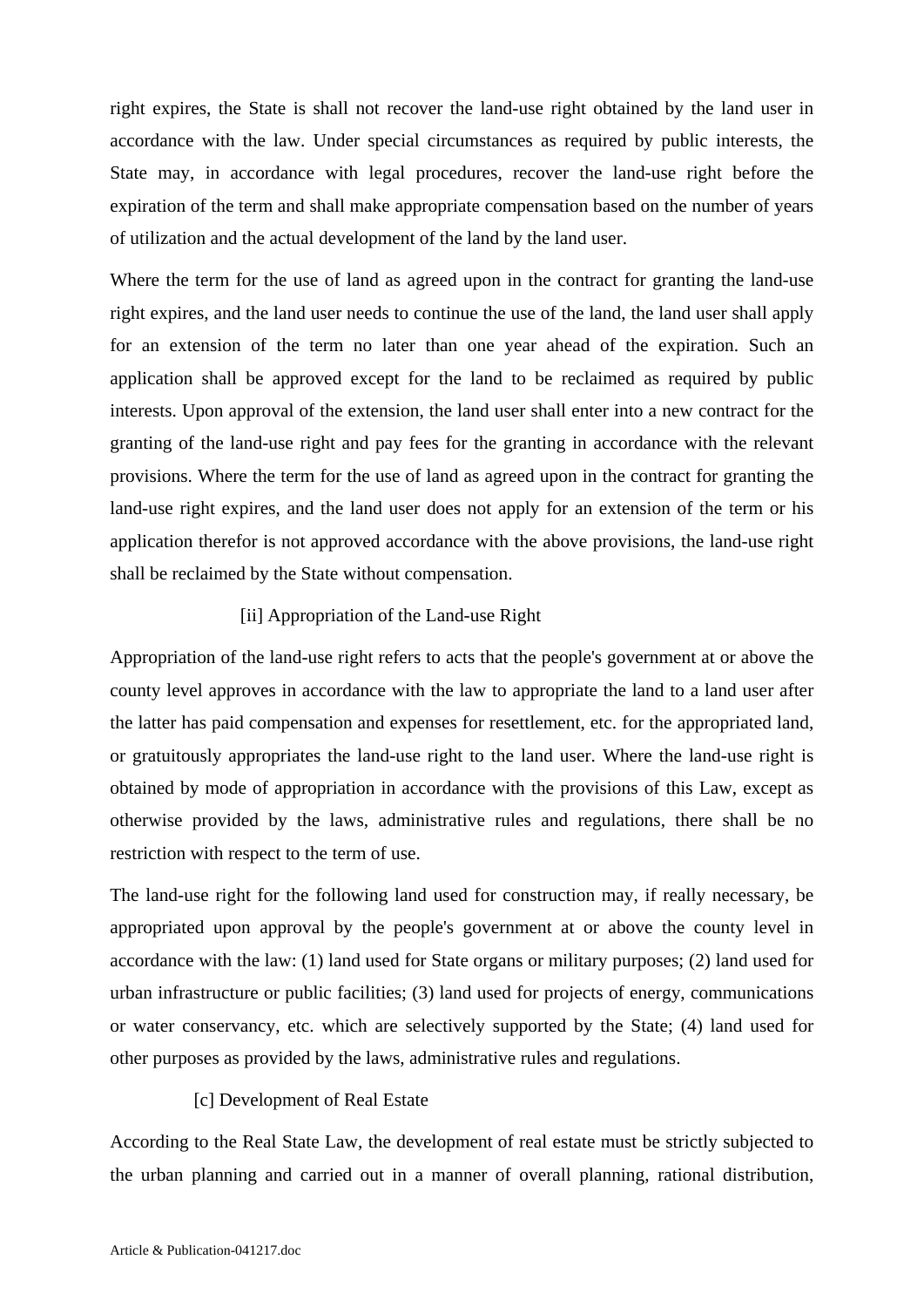comprehensive development and construction with supporting facilities.

Where the land-use right is obtained by means of granting for development of real estate, the land must be developed according to the land-use purpose and the time limit to start the development as agreed upon in the contract. Where the land remained undeveloped for one year from the date agreed in the contract to start the development, fees for idle land which is not to exceed twenty percent of the fees for granting the land-use right shall be paid; where the land remain undeveloped for two years, the land-use right may be reclaimed without compensation, however, the circumstances wherein the delay to state the development is caused by force majeure or acts of governments or by early necessary preparations shall be excepted.

The design and construction of a project of real estate development must conform to the relevant standards and norms of the State. A completed project of real estate may be turned over for use only after being checked and accepted.

The land-use right obtained pursuant to the law may, in accordance with the provisions of laws and regulations, be valued and contributed as shares in developing and operating real estate in the form of joint ventures or contractual joint ventures. The State shall adopt preferential measures in aspects such as taxation to encourage and support real estate development enterprises to develop and construct residential houses.

A real estate development enterprise is an enterprise engaged in real estate development and operation for purpose of profit. To establish a real estate development enterprise, the following conditions shall be met: (1) to have a name and institutional structure of its own; (2) to have fixed office for business operation; (3) to have registered assets conforming to the provisions of the State Council; (4) to have sufficient professional and technical personnel; (5) other conditions as provided by laws, administrative rules and regulations.

The proportion of registered assets of a real estate development enterprise to its total investment shall comply with the relevant provisions of the State.

## [d] Transaction of Real Estate

According to the Law, when the real estate is transferred or mortgaged, the ownership of the premises and the right to use the land covered by the premises shall be transferred or mortgaged therewith.

The State shall practise an appraisal system for real estate prices. The basic land price, standard land price and replacement prices for houses of various types shall be determined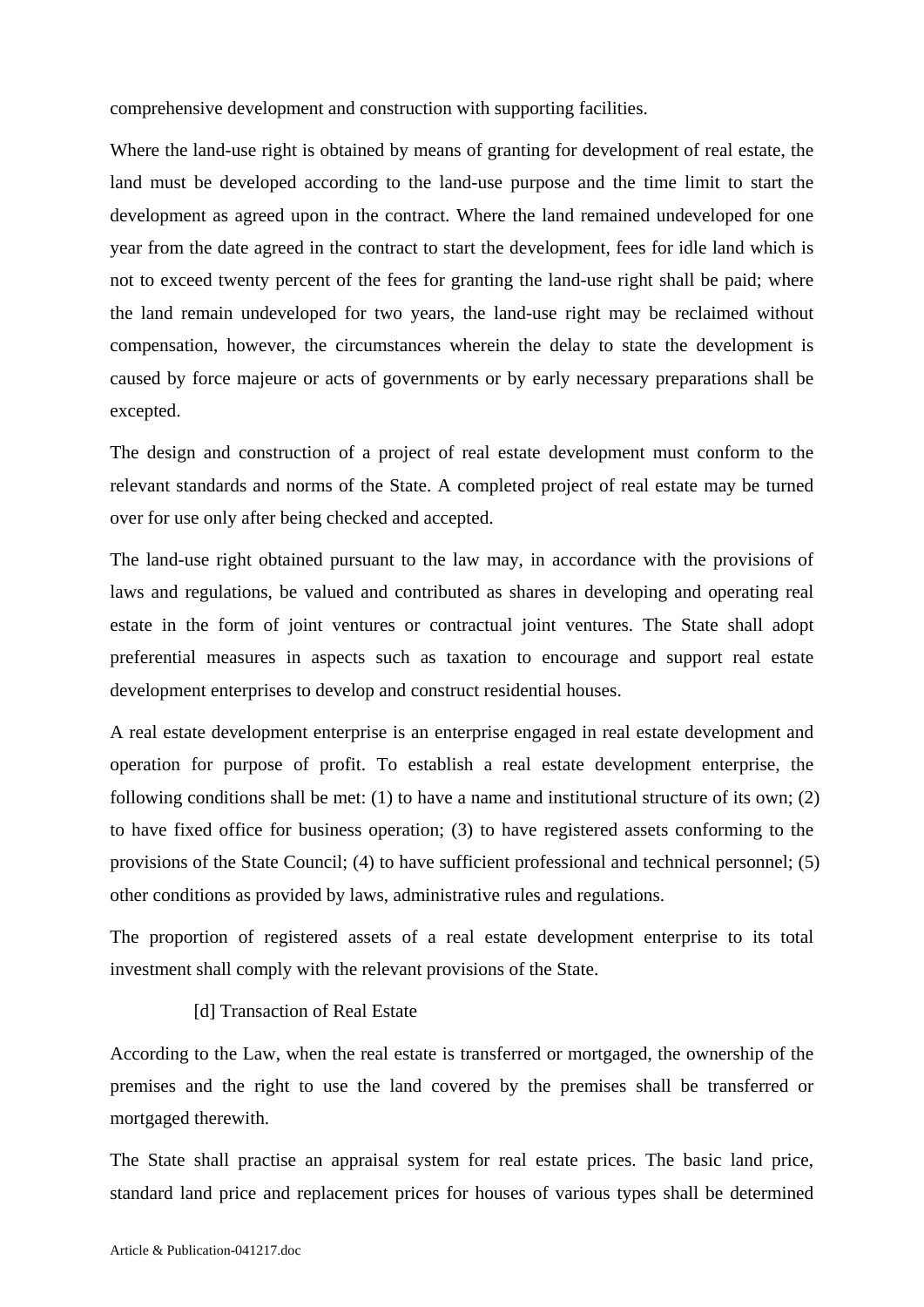and made public regularly. Specific measures shall be formulated by the State Council.

The State shall practise a report system for real estate transaction prices. An obligee of real estate shall, in transfer of his real estate, faithfully report the transaction price to the department designated by the local people's government at or above the county level and shall not make a concealed or false report.

Where real estate is transferred or mortgaged, the party concerned shall register the ownership of the real estate pursuant to the provisions of Chapter V of this Law.

## [ii] Transfer of Real Estate

Transfer of real estate refers to acts that an obligee of real estate transfers his real estate to another person through sale, donation or other legal means. The following real estate shall be not transferred:

(1) The land-use right is obtained by means of granting, but not meeting conditions set forth in Article 38 of the Real Estate Law;

(2) The rights of real estate are sealed up by order of the judicial organ or decision of the administrative organ pursuant to law or limited by other ways;

(3) The land-use right is reclaimed in accordance with the law;

(4) For jointly-owned real estate, written consent of other co-owners has not been obtained;

(5) The ownership is under dispute;

(6) The real estate is not registered in accordance with the law and the certificate of the ownership is not obtained; or

(7) Other circumstances under which transfer is prohibited by laws, administrative regulations.

According to Article 38 of the Law, where the land-use right is obtained by means of granting, transfer of the real estate shall meet the following conditions:

(1) to have paid all the fees for the granting of the land-use right as agreed upon in the granting contract and obtained the certificate of the land-use right; and

(2) to have invested for development as agreed upon in the granting contract and have fulfilled twenty-five percent or more of the total investment for development in the case of housing projects, or have constituted conditions of land-use for industrial purposes or other construction projects in the case of developing tracts of land.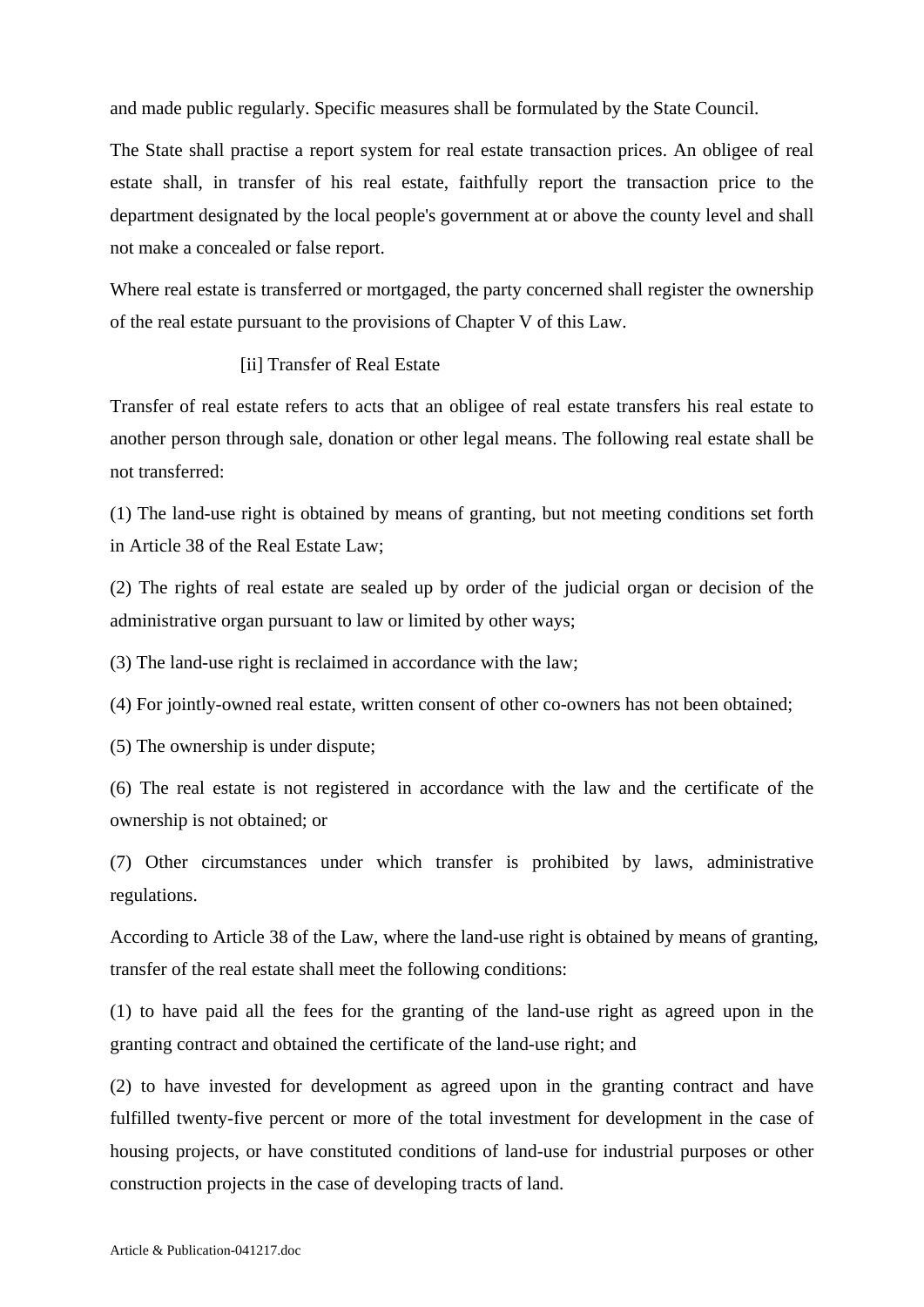Where real estate is to be transferred with the construction of houses completed, the certificate of the house ownership shall be acquired.

Where the land-use right is obtained by means of appropriation, the transfer of the real estate shall, according to the provisions of the State Council, be reported for examination and approval to the people's government that has the authority for approval. Upon approval of the transfer by the people's government, the transferee shall go through the formalities for the granting of the land-use right and pay the fees therefor according to the relevant provisions of the State. Where the people's government decides in accordance with the provisions of the State Council that the formalities for granting the land-use right need not be gone through, the transferor shall, pursuant to the provisions of the State Council, turn over to the State the proceeds obtained from land in the transfer of the real estate or dispose of such proceeds otherwise.

Where the land-use right is obtained by mode of granting and after the real estate is transferred, the term for the use of the land-use right shall be the remaining years after subtracting the years of use by the former land user from the original term.

For the presale of commercial houses, the following conditions shall be met:

(1) to have paid all the fees for the granting of the land-use right and obtained the certificate of the land-use right;

(2) to have a permit for construction project planning;

(3) the funds put into the development construction have reached twenty-five percent or more of the total investment for the construction project, and the schedule of construction and the date of completion and delivery have been set; and

(4) to make registration for presale at the administrative department in charge of house property under the people's government at or above the county level and to obtain the certificate of permission for the presale of commercial houses.

Pre-sellers of commercial houses shall, in accordance with the relevant provisions of the State, submit the presale contracts to the departments of housing administration and departments of land administration under the people's governments at or above the county level for registration and record. The proceeds obtained from the presale of commercial houses must be used for the relevant construction projects.

[iii] Mortgage of Real Estate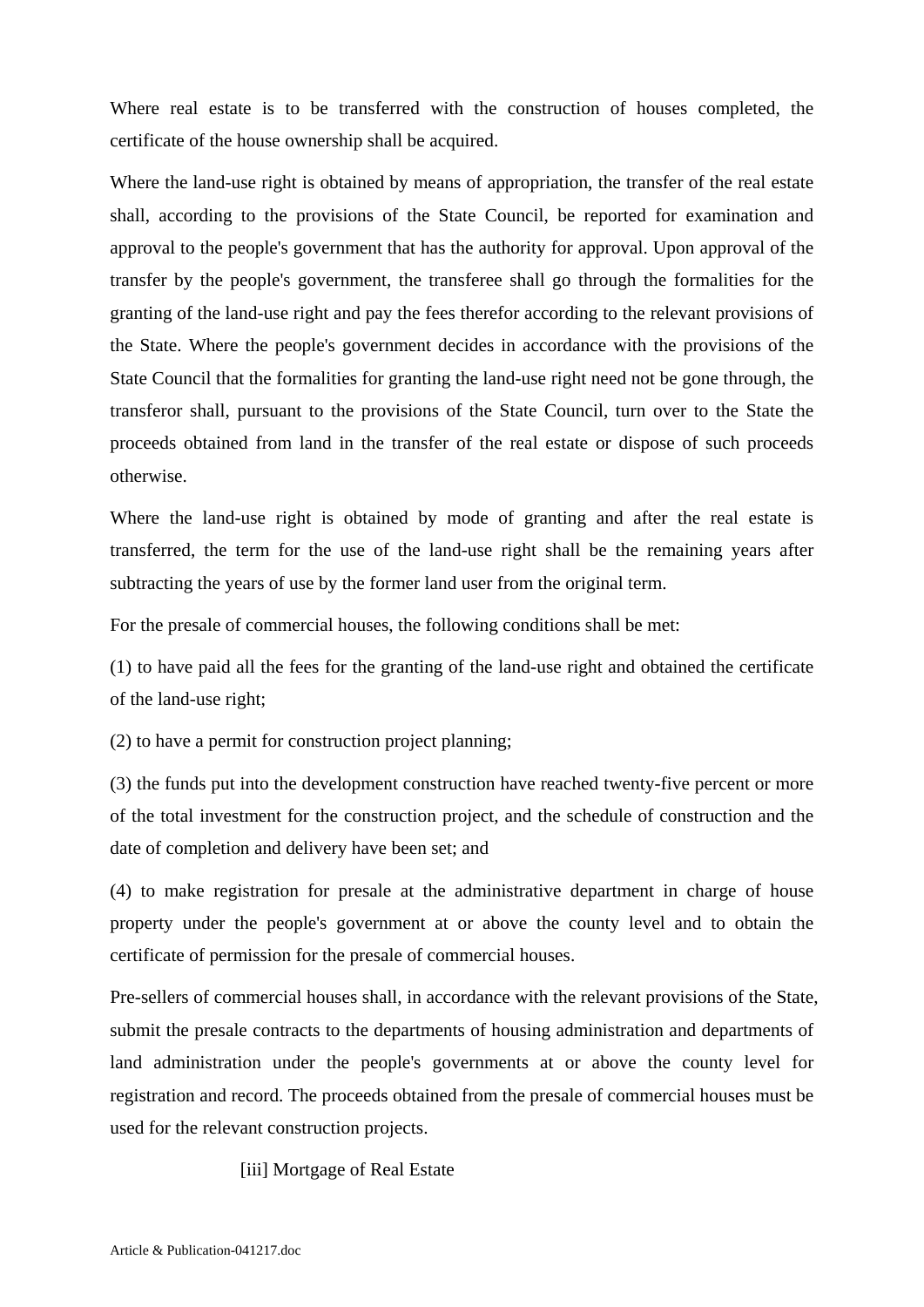Mortgage of real estate refers to acts that a mortgagor provides the mortgagee security for the payment of a debt with his legal real estate in the manner that the possession of his real estate is not transferred. Where a debtor fails to pay his debt, the mortgagee shall have the right in accordance with the law to enjoy the priority to be compensated with funds obtained from auction of the real estate mortgaged.

A mortgage may be set on the ownership of a premises obtained according to law, and on the land-use right covered by the premises. A mortgage can be set on the land-use right obtained by means of granting. The establishment of a mortgage of real estate shall be on the strength of the certificate of the land-use right and the certificate of ownership of the house, and a written contract shall be entered into between the mortgagor and the mortgagee.

Where the land-use right on which a mortgage is set is obtained by means appropriation, the mortgagee may enjoy the priority to be compensated only after the amount equal to the fees for the granting of the land-use right is paid from the funds obtained from auction of the real estate. After a contract for the mortgage of the real estate is concluded, newly-built houses on the land shall not be regarded as the mortgaged asset. If the mortgaged real estate needs to be sold by auction, the newly built houses on the land may be auctioned off according to law together with the mortgaged assets. However, the mortgagee shall not have the priority in compensation with respect to the funds obtained from auction of the newly built houses.

### [iv] Lease of Premises

To lease a premises, the leaser and the leasee shall conclude a written lease contract defining such matters as the term, purpose, and price of the lease, liability for repair, as well as other rights and obligations of both parties, and shall register the lease with the department of housing administration for the record. The lease of residential premises shall be carried out in accordance with policies formulated by the State and the people's government of the city where the said premises are located. Where premises is leased for activities of production and business operation, the rent and other terms for the lease shall be determined by both parties through consultation.

Where an owner of a premises, for profit-making purposes, leases the premises built on the State-owned land of which the land-use right is obtained by means of appropriation, he shall turn over to the State the proceeds derived from the land and contained in the rent.

### [v] Intermediary Service Agencies

Intermediary service agencies for real estate include real estate consulting agencies, real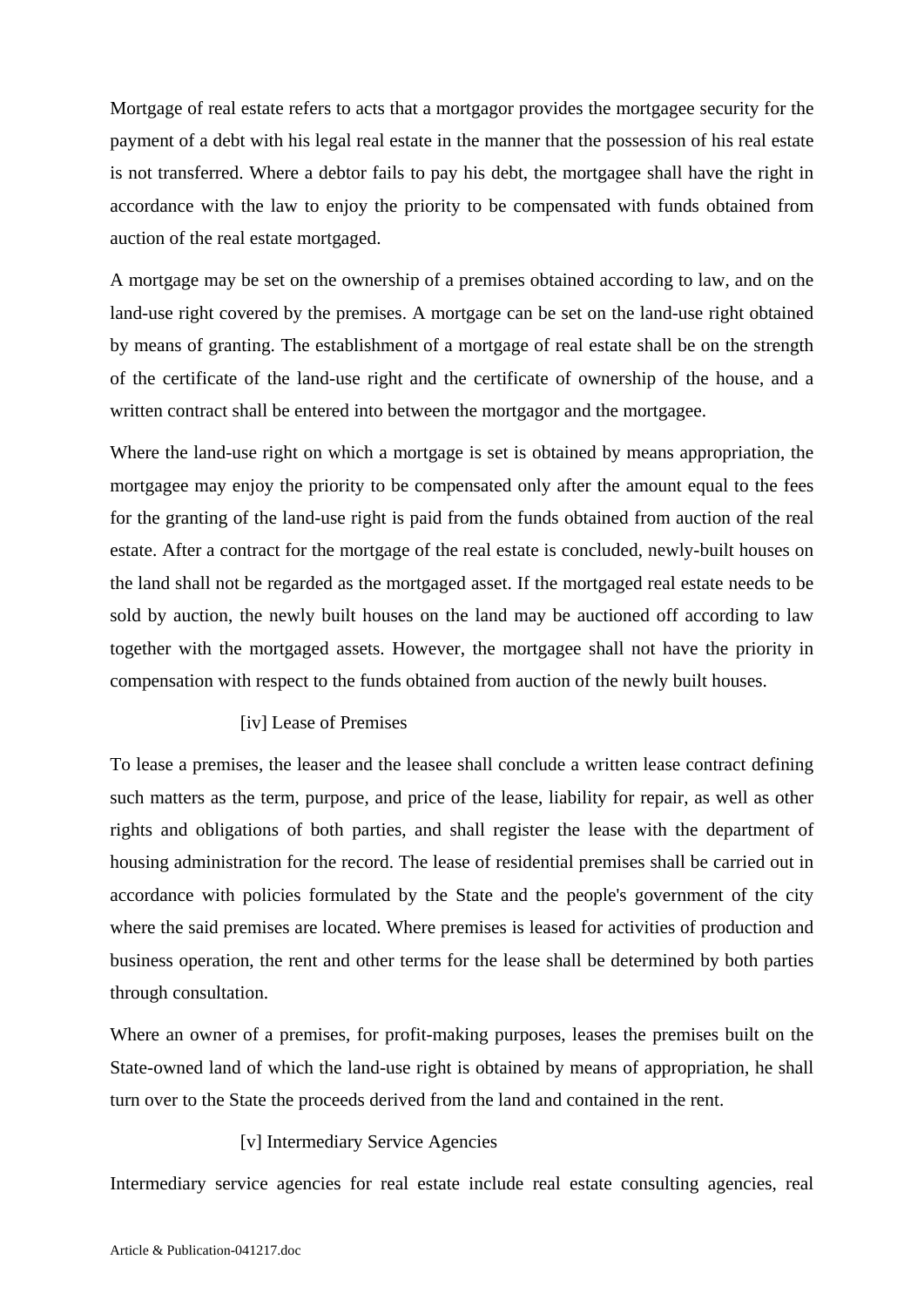estate price appraisal agencies and real estate broking agencies. They shall meet the following conditions:

(1) to have names and institutional structures of their own;

(2) to have fixed office to provide services;

(3) to have necessary property and funds;

- (4) to have sufficient professional personnel; and
- (5) other conditions provided by laws and regulations.

For establishing an intermediary service agency for real estate, an application for registration of the establishment shall be submitted to the administrative department for industry and commerce and a business licence shall be obtained before it conducts business.

[e] Administration of Real Estate Ownership Registration

According to the Law, the land use right and the ownership of a premises shall be registered and certificates shall be issued by the competent department. Where the land-use right is obtained by means of granting or appropriation, an application for registration shall be submitted to the department of land administration under the local people's government at or above the county level, upon whose verification, the certificate of the land-use right shall be issued by the people's government at the corresponding level. On the strength of the certificate of land-use right, an application for registration shall be submitted to the department of housing administration under the local people's government at or above the county level, which shall issue the certificate of ownership of the premises after verification.

Where a transfer or modification is made regarding real estate, an application for registration of the modification shall be submitted to the relevant department of housing administration and on the strength of the modified certificate of the ownership of the premiese, an application for registration of the modification of the land-use right shall be submitted to the competent department of land administration, upon whose verification, a new or a modified certificate of the land-use right shall be issued by the people's government at the corresponding level. The related provisions of other laws shall prevail if they provide otherwise.

Where a department of the local people's government at or above the county level is in charge of both housing administration and land administration as determined by the people's government of the relevant province, autonomous region or municipality directly under the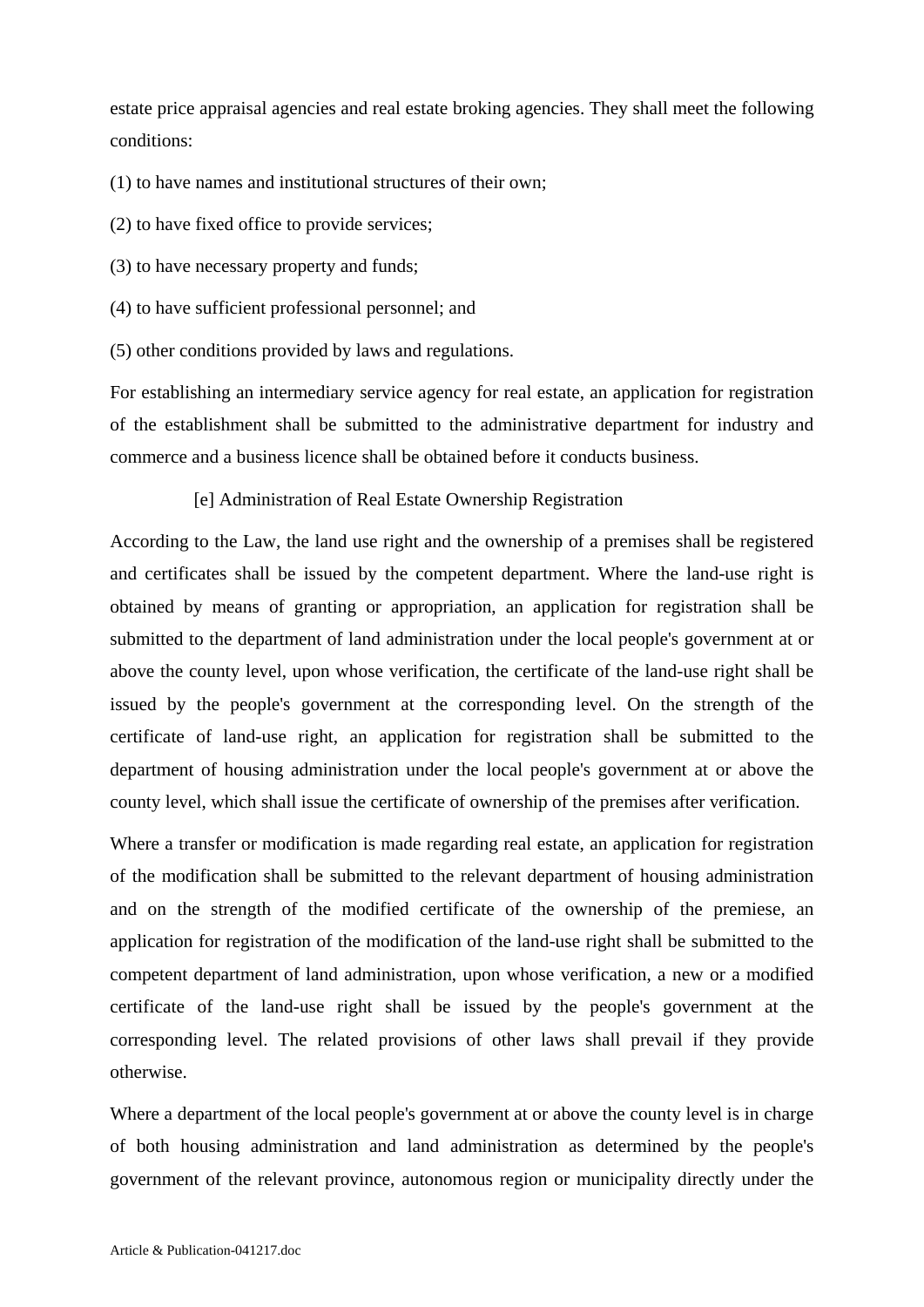Central Government, such department may make and issue the uniform certificate of the ownership of real estate, in which the confirmation and modification of the ownership of houses and the land-use right of the house site shall be recorded respectively in accordance with the provisions of Article 60 of this Law.

Where real estate is mortgaged, registration of mortgage shall be also made with the department designated by the local people's government at or above the county level. Where the land-use right and the ownership of a house are obtained from disposal of mortgaged real estate, the change of ownership of the premises and the land-use right shall be registered in accordance with the relevant provisions mentioned above.

#### Chapter 4 Taxation

According to the Chinese tax laws and regulations, main taxes applicable to the foreign-invested enterprises and foreign enterprises include Income Tax on Foreign-Invested Enterprises and Foreign Enterprises, Customs Duties, Tax in Circulation Stage (referring to VAT, Consumption Tax, Business Tax), Land Appreciation Tax, Resource Tax, Urban Real Estate Tax, etc.

[1] Income Tax on Foreign-Invested Enterprises and Foreign Enterprises

Income Tax on Foreign-Invested Enterprises and Foreign Enterprises (Foreign Enterprise Income Tax) is a tax levied on the income of the foreign-invested enterprises and foreign enterprises. The basic law and regulation concerning this tax are the Income Tax Law of the People's Republic of China on the Foreign-Invested Enterprises and Foreign Enterprises (EITL), effective in 1990, and its Implementation Rules, effective in 1991.

[a] The Taxpayer

According to EITL, the taxpayers of this tax are:

(1) Foreign-invested enterprises (refers to WFOE, EJV and CJV), which were incorporated in China according to Chinese law;

(2) Foreign enterprises, which were not incorporated in China.

[b] Taxable Incomes

According to EITL and its Implementation Rules, the following incomes of the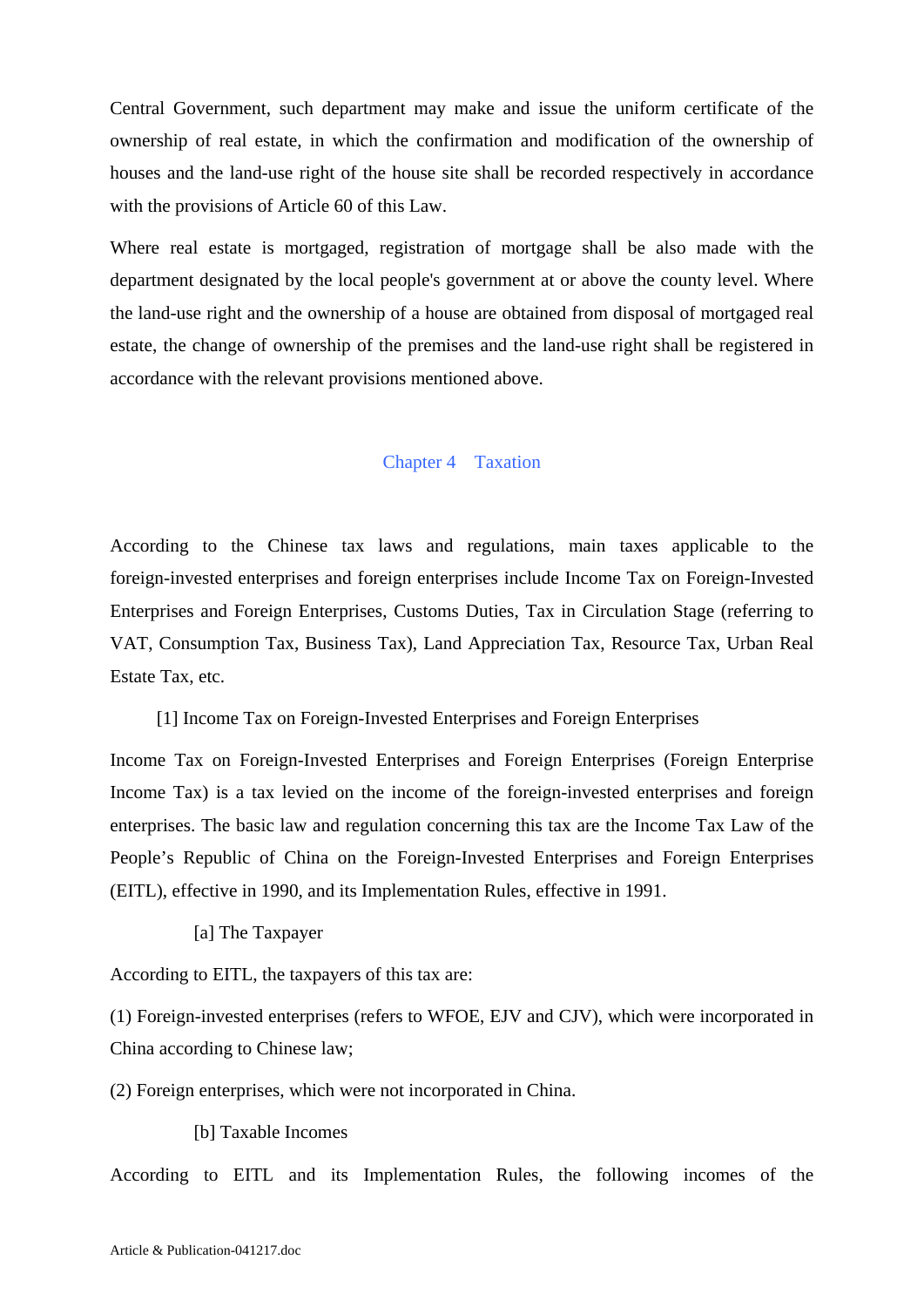foreign-invested enterprises and foreign enterprises shall be taxable:

(a) Incomes derived from production or business operation;

(b) Other incomes, which refers to profits (dividends), interests, rentals, royalties and etc.

Dividends earned by foreign investors from foreign-invested enterprises are exempted from taxation.

## [c] Tax rate

According to EITL, the income tax rate for foreign-invested enterprises is 33% (including 3% levied by the local government).

[d] Tax preferential treatment

According to EITL and its Implementations and other relevant regulations, Profits (dividends) earned by foreign investors from foreign-invested enterprises are exempted from taxation. Foreign-invested enterprises enjoy the following tax preferential treatments:

(1) Foreign-invested enterprises established in the Special Economic Zones (SEZ, referring to Shenzhen, Zhuhai, Shangtou, Xiamen and Hainan), or foreign-invested manufacturing enterprises established in the Economic and Technology Development Zones (ETDZ, approved by the State Council) can enjoy a reduced tax rate of 15%;

(2) Foreign-invested manufacturing enterprises can enjoy a reduced tax rate of 24% if they are set up in the old urban area of the cities where the Coastal Economic Opening Zones (CEOZ), the SEZs, or the ETDZs are located.

(3) Foreign-invested enterprises which were invested in the field of energy, transportation, sea port, dock or other projects encouraged by the Country can enjoy a reduced tax rate of 15%.

(4) Foreign-invested manufacturing enterprise with a duration of more than 10 years, is exempted from income taxation in the first and second year after the enterprise begin to make a profit, and is exempted half of its income tax in the third year through the fifth year, except those which are invested in the fields of development of resources such as oil, natural gas, rare metal, precious metal, etc.

(5) Foreign-invested enterprises which are invested in the encouraged fields in the Western Area of China can enjoy a reduced tax rate of 15% from the year 2001 to 2010 according to the Measures for the Implementation of Policies on the Western Region Development enacted by Administrative Office of the State Council.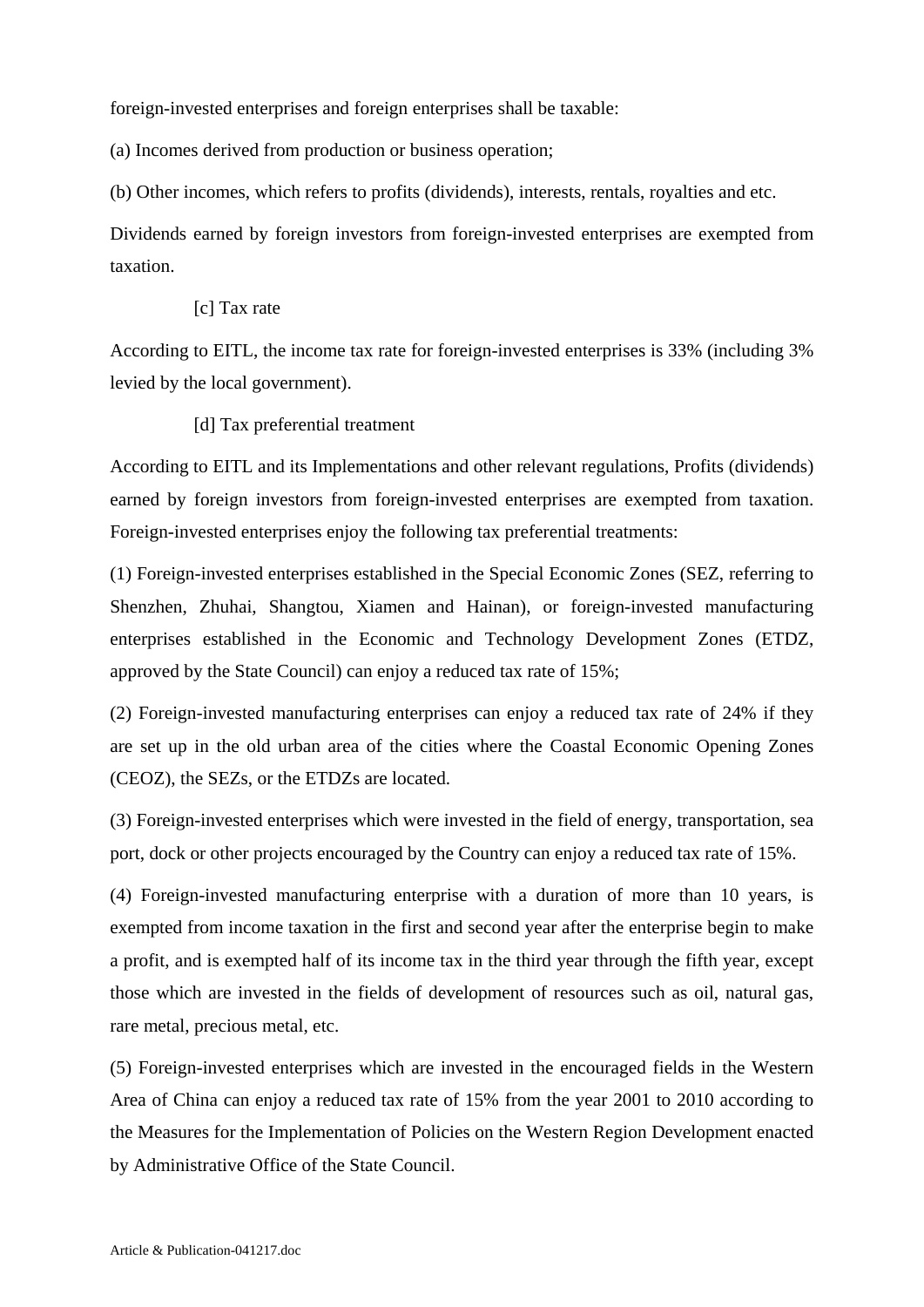(6) If profits earned by the foreign investor from the foreign-invested enterprise are re-invested either to increase the registered capital of the said foreign-invested enterprise or to establish another foreign-invested enterprise whose duration is no less than 5 years, the foreign investor may be refunded 40% of the tax levied on the profits which are re-invested.

(7) Foreign-invested enterprise, after the above mentioned term for tax exemption or reduction expires, may be exempted half of its income tax if its annual export value exceeds 70% of its annual production value.

(8) Foreign-invested enterprises using advanced technology may be exempted half of its income tax for another 3 years after the above mentioned term for tax exemption and deduction expires [see (4) above].

(9) If profits earned by the foreign investor from the foreign-invested enterprise are re-invested either to expand the said foreign-invested enterprise which is an export-oriented or advanced technological enterprise or to establish another such enterprise, the foreign investor may be refunded all of the tax levied on the profits which are re-invested.

(10) Local governments can decide at its discretion the exemption of the local income tax (3%).

## [2] Tax in Circulation Stage

There are three major types of taxes in circulation stage levied on products and services: (a) VAT levied on goods and services for processing, maintenance and assembling; (b) the Consumption Tax on some selected consumer products; and (c) the Business Tax on providing services, transferring intangible assets and selling real estate. Both the VAT and the Consumption Tax were applicable to entities importing goods. VAT and the Consumption Tax on imported goods were collected by General Customs Administration (Customs) at the point of entry. VAT was reimbursed once goods were exported. Exported goods were exempted from the Consumption Tax. The State Council determines all policies concerning the levying of VAT and the Consumption Tax, adjustment of tax types and tax rates (tax value), as well as the tax exemption of VAT, the Consumption Tax and the Business Tax. The laws and regulations were interpreted and implemented by the Ministry of Finance and the State Administration of Taxation. VAT and the Consumption Tax were levied and administered by the State competent departments of taxation, while the Business Tax was collected and administered by the local competent departments of taxation. China committed that from the date of accession, China would ensure that its laws, regulations and other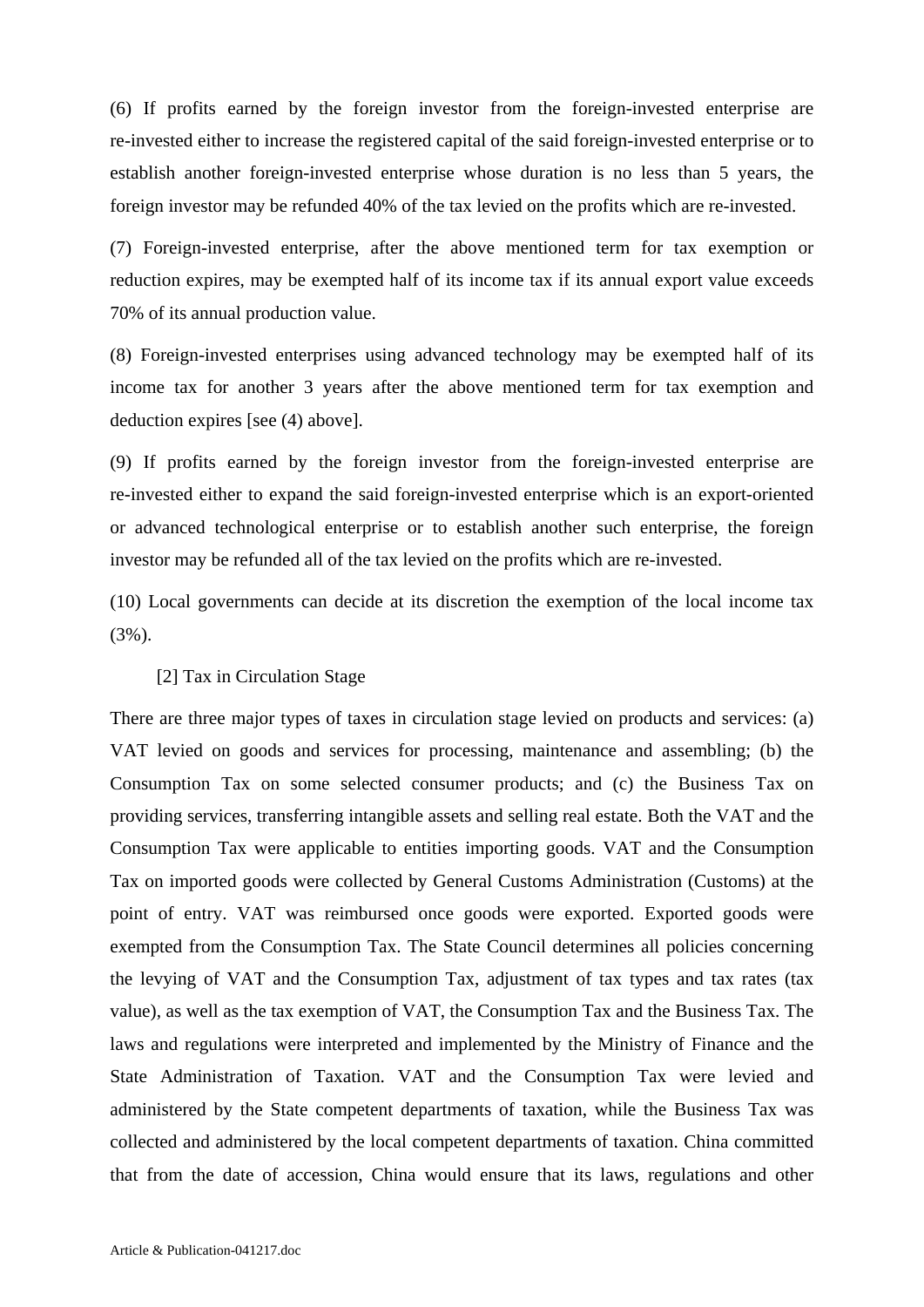measures relating to internal taxes and charges levied on imports wold be in full conformity with its WTO obligations and that it would implement such laws, regulations and other measures in full conformity with those obligations.<sup>[1](#page-43-0)</sup>

There are three basic regulations concerning VAT, consumption tax and business tax respectively, i.e. the Regulations on Value-Added Tax (1994), the Regulations on Consumption Tax (1994), and the Regulations on Business Tax (1994), which apply to both the foreign-invested enterprises and domestic enterprises from January 1, 1994. According to another two regulations enacted by the Sate Administration on Tax in 1999, foreign-invested enterprises and foreign enterprises are exempted from business tax levied on the gross income earned from the assignment and/or development of technology, and related technological services such as technical consultancy; foreign-invested enterprises can be refunded the VAT levied on equipment purchased from and produced by the enterprises registered in China, including WFOE, EJV and CJV.

The VAT tax rate is 17% usually, except for goods such as grain, food plant oil, tape water, natural gas, books, newspapers, magazines, fertilizer and etc., for which the VAT tax rate is 13%. VAT tax rate for export goods is zero.

Generally speaking, Business Tax rate is 3% to 5% based on the business volume, depending on different areas in which business of services, rather than manufacturing, is conducted.

### [3] Custom Duties

The fundamental legislation concerning Customs Duties is the Regulations on Import and Export Duties of the People's Republic of China, which was promulgated on March 7, 1985 by the State Council, revised and re-promulgated by the State Council for the first time on September 12, 1987, and revised and re-promulgated by the State Council for the second time on March 18, 1992 and was effective as of April 1, 1992.

All imported and exported goods shall be classified and matched with the proper tariff numbers and applied with proper tariff rates in accordance with the Customs Import and Export Tariff Classifications of the People's Republic of China. The average tariff rate has been reduced to 12% in 2002 in accordance with China's commitments to its WTO accession.

According to relevant regulations enacted by the State Council and the State General Customs,

1

<span id="page-43-0"></span><sup>&</sup>lt;sup>1</sup> See the Report of the Working Party on the Accession of China, paragraph 107.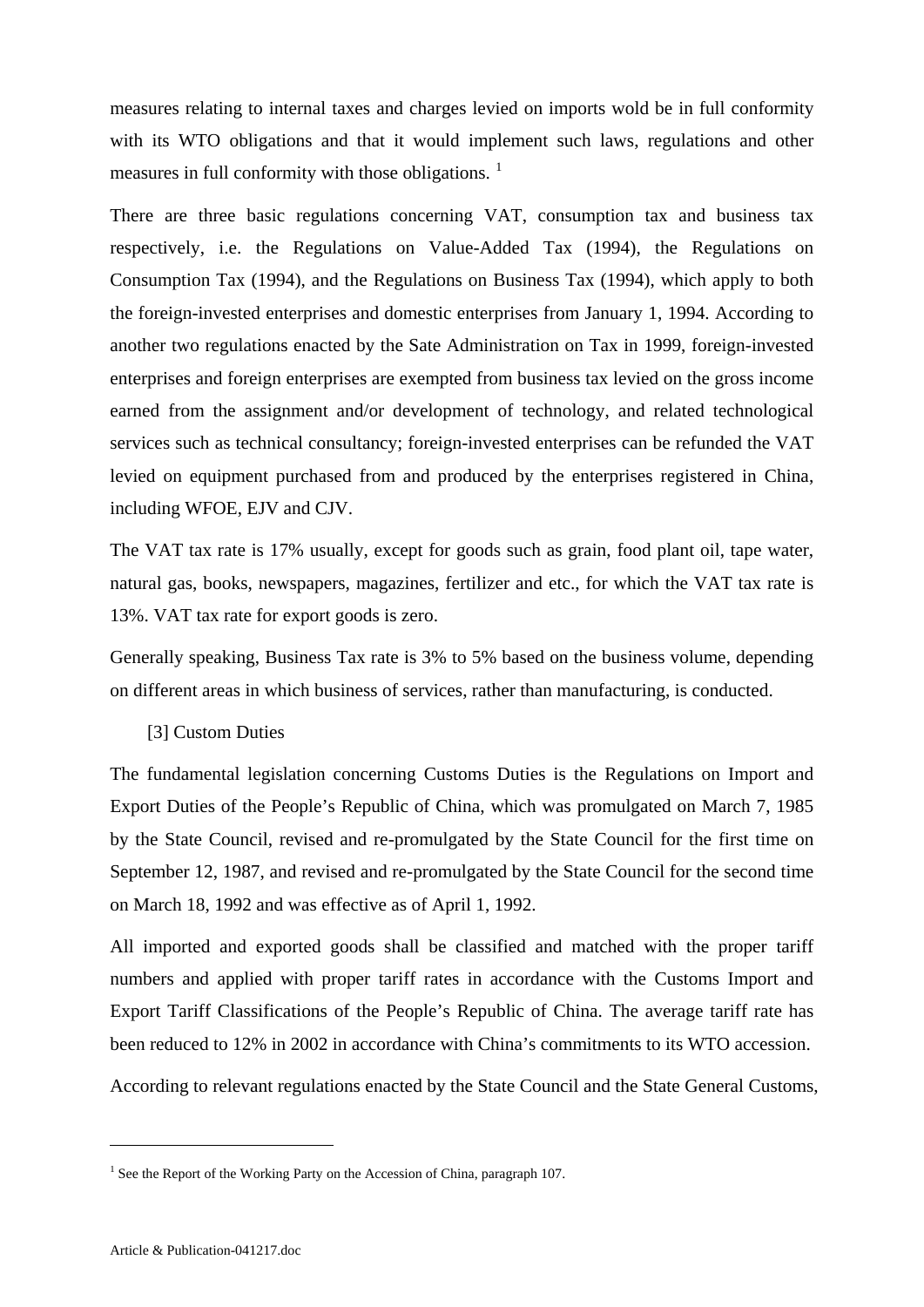custom duties and VAT at the import stage on the following equipment imported for self-use, and the technology, accessories and parts imported together with the said equipment by the enterprises (projects) may be exempt:

(1) That imported within the total investment by the foreign investment projects or domestic investment projects encouraged and supported by the State;

(2) That imported by R&D centers set up by the foreign investors within the total investment.

According to regulations concerning bonded zones and export processing zones, machinery and equipment imported by enterprises in bonded zones and export processing zones for their own production use are exempted from import duty and VAT at the import stage; raw materials, parts, accessories, components, packing materials and consumption materials imported for inward processing or assembling for foreign markets or for production for foreign markets, shall be in bond. Further details concerning custom duties and VAT at the import stage in bonded zones, export processing zones and Economic Technology Development Zones are available if you require.

# [4] Land Appreciation Tax

The basic legislation for Land Appreciation Tax includes the Provisional Regulations of the People's Republic of China on Land Appreciation Tax (1994) enacted by the State Council and its Implementation Rules (1995) enacted by the Ministry of Finance.

According to the above Regulations, Land Appreciation Tax is levied on income derived from the transfer of state-owned land use rights, and real estate (including buildings and attached facilities on ground).

### [5] Urban Real Estate Tax

China's Urban Real Estate Tax is levied on urban real estate in accordance with the Provisional Regulations Governing Urban Real Estate Tax (1951) and other relevant Rules.

The owner of property shall pay Urban Real Estate Tax (URET).

There are two types of tax base for the computation of URET: one is based on the price of the house property, and the other is based on the rental income from leasing the house property if the price of the house property is not available. Accordingly, there are two rates: one is 1.2% of the price of the house property for the tax based on the price of the house property, and the other is 18% of the annual rental for the tax based on the rental income.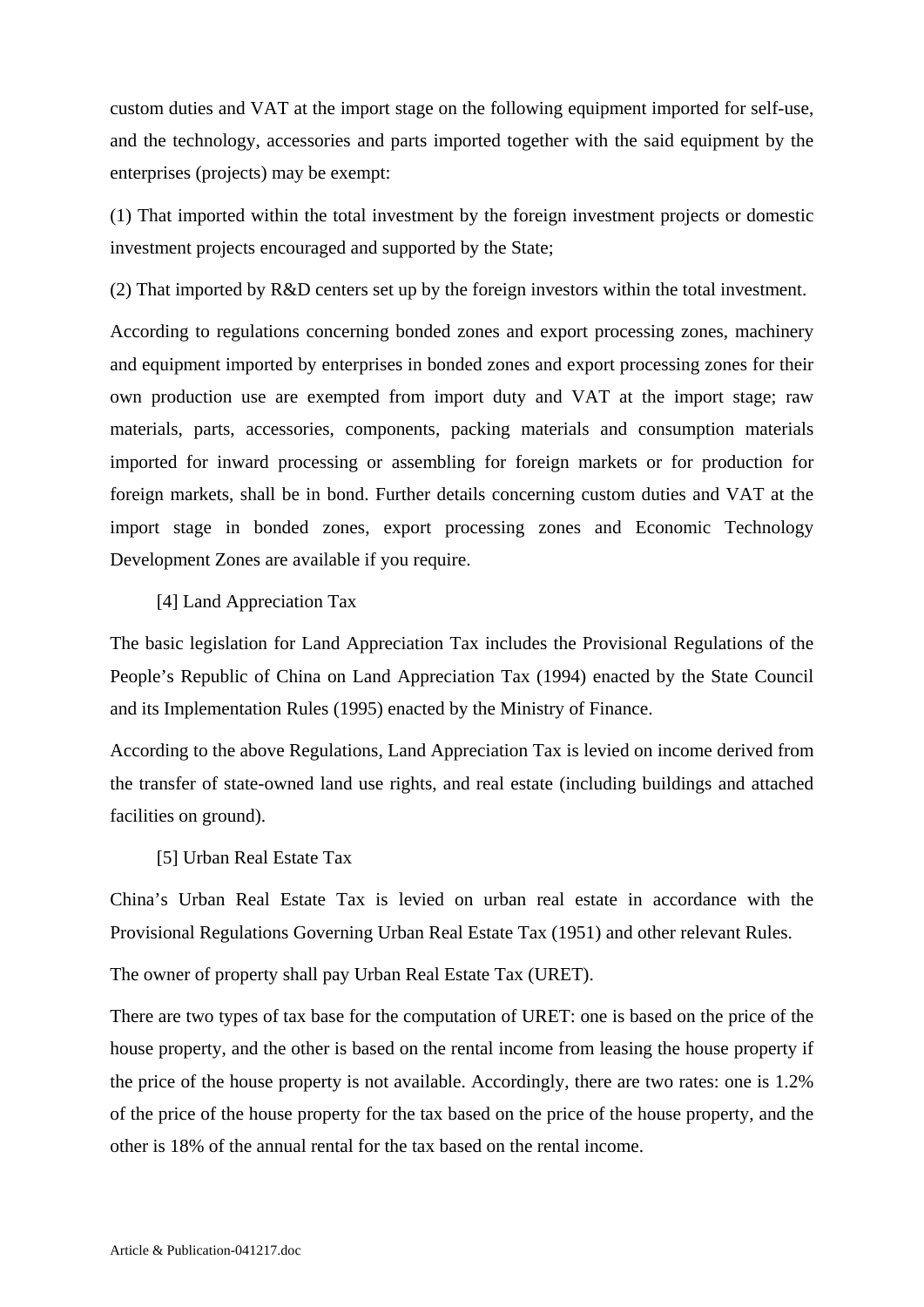The basic law of the customs legislation of China is the Customs Law of the People's Republic of China (Customs Law), effective as of July 1, 1987 and amended in 2000, The Regulations on Import and Export Tariff of the People's Republic of China, promulgated by the State Council on March 7, 1985, newly amended in 1992, provide provisions concerning the matter of customs duty.

### [1] General Provisions

According to the Customs Law, the Customs of the People's Republic of China is the state organ responsible for supervision and control over everything entering and leaving the Customs territory (inward and outward persons and objects). The Customs shall, in accordance with this Law and other related laws and regulations, exercise supervision and control over the means of transport, goods, travelers' luggage, postal items and other articles entering or leaving the territory (inward and outward means of transport, goods and articles), collect Customs duties and other taxes and fees, uncover and suppress smuggling, work out customs statistics and handle other Customs operations. The General Customs Administration set up by the State Council exercises unified administration of Customs throughout the country. Customs are set up at ports open to foreign countries and regions and at places which call for concentrated customs operations of supervision and control. The subordination relationship among the Customs shall not be restricted by administrative divisions. Customs shall exercise their functions and powers independently in accordance with the law, and shall be responsible to the General Customs Administration. Customs shall exercise the following powers:

(1) To check inward and outward vehicle of transport and examine inward and outward goods and articles: to detain those entering or leaving the territory in violation of this Law or other relevant laws and regulations.

(2) To examine the papers and identifications of persons entering or leaving the territory; to interrogate those suspected of violating this Law or other relevant laws and regulations, and investigate their illegal activities.

(3) To examine and make copies of contracts, invoices, book accounts, bills, records, documents, business letters and cables, audio and video products and other materials related to the inward and outward vehicle of transport, goods and articles; to detain those related to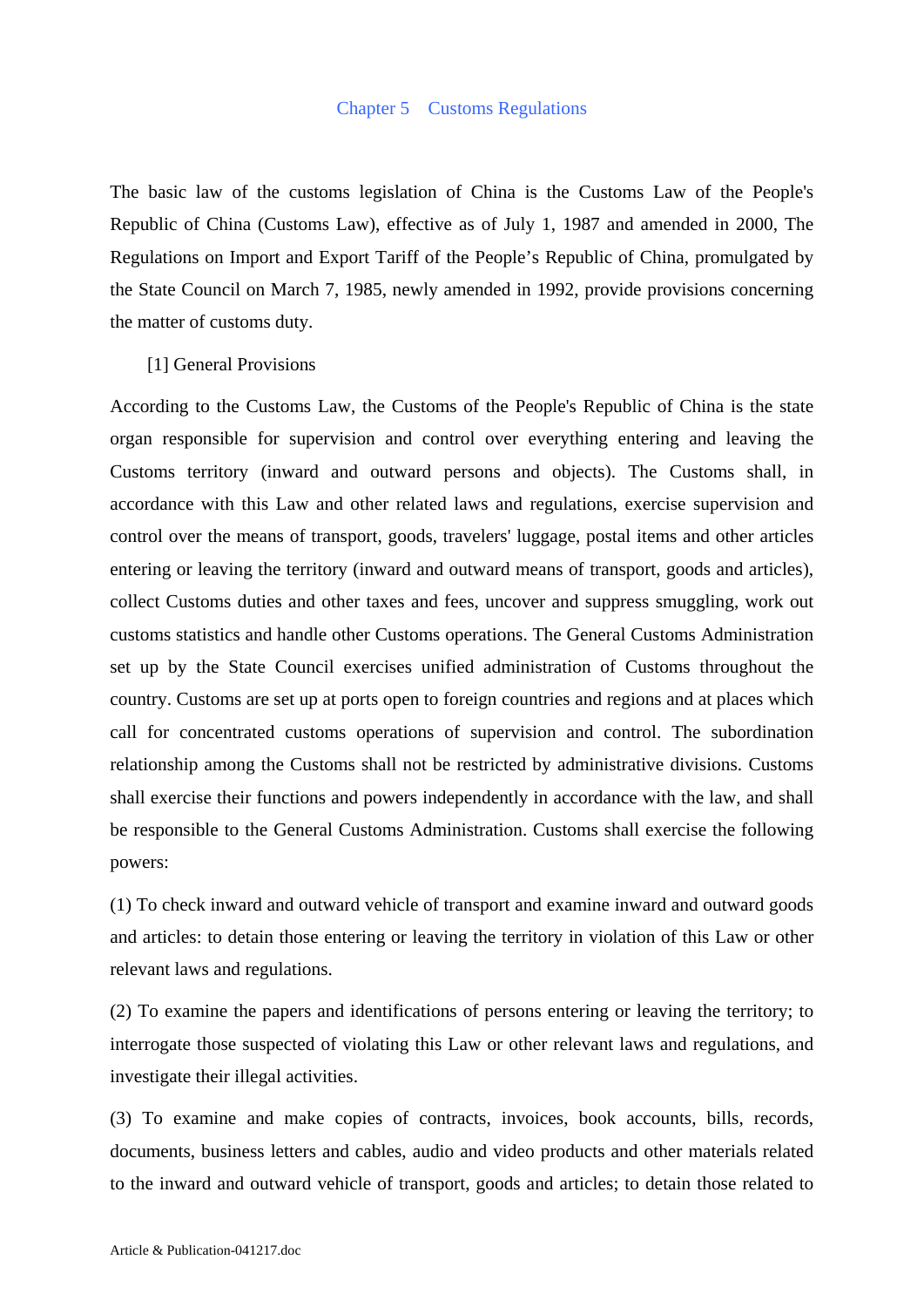the vehicles, goods or articles which are in the violation of this Law or other relevant laws and regulations.

(4) To search, within a Customs surveillance zone and the specified coastal or border area in the vicinity of a Customs, means of transport suspected of involvement in smuggling, and storage places suspected of concealing smuggled goods and articles, and to search persons suspected criminal smuggler, who may be detained and handed over to judicial organ. Such detention shall not exceed 24 hours and, under special circumstances, may be extended to 48 hours.

(5) Customs officers may chase means of transport or persons defying and escaping from Customs supervision to places beyond a customs surveillance zone or the specified coastal or border area in the vicinity of a Customs and bring them back to be properly dealt with;

(6) A Customs may be provided with arms for the performance of its duties. Rules governing the carrying and use of arms by Customs officers shall be drawn up by the General Customs Administration jointly with the public security department under the State Council and reported to the State Council for approval.

All inward and outward means of transport, goods and articles shall enter or leave the territory at a place where there is a Customs. If, under special circumstances, they have to enter or leave the territory at a place without a Customs establishment as a matter of contingency, permission shall be obtained from the State Council or an organ authorized by the State Council, and Customs formalities shall be duly completed in accordance with Customs Law.

Unless otherwise provided for, all import and export goods shall be declared and duties on them paid by the shipper, or by enterprises registered with the Customs entitled to engage in import and export business. The Customs formalities concerning declaration of inward and outward articles and payment of duties on them may be completed either by the owner or by a person the owner has entrusted to act as his agent.

Where a Customs of officer meets with resistance while carrying out his duties, the public security organ and the People's Armed Police units performing related tasks shall provide assistance.

## [2] Inward and Outward Means of Transport

When a means of transport arrives at or departs from a place where there is a Customs, the person in charge of the means of transport shall make a truthful declaration to the Customs,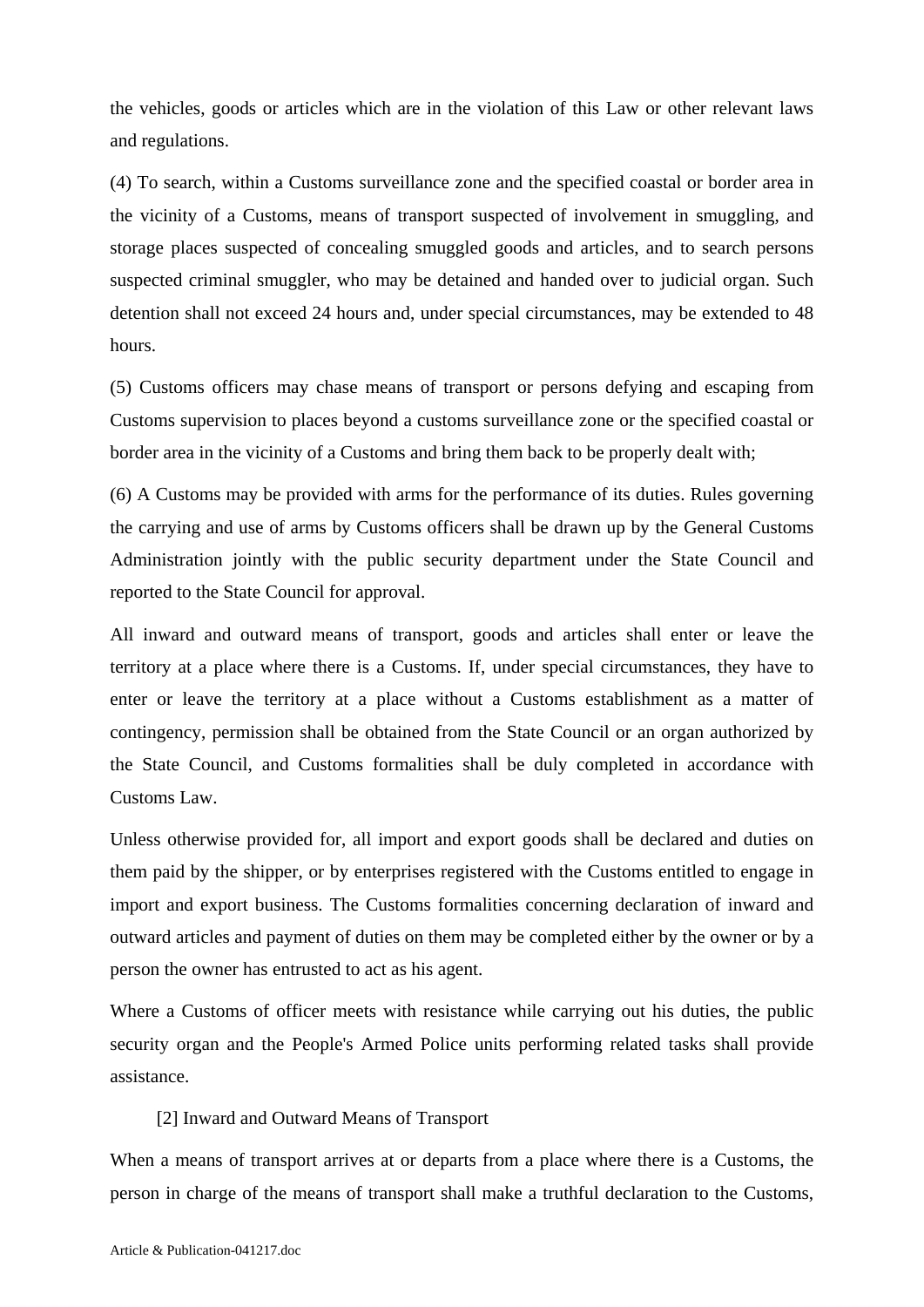submit the relevant papers for examination and accept Customs control and examination. The inward and outward means of transport staying at a place with a Customs shall not depart from it without prior permission by the Customs. Before an inward or outward means of transport moves from one place with a Customs establishment to another place with a Customs establishment, it shall comply with the control requirements of the Customs and complete Customs formalities; no means of transport shall be allowed to change its course and leave the territory unless it has cleared the Customs.

An inward means of transport which has entered the territory but has not made its declaration to the Customs or an outward means of transport which has cleared the Customs but has not left the territory shall move along routes specified by competent communications authorities; in the absence of such specification, the routes shall be designated by the Customs. The Customs shall be notified in advance, either by the person in charge of a means of transport or by the relevant transport and communications department, of such details such as when an inward or outward vessel, train or aircraft will arrive and depart, where it will stay, what places it will move to during its stay, and when the loading or unloading of the goods and articles will take place.

The inward or outward goods and articles being loaded on or unloaded from a means of transport and the inward and outward passengers boarding or getting off a means of transport shall be subject to Customs surveillance. Upon the completion of such loading or unloading, the person in charge of the means of transport shall submit to the Customs documents and records which reflect the actual situation of the loading and unloading. Those boarding or getting off an inward or outward means of transport who carry articles with them shall truthfully declare to the Customs and shall be subject to Customs examination.

When an inward or outward means of transport is being checked by the Customs, the person in charge of the means of transport shall be present and open the holds, cabins, rooms or doors of the vehicles at the request of the Customs; where smuggling is suspected, such person shall also open or dismantle the part of the means of transport which may conceal smuggled goods and articles or remove the goods and materials. In accordance with work requirements, the Customs may dispatch officers to perform duties on board the means of transport. The person in charge of the means of transport shall provide them with conveniences.

An inward means of transport of countries or regions outside the territory or an outward means of transport of units or enterprises inside the territory shall not be transferred or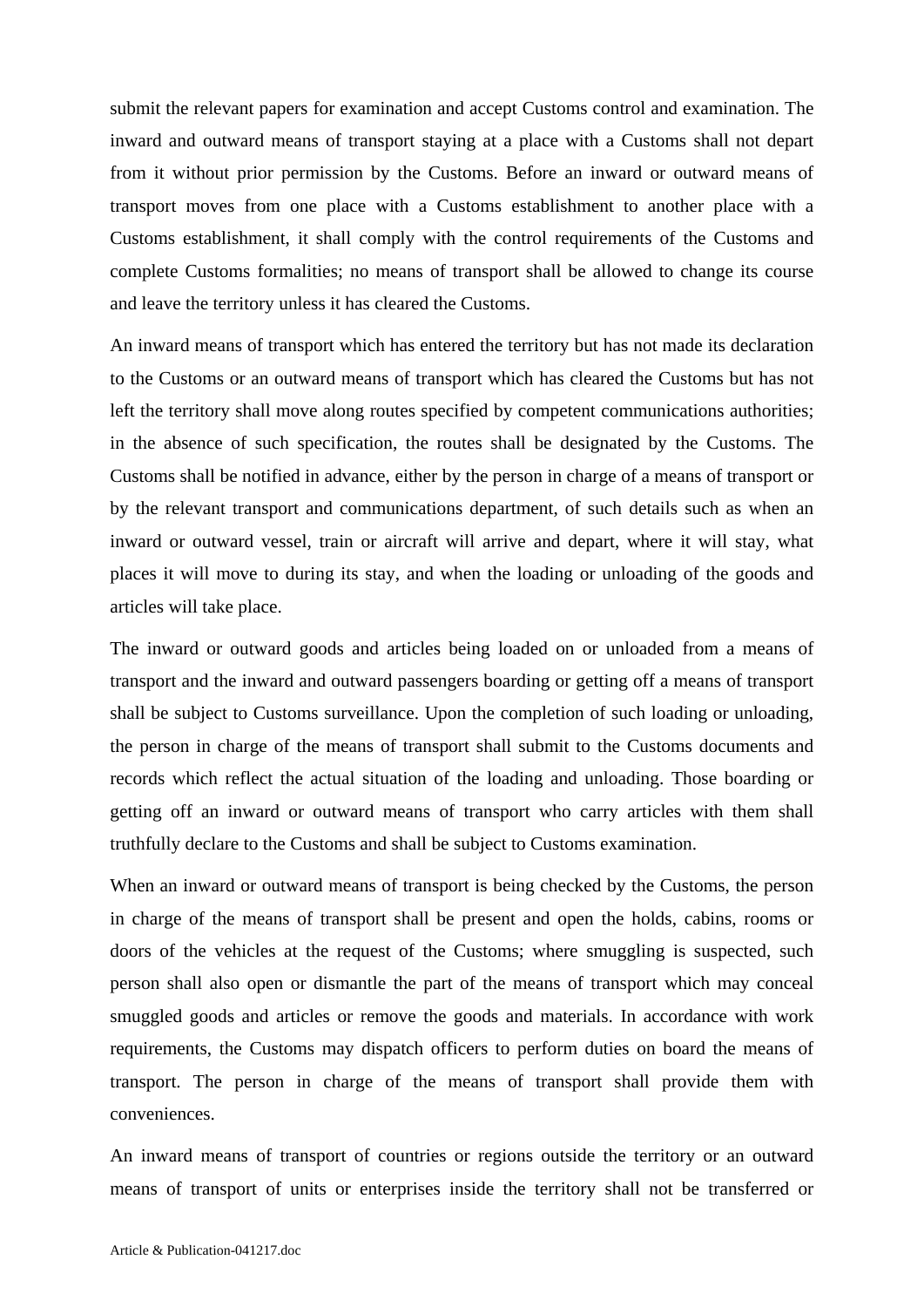devoted to other uses prior to the completion of Customs formalities and payment of Customs duties. Where inward or outward vessels and aircraft are concurrently engaged in transportation of goods and passengers within the territory, Customs approval shall be obtained and requirements for Customs surveillance shall be met. Customs formalities shall be completed with the Customs for an inward or outward means of transport to be changed to transport business within the territory. Coastal transport vessels, fishing boats and ships engaged in special operation at sea may not carry, obtain on an exchange basis, purchase or transfer inward and outward goods and articles without Customs approval.

When, owing to force majeure, an inward or outward vessel or aircraft is forced to berth, land or jettison and discharge goods and articles at a place without a Customs establishment, the person in charge of the means of transport shall report immediately to the Customs establishment nearby.

[3] Inward and Outward Goods

All import goods, throughout the period from the time of arrival in the territory to the time of Customs clearance; all export goods, throughout the period from the time of declaration to the time of departure from the territory, shall be subject to Customs surveillance.

The consignee for import goods and the consignor for export goods shall make an accurate declaration and submit the import or export license and relevant papers to the Customs for examination. In the absence of import or export license, goods whose importation or exportation is restricted by the State shall not be released. Specific measures for handling such matters shall be enacted by the State Council. Import declaration shall be made by the consignee within 14 days after the declaration of the arrival of the means of transport; declaration of export goods shall be made by the consignor 24 hours prior to loading unless otherwise specially approved by the Customs. Where the consignee fails to declare the import goods within the time limit prescribed above, a fee for delayed declaration shall be imposed by the Customs.

All imports and export goods shall be subject to Customs examination. While the examination is being carried out, the consignee for the import goods or the consignor for the export goods shall be present and be responsible for moving the goods and opening and restoring the package. The Customs shall be entitled to examine or reexamine the goods or take samples from them without the presence of the consignee or the consignor whenever it considers this necessary. Import and export goods may be exempted from examination if an application has been made by the consignee or consignor and approved by the General Customs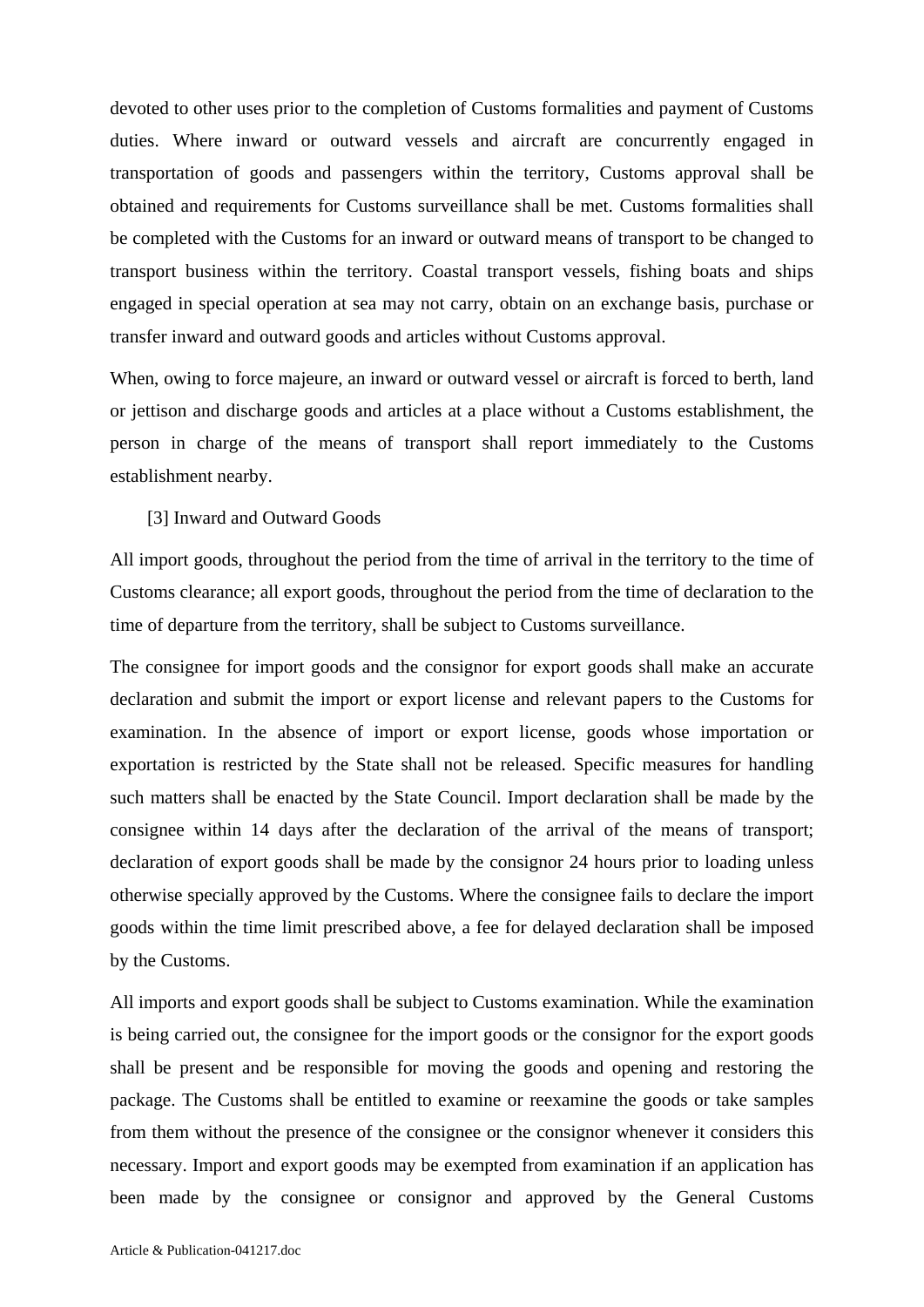#### Administration.

Unless specially approved by the Customs, import and export goods shall be released upon Customs endorsement only after the payment of duties or the provision of a guarantee.

Where the consignee fails to declare the import goods to the Customs within three months of the declaration of the arrival of the means of transport, the goods shall be taken over and sold off by the Customs. After the costs of transport, loading and unloading and storage and the duties and taxes are deducted from the money obtained from the sale, the remaining sum, if any, shall be returned to the consignee provided he submits an application to the Customs within one year of the sale of the goods; if nobody applies within the time limit the money shall be turned over to the State Treasury. Inward goods confirmed by the Customs to be misdischarged or over-discharged may be returned to the place of consignment or imported upon completion of necessary formalities by the person in charge of the means of transport carrying the goods or the consignee or the consignor for the goods within three months of the discharging. When necessary, an extension of three months may be granted upon Customs approval. If the formalities are not completed within the time limit, the goods shall be disposed of by the Customs in accordance with the aforesaid provisions. Where goods are not suitable for storage over a long period, the customs may, according to actual circumstances, dispose of them before the time limit is reached. Import goods declared to be abandoned by the consignee or the owner shall be taken over and sold off by the Customs. The money thus obtained shall returned over to the State Treasury after the costs of transport, loading, unloading and storage are deducted.

Goods that are temporarily imported or exported with the approval of the Customs shall be re-shipped out of or into the territory with six months. An extension may be granted in special circumstances through Customs approval.

The operation of the storage, processing and assembling and consignment sales of bonded goods and duty free shop shall be approved by and registered with the Customs.

Customs formalities for import goods shall be completed by the consignee at the Customs establishment at the place where the goods enter the territory; those for export goods shall be completed by the consignor at the Customs establishment where the goods depart from the territory. If applied for by the consignee or the consignor and approved by the Customs, Customs formalities from import goods may be completed at the place of destination where there is a Customs establishment, and those for export goods at the place of consignment where there is a Customs establishment. The transport of such goods from one place with a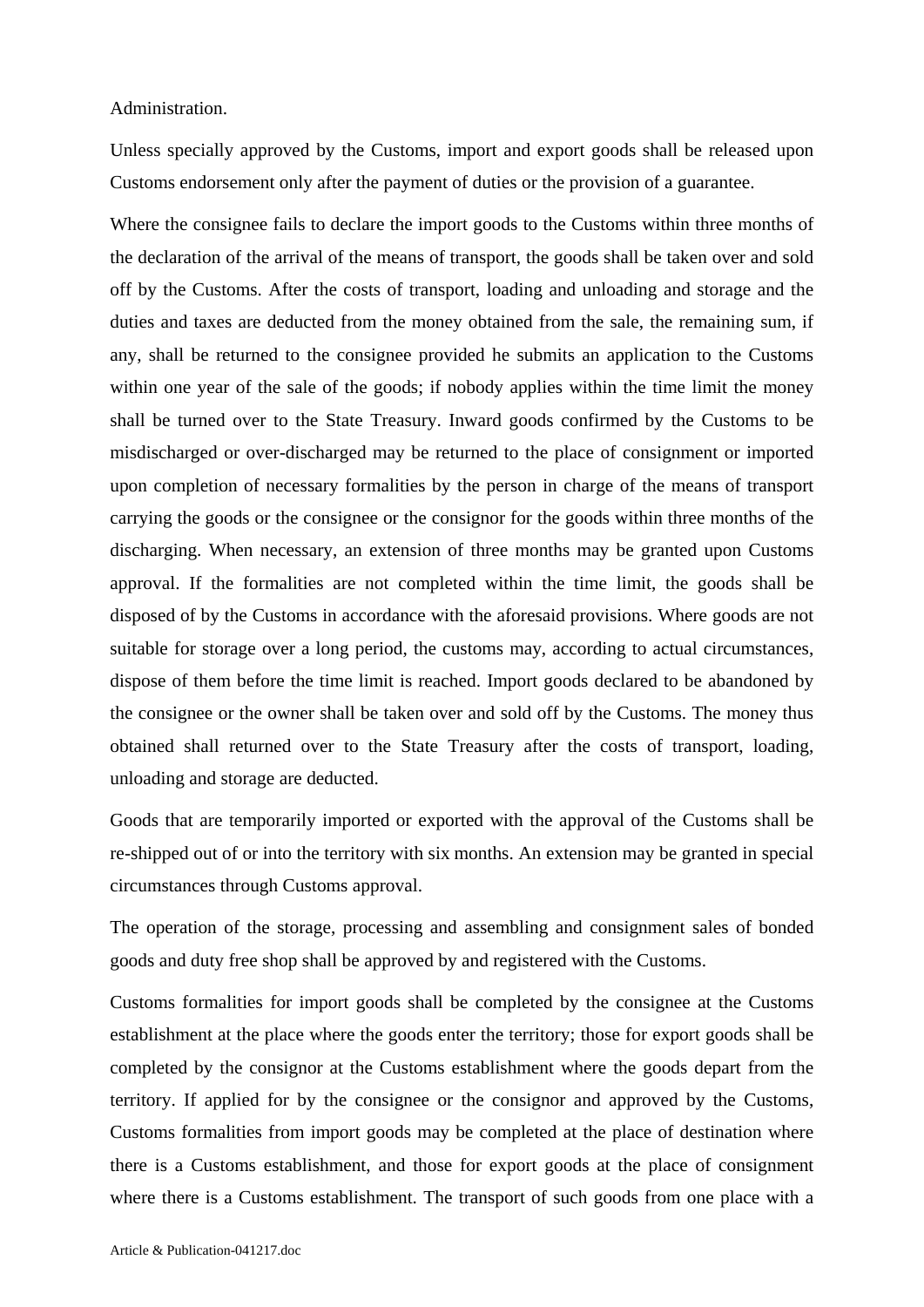Customs establishment to another shall comply with the control requirements of the Customs. When necessary, Customs officers may escort the goods in transportation. Where goods enter or leave the territory by electric cables, pipelines or other special means of conveyance, the management units concerned shall report at regular intervals to the designated Customs establishment and complete Customs formalities as required.

All transit, transshipment and through goods shall be truthfully declared by the person in charge of the means of transport to the Customs establishment at the place where the goods enter the territory, and shall be shipped out of the territory within the designated time limit. The Customs may examine such goods whenever it considers this necessary.

Without Customs approval, no unit or individual may open, pick up, deliver, forward, change, repack, mortgage or transfer goods under Customs control or change the identification marks on such goods. Seals affixed by the Customs may not be opened or broken by any person without Customs authorization.

Enterprises for warehousing the goods under Customs control shall be registered with the Customs, and shall go through procedures for the receipt and delivery of goods in accordance with Customs regulations. The storage of goods under Customs control at a place outside a Customs surveillance zone shall be approved by the Customs and subject to Customs control.

Customs shall protect the intellectual property rights (IPR) related to goods imported or exported in accordance with the laws and administrative regulations. In case it is necessary to declare the status of the IPR to Customs, the consignees or consignors or their agents of the goods imported or exported shall declare to Customs the true status of the IPR concerned, and submit certification documents to prove their legal use of the relevant IPR.

### [4] Inward and Outward Articles

Inward and outward luggage carried by individuals and inward and outward articles sent by post shall be limited to reasonable quantities for personal use and shall be subject to Customs surveillance. All inward and outward articles shall be accurately declared to the Customs by the owner and shall be subject to Customs examination. Seals affixed by the Customs may not be opened or broken by any person without authorization. The loading, unloading, transshipment and transit of inward and outward mail bags shall be subject to Customs control, and a covering waybill shall be submitted to the Customs by the postal enterprise concerned.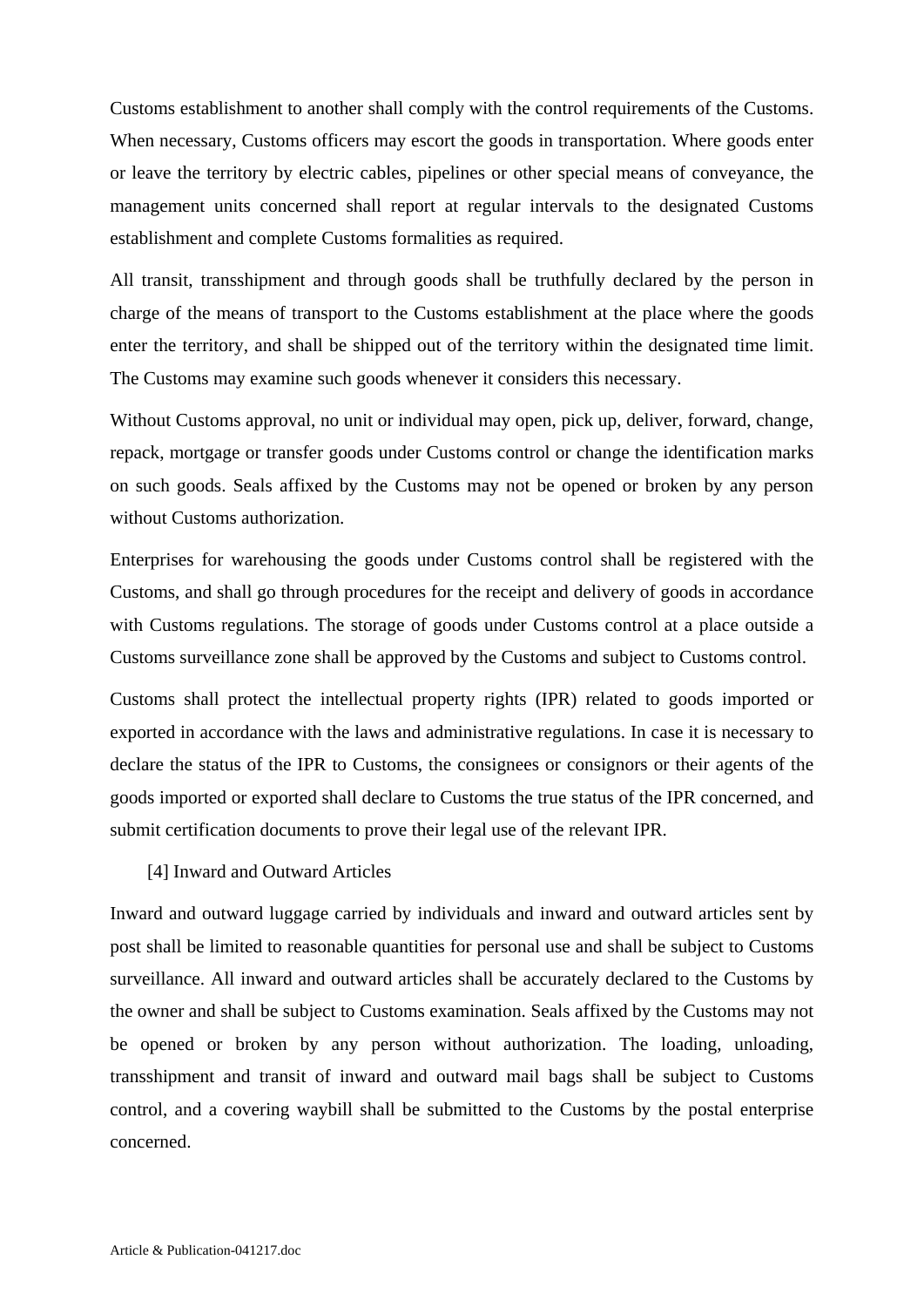The postal enterprise shall inform the Customs in advance of the schedule for the opening and sealing of international mail bag. The customs shall dispatch officers to supervise checking and examination on the spot on time. Inward and outward articles sent by post shall be posted or delivered after being checked and released by the Customs.

Articles registered with and approved by the Customs for temporarily entering or leaving the territory duty free, shall be taken out or brought into the territory again by the owner. Without Customs approval, persons passing through the territory may not leave in the territory the articles they carry with them. Customs shall dispose of inward and outward articles declared to be abandoned by the owner, articles to which no one makes a claim or for which Customs formalities are not completed within the time limit set by the Customs, and inward postal items which can neither be delivered nor be returned. Inward and outward articles intended for official or personal use by foreign organization or personnel enjoying diplomatic privileges and immunities shall be dealt with in accordance with provisions of relevant laws and regulations.

# [5] Customs Duty

Customs duties shall be levied according to the import and export tariff on goods permitted to be imported or exported and articles permitted to enter or leave the territory. The payer of customs duty includes the consignee of the import goods, the consignor of the export goods and the owner of the inward and outward articles.

The Customs duty payer of import or export goods shall pay the amount levied within fifteen (15) days following the date of issuance of the duty memorandum. In case of failure to meet this time limit, a fee for delayed payment shall be imposed by the Customs. Where the delay exceeds three (3) months, the Customs may instruct the guarantor to pay the duties or sell off the goods to offset the duties. The Customs may inform the bank to deduct the amount of duties due from the deposits of the guarantor or the obligatory Customs duty payer when it considers this necessary. The obligatory customs duty payer shall make the payment of duties on inward or outward articles, prior to their release.

The duty-paying value of the goods imported or exported shall be determined by customs based on the transaction price of the goods. Where the transaction price can not be ascertained, the duty-paying value of the goods shall be assessed by the customs. The duty-paying value of the import goods is its normal CIF price, which shall be approved by the Customs; the duty-paying value of export goods shall be its normal FOB price, which shall be approved by the Customs, minus the export duty. The duty-paying value of an inward or outward article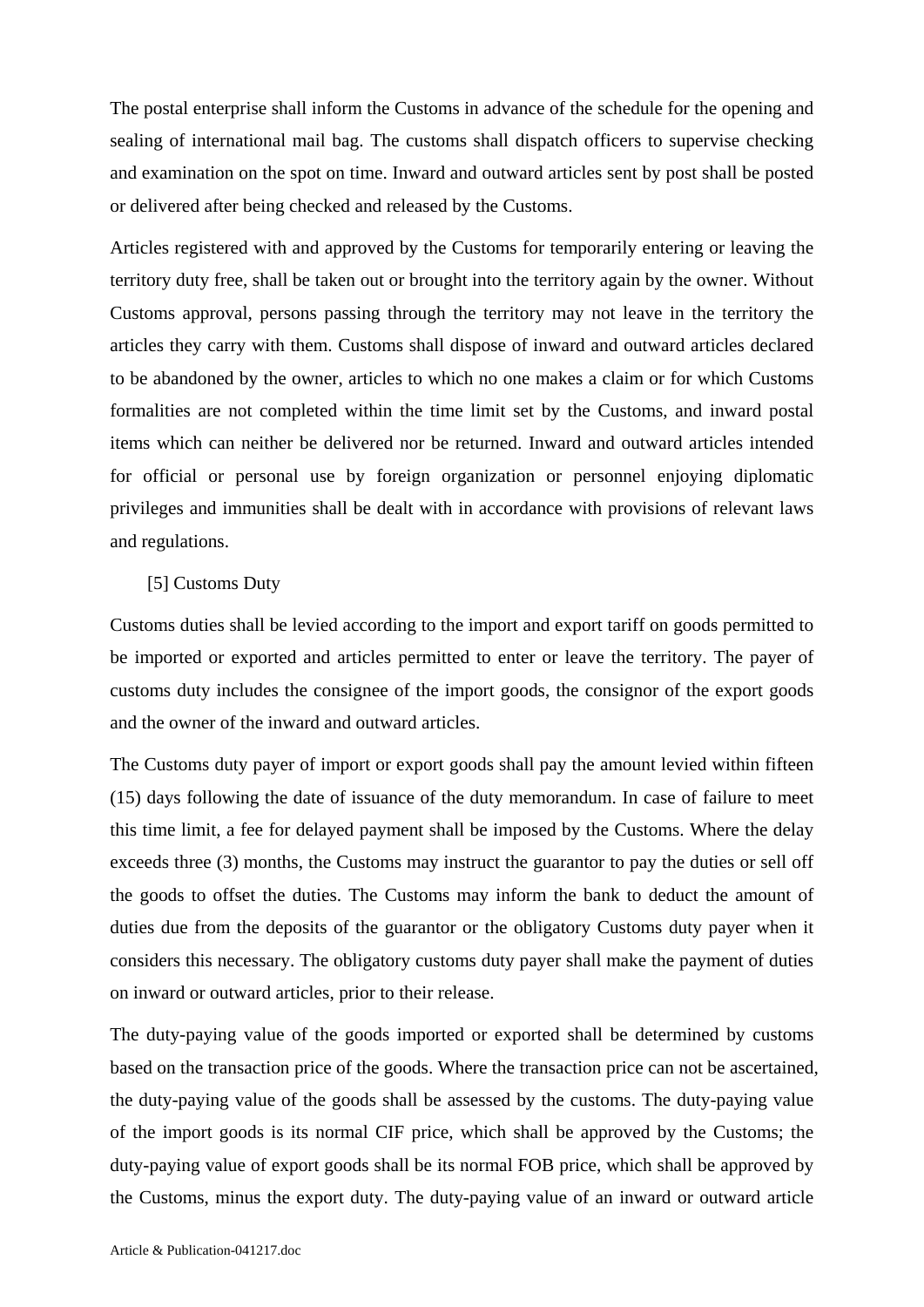shall be fixed by the Customs.

Duty reduction or exemption shall be granted for import or export goods and inward or outward articles listed below:

(1) Advertising items and trade samples of no commercial value;

(2) Materials presented free of charge by foreign governments or international organizations;

(3) Goods to which damage or loss has occurred prior to Customs release;

(4) Articles of a quantity or value within the fixed limit;

(5) Other goods and articles specified by law as items for duty reduction or exemption; and

(6) Goods and articles specified as items for duty reduction or exemption by international treaties to which the People's Republic of China is either a contracting or an acceding party.

Duty reduction or exemption may be granted for import and export goods in specific areas, owned by specific enterprises or devoted to specific purpose. The State Council shall define the scope and formulate the rules for such reduction and exemption. The aforesaid import goods and articles for which duty reduction or exemption is granted shall be used only in specific areas and enterprises or for specific purposes. They shall not be utilized otherwise unless customs approval is obtained and duties duly paid. Temporary duty reduction or exemption not specified above shall be determined by the State Council. Temporary duty exemption shall be granted for goods approved by the Customs as temporarily imported or exported items and for bonded goods imported by special permission after the consignee or the consignor of the goods submits to the customs a guarantee or a deposit of an amount equal to the duties.

Where the customs finds that the duties are short-levied or not levied on a consignment of import or export goods or on an inward or outward article after its release, the customs shall collect the money payable from the obligatory customs duty payer within one year from the previous duty payment or the release of the item. If the short-levied or non-levied duties are attributable to the duty payer's violation of the customs regulations, the customs may collect the unpaid amount from him within three years. Where the duties are over-levied, the customs, upon discovery, shall refund the money without delay. The duty payer may ask the customs for refunding within one year of the date of duty payment.

Where the obligatory customs duty payer is involved in a dispute over duty payment with the customs, he shall first pay the duties and may, within 30 days of the issuance of the duty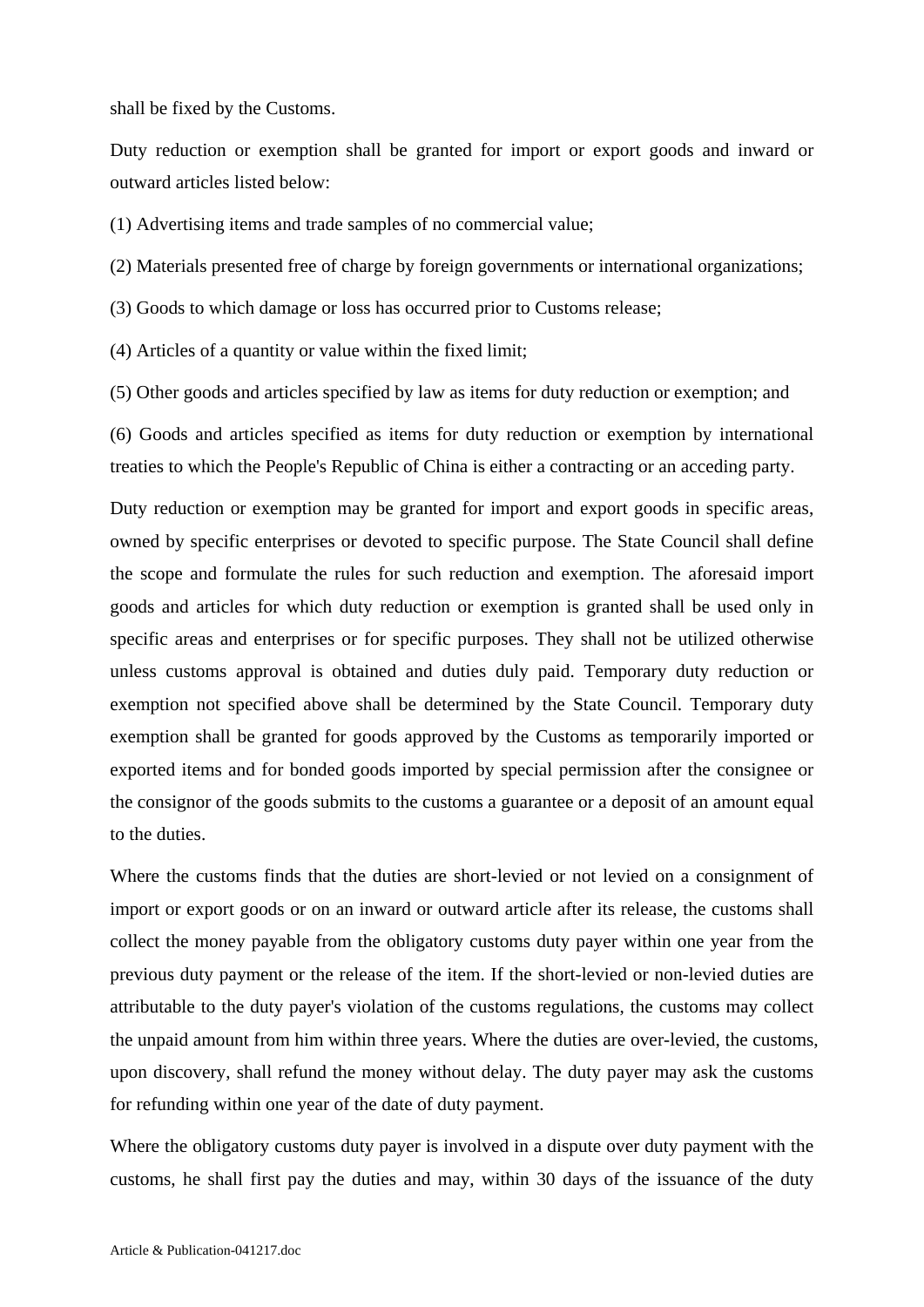memorandum, apply to the customs in writing for a reconsideration of the case. The Customs shall reach a decision within 15 days after the receipt of the application. If the obligatory customs duty payer refuses to accept the decision, he may apply to the General Customs Administration for a reconsideration of the case within 15 days after the receipt of the decision. If the decision of the General Customs Administration is still considered unacceptable by the obligatory customs duty payer, he may file a suit in a people's court within 15 days after the receipt of the decision.

[6] Legal Responsibility

In violation of laws and regulations, to evade the customs surveillance or tax in one of the forms listed below shall constitute an act of smuggling:

(1) To transport, carry or send by post into or out of the territory goods, articles which are restricted or prohibited from import or export by the State, or which are taxable;

(2) Without customs approval and payment of duties, to sell bonded goods, goods listed for special duty reduction or exemption, or other goods, articles which are under customs surveillance, or overseas means of transport inward;

(3) Other acts to evade the customs surveillance, constituting acts of smuggling.

Where any act mentioned above is conducted, which it is not serious enough to constitute a crime, customs shall confiscate the smuggling goods, articles and illegal earnings, and may concurrently impose a fine at the same time. To purchase directly and illegally import goods and articles from a smuggler shall be dealt with as an act of smuggling and shall be punished accordingly:

Any individual who carries or sends by post articles for personal use into or out of the territory in a quantity exceeding the reasonable limit and fails to declare them to the Customs shall be made to pay the duties and may be fined.

A fine may be imposed for any of the following acts which violate the regulations on Customs surveillance prescribed in the Customs Law:

(1) For a means of transport to enter or leave the territory at a place without a Customs establishment;

(2) To fail to inform the Customs of the arrival and departure time of a means of transport and the place where it will stay or any change of such a place;

(3) To fail to declare truthfully to the Customs the import or export goods or the transit,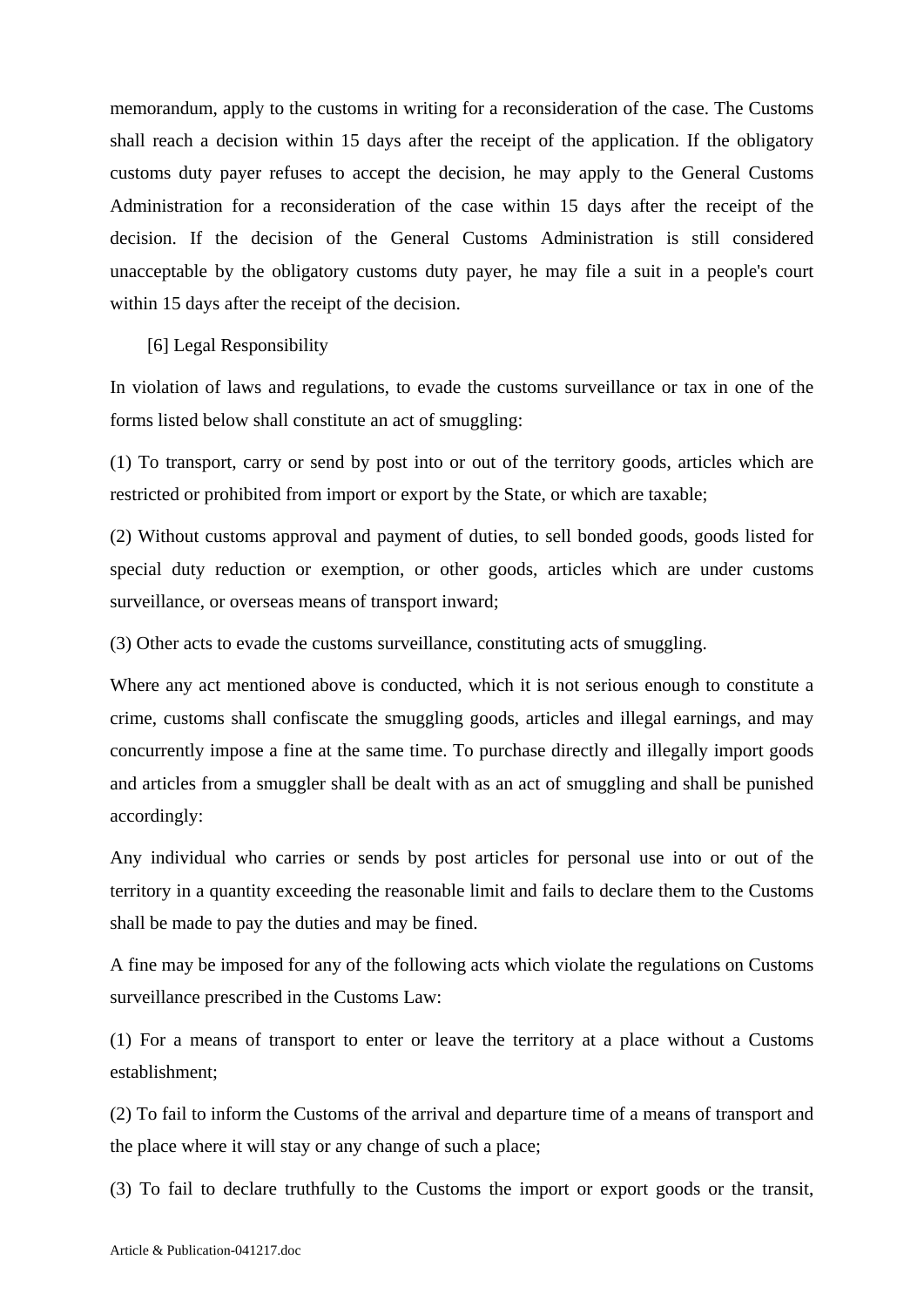transshipment and through goods;

(4) To fail to accept, in accordance with relevant regulations, the checking and examination by the Customs of the means of transport, goods or articles entering or leaving the territory;

(5) For an inward or outward means of transport to load or unload inward or outward goods or articles or let passengers get on or off without Customs approval;

(6) For an inward or outward means of transport staying at a place with a Customs establishment to leave without Customs approval;

(7) For an inward or outward means of transport en route from one place with a Customs establishment to another with a Customs establishment to move out of the territory or to a point in the territory where there is no Customs establishment without completing the clearance formalities and obtaining Customs approval;

(8) For an inward or outward means of transport to engage concurrently in or change to service within the territory without Customs approval;

(9) For an inward or outward vessel or aircraft which, by force majeure, stops or lands at a place without a customs establishment, or jettisons or discharges goods or articles in the territory to fail unjustifiably to report to the Customs authorities nearby;

(10) To open, pick up, deliver, forward, change, repack, mortgage or transfer goods under customs control without Customs approval;

(11) To open or break seals affixed by the Customs without authorization; or

(12) To operate the business of transport, storage, processing of the goods, the damage or demolishing of the relevant good or relevant record is not true, for which no justifiable reason is given;

(13) Other acts which violate provisions of customs surveillance.

# Chapter 6 Foreign Exchange Regulations, Capital and Profit Transfer

China was now a member of the International Monetary Fund (IMF) and that recently its system of foreign exchange (forex) had undergone rapid change. Significant moves had been taken to reform, rationalize and liberatize the forex market. The practice of multiple exchange rates in swap centers had been abolished. China had already unified its forex market and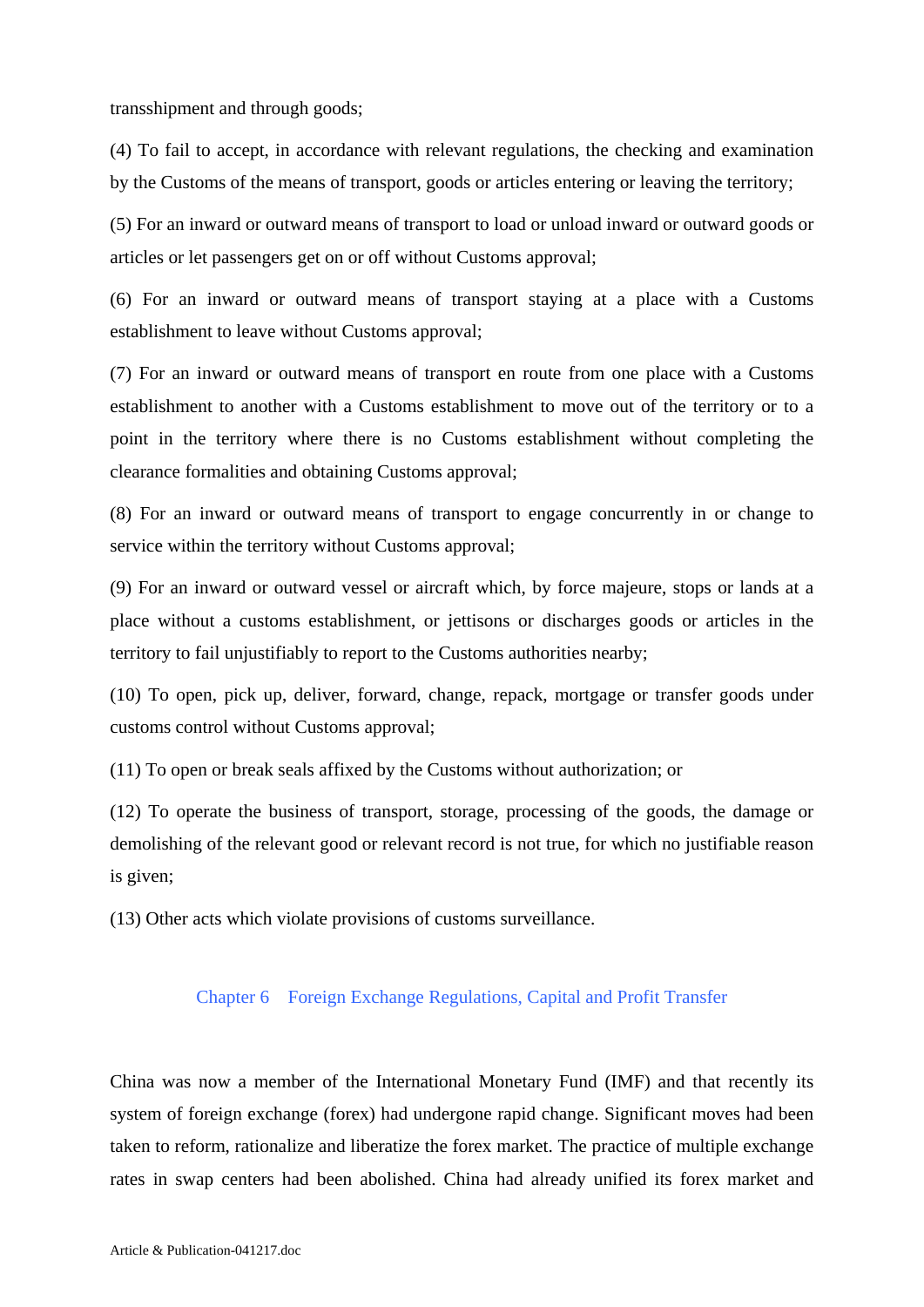moved many of the restrictions on the use of forex. The purpose of China's forex reform was to reduce administrative intervention and increase the role of market forces. From 1979, a forex rectention system was applied in China, although forex swap was gradually developing. In early 1994, official RMB exchange rates were unified with the market rates. The banking exchange system was adopted and nationwide unified inter-bank forex market was established, with conditional convertibility of the Renminbi on current accounts. Since 1996, foreign invested enterprises (FIEs) were also permitted into the banking exchange system, and the remaining exchange restrictions on current accounts were eliminated. On 1 December 1996, China had formally accepted the obligations of Article VIII of the IMF's Articles of Agreement, removing exchange restrictions on current account transactions Accordingly, since then the Renminbi had been fully convertible on current accounts. The State Administration of Foreign Exchange (SAFE), under the auspices of the People's Bank of China (PBC), was the administrative organ empowered to regulate forex. For forex payments under current account, domestic entities (including FIEs) could purchase forex at market exchange rates from designated banks or debit their forex accounts directly upon presentation of valid documents. For payments such as pre-payments, commission, etc., exceeding the proportion or limit, the entities could also purchase forex from the banks upon meeting the bona fide test administered by SAFE. Forex for personal use by individuals could be purchased directly from the banks upon presentation of valid documents (within a specified limit). For amounts exceeding the limit, individuals able to prove their need for additional forex could purchase it from the banks. Current account forex receipts owned by domestic entities had to be repatriated into China, some of which could be retained and some sold to the designated banks at market rates. A verification system for forex payment (imports) and forex receipt (exports) had also been adopted.

Since the unification of exchange rates on 1 January 1994, China had adopted a single and managed floating exchange rate regime based on supply and demand. PBC published the reference rates of RMB against the US dollar, the HK dollar and Japanese yen based on the weighted averaged prices of forex transactions at the interbank forex market during the previous day's trading. The buying and selling rates of RMB against the US dollar on the inter-bank forex market could fluctuate within 0.3 per cent of the reference rate. For the HK dollar and Japanese yen, the permitted range was 1 per cent. Designated forex banks could deal with their clients at an agreed rate. Under such contracts the exchange rate of the US dollar was required to be within 0.15 per cent of the reference rate, whereas for the HK dollar and Japanese yen, the permitted range was 1 per cent. The exchange rates for other foreign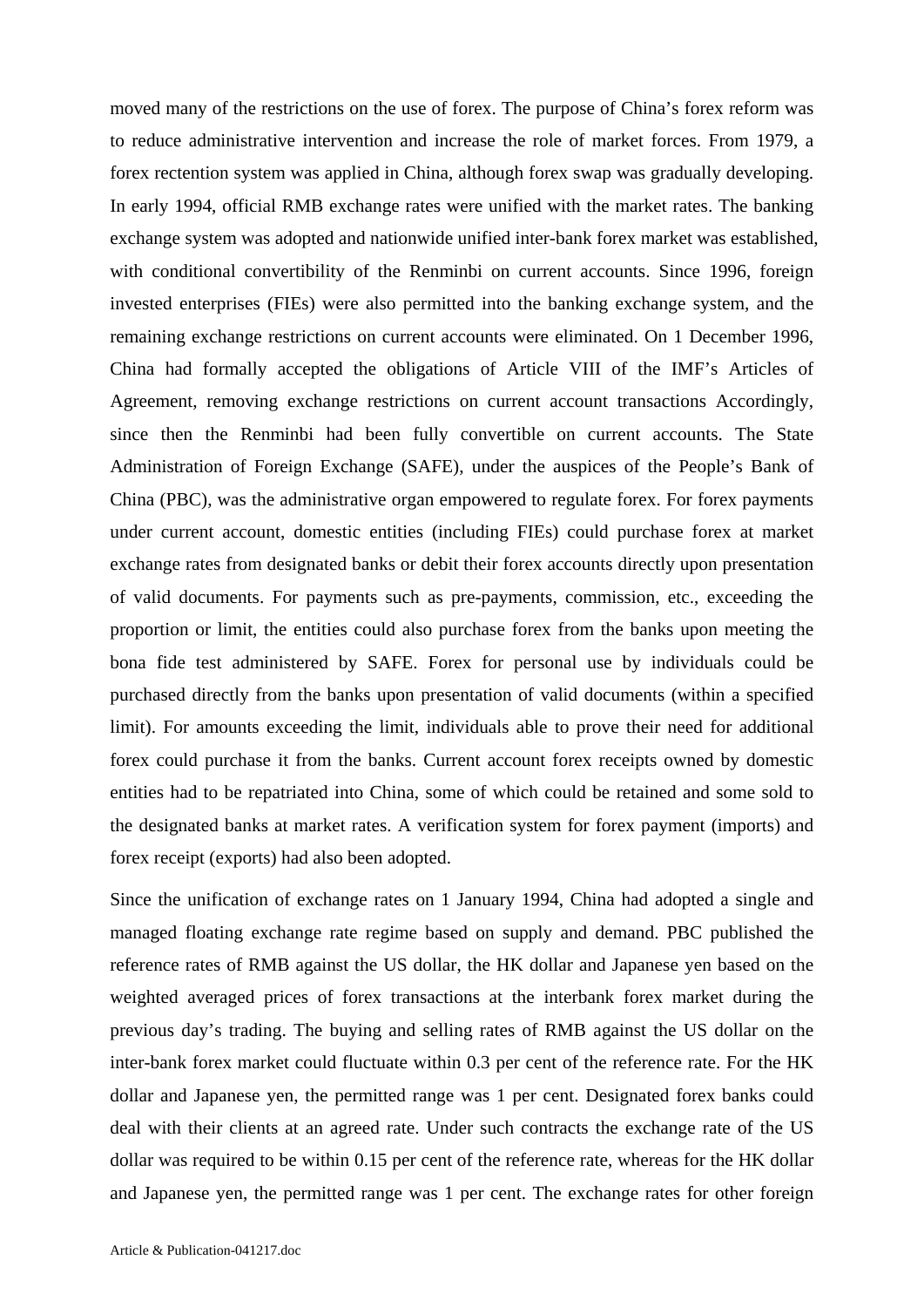currencies were based on the rates of RMB against the US dollar and cross-exchange rates of other foreign currency on the international market. The permitted margin between the buying and selling rate could not exceed 0.5 per cent.

Since 1 January 1994, designated forex banks had become major participants in forex transactions. On 1 April 1994, the China Foreign Exchange Trading System was set up in Shanghai and branches were opened in dozens of cities. The Foreign Exchange Trading System had adopted a system of membership, respective quotation, concentrated trading and forex market settlement. Designated forex banks dealt on the inter-bank market according to the turnover position limit on banking exchange stipulated by SAFE and covered the position on the market. Depending on its macro-economic objectives, the PBC could intervene in the forex open market in order to regulate market supply and demand, and maintain the stability of the RMB exchange rate.

Since 1 July 1996, forex dealing of the FIEs was carried out through the banking exchange system. To encourage foreign direct investment, China had granted national treatment to FIEs in exchange administration. Accordingly, FIEs were allowed to open and hold forex settlement accounts to retain receipts under current accounts, up to a maximum amount stipulated by SAFE. Receipts in excess of the maximum amount were required to be sold to designated forex banks. No restrictions were maintained on the payment and transfer of current transactions by FIEs and FIEs could purchase forex from designated forex banks or debit their forex accounts for any payment under current transactions, upon the presentation of valid documents to the designated forex banks or SAFE for the bona fide test. FIEs could also open forex accounts to hold foreign-invested capital, and they could sell from these accounts upon the approval of SAFE. FIEs could also borrow forex directly from domestic and overseas banks, but were required to register with SAFE afterwards, and obtain approval by SAFE for debt repayment and services. FIEs could make payments from their forex accounts or in forex purchased from designated forex bans afer liquidation, upon approval by SAFE according to law.  $1$ 

<span id="page-56-0"></span>Main laws and regulations concerning the foreign forex and its administration include: Law of the People's Republic of China on Chinese-Foreign Equity Joint Venture; Law of the People's Republic of China on Chinese-Foreign Contractual Joint Venture; Regulations on the Exchange System of the People's Republic of China; and Regulations on the Sale and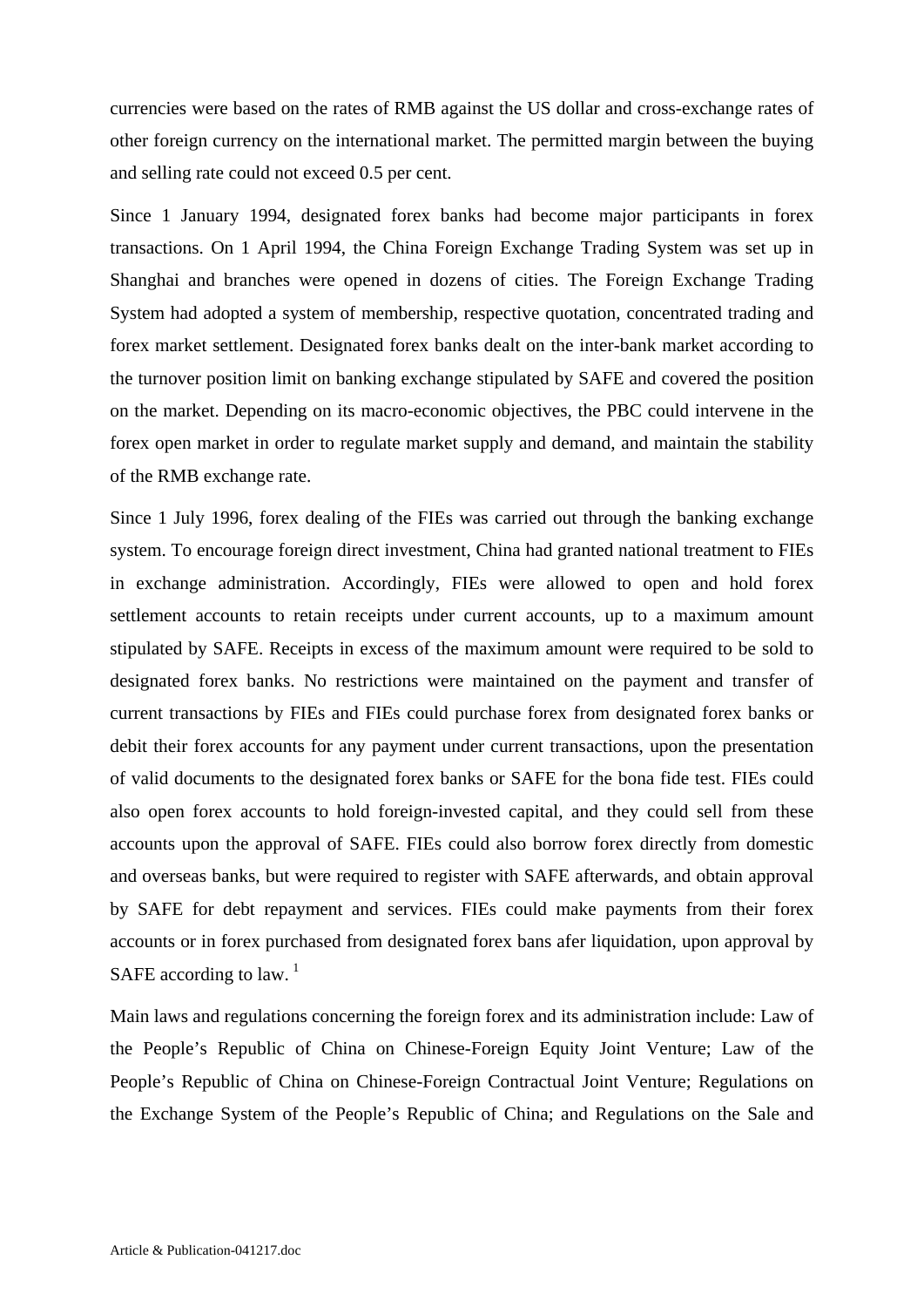<span id="page-57-0"></span>Purchase of and Payment in Foreign Exchange.

According the commitment made by China for its WTO accession, China would not resort to any laws, regulations or other measures, including any requirement with respect to contractual terms, that would restrict the availability to any individual or enterprise of forex for current international transactions within its customs territory to an amount related to the forex inflows attributable to that individual or enterprise. [2](#page-57-0)

According to provisions of WFOEL, EJVL, CJVL and their Implementations, and Article 11 of the Regulations on Foreign Exchange (1997), and Article 21 of the Rules on the Administration of Purchase, Sale and Remittance of Foreign Exchange, profits or dividends earned by foreign investors from foreign-invested enterprises can be remitted abroad.

The following is an introduction of the Regulations on the Exchange System of the People's Republic of China (the Regulation).

[1] General provisions

According to the Regulation, foreign exchange as referred to in the Regulation includes means of payments and assets denominated in foreign currency for international settlement as the following: (1) foreign currencies, including bank notes and coins; (2) payment instruments denominated in foreign currency, including bills, bank certificate of deposit and certificate of postal deposit etc.; (3) securities denominated in foreign currency, including government bonds, corporate debentures and stocks etc.; (4) Special Drawing Rights and European Currency Units; and (5) other assets denominated in foreign currency.

The regulations shall govern all activities related to the receipts and payments of foreign exchange as well as foreign exchange operations of domestic entities, individuals, foreign establishments, and foreign nationals in China. The payment in and transfer of foreign exchange for current international transactions shall not be subject to the government control or restriction.

Foreign currency is prohibited for circulation and shall not be quoted for pricing or settlement in the territory of the People's Republic of China.

[2] Foreign exchange for current account transactions

 $<sup>2</sup>$  Ibid.</sup>

1

<sup>&</sup>lt;sup>1</sup> see the Report of the Working Party on the Accession of China.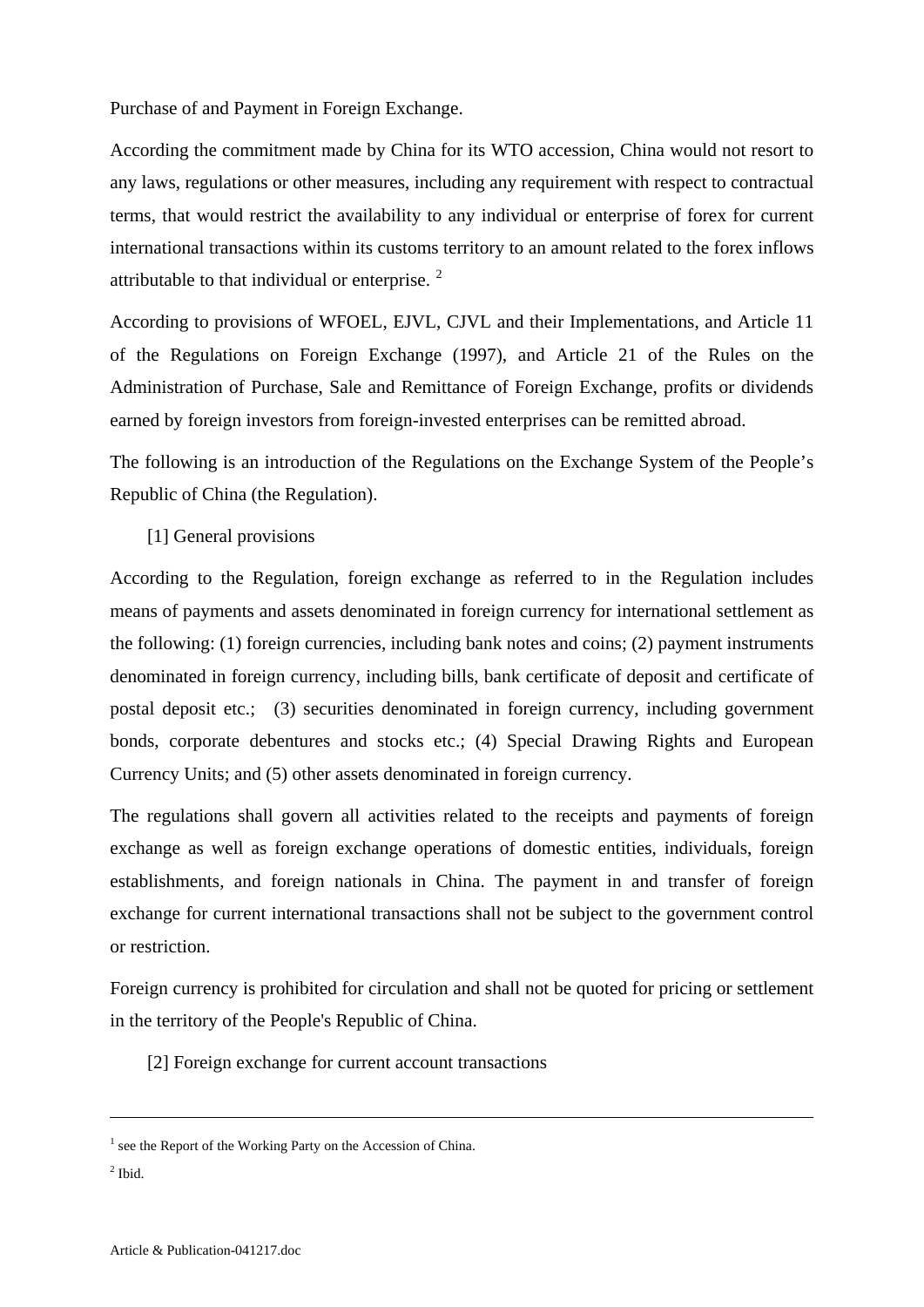All foreign exchange receipts of domestic entities for current account transactions shall be repatriated and shall not be deposited abroad in violation of the relevant government regulations without authorization. All foreign exchange receipts for current account transactions shall be sold to the designated foreign exchange banks in accordance with the regulations issued by the State Council on the sale and purchase of foreign exchange and making payments in foreign exchange, or upon approval, deposited in the foreign exchange account at the designated banks for foreign exchange operations. Purchase of foreign exchange for current account transactions shall be conducted with the designated foreign exchange banks, in accordance with the regulations issued by the State Council on the sale and purchase of foreign exchange and making payments in foreign exchange, upon the presentation of valid documents and commercial bills.

The collection of export proceeds and the payments for imports in foreign exchange by domestic entities shall be processed in accordance with the relevant government regulations governing the verification procedures for export proceeds and import payments.

Foreign exchange owned by individuals can be held at their own discretion, deposited in banks or sold to the designated foreign exchange banks. Individuals' foreign exchange savings deposit shall be placed with banks on a voluntary basis, withdrawn freely and bear interest with confidentiality for depositors' identity ensured.

The purchase of foreign exchange for personal travel abroad and other miscellaneous expenses shall be granted within the specified limit. Individuals may apply for the purchase of foreign exchange over and above the limit at the government agencies in charge of foreign exchange. And the request for such purchase shall be approved if it proves to be for bona fide transactions. Individuals carrying foreign exchange into or out of China shall declare their foreign exchange in the customs office. Individuals shall present to the customs office valid documents for carrying a large sum of foreign exchange exceeding the specified limit. The remittance and/or carrying of foreign exchange abroad for such income derived from the possession of assets in China shall be granted upon the presentation of the specific certifying documents at the designated foreign exchange banks.Foreign assets held by Chinese citizens residing in China in the form of payment instruments and securities denominated in foreign currency etc. shall not be taken or sent abroad without authorization of the exchange administration agencies.

The purchase of and payment in foreign exchange abroad for the legitimate income in Renminbi for foreign establishments and foreign nationals in China shall be granted upon the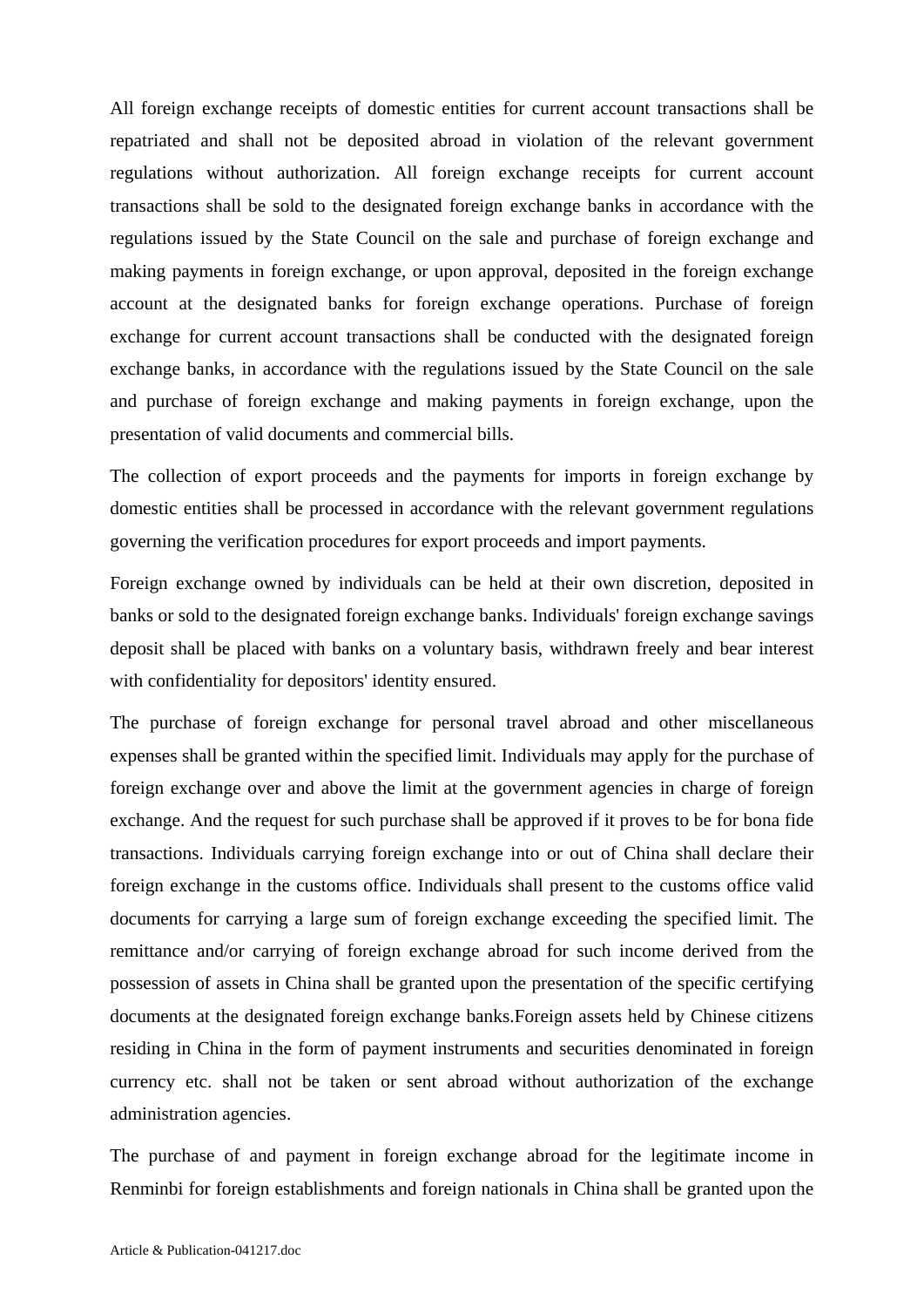presentation of the supporting documents and statement of charges at the designated foreign exchange banks. Foreign exchange sent or carried in by foreign establishments and foreign nationals in China can be held at their own discretion, deposited in designated banks or sold to the designated foreign exchange banks. Such foreign exchange can also be remitted or taken abroad upon the presentation of valid documents.

[3] Foreign exchange for capital account transactions

Unless otherwise specified by the State Council, all foreign exchange receipts of domestic entities for capital account transactions shall be repatriated. All foreign exchange receipts for capital account transactions shall be placed in the foreign exchange account at the designated foreign exchange banks in accordance with the relevant government regulations; such receipts can be also sold to the designated foreign exchange banks upon the approval by the exchange administration agencies.

The source of foreign exchange for overseas investment by domestic entities shall be reviewed by the exchange administration agencies before the application for such investments is filed for approval by the relevant government agencies. If approval is granted, remittance of funds shall then take place in accordance with the regulations on overseas investment issued by the State Council.

External borrowing in loans shall be undertaken in accordance with the relevant regulations by the government agencies designated by the State Council, financial institutions and other enterprises duly authorized by government agencies of the State Council in charge of exchange administration. External borrowing in loans by foreign-invested enterprises shall be filed with the exchange administration agencies for records.

The issue of bonds abroad denominated in foreign currency by financial institutions requires the approval by the government agencies of the State Council in charge of exchange administration before the issue proceeds in accordance with the relevant government regulations.

External guarantee shall only be offered by qualified financial institutions and enterprises meeting the government requirements and subject to the approval by the exchange administration agencies.

The government adopts a registration system for external debt. All domestic entities shall register external debt in accordance with the regulations formulated by the State Council on monitoring statistics of external debt. The government agencies of the State Council in charge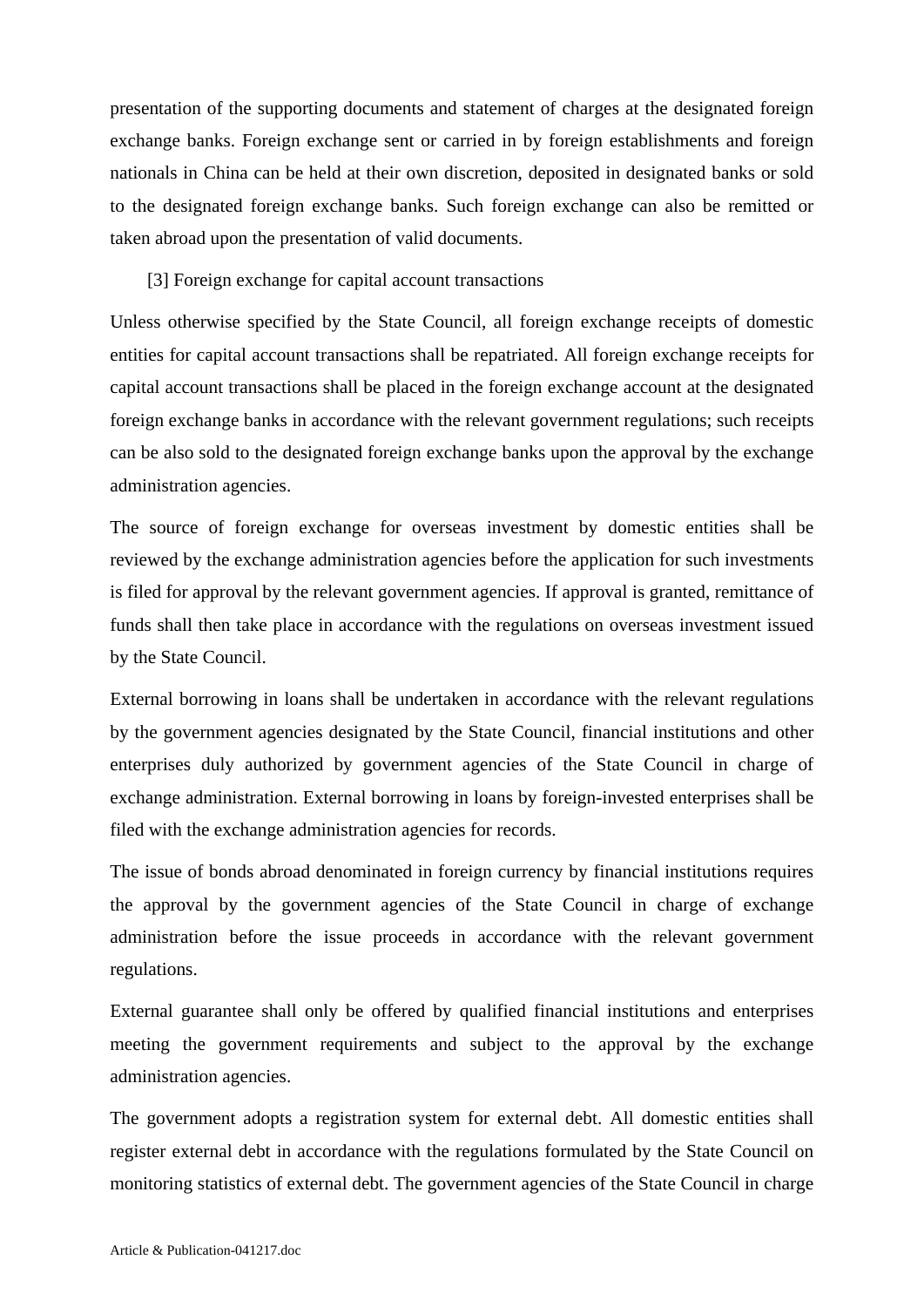of exchange administration shall take the responsibility for collecting and monitoring statistics of external debt and publish these statistics on a regular basis.

The currency in Renminbi belonging to the foreign counterparts of foreign-funded enterprises which have been terminated in accordance with the law, can be converted into foreign exchange at the designated foreign exchange banks and then sent or taken abroad after the liquidation and tax payments. All the foreign exchange belonging to the Chinese counterpart investors shall be sold to the designated foreign exchange banks.

#### [4] Foreign exchange operations for financial institutions

Financial institutions shall have the approval of the exchange administration agencies for conducting foreign exchange transactions, and a license for such operations is also required. No entities or individuals are allowed to undertake foreign exchange operations without the approval of the exchange administration agencies. Financial institutions duly authorized for foreign exchange operations shall never operate beyond the approved business scope.

Financial institutions duly authorized for foreign exchange operations shall open foreign exchange accounts for their clients and conduct business operations in accordance with the relevant government regulations. Designated foreign exchange banks shall use their own funds in Renminbi to purchase foreign exchange. The foreign exchange operations by financial institutions are subject to inspection and supervision by the exchange administration agencies. Financial institutions undertaking foreign exchange operations shall submit to the exchange administration agencies the balance sheet, income statement, other financial reports and information for foreign exchange operations.

To terminate foreign exchange operations, financial institutions shall file application with the exchange administration agencies. Once the termination of foreign exchange operations is approved, these financial institutions shall settle their claims and liabilities in foreign currencies and hand in their license for foreign exchange operations for revocation.

### [5] Renminbi exchange rate and foreign exchange market

According to the Regulation, the exchange rate for Renminbi is a single, managed floating exchange rate based on market demand and supply. The People's Bank of China announces the exchange rate of Renminbi against major currencies on the basis of the prevailing exchange rates in the inter-bank foreign exchange market.

The trading of foreign exchange in the market shall comply with the principle of transparency, openness, fairness, and honesty. The number of currencies traded in the market and the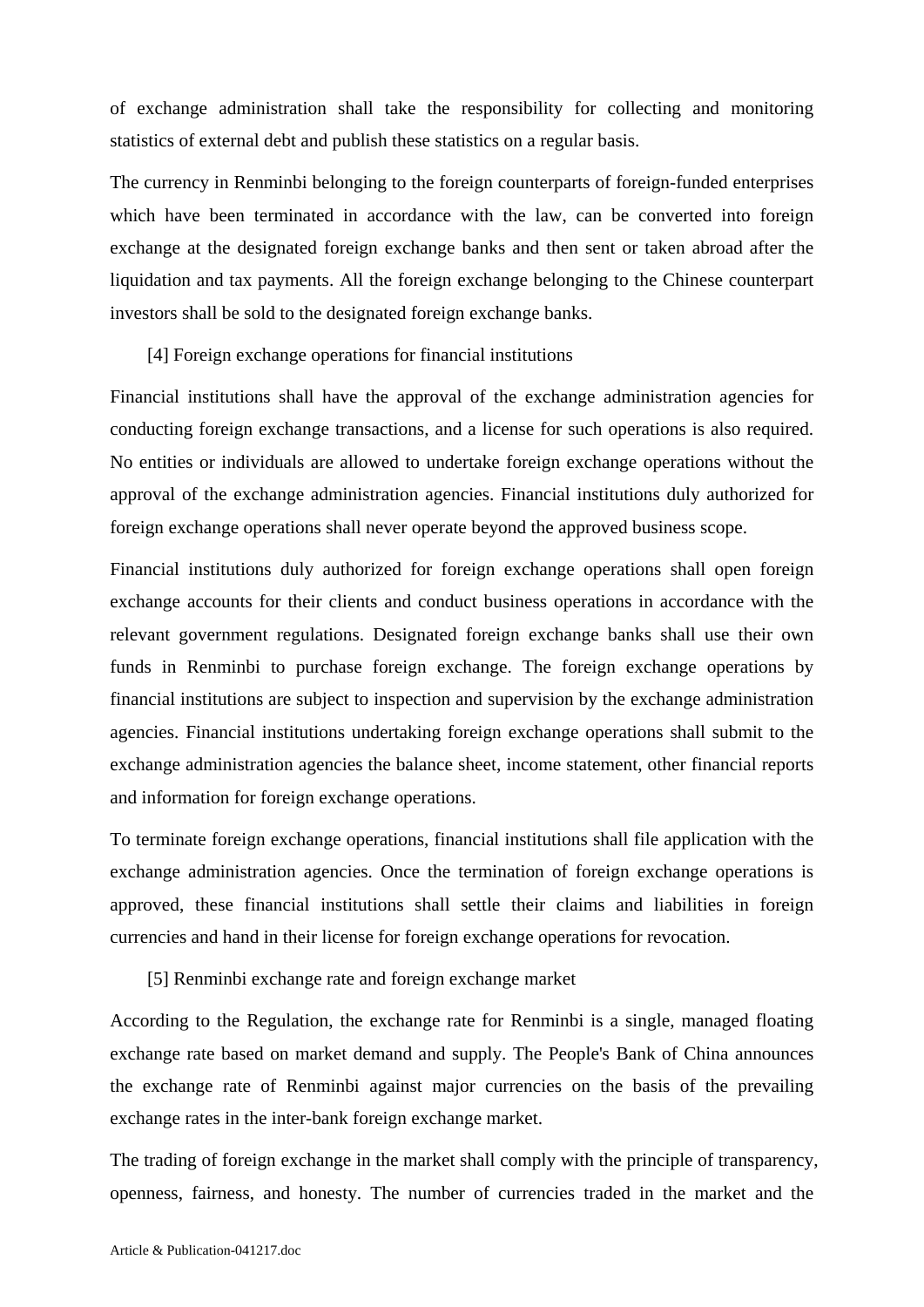trading methods are decided upon and reviewed by the government agencies of the State Council in charge of the administration of the exchange system.

Designated foreign exchange banks and other financial institutions involved in foreign exchange operations are dealers in the inter-bank foreign exchange market. Based on the exchange rates announced by the Peoples Bank of China and the specified margins, designated foreign exchange banks and other financial institutions undertaking foreign exchange operations can quote the buying rate and selling rate for their clients and conduct the trading of foreign exchange accordingly. In light of the orientation of monetary policy and the developments in foreign exchange market, the People's Bank of China shall regulate foreign exchange market in accordance with the law.

[6] Legal responsibilities

According to the Regulation, in case of the following circumstances of foreign exchange evasion, the exchange administration agencies shall order the foreign exchange in question to be repatriated, impose its conversion and place a penalty fine in the range of more than 30 percent and less then 5 times the amount of foreign exchange under the evasion scheme.

(1) to place foreign exchange deposit abroad without authorization and in violation of government regulations;

(2) to act in defiance of the government regulations on the sale of foreign exchange to the designated foreign exchange banks;

(3) to remit or take foreign exchange abroad in violation of the government regulations;

(4) to take or mail abroad through postal services certificates of foreign exchange deposit and securities denominated in foreign currencies without authorization of the exchange administration agencies; or

(5) other types of exchange evasion scheme.

To penalize the illegal exchange arbitrage listed as follows, the exchange administration agencies shall serve a warning, impose mandatory conversion of foreign exchange and place a penalty fine in the range of more than 30 percent and less then 3 times the amount of foreign exchange under the arbitrage scheme.

(1) to pay, in violation of the government regulations, in Renminbi or in kind for imports or other similar types of expenses that require payment in foreign exchange;

(2) to pay in Renminbi for local expenses on behalf others and get paid back in turn in foreign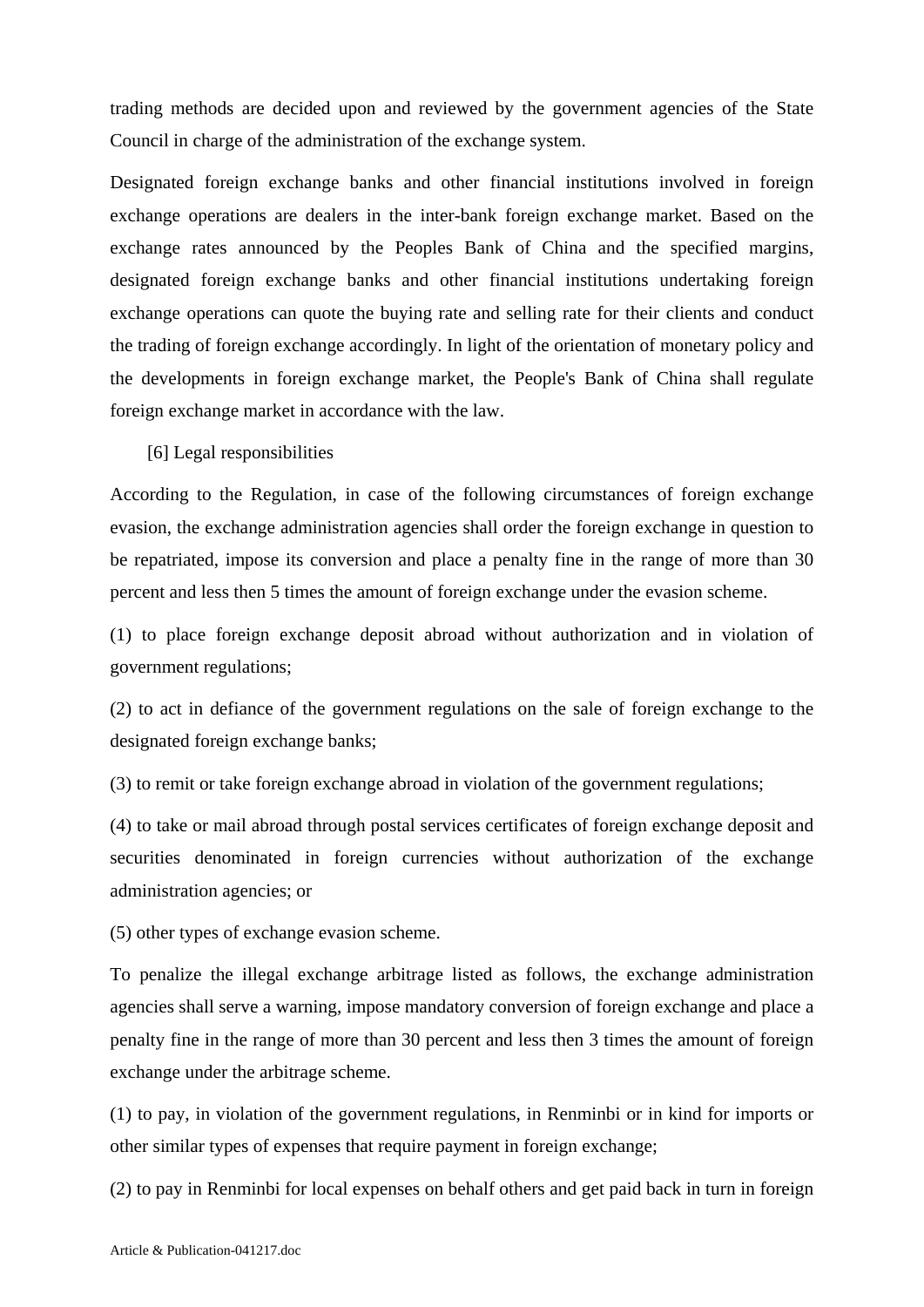exchange;

(3) to invest in China by overseas investors in Renminbi or with goods purchased locally without authorization of the exchange administration agencies;

(4) to purchase foreign exchange from designated foreign exchange banks with forged or invalid documents, contracts and bills;

(5) other types of illegal arbitrage activities.

To penalized any activity listed as follows undertaken by domestic entities in violation of the regulations governing external debt, the exchange administration agencies shall serve a warning, issue a public reprimand and impose a penalty fine in the range of 100, 000 to 500, 000 yuan.

(1) to process external borrowing without authorization;

(2) to issue bonds denominated in foreign currency abroad without authorization and in violation of the relevant government regulations;

(3) to provide guarantee for external obligations without authorization and in violation of the relevant government regulations; and

(4) other activities in violation of the regulations on external debt.

In case that the domestic entities undertake any activity involving illicit use of foreign exchange listed as follows, the exchange administration agencies shall order these entities to redress the case, impose the mandatory conversion of foreign exchange, confiscate the illegal earnings and impose a penalty fine no more than the equivalent amount of foreign exchange in question.

(1) to use foreign exchange in China for pricing or settlement;

(2) to pledge foreign exchange in lien without authorization;

(3) to change the designated use of foreign exchange without authorization;

(4) other types of illicit use of foreign exchange.

To penalize unauthorized trading, disguised trading of foreign exchange, the exchange administration agencies shall serve a warning, impose the mandatory conversion of foreign exchange, and place a penalty fine in the range of more than 30 percent of and less than 3 times the amount of the foreign exchange in question. In case that domestic entities open foreign exchange accounts in China or abroad without authorization, rent, transfer of foreign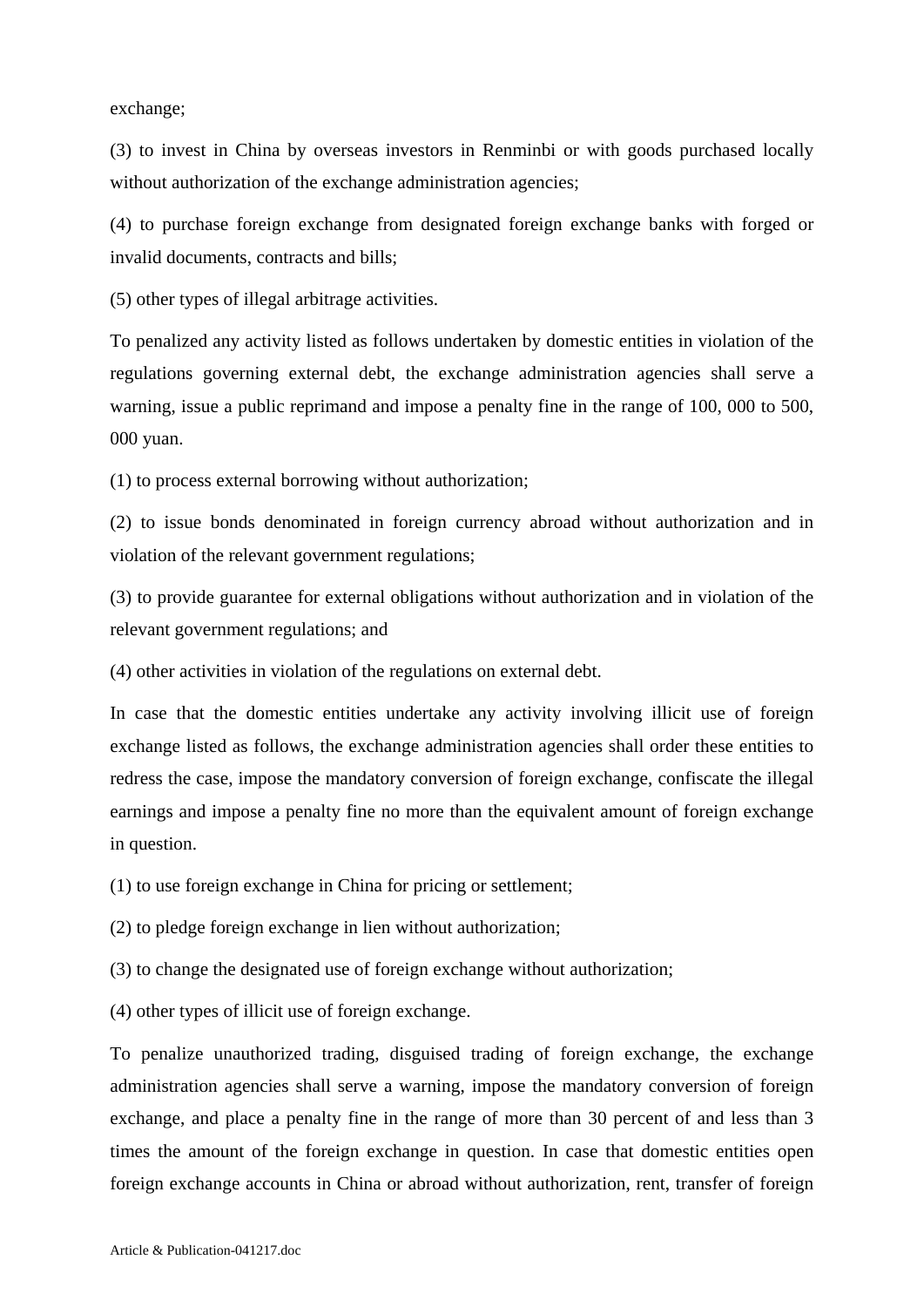exchange accounts in violation of the regulations governing foreign exchange account or use the foreign exchange account beyond the designated purpose without authorization, the exchange administration agencies shall order these entities to redress the case, or close the foreign exchange accounts, issue a public reprimand and impose a penalty fine in range of 50, 000 to 300, 000 yuan.

In case that domestic entities forge, alter, rent, transfer or reuse the verification certificate for import payment and export proceeds in violation of the regulations governing the verification procedures for foreign exchange, or fail to comply with verification procedures prescribed by the relevant regulations, the exchange administration agencies shall serve a warning, issue a public reprimand, confiscate the illegal earnings and impose a penalty fine in the range of 50, 000 to 300, 000 yuan.

In case of criminal offense, criminal responsibility shall be investigated.

If the party penalized does not accept the decisions and the penalty imposed by the exchange administration agencies, the party may appeal to the exchange administration agencies at the immediate higher level to review the case within 15 days after receiving the penalty notice; the exchange administration agencies at the immediate higher level shall make a decide within two months after receiving the appeal for review. If the party still does not accept the review decision, the party may file a lawsuit with the People's Court in accordance with the law.

### Chapter 7 Competition Law

China encourages the fair competition and was against acts of unfair competition of all kinds. The Law of the People's Republic of China against Unfair Competition, promulgated on 2 September 1993 and implemented on 1 December 1993, was the basic law to maintain the order of competition in the market. In addition, the Price Law, the Law on Tendering and Bidding, the Criminal Law and other relevant laws also contained provisions on anti-monopoly and unfair competition. China was now formulating the Law on Anti-Monopoly. The following is an introduction of the Law of the People's Republic of China against Unfair Competition.

### [1] General Provisions

The Law of the People's Republic of China on Combating Unfair Competition (this Law) is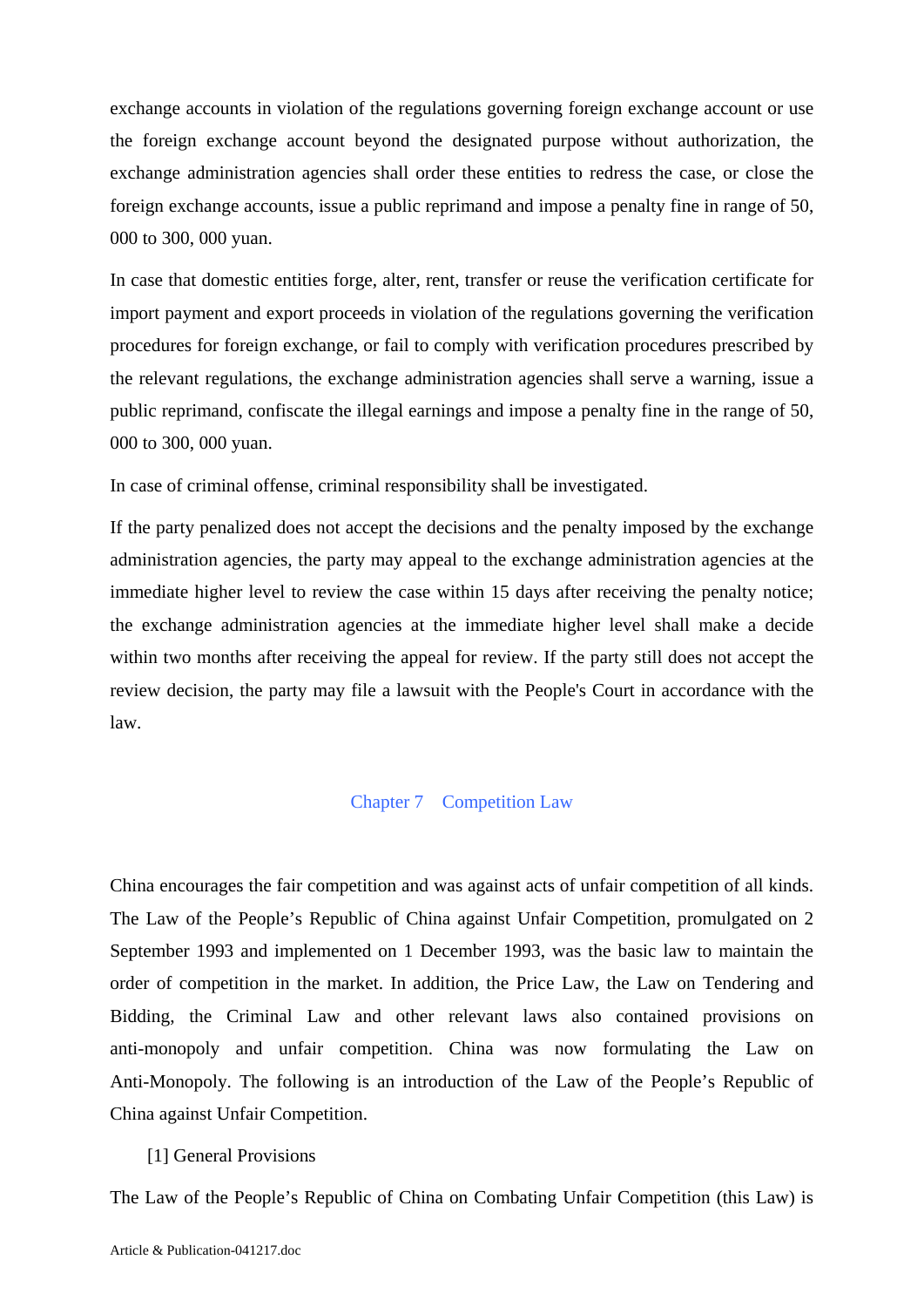formulated with a view to safeguarding the healthy development of the socialist market economy, encouraging and protecting fair competition, preventing acts of unfair competition, and defending the lawful rights and interests of operators and consumers. A business operator shall, in transactions in the market, follow the principle of voluntariness, equality, fairness, honesty and credibility, and observe generally recognized business ethics. "Unfair competition" in this Law refers to acts of operator which contravene the provisions of this Law, damage the lawful rights and interests of other operator, and disturb the social-economic order. "Operator" in this Law refers to a legal person or other economic organization or individual engaging in the trading of goods or profit-making services ("Goods" mentioned hereinafter include services).

According to this Law, the People's Governments at various levels shall adopt measures to prevent acts of unfair competition and create a favorable environment and conditions for fair competition. The administrative authorities for industry and commerce in the People' s Governments above the county level shall supervise and inspect acts of unfair competition. In respect of those acts which, according to the provisions of various laws and administrative regulations, are subject to supervision and inspection by other departments, these provisions shall be abided by. The state encourages, supports and protects all organizations and individuals in carrying out social supervision over acts of unfair competition. Staff members of State organs shall not support or cover up acts of unfair competition.

### [2] Acts of Unfair Competition

An operator may not adopt the following unfair means to carry out transactions in the market and cause damage to competitors:

(1) passing off the registered trademark of another person;

(2) using, without authorization, the name, packaging or decoration peculiar to well-known goods or using a name, packaging or decoration similar to that of well-known goods, so that his goods are confused with the well-known goods of another person, causing buyers to mistake them for the well-known goods of the other person;

(3) using, without authorization, the business name or personal name of the other person on his own goods, leading people to mistake them for the goods of the other person;

(4) forging or falsely using, on his goods, symbols of quality such as symbols of certification and symbols of famous and high-quality goods, falsifying the origin of his goods, and making false representations which are misleading as to the quality of the goods.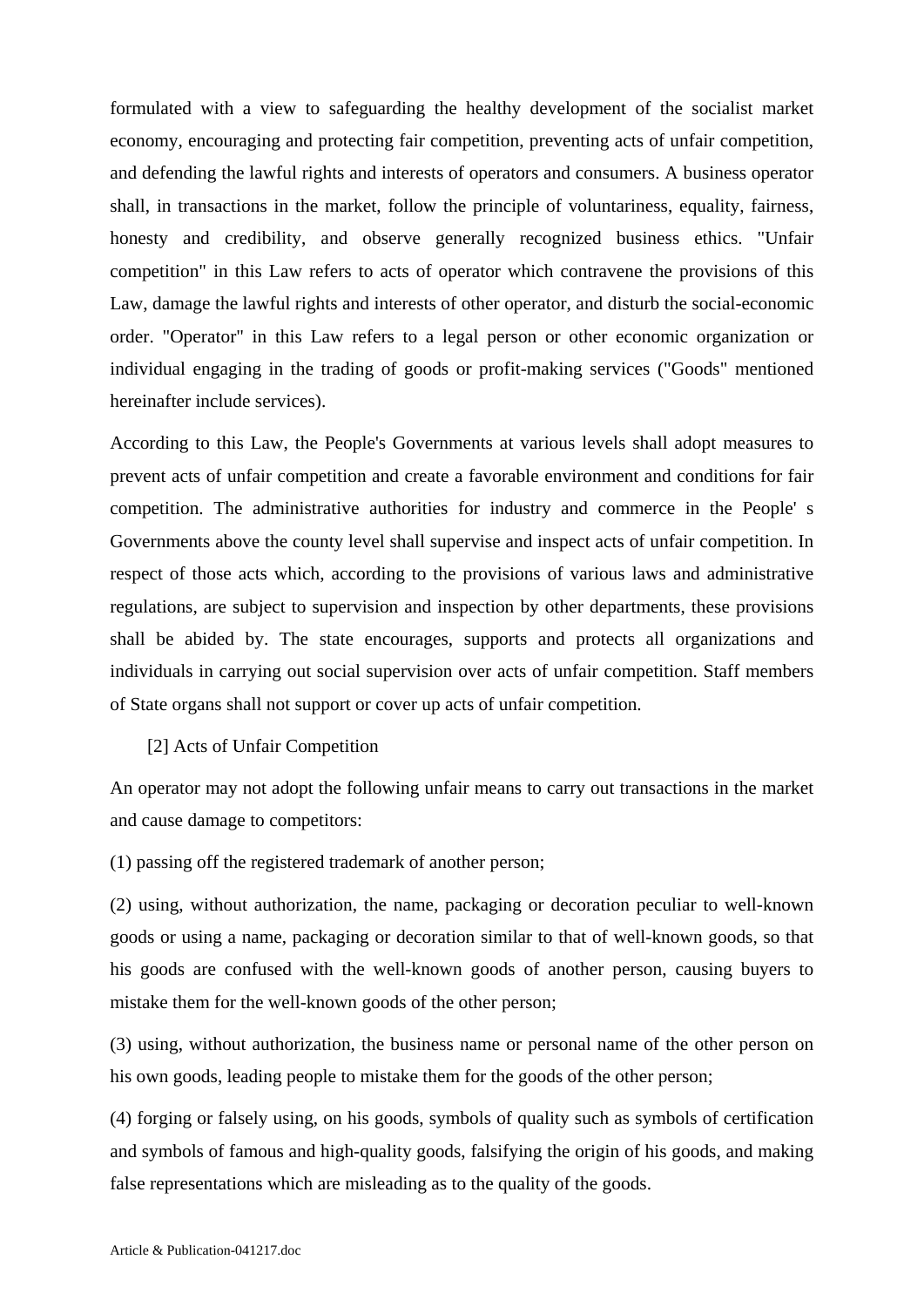A public utility enterprise or any other operator having monopolistic status according to law may not restrict others to buying the goods of operators designated by it so as to exclude other operators from competing fairly. Governments and their subordinate departments may not abuse their administrative powers to restrict others to buying the goods of operators designated by them and to restrict the lawful business activities of other operators. Governments and their subordinate departments shall not abuse their administrative powers to restrict the entry of goods from other parts of the country into the local market or the flow of local goods to markets in other parts of the country.

An operator may not practice bribery to sell or buy goods. Where an operator secretly pays a kickback to the other party (an entity or individual), without accounting for it in the books, he shall be deemed to have offered a bribe and be punished; where the other party (an entity or individual), secretly accepts a kickback without accounting for it in the books, it or he shall be punished for taking a bribe. In the selling or buying of goods, an operator may expressly offer a discount to the other party and pay a commission to the middleman. Where an operator gives a discount to the other party and pays a commission to the middleman, he must enter the items in the books factually. An operator accepting a discount or commission must enter it in the books factually. An operator may not use advertisements or other means to give false, misleading publicity as to the quality, composition, performance, use, manufacturer, useful life, origin, etc. of the goods. An advertisement operator shall not act as an agent for, or design, produce or release advertisements containing false representations of which he is obviously aware or should be aware.

An operator may not adopt the following means to infringe business secrets:

(1) obtaining business secrets from the owners of rights by stealing, promising of gain, resorting to coercion or other improper means;

(2) disclosing, using, or allowing others to use business secrets of the owners of rights obtained by the means mentioned in the preceding item;

(3) disclosing, using or allowing others to use business secrets that he has obtained by breaking an engagement or disregarding the requirement of the owners of the rights to maintain the business secrets in confidence.

Where a third party obtains, uses or discloses the business secrets of others when he obviously has or should have full awareness of the illegal acts mentioned in the preceding paragraph, he shall be deemed to have infringed the business secrets of others. "Business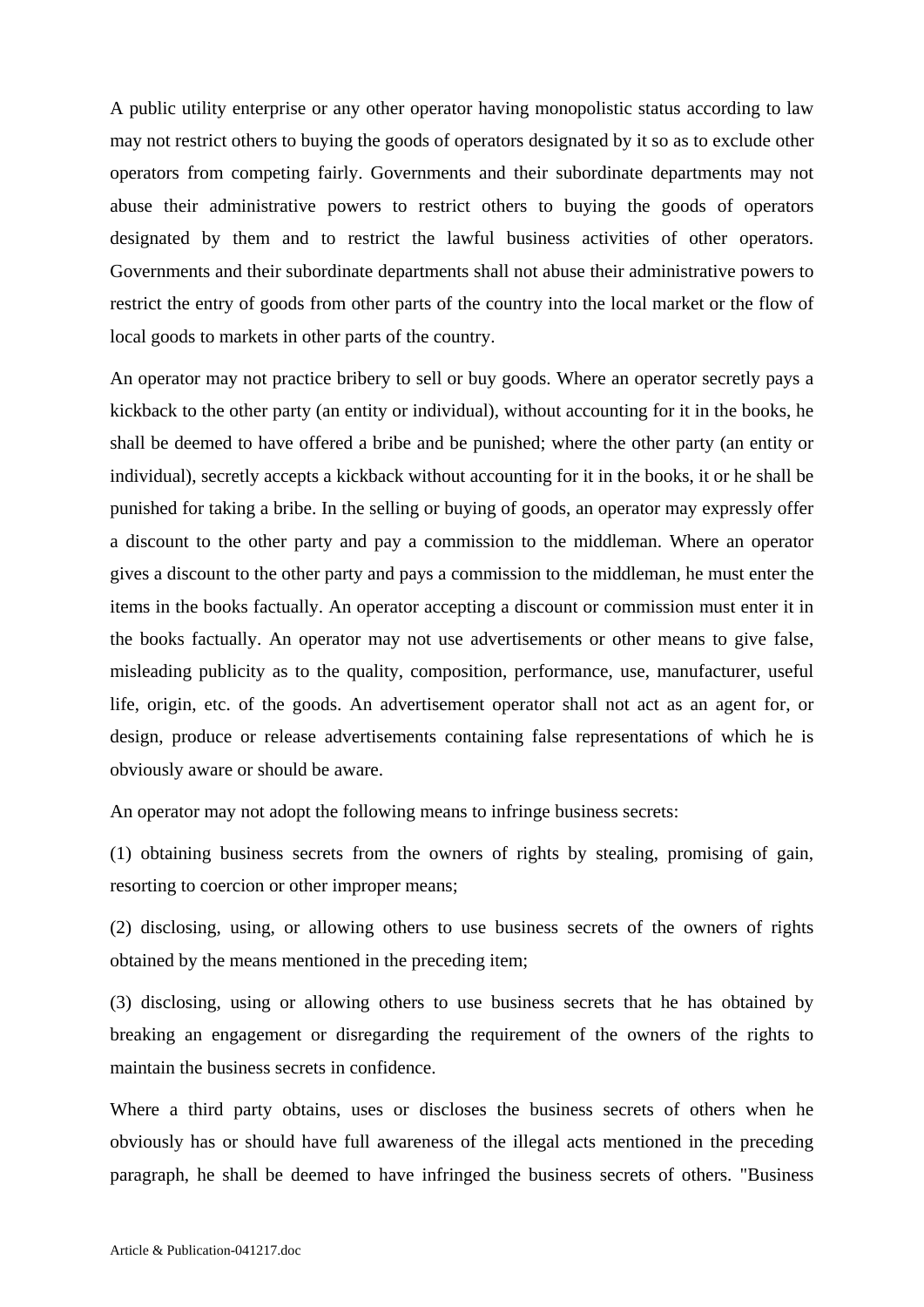secret" mentioned above means technical information and operational information which is not known to the public, which is capable of bringing economic benefits to the owner of rights, which has practical applicability and which the owner of rights has taken measures to keep secret.

An operator may not sell goods at a price below cost for the purpose of excluding his competitors, however, none of the following acts constitute unfair competition:

(1) selling fresh or live goods;

(2) disposing of goods the useful life of which is about to expire or other overstocked goods;

(3) reducing prices seasonably;

(4) selling goods at reduced prices for paying off debts, changing the line of production or closing the business.

An operator may not, in sales of goods, make a tie-in sale against the wish of the buyer or attach other unreasonable conditions.

An operator may not make the following kinds of sales with prizes attached:

(1) making sales with prizes attached by the fraudulent method of falsely claiming the existence of prizes or intentionally causing internally chosen people to win the prizes;

(2) promoting the sale of inferior but high-priced goods by offering prizes;

(3) making sales with prizes attached in the form of a lottery where the amount for the highest prize exceeds 5 , 000 yuan (RMB).

An operator may not utter or disseminate falsehoods to damage the goodwill of a competitor or the reputation of his goods. Tenderers may not submit tenders in collusion with one another to force the tender price up or down. A tenderer shall not collaborate with the party inviting tenders to exclude competitors from fair competition.

[3] Supervision and Inspection

The supervising and inspecting authorities above the county level may exercise supervision over and carry out inspection of acts of unfair competition. In exercising supervision over and carrying out inspection of acts of unfair competition, the supervising and inspecting authorities are entitled to exercise the following powers:

(1) questioning operators, interested parties and witnesses, and requiring them to provide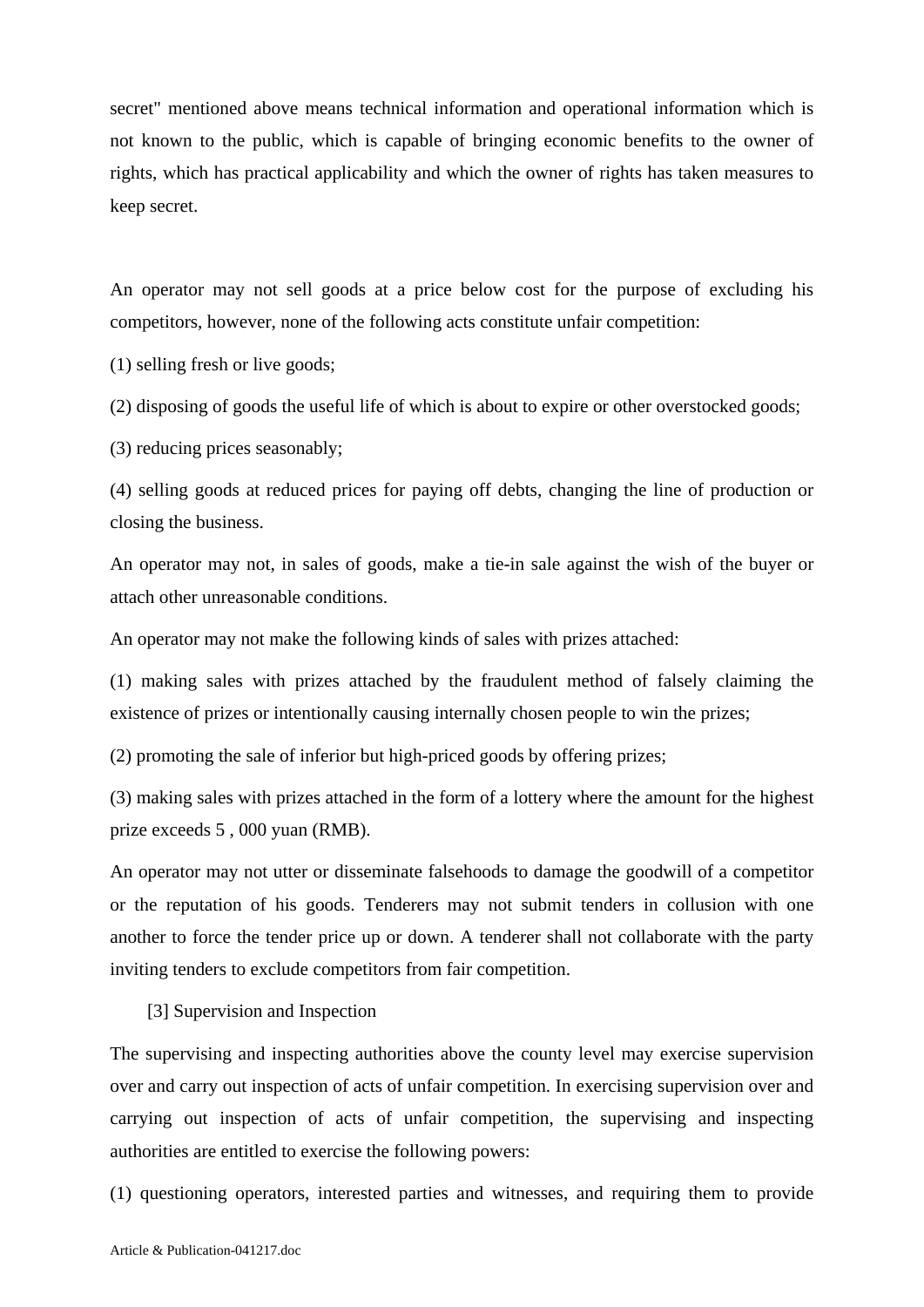evidential material or other information related to acts of unfair competition in accordance with prescribed procedure;

(2) consulting and copying written agreements, account books, receipts, bills, vouchers, invoices, documents, records, business correspondence and other material related to acts of unfair competition;

(3) inspecting property related to acts of unfair competition as stipulated in Article 5 of this Law and, where necessary, ordering the operator under investigation to explain the source and quantity of the goods, temporarily stop selling them for inspection, and not to remove, conceal or destroy them.

When exercising supervision over and carrying out inspection of acts of unfair competition, members of the supervising and inspecting authorities shall produce warrants of inspection.

When the supervising and inspecting authorities are exercising supervision over and carrying out inspection of acts of unfair competition, the operators under investigation, interested parties and witnesses shall truthfully provide them with relevant data or information.

## [4] IV Legal Responsibility

According to this Law, where an operator, in contravention of the provisions of this Law, causes damage to the injured operator, he shall bear the responsibility for compensating the damages. Where the losses suffered by the injured operator are difficult to calculate, the amount of damages shall be the profits gained by the infringer during the period of infringement through the infringing act. The infringer shall also bear all reasonable costs paid by the injured operator in investigating the acts of unfair competiton committed by the operator suspected of infringing his lawful rights and interests. Where the lawful rights and interests of the injured operator are damaged by the acts of unfair competition, he may institute proceedings before a People' s Court.

Where an operator passes off the registered trademark of another person, uses the business name or personal name of another person without authorization, forges or falsely uses symbols of quality such as symbols of certification and symbols of famous and high-quality goods, falsifies the origin of the goods and makes false representations which are misleading as to the quality of the goods, he shall be punished in accordance with the provisions of the Trademark Law and the Product Quality Law of the People' s Republic of China. Where an operator uses, without authorization, the name, packaging or decoration peculiar to well-known goods or uses the name, packaging or decoration similar to that of well-known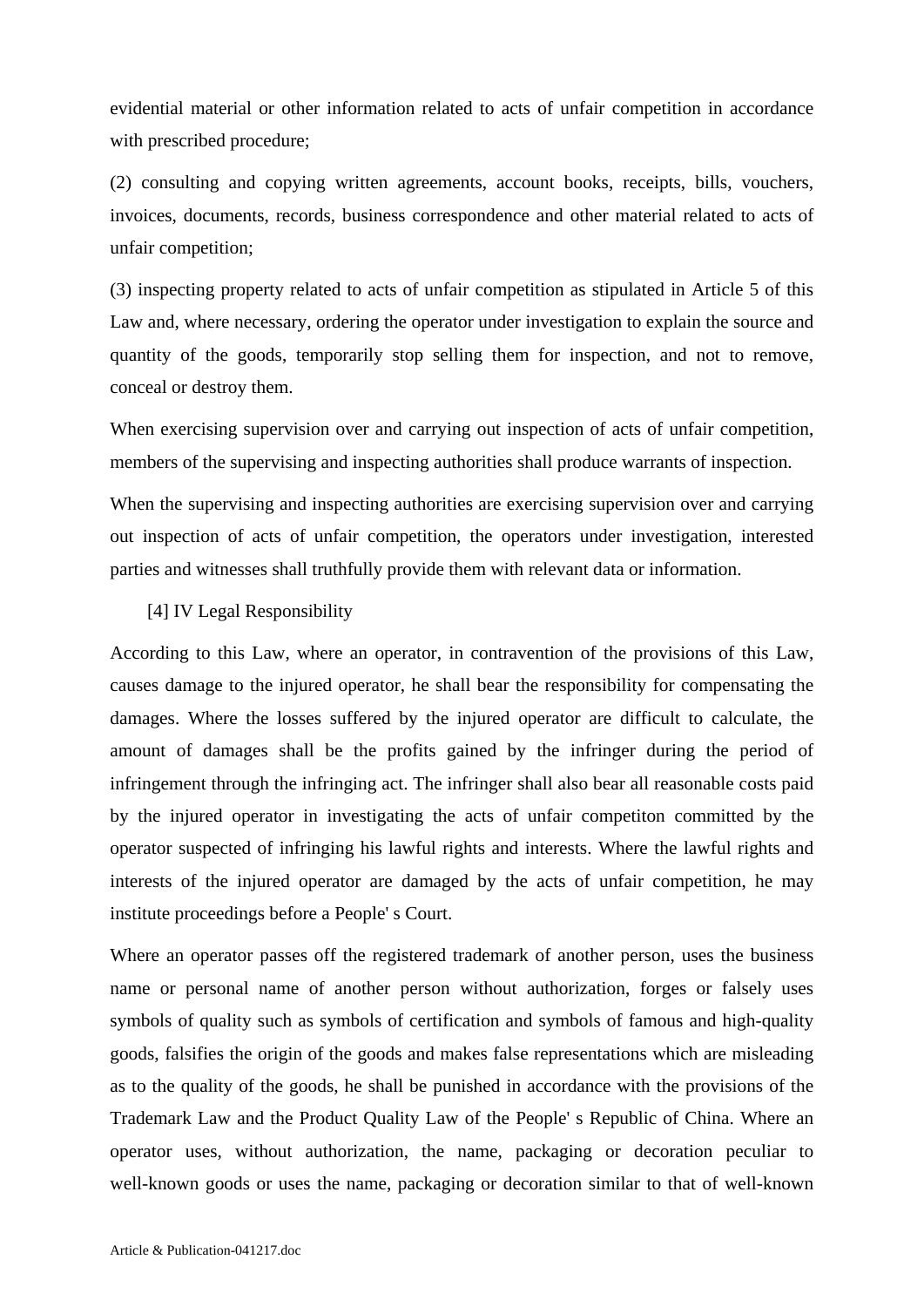goods so that his goods are confused with the well-known goods of another person, causing buyers to mistake them for the well-known goods, the relevant supervising and inspecting authority shall order it or him to cease the offense, confiscate the illegal earnings, and may impose, according to circumstances, a fine of more than one time and less than three times the amount of illegal eaning; where the circumstances are serious, the said authority may revoke his business license; where an operator sells goods which are counterfeit or of inferior quality, constituting a crime, his criminal responsibilities shall be investigated according to law. Where an operator practices bribery, by using money, gifts or other means to sell or buy goods, constituting a crime, his criminal responsibilities shall be investigated according to law; where the act does not constitute a crime, the relevant supervising and inspecting authority may, according to circumstances, impose a fine of more than 10, 000 yuan (RMB) and less than 200, 000 yuan (RMB). His illegal eaning, if any, shall be confiscated.

Where a public utility enterprise or any other operator having monopolistic status according to law restricts others to buying the goods of operators designated by it so as to exclude other operators from competing fairly, the supervising and inspecting authorities at the level of provinces or municipalities which are divided into districts shall order it to desist from the illegal acts and may punish it by imposing, according to circumstances, fines of more than 50,000 yuan (RMB) and less than 200,000 yuan (RMB). Where the designated operators take advantage of the arrangement to foist inferior but high-priced goods on buyers or make exorbitant charges, the supervising and inspecting authorities shall confiscate the illegal income and may, according to circumstances, impose fines of more than one time and less than three times the illegal income.

Where an operator uses advertisement or other means to give false, misleading publicity to his goods, the relevant supervising and inspecting authority shall order him to desist from the illegal act, dispel the bad influence, and may, according to circumstances, impose a fine of more than 10, 000 yuan (RMB) and less than 200,000 yuan (RMB). Where an advertisement operator acts as an agent for, or designs, produces or releases advertisements containing false representations of which he is obviously aware or should be aware, the relevant supervising and inspecting authority shall order him to desist from the illegal act, confiscate his illegal income, and impose a fine on him according to law.

Where any party infringes the business secret of another person in contravention of the provisions of Article 10 of this Law, the relevant supervising and inspecting authority shall order him to desist from the illegal act and may, according to circumstances, impose on him a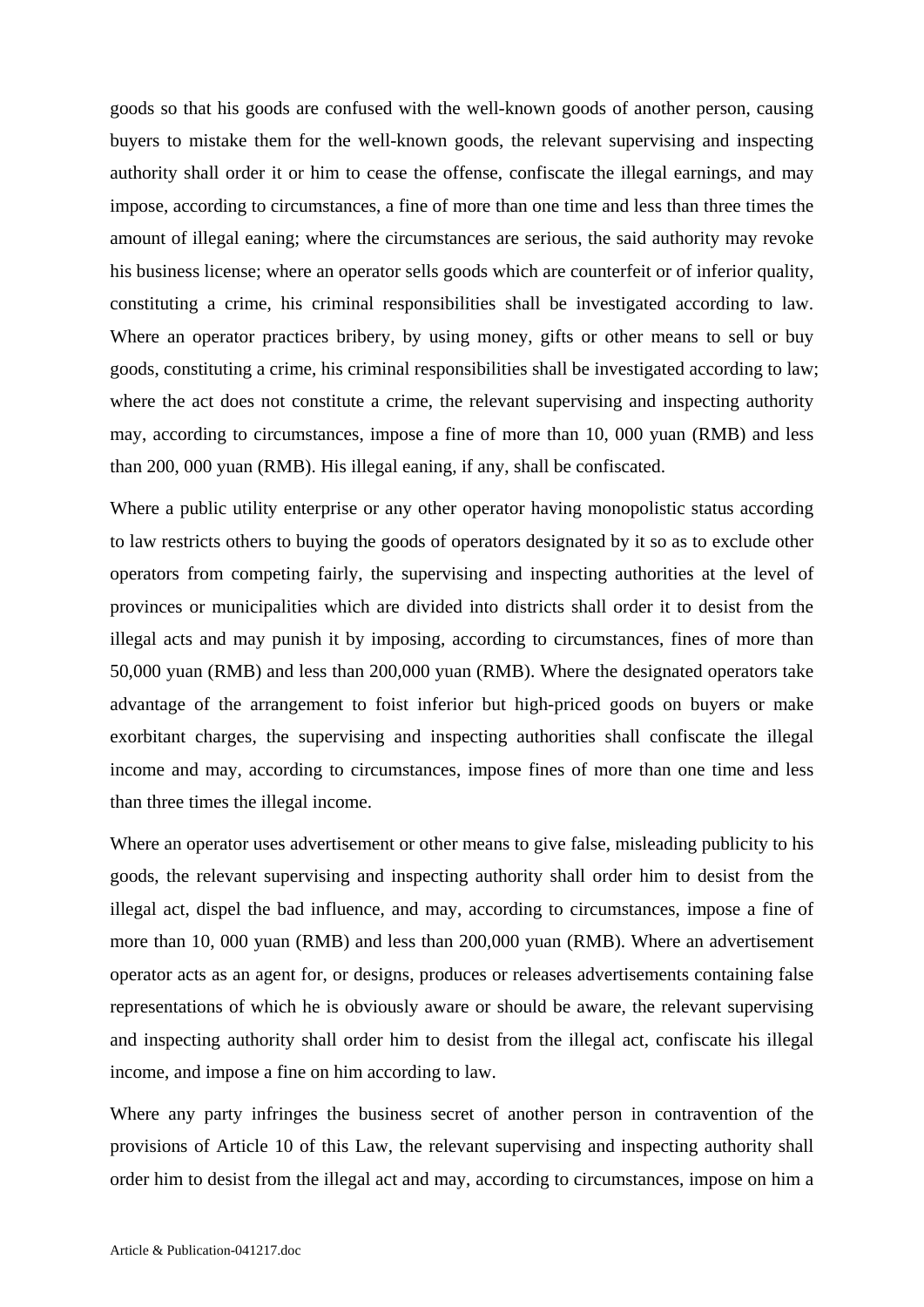fine of more than 10,000 yuan (RMB) and less than 200,000 yuan (RMB). Where an operator makes sales with prizes attached in contravention of the provisions of Article 13 of this Law, the relevant supervising and inspecting authority shall order him to desist from the illegal act and may, according to circumstances, impose on him a fine of more than 10,000 yuan (RMB) and less than 100,000 yuan (RMB).

Where tenderers submit tenders in collusion with one another to force the tender price up or down, or where a tenderer collaborates with the party inviting tenders to exclude competitors from competing fairly, his successful bid is null and void. The supervising and inspecting authority may, according to circumstances, impose on them a fine of more than 10,000 yuan (RMB) and less than 200,000 yuan (RMB).

Where an operator commits an act in contravention of an order to temporarily stop selling, and not to remove, conceal or destroy, property related to acts of unfair competition, the relevant supervising and inspecting authority may, according to circumstances, impose on him a fine of more than one time and less than three times the price of the property which has been sold, removed, concealed or destroyed.

Where a party is not satisfied with the decision on punishment made by therelevant supervising and inspecting authority, he may, within 15 days from the date of the receipt of the decision on punishment, apply to the competent authority at the next highest level for review; where the party is not satisfied with the decision made after review, he may, within 15 days from the date of receipt of the written decision made after review, institute proceedings before a People's court. The party may also directly institute proceedings before a People's Court.

Where a government and its subordinate departments, in contravention to the provisions of Article 7 of this Law, restrict others to buying the goods of operators designated by them, restrict the legitimate business activities of other operators, or restrict the normal flow of goods between regions, the higher authorities shall order them to rectify the situation; where the circumstances are serious, the competent authorities at the same level or the next highest level shall impose disciplinary sanctions on the persons directly responsible. Where the designated operators, taking advantage of this arrangement, foist inferior but high-priced goods on buyers or make exorbitant charges, the supervising and inspecting authorities shall confiscate the illegal income and may, according to circumstances, impose a fine of more than one time and less than three times the illegal income.

Where the functionary of the State organ responsible for supervision over and inspection of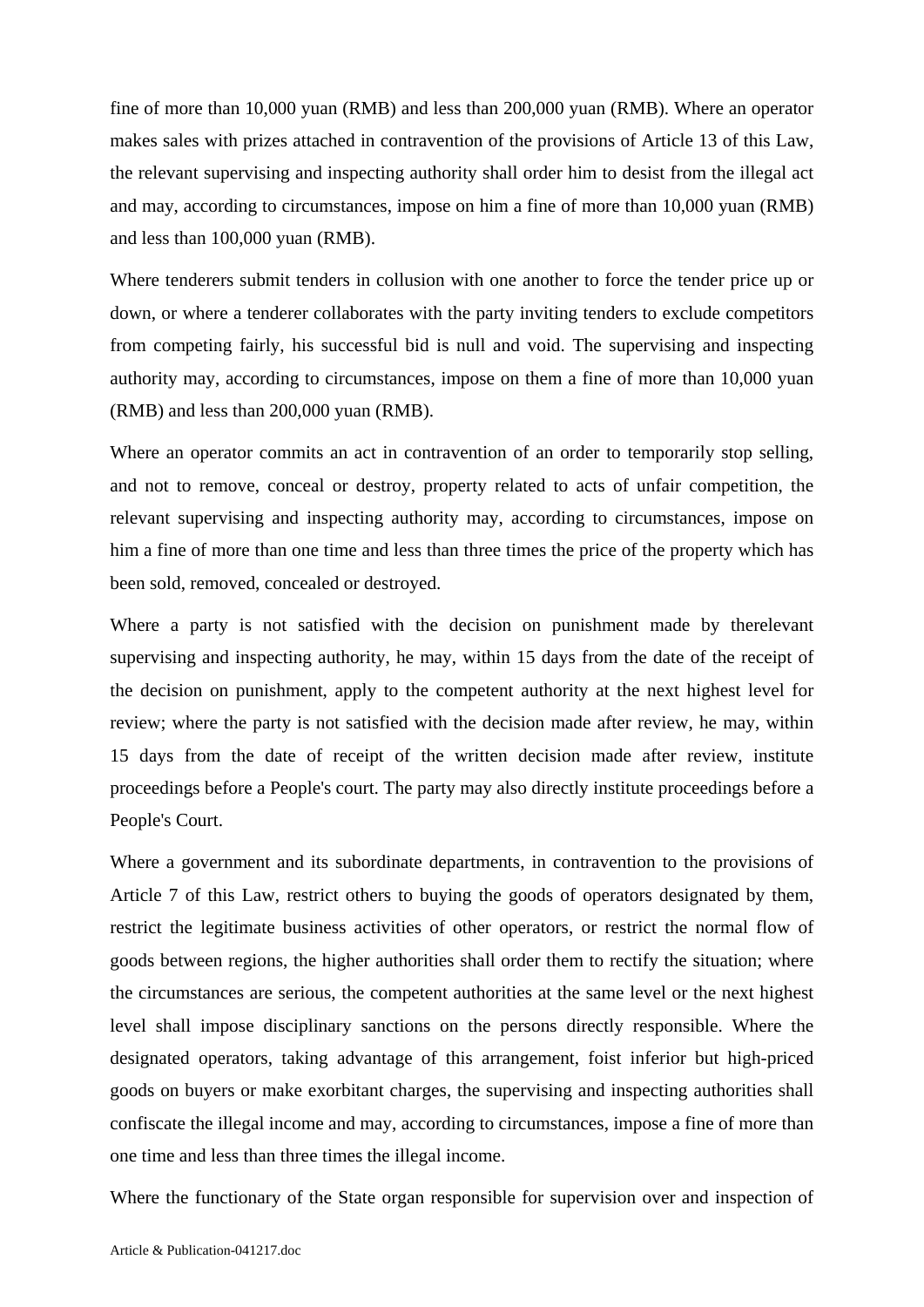acts of unfair competition abuses his powers and neglects his duty, constituting a crime, his criminal responsibilities shall be investigated according to law; where the act does not constitute a crime, he shall be subject to disciplinary sanction. Where the functionary of the State organ responsible for supervision over and inspection of acts of unfair competition practices illegally out of personal consideration, intentionally covers up for an operator and causes him to avoid prosecution, obviously knowing that he has contravened the provisions of this Law, constituting a crime, the said functionary's criminal responsibilities shall be investigated according to law.

### Chapter 8 Intellectual Property Protection

To protect the intellectual property, China adopted the Trademark Law, the Patent Law and the Copyright Law in 1982, 1984 and 1990 respectively. Some amendments to this laws have been made in the following years. To meet the requirements of China's WTO accession, especially to comply with the rules of TRIPS Agreement, the Patent Law was amended in 2000, the Trademark Law and Copyright Law were also amended in 2001. The three Detailed Implementations Regulations of the Patent Law, the Trademark Law and the Copyright Law were enacted in 1985, 1988 and 1991 respectively, and newly amended in 2001 and 2002. In addition, other intellectual property laws and regulations are also formulated. They are the Regulations for the Protection of Computer Software (effective as 1 January 2002), the Regulations of the People's Republic of China on the Protection of New Varieties of Plants (effective as of 1 October 1997), the Law of the People's Republic of China Against Unfair Competition (effective as of 1 December 1993), Regulations on the Implementation of the Integrated Circuit Layout Design (effective as of 10 October 2001). The following is an introduction of the Patent Law, the Trademark Law and the Copyright Law.

### [1] Patent

The Patent Law of the People's Republic of China (PL) was newly amended in 2000, and took effect on July 1, 2001. To compatible with the amended PL, the Detailed Implementation Regulations of the Patent Law (Patent Implementation Regulations) was also amended and promulgated by the State Council, and took effect on the same day as the PL. Most of the amendments are made to comply with the rules of the WTO and the international practice.

[a] Requirements for Grant of Patent Right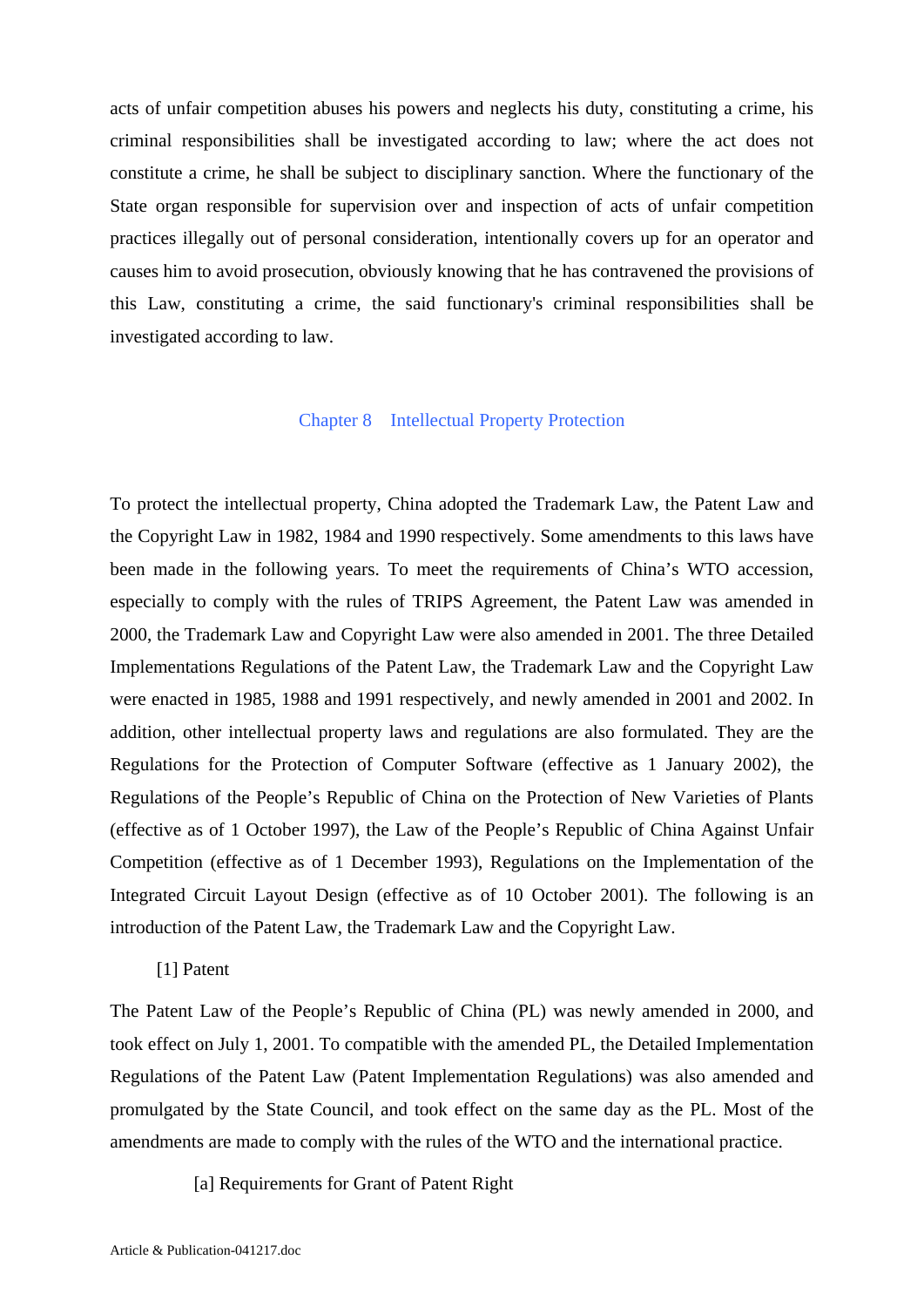According to the Patent Law and its Implementation Regulations, inventions-creations, i.e. inventions, utility models and designs, for which patent right may be granted must possess novelty, inventiveness, and practical applicability.

Novelty means that, before the date of filing, no identical invention or utility model has been publicly disclosed in publications in the country or abroad or has been publicly used or made known to the public by any other means in the country, nor has any other person filed previously with the Patent Administration Department Under the State Council an application which described the identical invention or utility model and was published after the said date of filing.

Inventiveness means that, as compared with the technology existing before the date of filing, the invention has prominent substantive features and represents a notable progress and that the utility model has substantive features and represents progress.

Practical applicability means that the invention or utility model can be made or used and can produce effective results.

Any design for which patent right may be granted must not be identical with and similar to any design which, before the date of filing, has been publicly disclosed in publications in the country of abroad or has been publicly used in the country, and must not be in conflict with any prior right of any other person.

# [b] Exclusion

According to the PL, for any of the following, no patent right shall be granted:

- (1) scientific discoveries;
- (2) rules and methods for mental activities;
- (3) methods for the diagnosis or for the treatment of disease;
- (4) animal and plant varieties;
- (5) substances obtained by means of nuclear transformation.

For processes used in producing products referred to in item (4) of the preceding paragraph, patent right may be granted in accordance with the provisions of the PL.

[c] Application for Patent

According to the PL, where an application for a patent for invention or utility model is filed, a request, a description and its abstract, and claims shall be submitted. The request shall state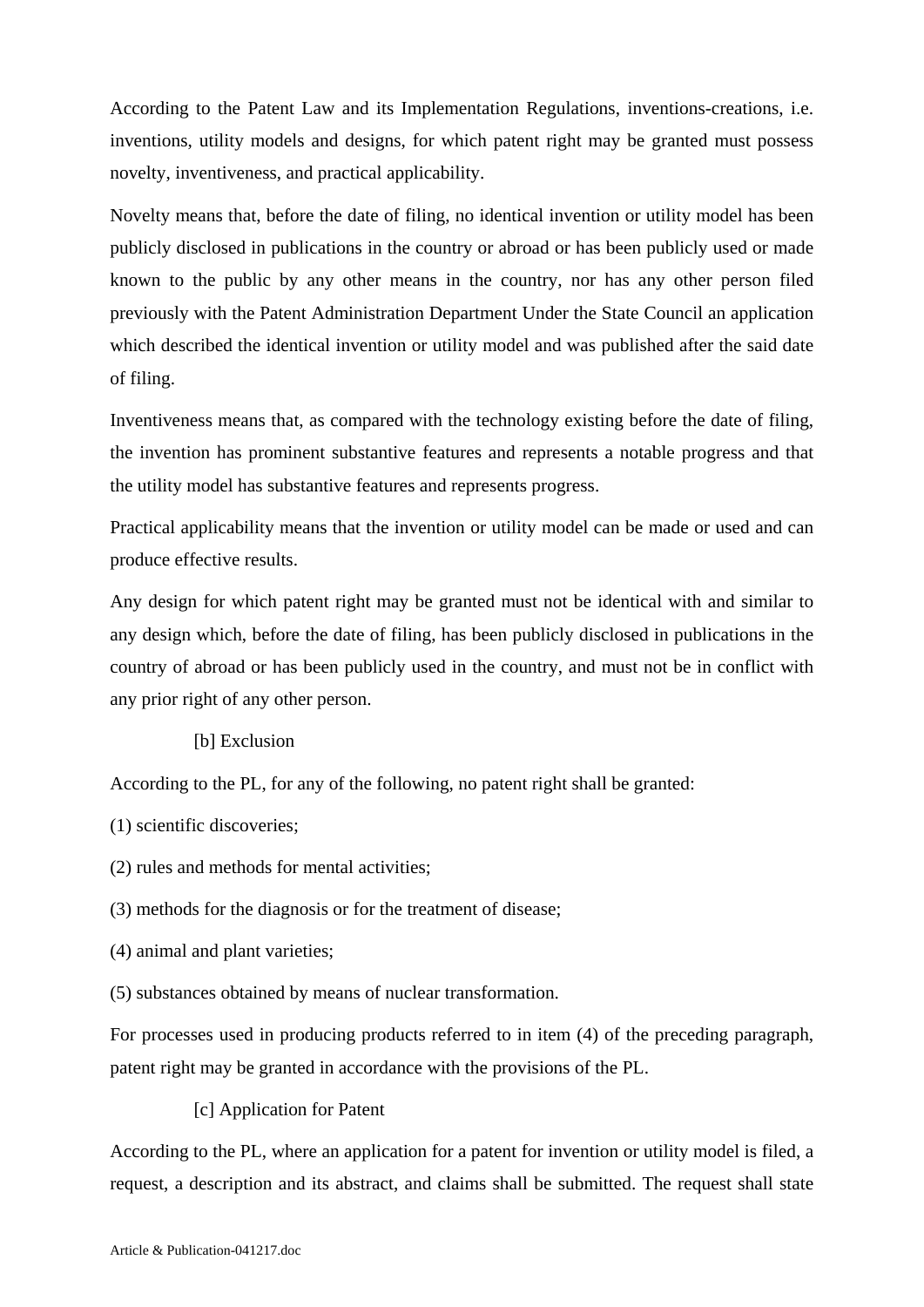the title of the invention or utility model, the name of the inventor or creator, the name and the address of the applicant and other related matters. The description shall set forth the invention or utility model in a manner sufficiently clear and complete so as to enable a person skilled in the relevant field of technology to carry it out; where necessary, drawings are required. The abstract shall state briefly the main technical points of the invention or utility model. The claims shall be supported by the description and shall state the extent of the patent protection requested.

Where an application for a patent for design is filed, a request, drawings or photographs of the design shall be submitted, and the product incorporating the design and the class to which that product belongs shall be indicated.

# [d] Examination and Approval of Application for Patent

Different examination and approval procedures are prescribed for the application for patent for invention, utility model and design according to the PL.

# [i] Invention

Where, after receiving an application for a patent for invention, the Patent Administration Department Under the State Council, i.e. the State Intellectual Property Office (SIPO), upon preliminary examination, finds the application to be in conformity with the requirements of the PL, it shall publish the application promptly after the expiration of eighteen months from the date filing. Upon the request of the applicant, the SIPO may publish the application earlier.

Upon the request of the applicant for a patent for invention, made at any time within three years from the date of filing, the SIPO will proceed to examine the application as to its substance. If, without any justified reason, the applicant fails to meet the time limit for requesting examination as to substance, the application shall be deemed to have been withdrawn. SIPO may, on its own initiative, proceed to examine any application for a patent for invention as to its substance when it deems it necessary.

When the application for a patent for invention requests examination as to substance, he or it shall furnish pre-filing date reference materials concerning the invention. For an application for a patent for invention that has been already filed in a foreign country, the SIPO may ask the applicant to furnish within a specified time limit documents concerning any search made for the purpose of examining that application, or concerning the results of any examination made, in that country. If, at the expiration of the specified time limit, without any justified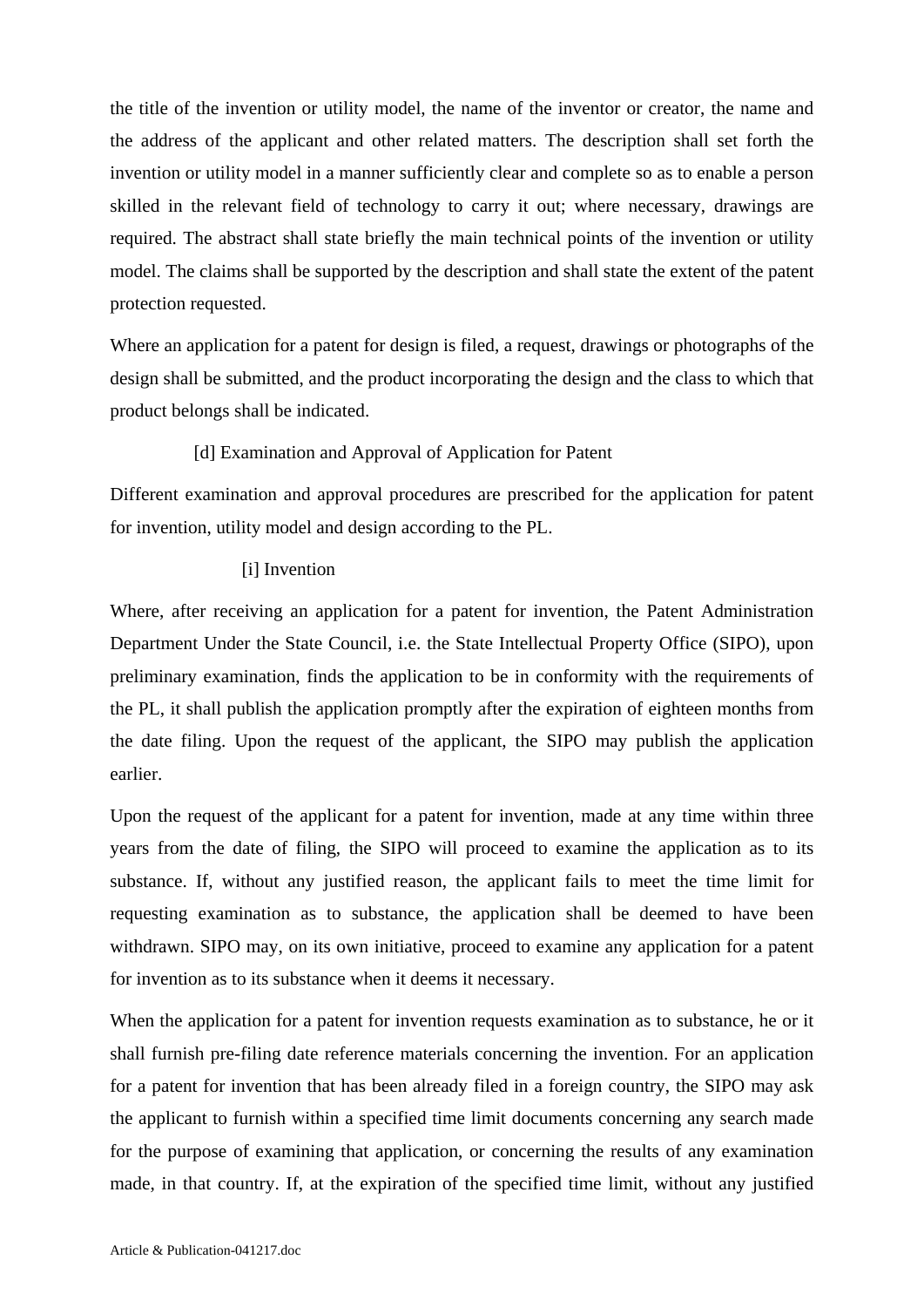reason, the said documents are not furnished, the application shall be deemed to have been withdrawn.

If the SIPO, after the examination as to substance of the application for a patent for invention, finds that the application is not in conformity with the provisions of the PL, it shall notify the applicant and request him or it to submit, within a specified time limit, his or its observations or to amend the application. If, without any justified reason, the time limit for making response is not met, the application shall be deemed to have been withdrawn.

After the applicant has made the observations or amendments, the SIPO finds that the application for a patent for invention is still not in conformity with the provision of the PL, then the application shall be rejected. If no cause for rejection of the application for a patent for invention has been found, SIPO shall make a decision to grant the patent right for invention, issue a certificate of patent for invention, and make a registration and announcement. The patent right for invention shall take effect as of the date of the announcement.

## [ii] Utility Model and Design

Where it is found that after preliminary examination that there is no cause for the rejection of the application for a patent for utility model or design, the SIPO shall make a decision to grant patent right for the utility model or design, issue the relevant patent certificate, and make registration and announcement. The patent right for utility model or design shall take effect as of the date of the announcement.

A Patent Reexamination Board (PRB) is set up. Where an applicant for patent is not satisfied with the decision made by the SIPO, the applicant may, within three months from the date of receipt of the notification, request the PRB to make a reexamination. The PRB shall, after reexamination, make a decision and notify the applicant, who may, within three months from the date of receipt of the notification, institute legal proceedings in the people's court if the applicant is not satisfied with the decision made by the PRB.

### [e] Duration and Validity of a Patent

The duration of patent right for inventions shall be twenty years, the duration of patent right for utility models and designs shall be ten years, counted from the date of filing. In any of the following cases, the patent right shall cease before the expiration of its duration: (a) where an annual fee is not paid as prescribed; (b) where the patentee abandons his or its patent right by a written declaration.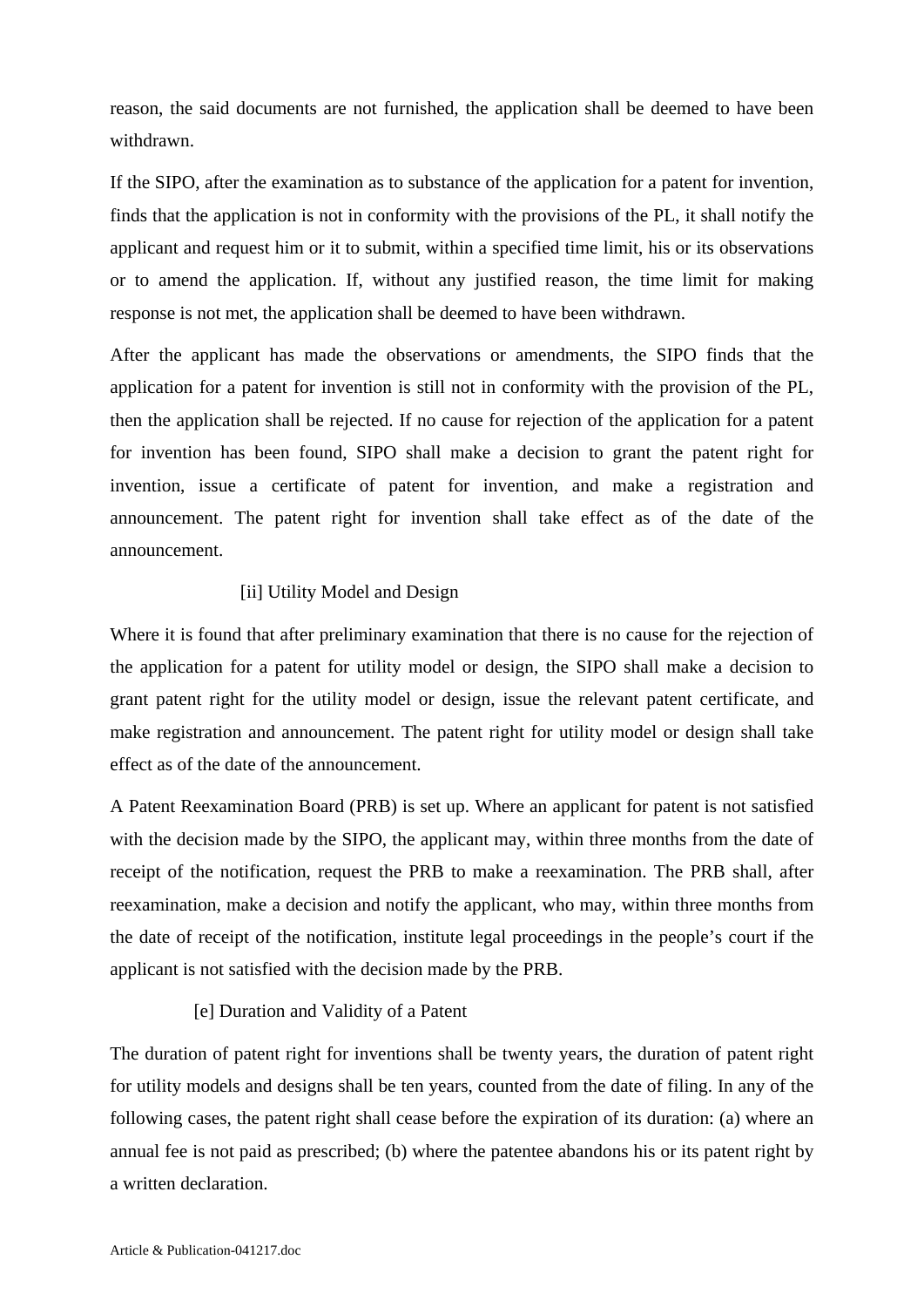Where, starting from the date of the announcement of the grant of the patent right by the SIPO, any entity or individual considers that the grant of the said patent right is not in conformity with the relevant provisions of the PL, it or he may request the PRB to declare the patent right invalid. The PRB shall examine the request for invalidation of the patent right promptly, make a decision and notify the person who made the request and the patentee. The decision declaring the patent right invalid shall be registered and announced by the SIPO. Where the patentee or the person who made the request for invalidation is not satisfied with the decision made by the PRB declaring the patent right invalid or upholding the patent right, such party may, within three months from receipt of the notification of the decision, institute legal proceedings in the people's court.

#### [f] Compulsory License for Exploitation of a Patent

In the following three circumstances, compulsory license for exploitation of a patent may be granted:

(1) Where any entity which is qualified to exploit the invention or utility model has requested for authorization from the patentee of an invention or utility model to exploit its or his patent on reasonable terms and conditions and such efforts have not been successful within a reasonable period of time, the SIPO, upon the request of that entity, grant a compulsory license to exploit the patent for invention or utility model;

(2) Where a national emergency or any extraordinary state of affairs occurs, or where the public interest so requires, the SIPO may grant a compulsory license to exploit the patent for invention or utility model.

(3) Where the invention or utility model for which the patent right has been granted involves important technical advance of considerable economic significance in relation to another invention or utility model for which a patent right has been granted earlier and the exploitation of the later invention or utility model depends on the exploitation of the earlier invention or utility model, the SIPO may, upon the request of the later patentee, grant a compulsory license to exploit the earlier invention or utility model; where a compulsory license to exploit the earlier patentee is granted, the SIPO may, upon the request of the earlier patentee, also grant a compulsory license to exploit the later invention or utility model.

### [g] Protection of Patent Right

According to the PL, after the grant of the patent right for an invention or utility model, except where otherwise provide for in the PL, no entity or individual may, without the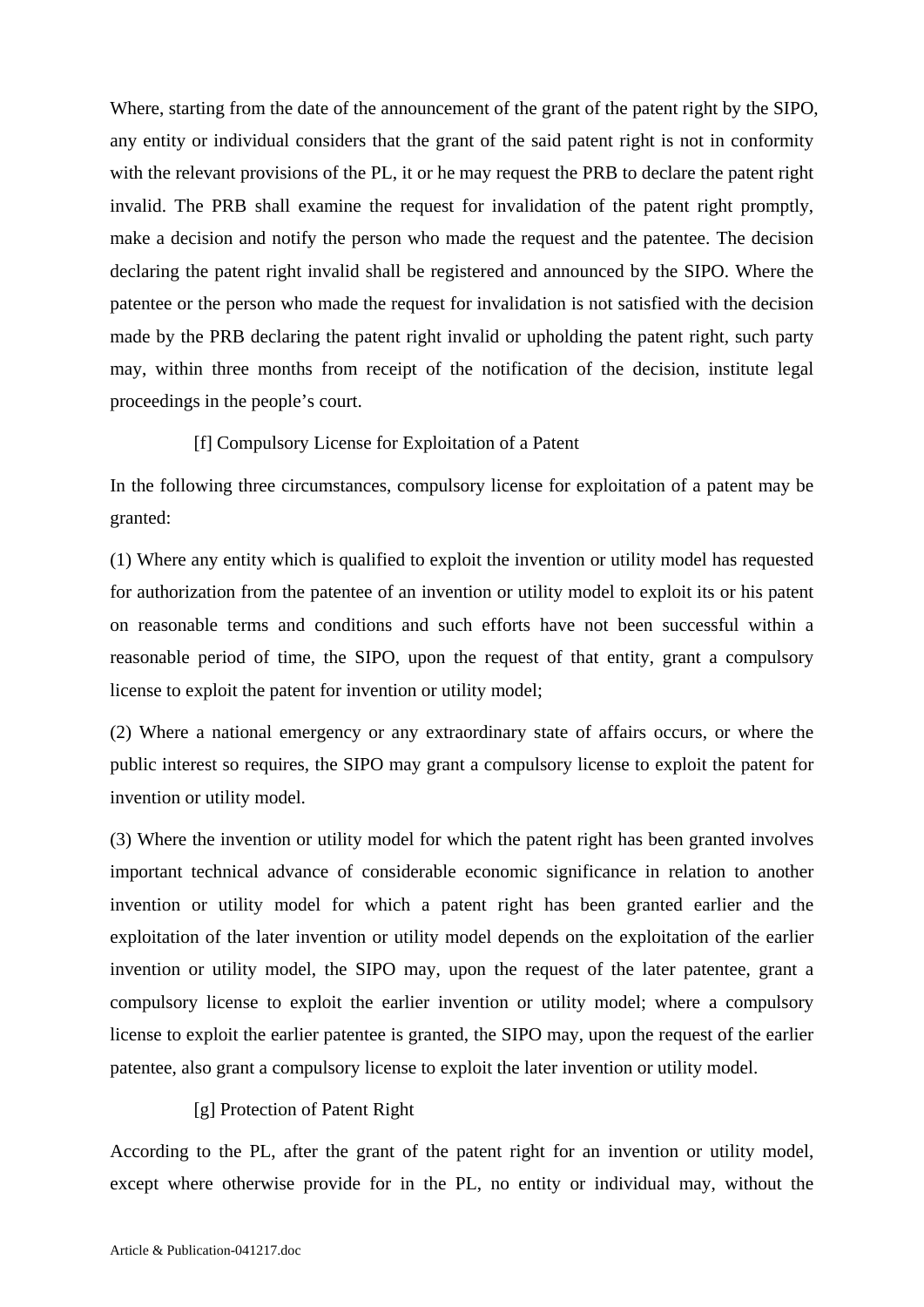authorization of the patentee, exploit the patent, that is, make, use, offer to sell, sell or import the patented product, or use the patented process, and use, offer to sell, sell or import the product directly obtained by the patented process, for production or business purposes.

Where a dispute arises as a result of the exploitation of a patent without the authorization of the patentee, that is, the infringement of the patent right of the patentee, it shall be settled through consultation by the parties. Where the parties are not willing to consult with each other or where the consultation fails, the patentee or any interested party may institute legal proceedings in the people's court, or request the administrative authority for patent affairs to handle the matter. When the administrative authority for patent affairs handling the matter considers that the infringement is established, it may order the infringer to stop the infringing act immediately. If the infringer is not satisfied with the order, he may, within 15 days from the date of receipt of the notification of the order, institutes legal proceedings in the people's court in accordance with the Administrative Procedure Law of the People's Republic of China. If, within the said time limit, such proceedings are not instituted and the order is not complied with, the administrative authority for patent affairs may approach the people's court for compulsory execution. The said authority handling the matter may, upon the request of the parties, mediate the amount of compensation for the damage caused by the infringement of the patent right. If the mediation fails, the parties may institute legal proceedings in the people's court in accordance with the Civil Procedure Law of the People's Republic of China.

The amount of compensation for the damage caused by the infringement of the patent right shall be assessed on the basis of the losses suffered by the patentee or the profits which the infringer has earned through the infringement. If it is difficult to determine the losses which the patentee has suffered or the profits which the infringer has earned, the amount may be assessed by reference to the appropriate multiple of the amount of the exploitation fee of that patent under contractual license.

According to the newly amended Patent Law, provisional measures: if any patent or interested party has evidence to prove that another person is infringing or will soon infringe its or his patent right and that if such infringing act is not checked or prevented from occurring in time, it is likely to cause irreparable harm to it or him, it or he may, before any legal proceedings are instituted, request the people's court to adopt measures for ordering the suspension of relevant acts and the preservation of property.

Prescription for instituting legal proceedings concerning the infringement of patent right is two years counting from the date on which the patentee or any interested party obtains or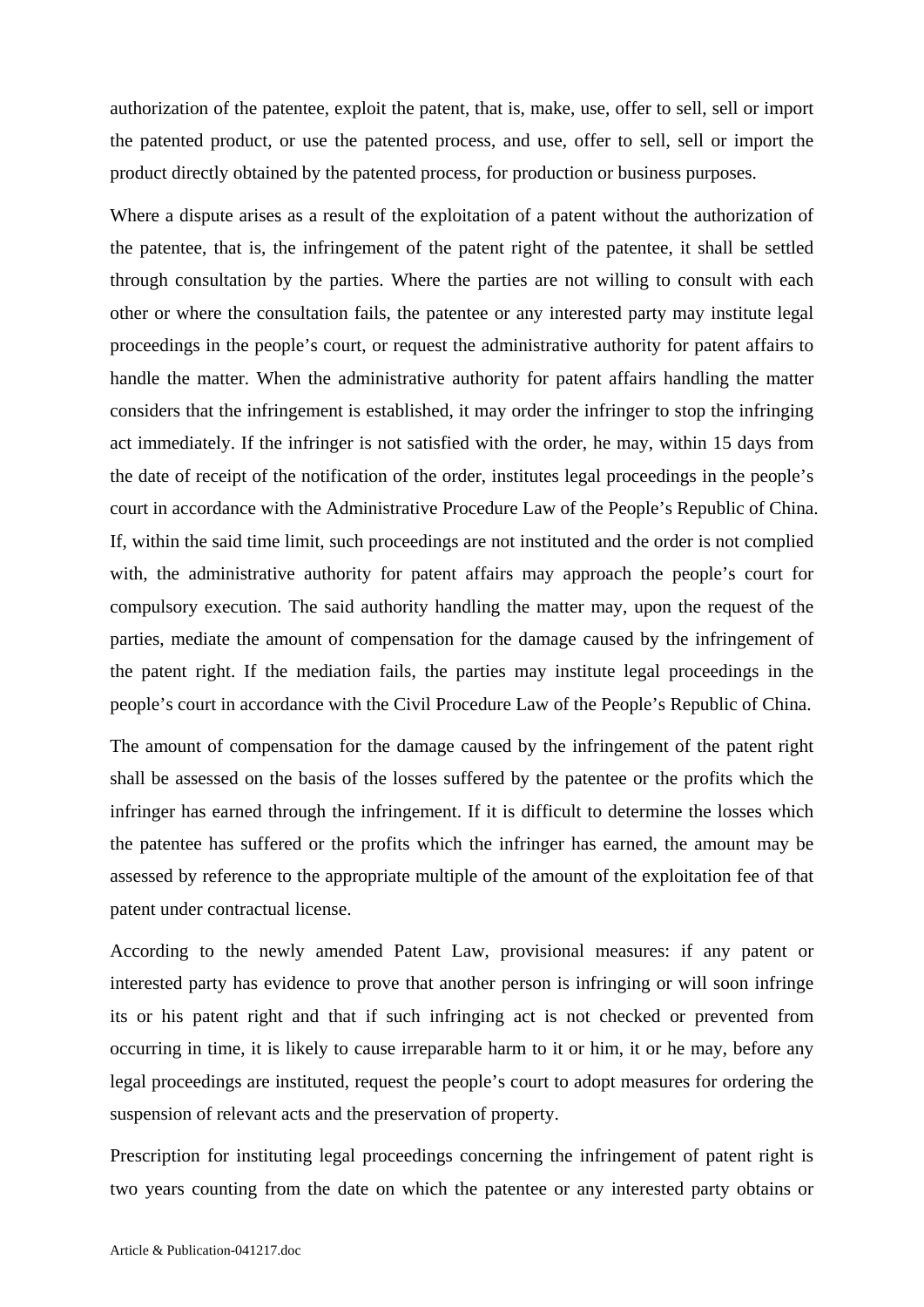should have obtained knowledge of the infringing act.

# [2] Trademark

To be consistent with the rules of WTO, the Trademark Law of the People's Republic of China (Trademark Law) and its Implementation Regulations has been newly revised in 2001 and 2002 respectively.

# [a] General Provisions

According to the Trademark Law, a registered trademark is a trademark that has been accepted and registered by the Trademark Office, which may be a trademark used on goods, a service mark, a collective mark or a certification mark. Any visually perceptible sign, capable of distinguishing the goods or services of any individual, legal person or other organization from those of other persons, including words, devices, letters, numerals, three-dimensional signs, combination of colours as well as the combination of such signs, shall be eligible for application for registration as a trademark. Individuals, legal persons and other organizations can apply for a registration of a trademark. The owner of a registered trademark shall have the exclusive right to use the trademark, which shall be protected by law. Goods on which trademark(s) must be used according to provisions of the State shall not be sold without using a registered trademark.

# [b] Application for Trademark Registration

An applicant for registration of a trademark shall indicate, in accordance with a prescribed classification of goods, the classification of the goods and the designation of the goods in respect of which the trademark is to be used. A new application for registration of a trademark shall be made if the sign of a registered trademark is to be altered. An application for a change shall be made if the name or address of the owner of a registered trademark, or other matters contained in the registration, is to be changed.

An applicant for registration of a trademark who, within six months from the date of application for registration of his trademark in a foreign country, applies for registration of the same trademark in China in respect of the same goods has a right of priority in accordance with any agreement concluded between China and the foreign country, or with the international treaty to which both countries are party, or on the principle of mutual recognition of the right of priority.

If a trademark is first used on goods exhibited at an international exhibition sponsored or recognized by the Chinese government, an applicant for registration of the trademark has a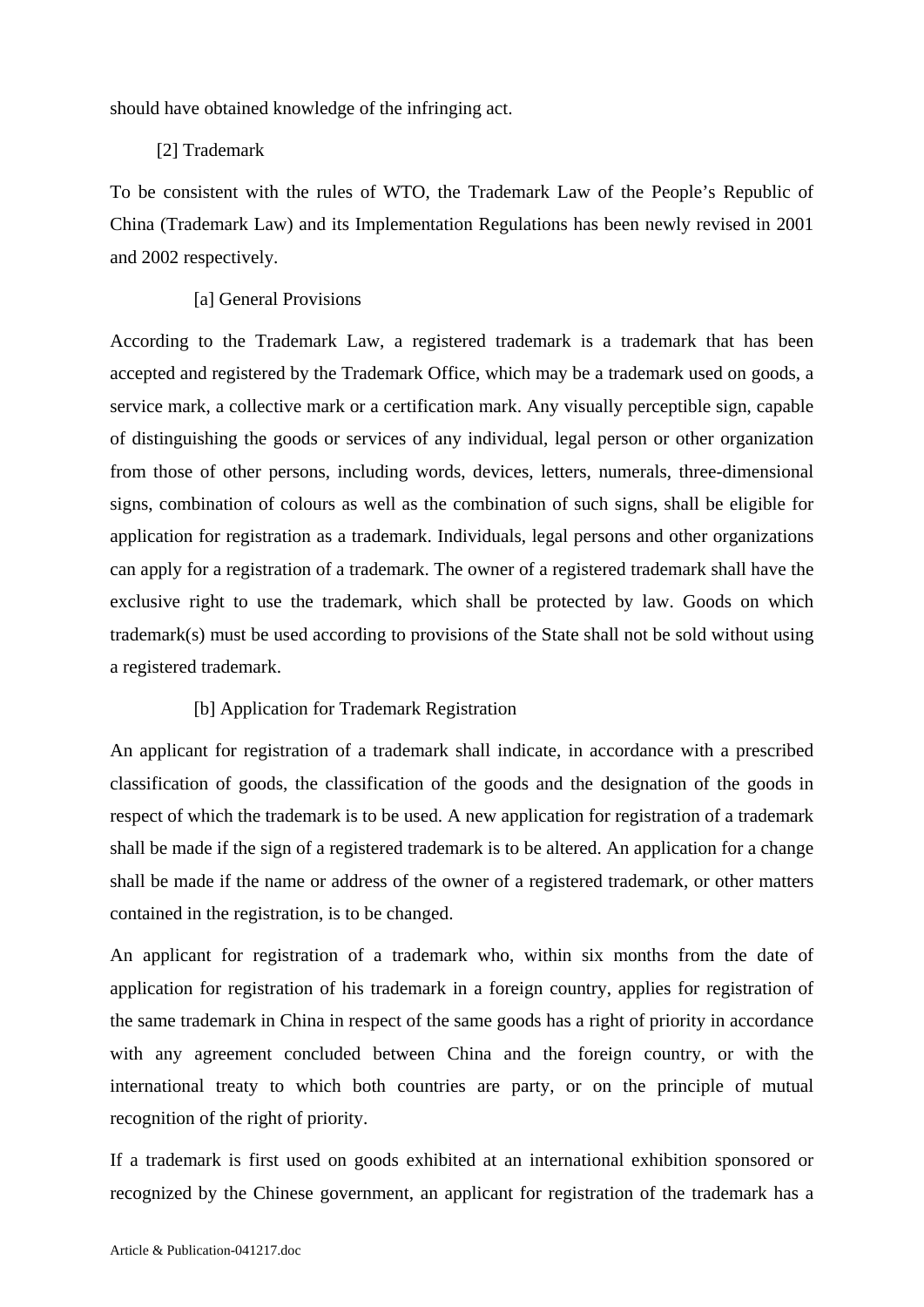right of priority for a period of six months from the date of exhibition of the goods.

[c] Examination and Approval of the Registration of a Trademark

Where an application for registration of a trademark is in compliance with the relevant provisions of the Trademark Law, the Trademark Office shall give preliminary approval of the application and publish the same; where an application for registration of a trademark is not in compliance with the relevant provisions of this Law, or if the trademark is identical with or similar to a trademark of another person that has been registered or accepted in respect of identical or similar goods, the Trademark Office shall refuse to accept the application and shall not publish the same.

Where two or more applicants apply for registration of identical or similar trademarks in respect of identical or similar goods, the application filed the earliest shall be accepted and published; if the applications are filed on the same day, the trademark which is used the earliest shall be accepted and published, and applications of other persons shall be refused and not be published.

Any person may, within three months from the date of publication, file an opposition against an application for registration of a trademark which was granted the preliminary approval by the Trademark Office. If no opposition is filed within that period, the trademark shall be registered, a certificate of registration shall be issued, and the registration shall be published.

An application for registration of a trademark shall not be of such a nature as to infringe the existing prior right of another person. An application shall not be made to register in advance by improper means a trademark which is used by another person and enjoys certain reputation.

Where an application for registration of a trademark is refused and no publication is made, the Trademark Office shall notify the applicant of the same in writing. Where the applicant is dissatisfied, he may, within fifteen days from receipt of the notification, apply for review to the Trademark Review and Adjudication Board, which shall make a decision and notify the applicant in writing. Where any party is dissatisfied with the decision of the Trademark Review and Adjudication Board, he may, within thirty days from receipt of the notification, institute legal proceedings with the people's court.

Where an opposition is filed against an accepted and published application for registration of a trademark, the Trademark Office shall hear both the opponent and the opposed party's statement of facts and grounds and shall, after investigation and verification, make a decision.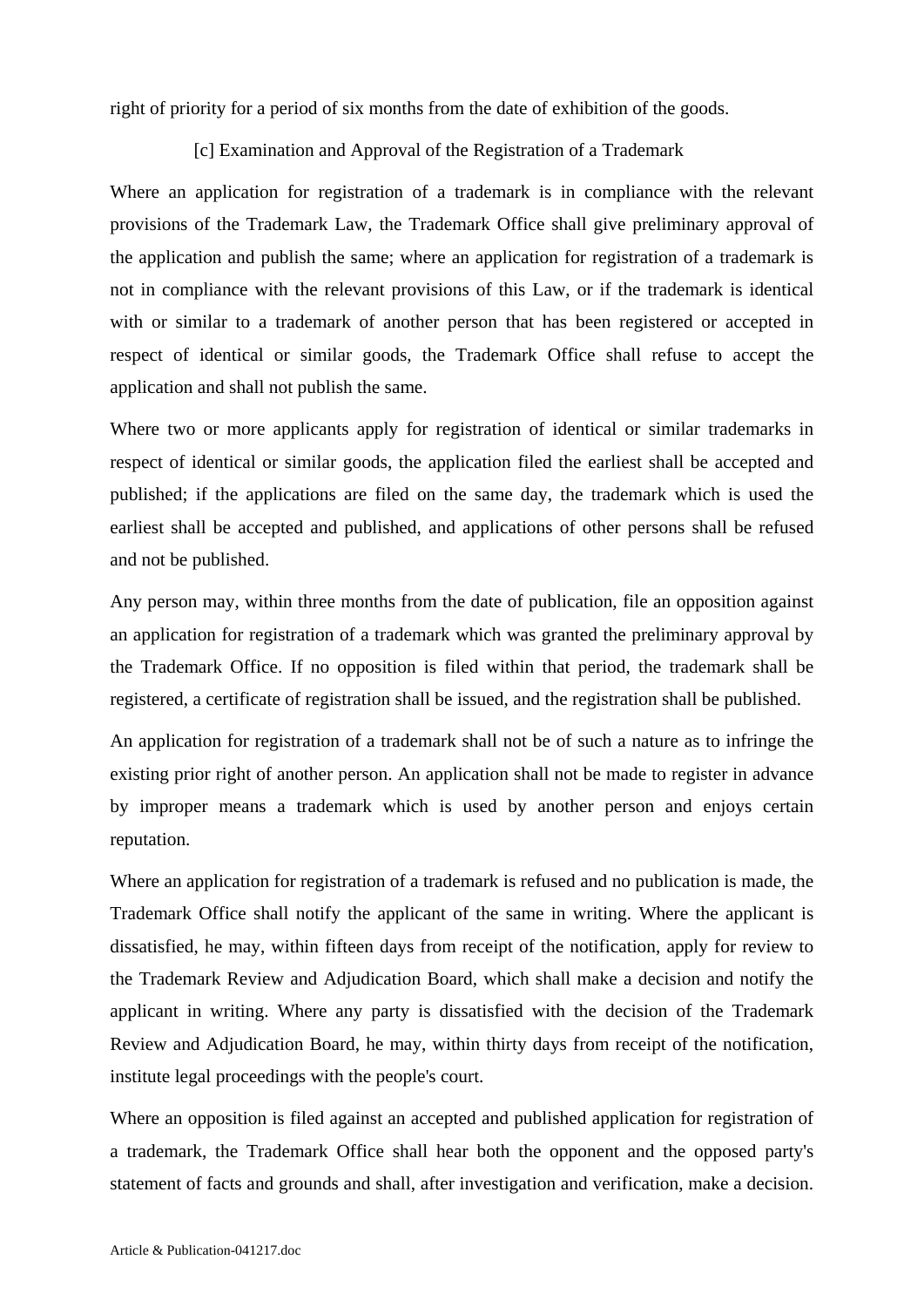Where any party is dissatisfied, he may, within fifteen days from receipt of the notification, apply for review to the Trademark Review and Adjudication Board, which Board shall make a decision and notify both the opponent and the opposed party in writing. Where any party is dissatisfied with the decision of the Trademark Review and Adjudication Board, he may, within thirty days from receipt of the notification, institute legal proceedings with the people's court. The people's court shall notify the other party to the review proceedings to participate in the legal proceedings as the third party.

Where, within the specified period, no party applies for review of a decision made by the Trademark Office or institutes legal proceedings with the people's court against a decision of the Trademark Review and Adjudication Board, the decision shall come into force.

If it is decided that an opposition is not justified, the trademark shall be registered, a certificate of registration shall be issued, and the registration shall be published; if it is decided that an opposition is justified, no registration shall be made.

[d] Renewal, Assignment and Licensing of Registered Trademark

The period of validity of a registered trademark shall be ten years starting from the date of the approval of the registration.

Where a holder of a registered trademark intends to continue to use the trademark after the expiry of the period of validity, an application for renewal of the registration shall be made within the last six months of the said period of validity in the above paragraph. Where no application is made within the said period, a grace period of six months may be allowed. If no application is filed within the grace period, the registered trademark shall be removed from the register. The period of validity of each renewal of registration shall be ten years.

Where a registered trademark is to be assigned, the assignor and assignee shall sign an agreement of assignment and jointly file an application with the Trademark Office. The assignee shall guarantee the quality of the goods on which the assigned trademark is used.

The owner of a registered trademark may, by signing a trademark license contract, authorize another person to use his registered trademark. The licensor shall supervise the quality of the goods on which the licensee uses the licensed trademark. The licensee shall guarantee the quality of the goods on which the licensed trademark is used.

The trademark license contract shall be submitted to the Trademark Office for recording

[e] Adjudication of Disputes on Registered Trademark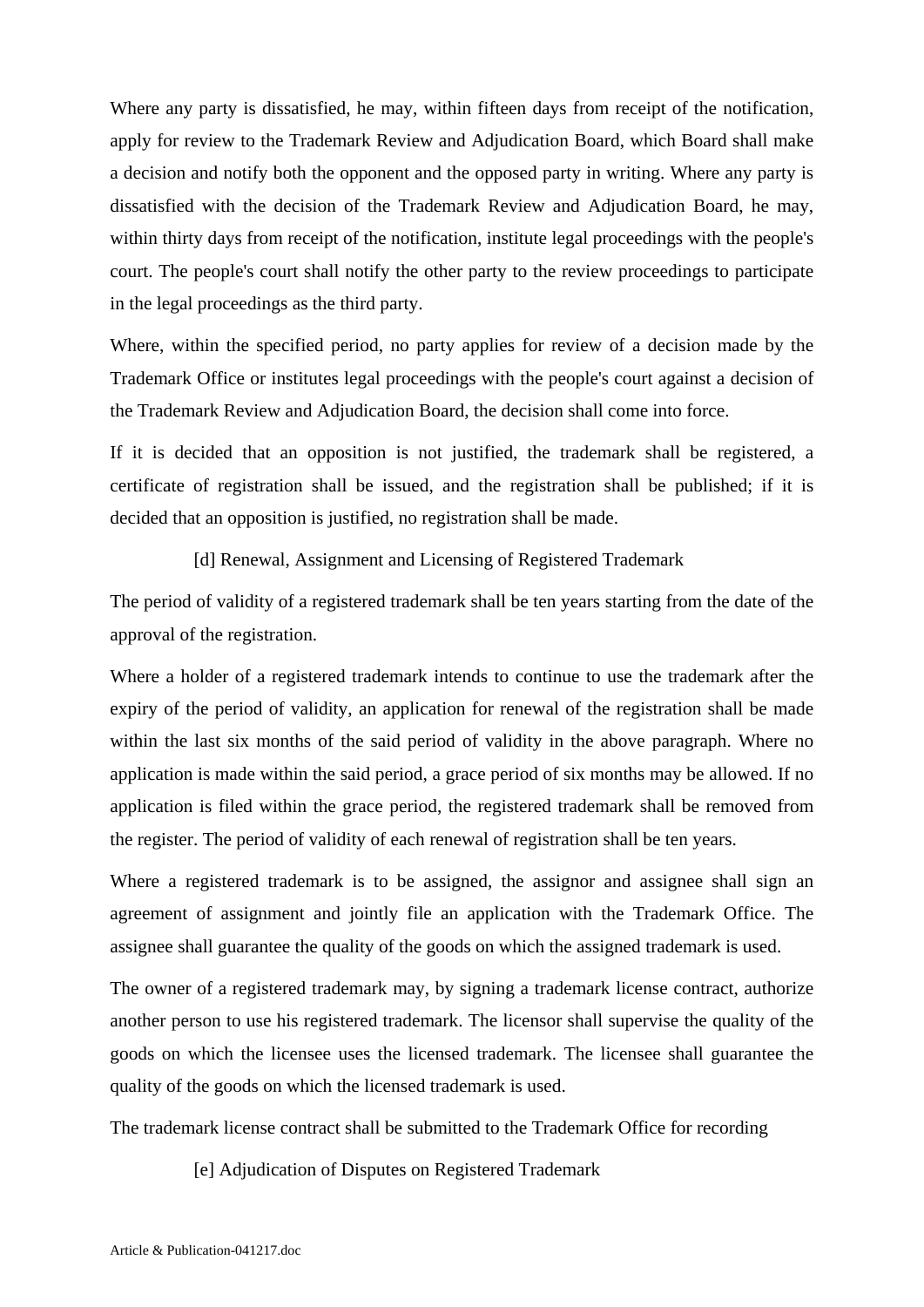Where a registered trademark stands in violation of the provisions of Article 10, 11 or 12 of the Trademark Law, or the registration of a trademark has been acquired by fraud or any other improper means, the Trademark Office shall cancel the registered trademark; any other organization or individual may request the Trademark Review and Adjudication Board to make an adjudication to cancel such a registered trademark.

Where a registered trademark stands in violation of the provisions of Article 13, 15, 16 or 31 of the Trademark Law, the owner of the trademark or any interested party may, within five years from the date of registration, request the Trademark Review and Adjudication Board to make an adjudication to cancel the registered trademark. Where the registration has been made in bad faith, the owner of a well-known trademark shall not be bound by the five-year time limit.

In addition to the situations as provided for in the preceding two paragraphs, any person disputing a registered trademark may, within five years from the date of registration, apply to the Trademark Review and Adjudication Board for adjudication.

Where any party is dissatisfied with the adjudication of the Trademark Review and Adjudication Board, he may, within thirty days from receipt of the notification, institute legal proceedings with the people's court.

[f] Administration of the Use of Trademark

The Trademark Office shall order the user of a registered trademark to rectify the situation within a specified time limit, or shall cancel the registered trademark, if the user:

(1) alters the registered trademark without the prescribed procedure;

(2) changes the name or address of the owner of a registered trademark, or other matters contained in the registration, without the prescribed procedure;

(3) assigns the registered trademark without the prescribed procedure; or

(4) has not used the trademark for a consecutive period of three years.

Where any person who uses an unregistered trademark has committed any of the following, the local administrative authority for industry and commerce shall stop the use of the trademarks, order him to rectify the situation within a specified time limit, and may in addition circulate a notice of criticism or impose a fine:

(1) where the trademark is falsely represented as registered;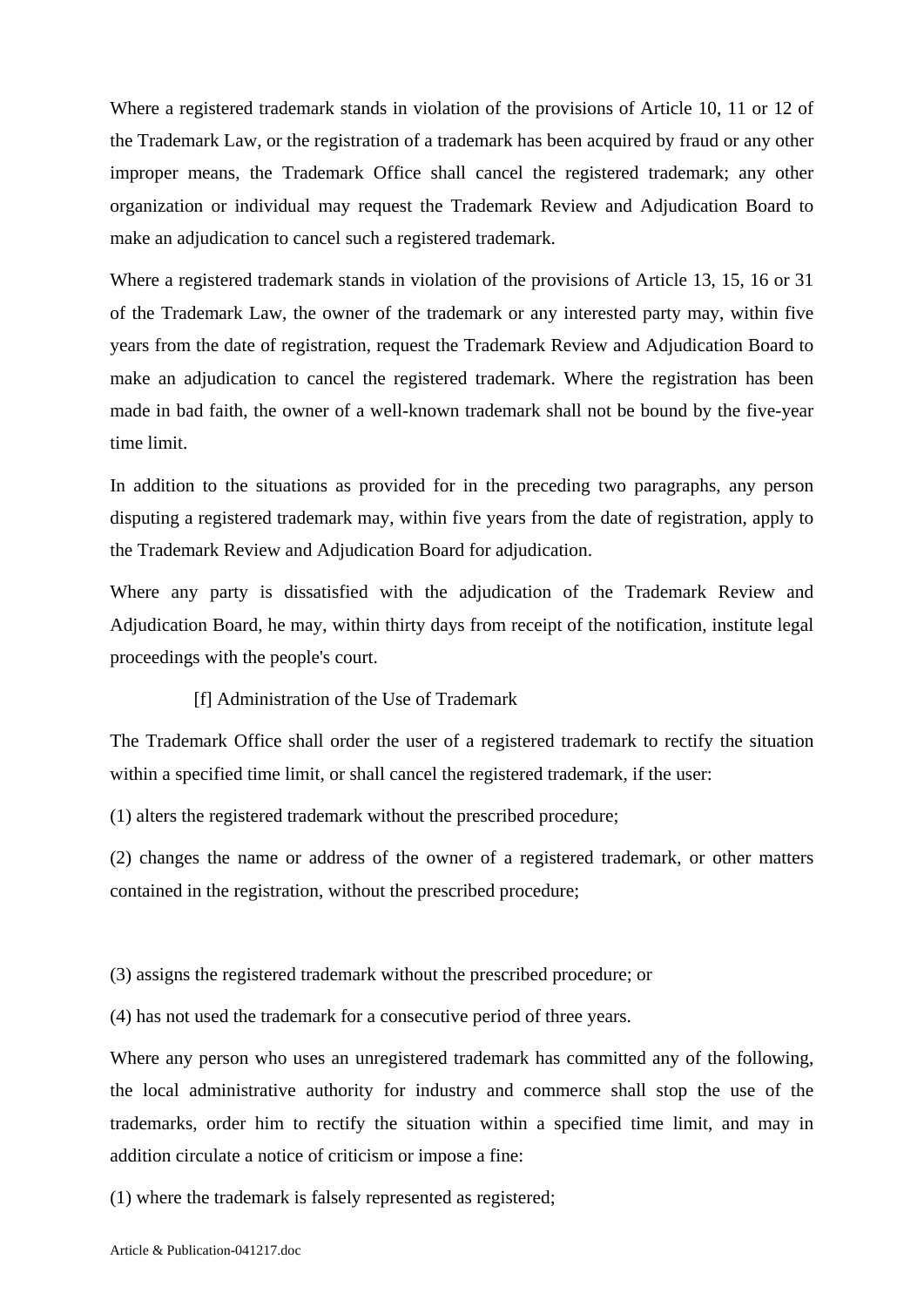(2) where any provision of Article 10 of the Trademark Law is violated; and

(3) where the goods are roughly or poorly manufactured, or are of bad quality which pass off as those of good quality, so as to deceive consumers.

Any party dissatisfied with the decision of the administrative authority for industry and commerce to impose a fine in accordance with the provisions of Article 45, 47 or 48 may, within fifteen days from receipt of the notification, institute legal proceedings with the people's court. If there have been instituted no legal proceedings or made no performance of the decision upon the expiry of the said period, the administrative authority for industry and commerce may request the people's court for compulsory execution.

### [g] Protection of Registered Trademark

The exclusive right to use a registered trademark is limited to the trademark which has been registered and to the goods in respect of which the registration has been made. The following acts shall constitute infringement of the exclusive right:

(1) To use a trademark that is identical with or similar to a registered trademark in relation to identical or similar goods without the consent of the owner of the registered trademark;

(2) To sell goods that are in infringement of the exclusive right to use a registered trademark;

(3) To counterfeit, or make without authorization, representations of a registered trademark of another person, or offers for sale such representations;

(4) changes a registered trademark and put goods bearing the changed trademark on market without consent of the owner of the registered trademark; or

(5) causes, in other respects, prejudice to the exclusive right of another person to use a registered trademark.

Where a dispute arises from any of the above acts of infringement of the exclusive right to use a registered trademark, the parties involved shall settle the dispute through consultation. Where any of the parties refuses to pursue consultation or where consultation fails, the owner of the registered trademark or an interested party may institute legal proceedings with the people's court, or request the administrative authority for industry and commerce for actions.

The amount of damages for infringement of the exclusive right to use a registered trademark shall be the profit that the infringer has earned through the infringement during the period of the infringement or the losses that the infringee has suffered through the infringement during the period of the infringement, including any reasonable expenses the infringee has incurred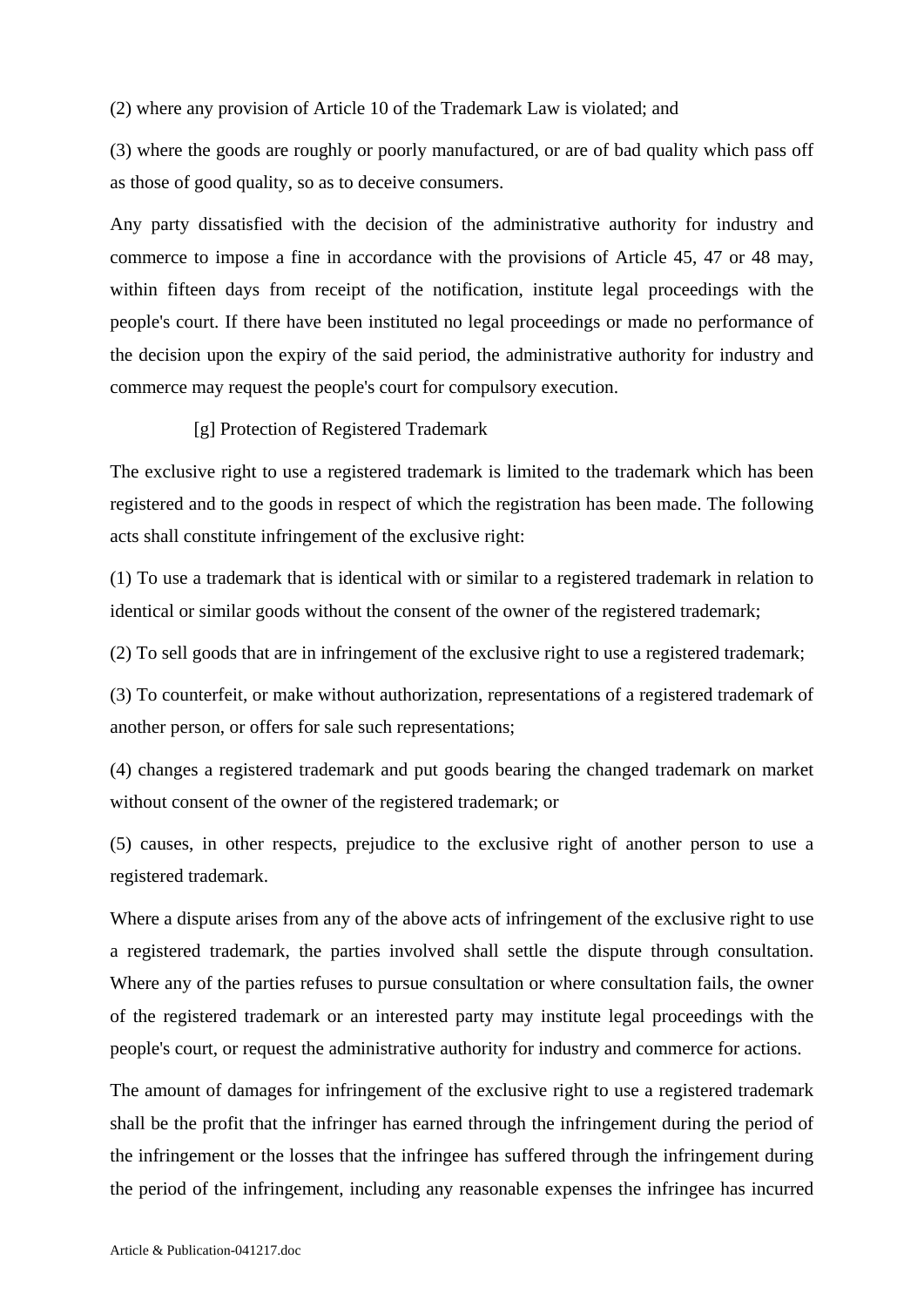in his effort to stop the infringement.

Where the profit earned by the infringer or losses suffered by the infringee through the infringement mentioned in the preceding paragraph cannot be determined, the people's court shall grant a compensation not exceeding RMB 500,000 yuan, according to the circumstances of the act of infringement.

Where a party sales goods without knowing the infringement of the right of the owner of the registered trademark on the goods which he sells, but is able to prove that he has obtained the goods lawfully and to identify the supplier, he shall not be held liable for damages.

Where the owner of a registered trademark or an interested party has evidence indicating that another person is engaged in or will soon engage in an act of infringement of the former's exclusive right of his registered trademark and that, unless the act is stopped in a timely manner, irreparable injury will be caused to his legitimate rights and interests, he may, before instituting legal proceedings, apply to the people's court for measures prohibiting the act and preserving the latter's property.

To stop an act of infringement, where evidence may be destroyed or lost or become difficult to obtain in the future, the owner of a registered trademark or an interested party may, before instituting legal proceedings, apply to the people's court to have the evidence preserved.

Any person who, without the consent of the owner of a registered trademark, uses a trademark that is identical with the registered trademark in relation to identical goods, if it constitutes a crime, shall be prosecuted according to law for his criminal liabilities in addition to compensating the damages that the infringee suffers.

# [3] Copyright

The Copyright Law of the People's Republic of China (Copyright Law) was first adopted in 1990. To comply with the rules of WTO, China newly amended the Copyright Law and its Implementing Regulations in 2001 and 2002 respectively.

# [a] General Provisions

According to the newly amended Copyright Law, Chinese citizens, legal entities or other organizations, shall enjoy copyright over their works, whether published or not. The term "works" includes works of literature, art, natural science, social science, engineering technology and the like, such as: (1) written works; (2) oral works; (3) musical, dramatic, quyi', choreographic and acrobatic works; (4) works of fine art and architecture; (5)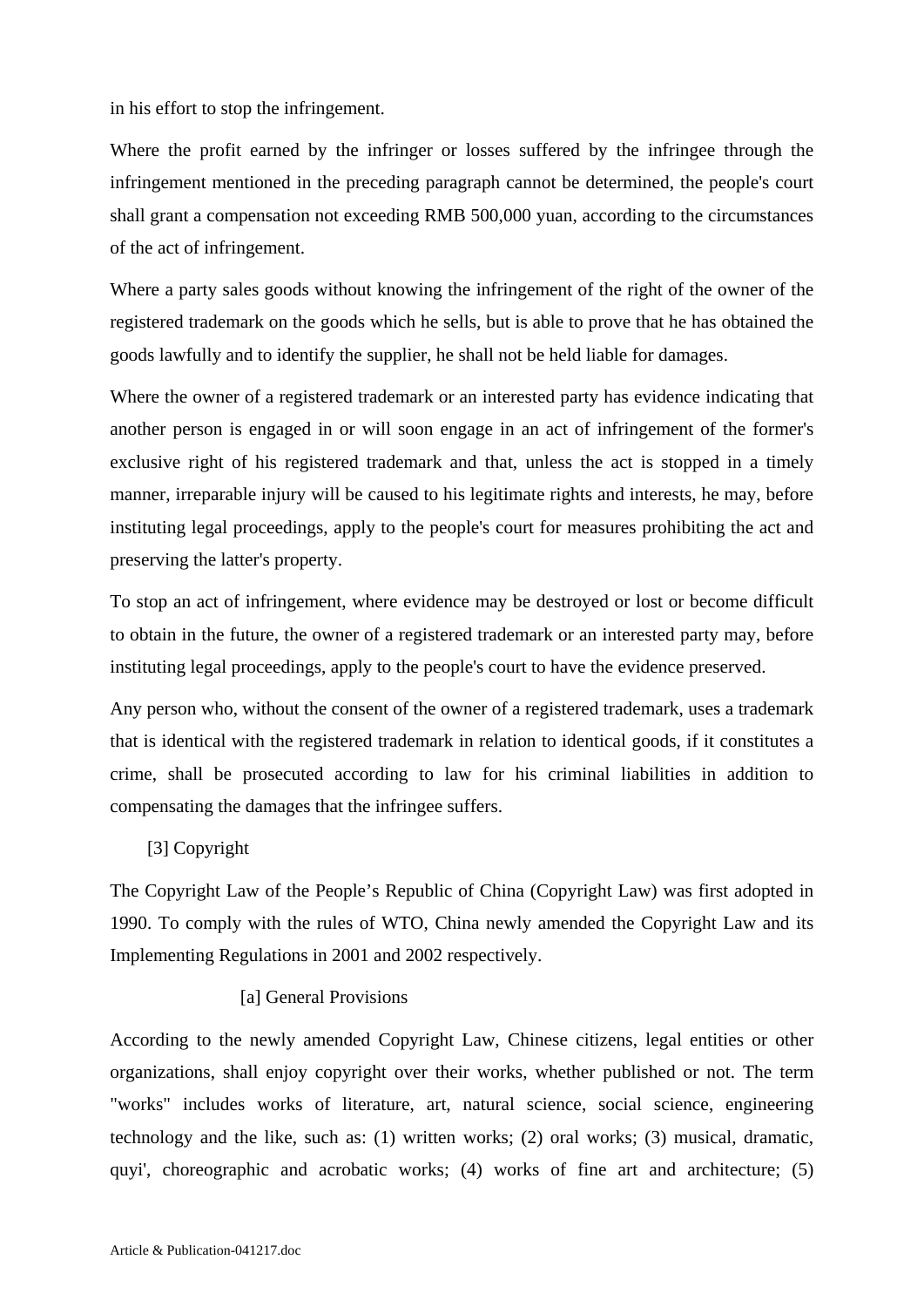photographic works; (6) cinematographic works and works created by virtue of an analogous method of film production; (7) drawings of engineering designs, and product designs; maps, sketches and other graphic works and model works; (8) computer software; (9) other works as provided for in laws and administrative regulations.

The Copyright Law shal1 not be applicable to:

(l) laws; regulations; resolutions, decisions and orders of State organs; other documents of a legislative, administrative or judicial nature; and their official translations;

(2) news on current affairs; and

(3) calendars, numerical tables and forms of general use, and formulas.

The exercise of the copyright shall not violate the Constitution, or the law and may not harm the public interest. Prohibited works shall not be protected by the law.

[b] Copyright Owners and Their Rights

According to the newly amended Copyright Law, "copyright owners" shall include: (1) authors; (2) other citizens, legal entities and other organizations enjoying copyright in accordance with this Law. "Copyright" shall include the following personality rights and property rights:

(l) the right of publication, that is, the right to decide whether to make a work available to the public;

(2) the right of authorship, that is, the right to claim authorship and to have the author's name mentioned in connection with the work;

(3) the right of alteration, that is, the right to alter or authorize others to alter one's work;

(4) the right of integrity, that is, the right to protect one's work against distortion and mutilation;

(5) the right of reproduction, that is, the right to produce one or more copies of a work by printing, photocopying, lithographing, making a sound recording or video recording, duplicating a recording, or duplicating a photographic work or by any other means;

(6) the right of distribution, that is, the right to make available to the public the original or reproductions of a work though sale or other transfer of ownership;

(7) the right of rental, that is, the right to authorize, with payment, others to temporarily use cinematographic works, works created by virtue of an analogous method of film production,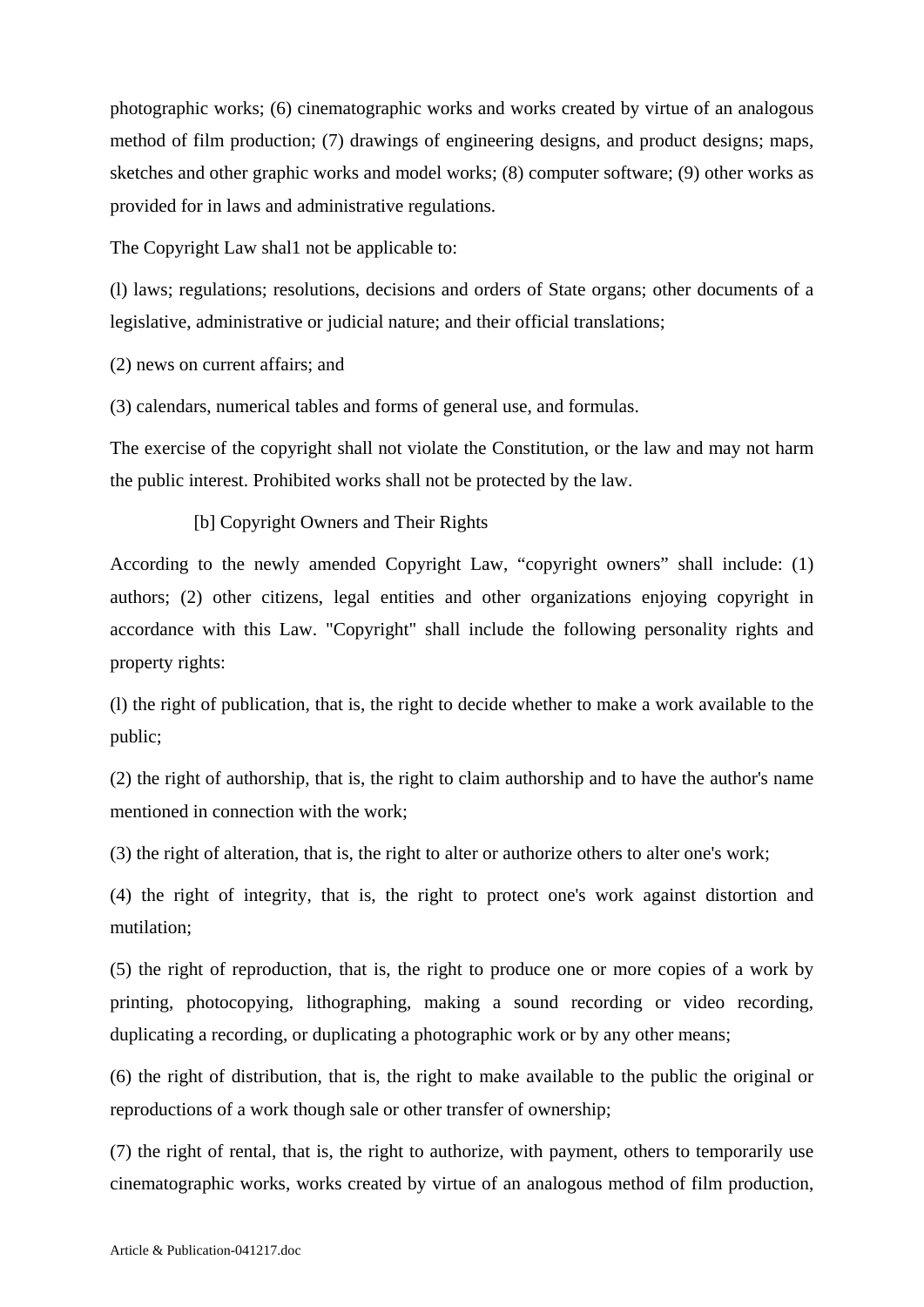and computer software, except any computer software that is not the main subject matter of rental;

(8) the right of exhibition, that is, the right to publicly display the original or reproduction of a work of fine art and photography;

(9) the right of performance, that is, the right to publicly perform a work and publicly broadcast the performance of a work by various means;

(10) the right of showing, that is, the right to show to the public a work, of fine art, photography, cinematography and any work created by analogous methods of film production through film projectors, over-head projectors or any other technical devices;

(11) the right of broadcast, that is, the right to publicly broadcast or communicate to the public a work by wireless means, to communicate to the public a broadcast work by wire or relay means, and to communicate to the public a broadcast work by a loudspeaker or by any other analogous tool used to transmit symbols, sounds or pictures;

(12) the right of communication of information on networks, that is, the right to communicate to the public a work, by wire or wireless means in such a way that members of the public may access these works from a place and at a time individually chosen by them;

(13) the right of making cinematographic work, that is, the right to fixate a work on a carrier by way of film production or by virtue of an analogous method of film production;

(14) the right of adaptation, that is, the right to change a work to create a new work of originality;

(15) the right of translation, that is, the right to translate a work in one language into one in another language;

(16) the right of compilation, that is, the right to compile works or parts of works into a new work by reason of the selection or arrangement; and

(17) any other rights a copyright owner is entitled to enjoy.

A copyright owner may authorize another person to exercise, or assign in part or in whole, the rights under the preceding paragraphs (5) to (17), and receive remuneration.

# [c] Ownership of Copyright

Except where otherwise provided, the copyright in a work shall belong to its author, the citizen who has created the Work. Where a work is created according to the intention and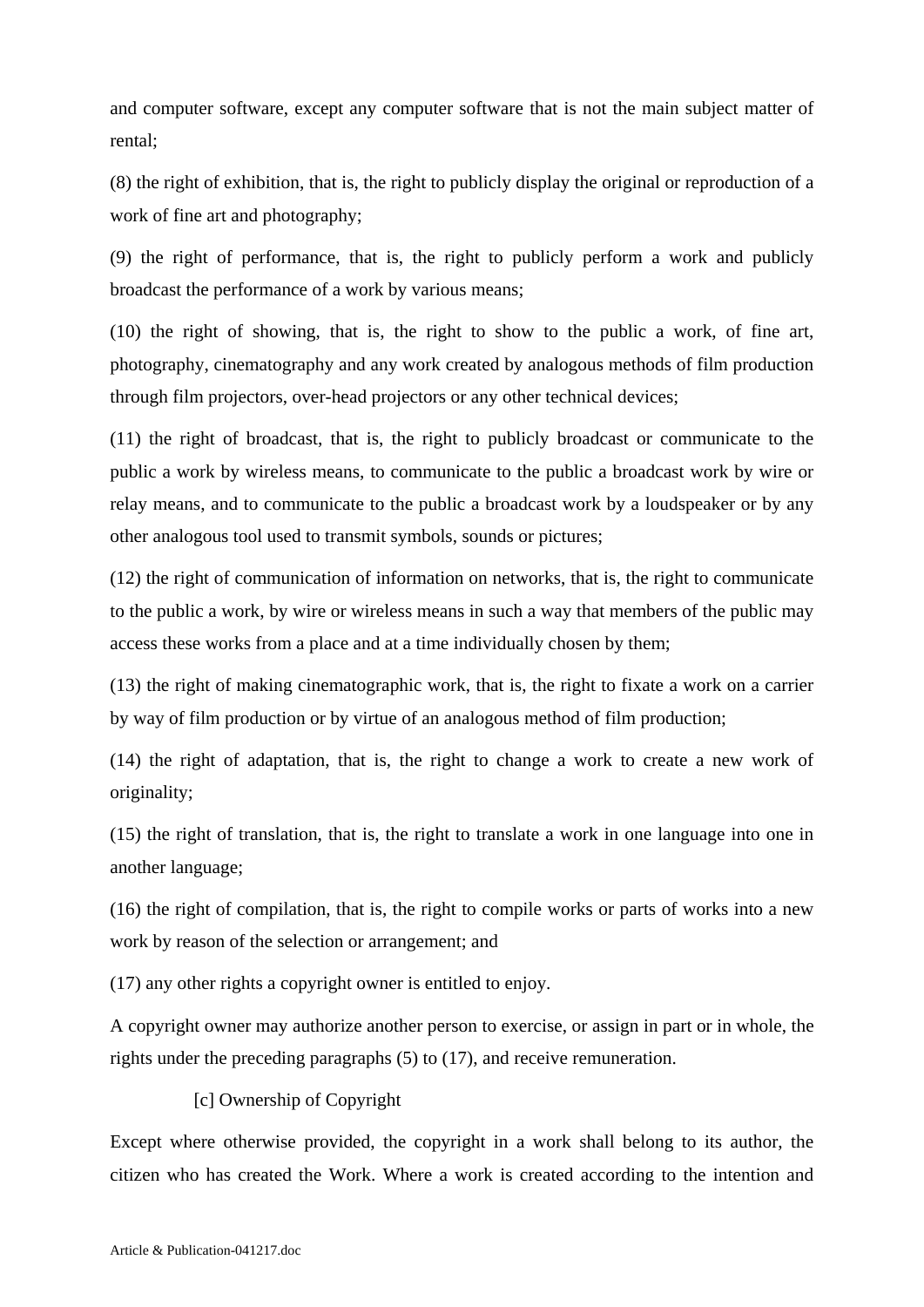under the supervision and responsibility of a legal entity or other organization, such legal entity or organization shall be deemed to be the author of the work.

Where a work is created by adaptation, translation, annotation or arrangement of a preexisting work, the copyright in the work thus created shall be enjoyed by the adapter, translator, annotator or arranger, provided that the exercise of such copyright shall not prejudice the copyright in the original work.

Where a work is created jointly by two or more co-authors, the copyright in the work shall be enjoyed jointly by those co-authors. Co-authorship may not be claimed by anyone who has not participated in the creation of the work. If a work of joint authorship can be separated into independent parts and exploited separately, each co-author shall be entitled to independent copyright in the parts that he has created, provided that the exercise of such copyright shall not prejudice the copyright in the joint work as a whole.

The ownership of the copyright in a commissioned work shall be agreed upon in a contract between the commissioning and the commissioned parties. In the absence of a contract or of an explicit agreement in the contract, the copyright in such a work shall belong to the commissioned party.

#### [d] Duration of Protection of Copyrights

The duration of protection of rights of authorship, alteration and integrity of an author shall be unlimited. The duration of protection for the right of publication and the rights referred to in Article l0, paragraphs (5) to (17), of the Copyright Law in respect of a work of a citizen shall be the lifetime of the author and fifty years after his death, and expires on 31 December of the fiftieth year after the death of the author. In the case of a work of joint authorship, such term shall expire on 31 December of the fiftieth year after the death of the last surviving author.

The duration of protection for the right of publication and the rights provided for in Article 10, paragraphs (5) to (17), of this Law in respect of a work where the copyright belongs to a legal entity or other organization or in respect of a work created in the course of employment where the legal entity or other organization enjoys the copyright (except the right of authorship), shall be fifty years, and expires on 31 December of the fiftieth year after the first Publication of such work, however, any such work that has not been published within fifty years after the completion of its creation shall no longer be protected under this Law.

# [e] Limitations on Rights

In the following cases, a work may be exploited without permission from, and without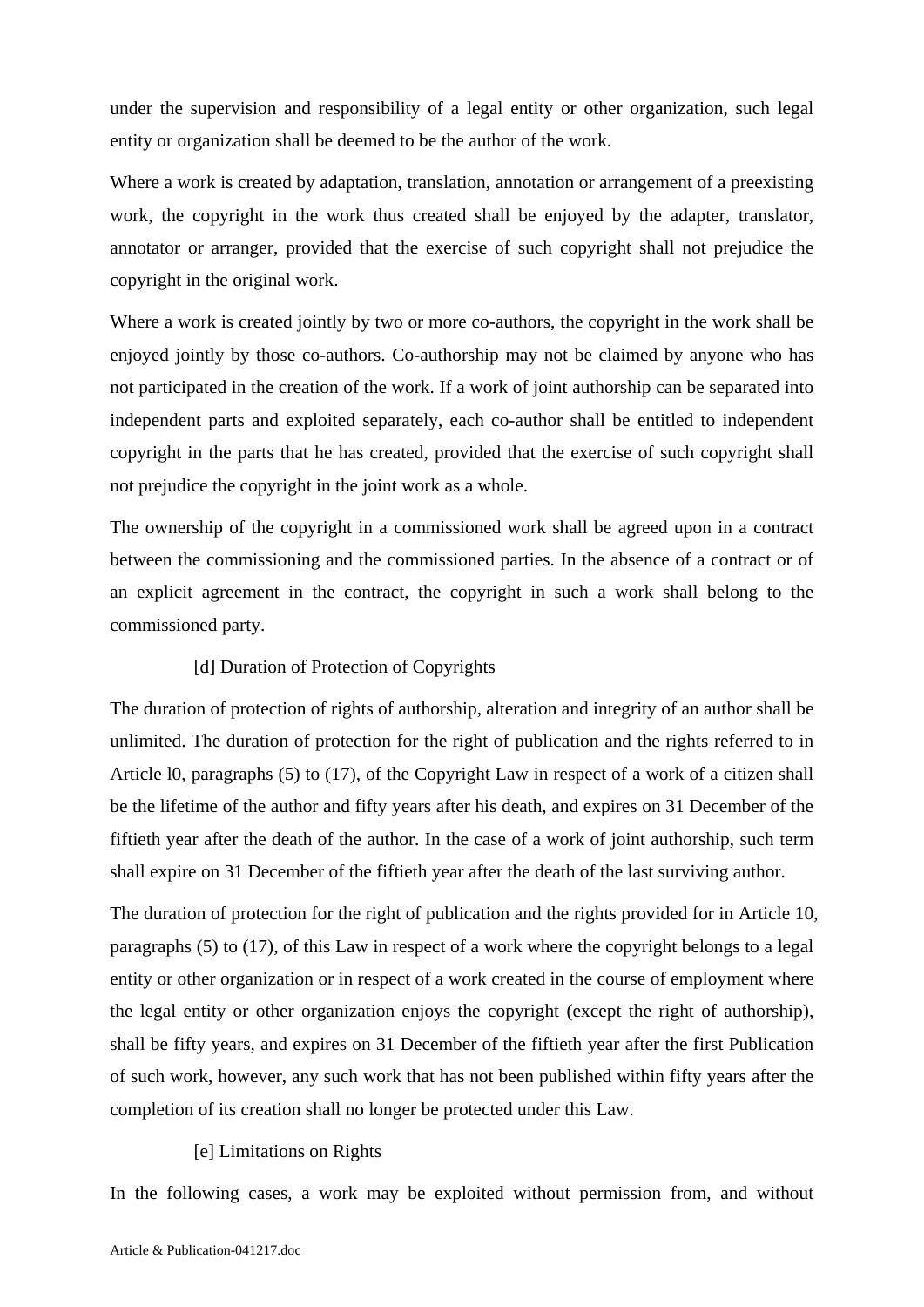payment of remuneration to, the copyright owner, provided that the name of the author and the title of the work shall be mentioned and other legal rights enjoyed by the copyright owner shall not be prejudiced:

(l) use of a published work for the purposes of the user's own private study, research or self-entertainment;

(2) appropriate quotation from a published work in one's own work for the purposes of introduction to, or comments on a work, or explanation of an issue;

(3) reuse or citation, for any unavoidable reason, of a published work in newspapers, periodicals, at radio stations, television stations or any other media for the purpose of reporting current events;

(4) reprinting by newspapers or periodicals, or rebroadcasting by radio stations, television stations, or any other media, of articles on current issues relating to politics, economics or religion published by other newspapers, periodicals, or broadcast by other radio stations, television stations or any other media except where the author has declared that the reprinting and rebroadcasting is not permitted;

(5) publication in newspapers or periodicals, or broadcasting by radio stations, television stations or any other media, of a speech delivered at a public gathering, except where the author has declared that the publication or broadcasting is not permitted;

(6) translation, or reproduction in a small quantity of copies, of a published work for use by teachers or scientific researchers, in classroom teaching or scientific research, provided that the translation or reproduction shall not be published or distributed;

(7) use of a published work, within proper scope, by a State organ for the purpose of fulfilling its official duties;

(8) reproduction of a work in its collections by a library, archive, memorial hall, museum, art gallery or any similar institution, for the purposes of the display, or preservation of a copy, of the work;

(9) free-of-charge live performance of a published work and said performance neither collects any fees from the members of the public nor pays remuneration to the performers;

(10) copying, drawing, photographing or video recording of an artistic work located or on display in an outdoor public place;

(11) translation of a published work of a Chinese citizen, legal entity or any other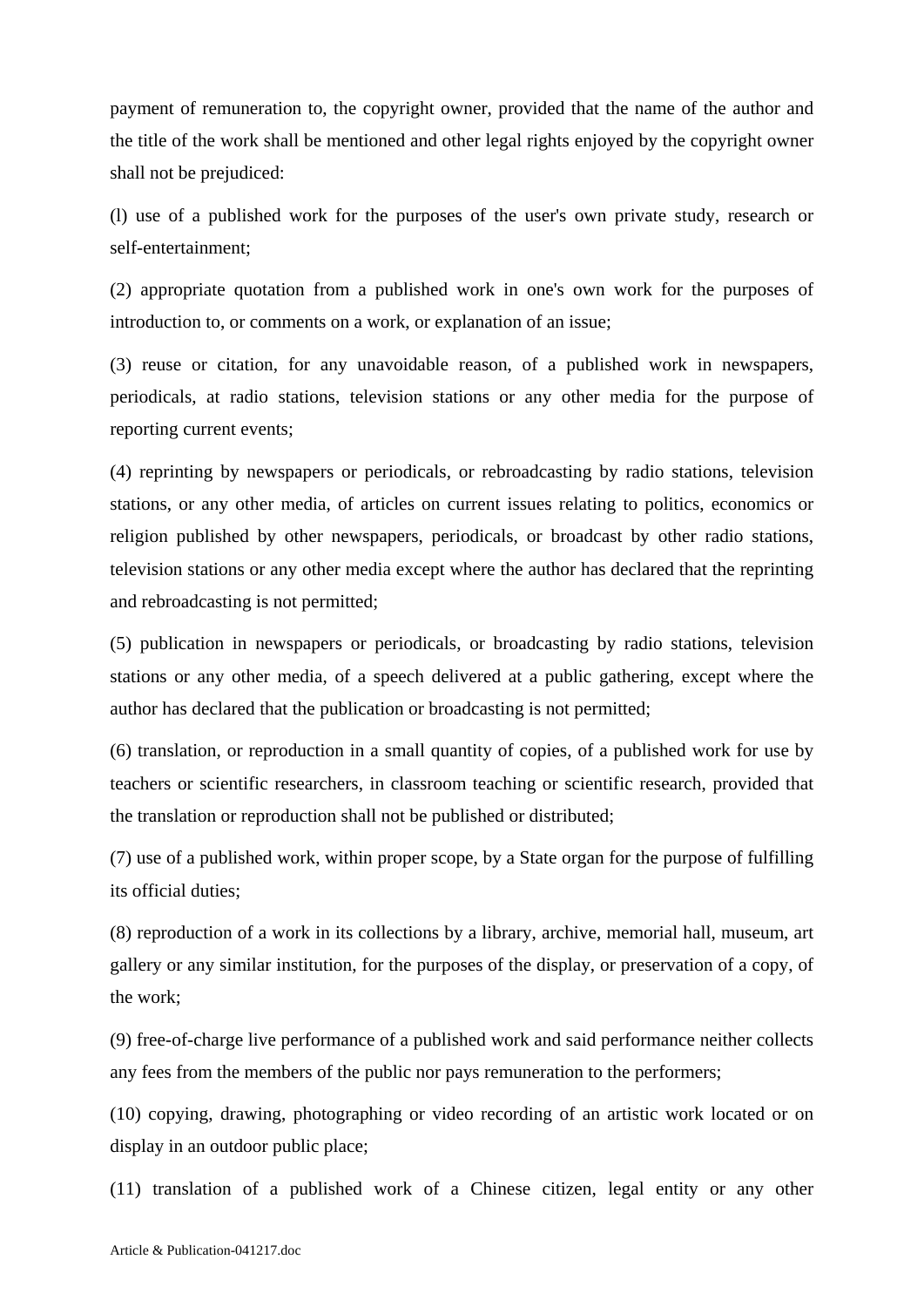organization from the Han language into any minority nationality language for publication and distribution within the country; and

(12) transliteration of a published work into Braille and publication of the work so transliterated.

Besides the above limitation on copyrights, another one is: in compiling and publishing textbooks for implementing the nine-year compulsory education and the national educational program, parts of published works, short written works, music works or single copies of works of painting or photographic works may be compiled into textbooks without the authorization from the authors, except where the authors have declared in advance the use thereof is not permitted, with remuneration paid according to the regulations, the name of the author and the title of the work indicated and without prejudice to other rights enjoyed by the copyright owners according to this Law.

The above limitations on rights shall be applicable also to the rights of publishers, performers, producers of sound recordings and video recordings, radio stations and television stations.

# [f] Copyright Licensing and Assignment Contracts

Unless otherwise provided in the Copyright Law, anyone who exploits a work created by others shall conclude a contract with, or otherwise obtain permission from the copyright owner. Also, assignment of a right referred to in Article 10, paragraphs (5) to (17), of the Copyright Law shall require conclusion of a contract in writing.

The other party shall not, without permission from the copyright owner, exercise any right that the copyright owner has not expressly licensed or assigned in the licensing and assignment contract. Publishers, performers, producers of sound recordings and video recordings, radio stations, television stations and other entities who or which have obtained, pursuant to the relevant provisions of this Law, the right to exploit the copyright of others, shall not prejudice the authors' rights of authorship, alteration or integrity, or their right to remuneration.

[g] Publication, Performance, Sound Recording,

#### Video Recording and Broadcasting

Rights relate to publication, performance, sound recording, video recording and broadcasting are also provided in the Copyright Law.

[h] Legal Liabilities and Enforcement Measures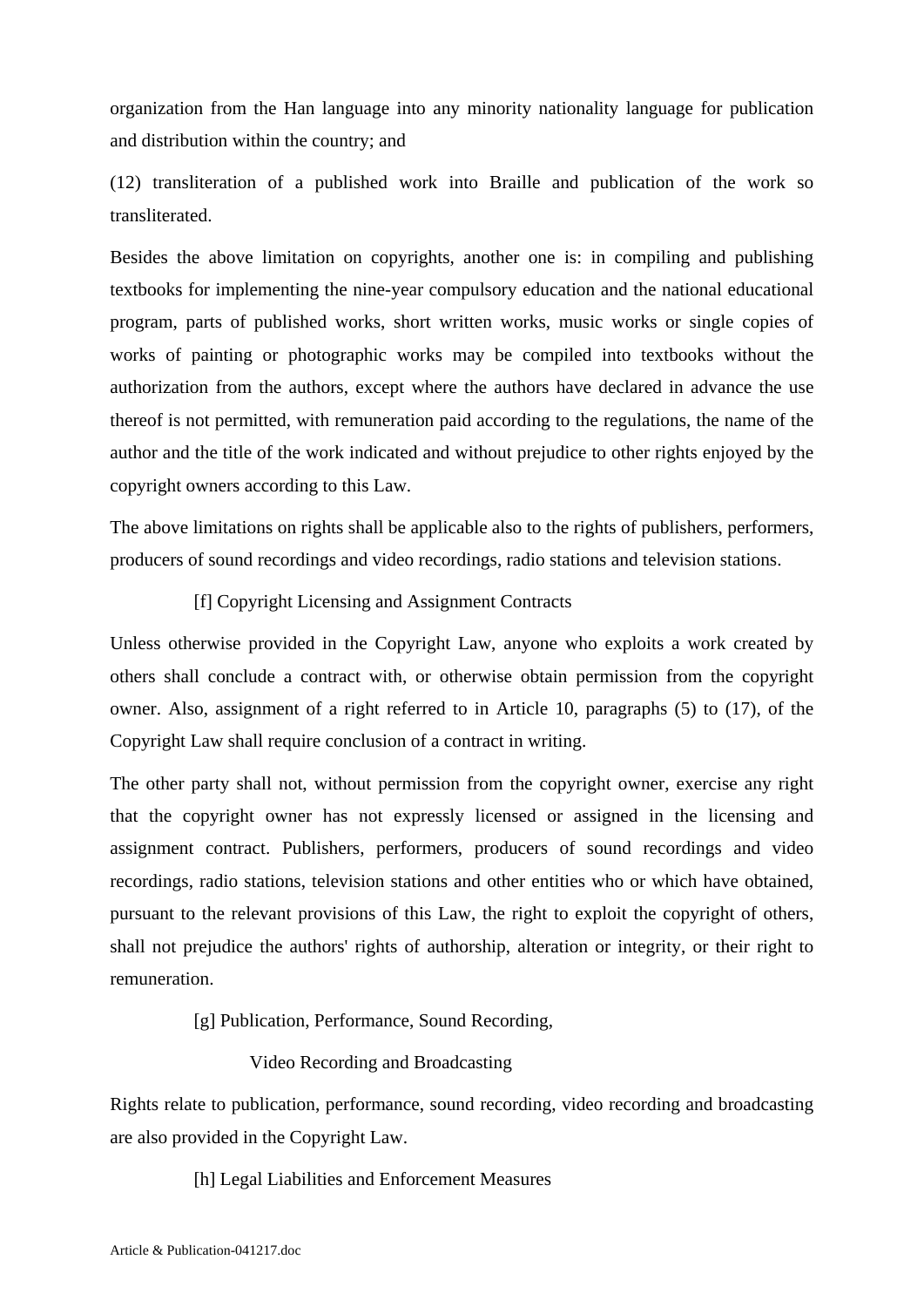According to the Copyright Law, anyone who commits any of the following acts of infringement shall bear civil liability for such remedies as ceasing the infringing act, eliminating the effects of the act, making an apology or paying compensation for damages, depending on the circumstances:

(1) publishing a work without the permission of the copyright owner;

(2) publishing a work of joint authorship as a work created solely by oneself, without the permission of the other co-authors;

(3) having one's name mentioned in connection with a work created by another, in order to seek personal fame and gain, where one has not taken part in the creation of the work;

(4) distorting or mutilating a work created by another;

(5) plagiarizing a work of another person;

(6) exploiting by exhibition, film production or any analogous method of film production, or by adaptation, translation, annotation, or by other means, without the permission of the copyright owner, unless otherwise provided in this Law;

(7) exploiting a work created by another person without paying remuneration as prescribed by regulations;

(8) rending a work, sound recording or video recording, without the permission of the copyright owner of a cinematographic work, a work created by virtue of an analogous method of film production, computer software, sound recording or video recording or the owner of a copyright-related right unless otherwise provided in this Law.

(9) exploiting the typographic arrangement of a book or periodical without the permission of the publisher

(10) broadcasting live a performance or communicating the live performance to the public, or recording his performance without the permission of the performer; or

(11) committing any other act of infringement of copyright and of other rights and interests relating to copyright.

Anyone who commits any of the following acts of infringement shall bear civil liability for such remedies as ceasing the infringing act, eliminating the effects of the act, making an apology or paying damages, depending on the circumstances; if public interests were damaged, he may, in addition, be ordered by the copyright administration department to cease the infringing act, confiscate unlawful income from the act, confiscate and destroy infringing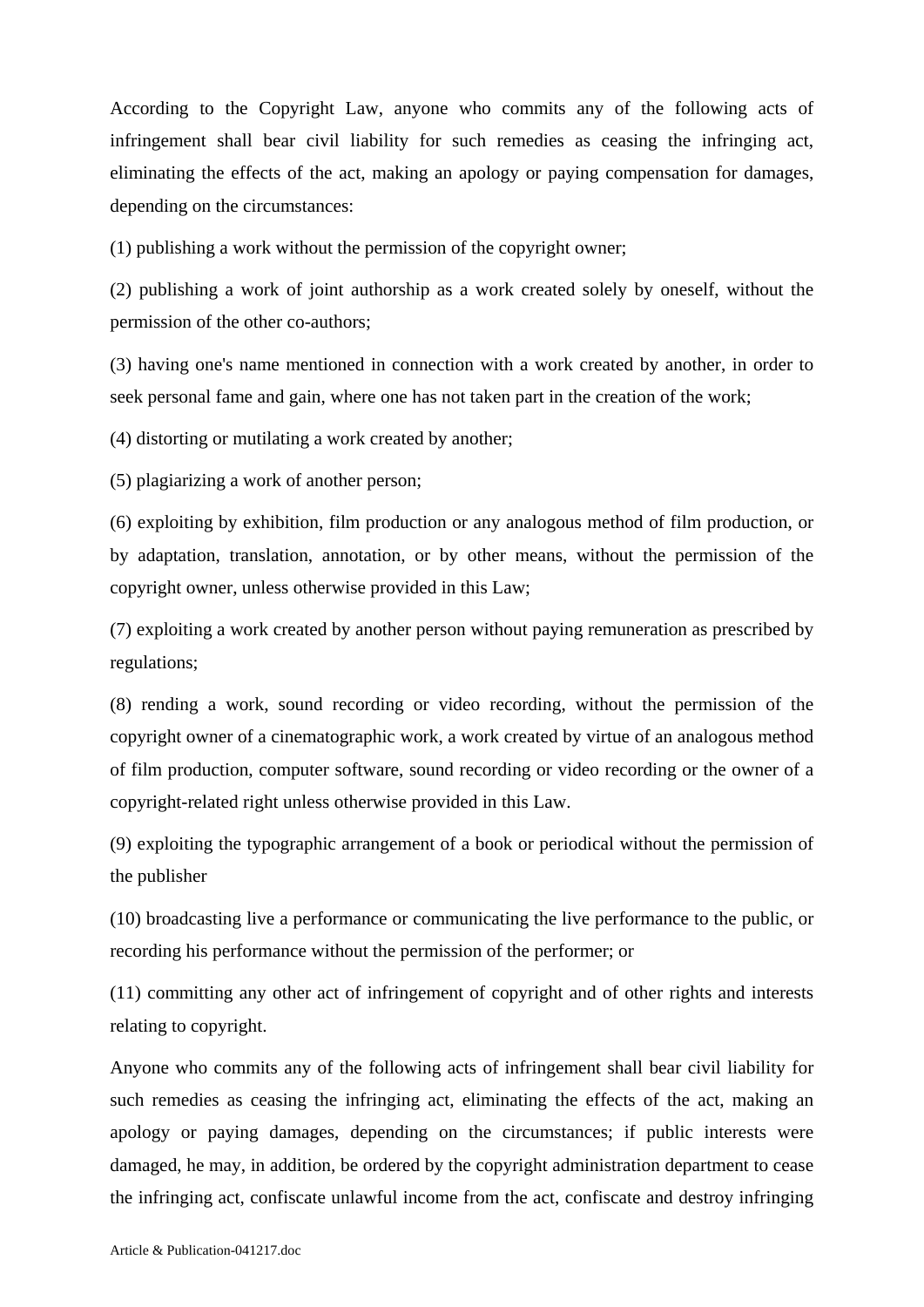reproductions and imposing a fine; where the circumstances are serious, the copyright administration department may also confiscate the materials, tools, and equipment mainly used for making the infringing reproductions; and if the act constitutes a crime, the infringer shall be prosecuted for his criminal liability:

(1) reproducing, distributing, performing, showing, broadcasting, compiling or communicating to the public on an information network a work created by another person,

without the permission of the copyright owner, unless otherwise provided in this Law;

(2) publishing a book where the exclusive right of publication belongs to another person;

(3) reproducing and distributing a sound recording or video recording of a performance, or communicating to the public his performance on an information network without the permission of the performer, unless otherwise provided in the Law;

(4) reproducing and distributing or communicating to the public on an information network a sound recording or video recording produced by another person, without the permission of the producer, unless otherwise provided in the Law

(5) broadcasting and reproducing a radio or television program produced by a radio station or television station without the permission of the radio station or television station, unless otherwise provided in this Law;

(6) intentionally circumventing or destroying the technological measures taken by a right holder for protecting the copyright or copyright-related rights in his work, sound recording or video recording, without the permission of the copyright owner, or the owner of the copyright-related rights, unless otherwise provided in law or in administrative regulations;

(7) intentionally deleting or altering the electronic right management information of a work, sound recording or video recording, without the permission of the copyright owner or the owner of a copyright-related right, unless otherwise provided in law or in administrative regulations; or

(8) producing or selling a work on which the signature of another is counterfeited.

Where a copyright or a copyright-related right is infringed, the infringer shall compensate for the actually injury suffered by the right holder; where the actual injury is difficult to compute, the damages shall be paid on the basis of the unlawful income of the infringer. The amount of damages shall also include the appropriate fees paid by the right holder to stop the infringing act. If the right holder's actual injury or infringer's unlawful income cannot be determined, the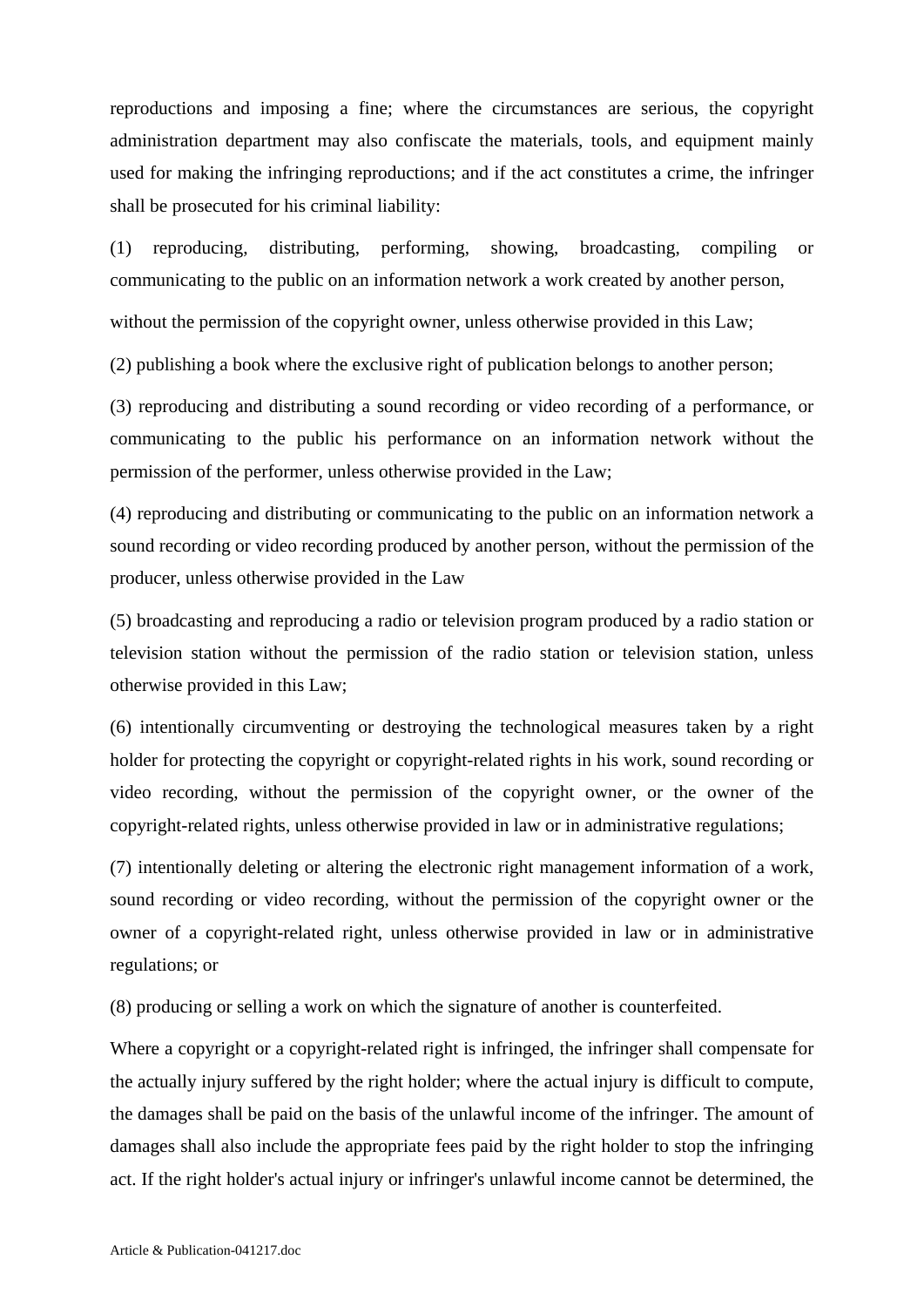People's Court shall judge the damages not exceeding RMB 500,000 depending on the circumstances of the infringing act.

Provisional measures are also provided in the Copyright Law:

(1) A copyright owner or owner of a copyright-related right who has evidence to establish that another person is committing or will commit an act of infringing his right, which could cause irreparable injury to his legitimate rights and interests if the act is not stopped immediately, may apply to the People's Court for ordering cessation of the related act and for taking the measures for property preservation before instituting legal proceedings.

(2) For the purpose of preventing an infringing act and under the circumstance where the evidence could be lost or is difficult to obtain at1erwards, the copyright owner or the owner of a copyright-related right may apply to the People's Court for evidence preservation before initiating legal proceedings.

#### Chapter 9 Employment Law

The basic legislation of employment in China is the Labour Law of the People's Republic of China (Labour Law), adopted in 1994 and effective as of January 1, 1995. Labour Law is applicable to employment in enterprises of various kinds, including foreign-invested enterprises. Besides the Labour Law, there are other provisions related to employment in laws such as the Law of the People's Republic of China on Chinese-Foreign Equity Joint Venture, the Law of the People's Republic of China on Foreign-Capital Enterprise, the Trade Union Law of the People's Republic of China, the Law of the People's Republic of China on the Protection of Rights and Interests of Women, etc. There are also many administrative regulations related to employment, such as the Regulations on Labour Administration in Foreign-Invested Enterprises, the Provisional Rules on the Administration of Salary Income in Foreign-Invested Enterprises, etc. The following is an introduction of the Labour Law.

# [1] General Provisions

The Labour Law applies to all enterprises and individual economic organizations (employing units) within the territory of the People's Republic of China and labourers who established a labour relationship therewith. Administrative organs, institutions and societies and labourers who established a labour contract relationship therewith shall follow this Law.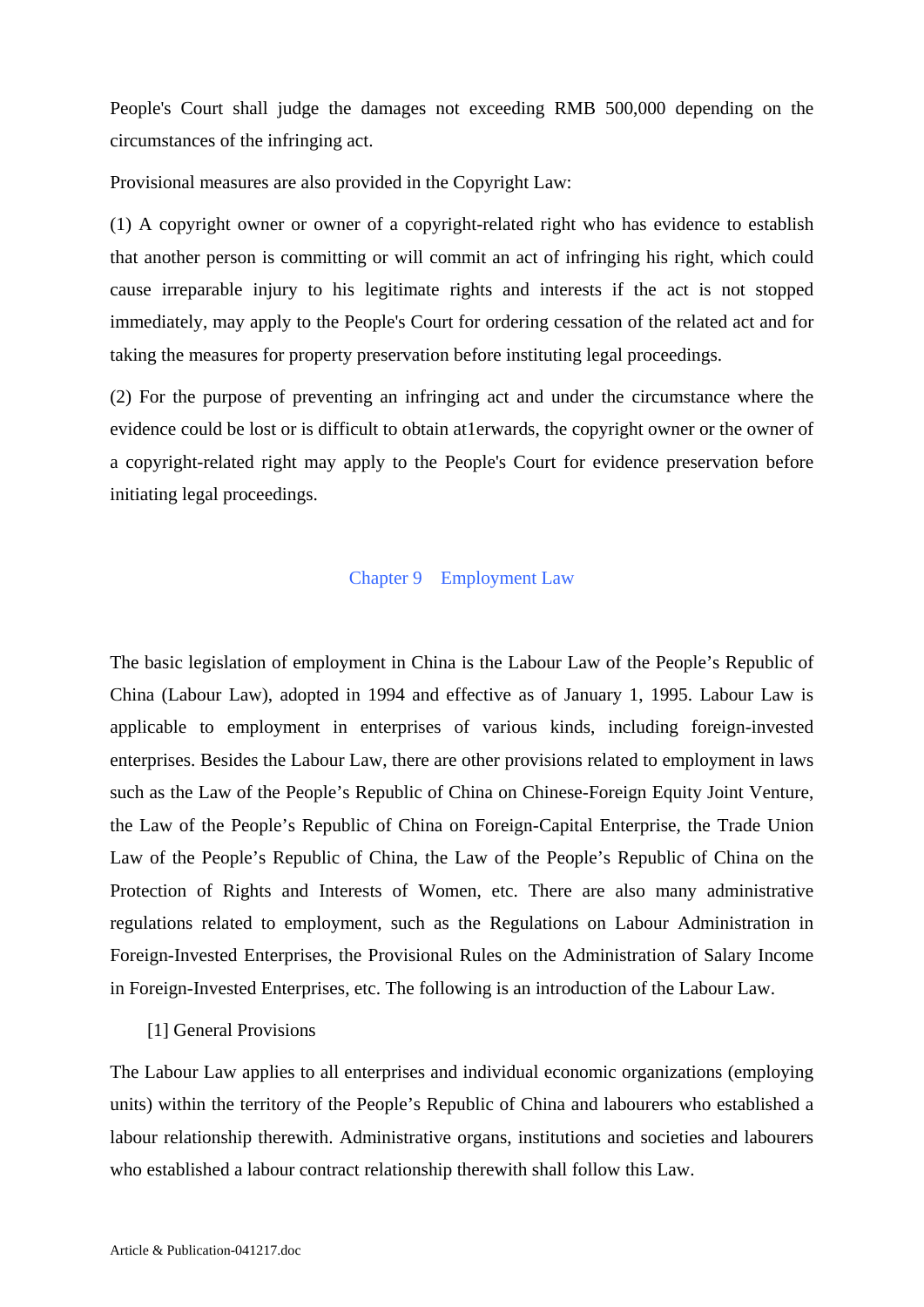According to the Labour Law, labourers shall equally have the right to be employed, choose occupations, obtain remuneration for their labour, take rest, have holidays and leaves, obtain protection of occupational safety and health, receive vocational training, enjoy social insurance and welfare, and submit applications for settlement of labour disputes, and other rights relating to labour as provided by law. Labourers shall fulfill their labour tasks, improve their vocational skills, follow rules on occupational safety and health, and observe labour discipline and professional ethics

The employing units shall establish and perfect their rules and regulations in accordance with the law so as to ensure that labourers enjoy the right to work and fulfill the labour obligations.

According to the Labour Law, Labourers shall have the right to participate in and organize trade unions in accordance with the law. Trade unions shall represent and safeguard the legitimate rights and interests of labourers, and independently conduct their activities in accordance with the law.

## [2] Promotion of Employment

According to the Labour Law, the State shall encourage enterprises, institutions and societies to initiate industries or expand businesses for the increase of employment within the scope of the provisions of laws, and administrative rules and regulations. Local people's governments at various levels shall take measures to develop various kinds of job-introduction agencies and provide employment services.

Labourers shall not be discriminated against in employment, regardless of their ethnic community, race, sex, or religious belief. Females shall enjoy equal rights as males in employment. It shall not be allowed, in the recruitment of staff and workers, to use sex as a pretext for excluding females form employment or to raise recruitment standards for the females, except for the types of work or posts that are not suitable for females as stipulated by the State. Where there are special stipulations in laws, rules and regulations on the employment of the disabled, the personnel of national minorities, and demobilized army men, such special stipulations shall apply.

No employing units shall be allowed to recruit juveniles under the age of 16. Units of literature and art, physical culture and sport, and special arts and crafts that need to recruit juveniles under the age of 16 must go through the formalities of examination and approval according to the relevant provisions of the State and guarantee their right to compulsory education.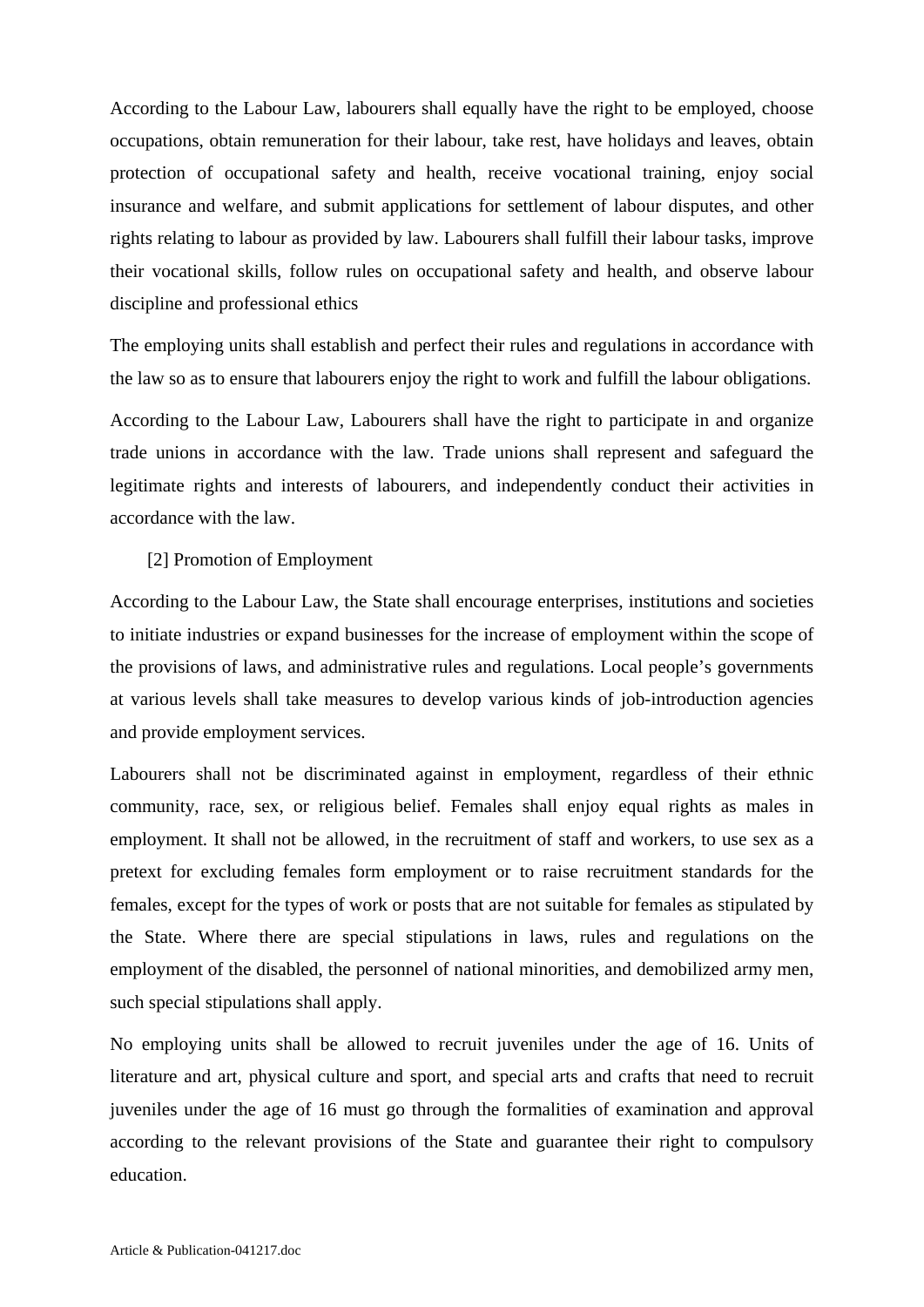#### [3] Labour Contracts and Collective Contracts

According to the Labour Law, a labour contract shall be concluded where an employment relationship is to be established. A labour contract is the agreement reached between a labourer and an employing unit for the establishment of the employment relationship and the definition of the rights, interests and obligations of each party.

Conclusion and modification of a labour contract shall follow the principles of equality, voluntariness and unanimity through consultation, and shall not run counter to the provisions of laws, administrative rules and regulations. Once concluded in accordance with the law, a labour contract shall be binding. The parties involved must fulfill the obligations as stipulated in the labour contract.

According to the Labour Law, a labour contract shall be invalid if it:

(1) violates laws, administrative rules and regulations; or

(2) is concluded by resorting to such measures as cheating and intimidation.

An invalid labour contract shall have no legal binding force from the very beginning of its conclusion. Where a part of a labour contract is confirmed as invalid and does not affect the remaining part, the remaining part shall remain valid. The invalidity of a labour contract shall be confirmed by a labour dispute arbitration committee or a people's court.

A labour contract shall be concluded in written form and contain clauses of the term of the labour contract, contents of work, labour protection and working conditions, labour remuneration, labour discipline, conditions for the termination of a labour contract, and responsibility for the violation of a labour contract. Apart from the above required clauses, other contents in a labour contract may be agreed upon through consultation by the parties involved. In case a labourer has kept working in a same employing unit for ten years or more and the parties involved agree to extend the term of the labour contract, a labour contract with a flexible term shall be concluded between them if the labourer so requested. A probation period may be agreed upon in a labour contract. The longest probation period shall not exceed six months. The parties involved in a labour contract may reach an agreement in their labour contract on matters concerning keeping he commercial secrets of the employing unit.

A labour contract shall terminate upon the expiration of its term or the emergence of the conditions for the termination of the labour contract as agreed upon by the parties involved. A labour contract may be discharged upon agreement reached between the parties involved through consultation. The employing unit may discharge the labour contract with if the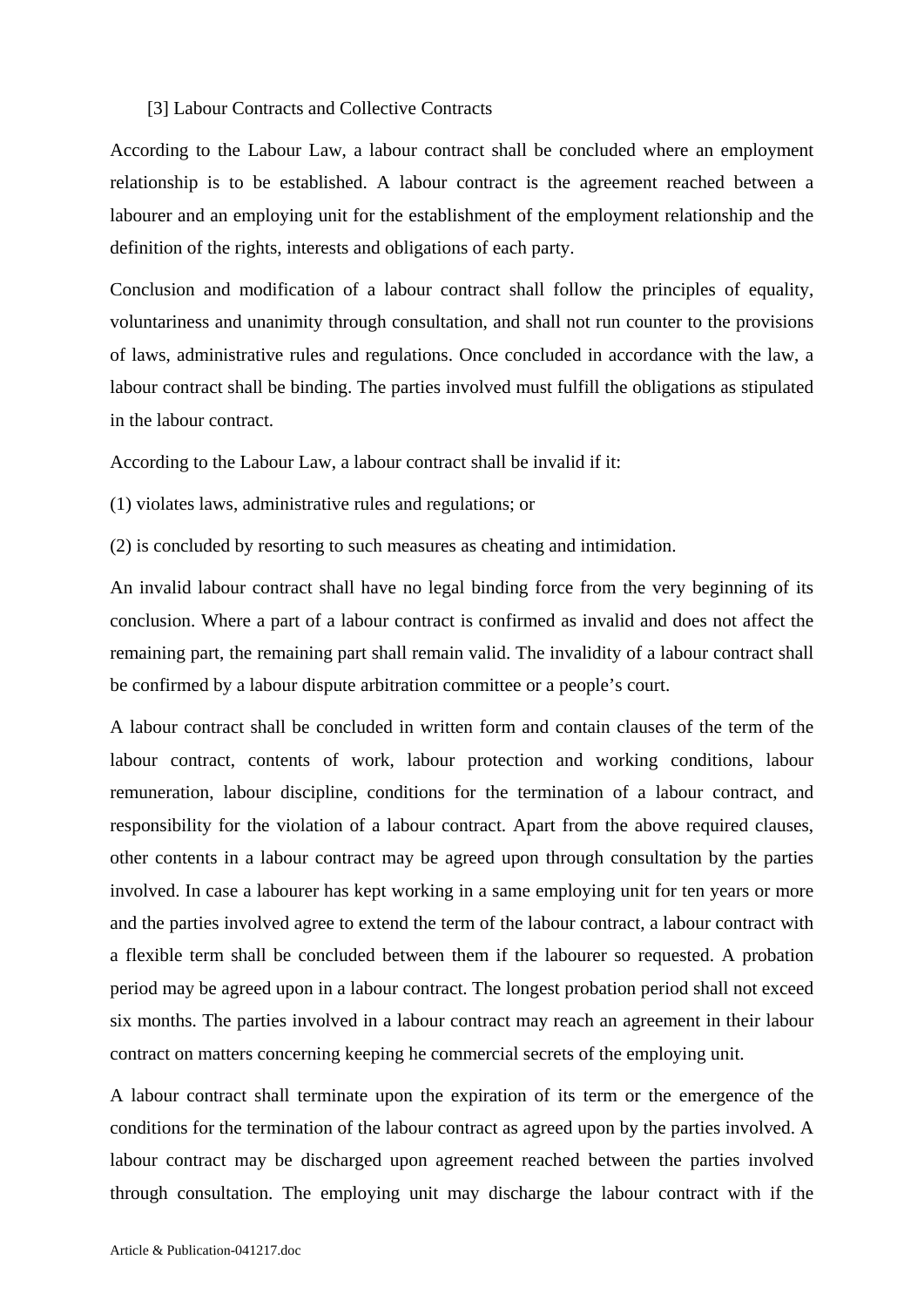labourer:

(1) is proved not up to the requirements for recruitment during the probation period; or

(2) seriously violates labour disciplines or the rules and regulations of the employing units; or

(3) causes great losses to the employing unit due to serious dereliction of duty or engagement in malpractice for selfish ends; or

(4) is investigated for criminal responsibilities in accordance with the law.

In any of the following circumstances, the employing unit may discharge a labour contract but a written notification shall be given to the labourer 30 days in advance:

(1) where a labourer is unable to take up his original work or any new work arranged by the employing unit after the completion of his medical treatment for illness or injury not suffered at work; or

(2) where a labourer is unqualified for his work and remains unqualified even after receiving a training or an adjustment to an other work post; or

(3) no agreement on modification of the labour contract can be reached through consultation by the parties involved when the objective conditions taken as the basis for the conclusion of the contract have greatly changed so that the original labour contract can no longer be carried out.

During the period of statutory consolidation when the employing unit comes to the brink of bankruptcy or runs deep into difficulties in production and management, and if reduction of its personnel becomes really necessary, the unit may make such reduction after it has explained the situation to the trade union or all of its staff and workers 30 days in advance, solicited opinions from them and reported to the labour administrative department. Where said the employing unit is to recruit personnel six months after the personnel reduction, the reduced personnel shall have the priority to be re-employed.

The employing unit shall make economic compensations in accordance with the relevant provisions of the State if it discharges its labour contracts according to the stipulations in Article 24, Article 26, and Article 27 of the Labour Law. However, the employing unit shall not discharge the labour contract with a labourer in accordance with the stipulations in Article 26 and Article 27 of the Labour Law in any of the following circumstances:

(1) the labourer is confirmed to have totally or partially lost the ability to work due to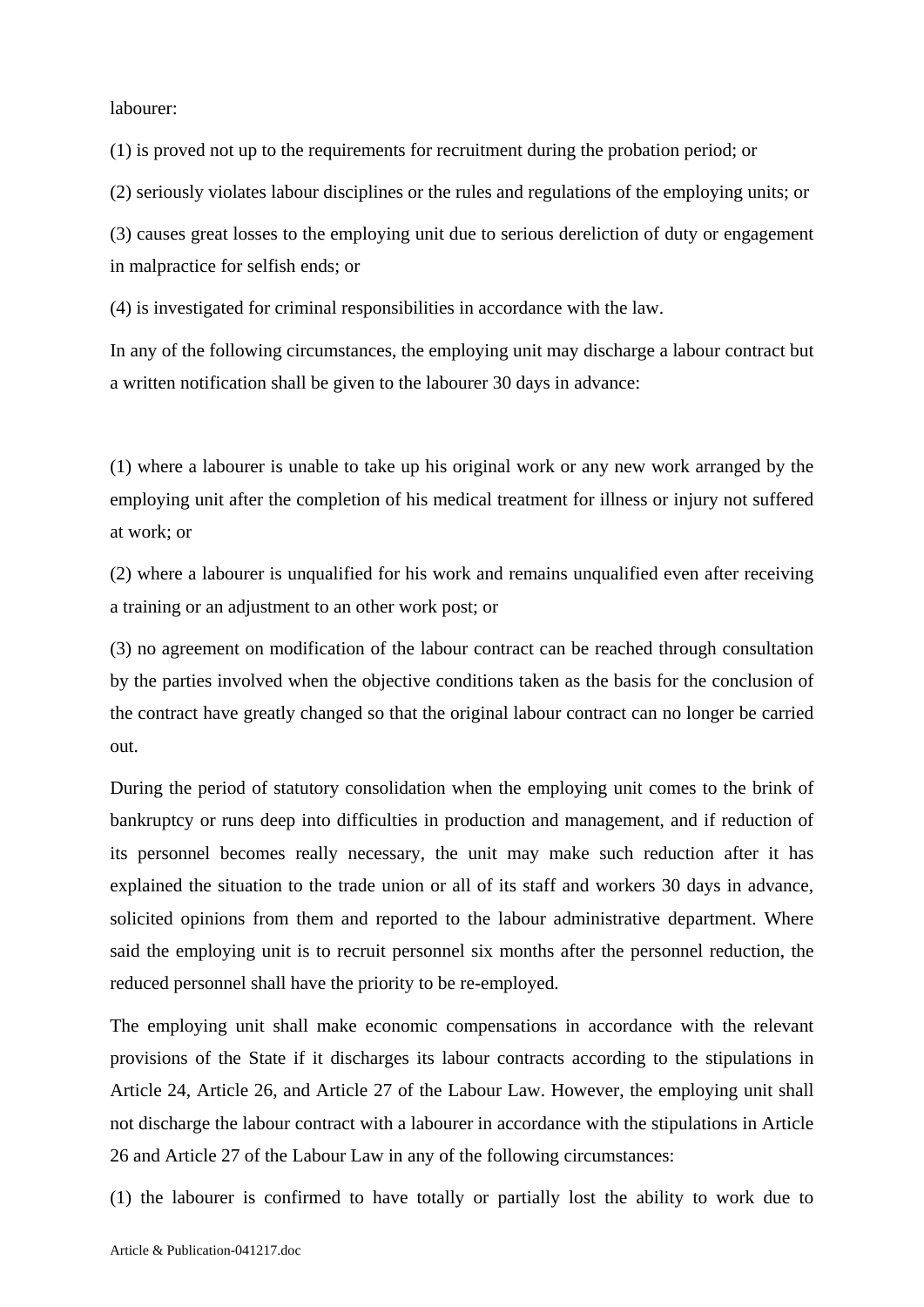occupational diseases or injuries suffered at work; or

(2) the labourer is receiving medical treatment for diseases or injuries within the prescribed period of time; or

(3) the labourer is a female staff member or worker who is in pregnant, puerperal, or breast-feeding period; or

(4) other circumstances stipulated by laws, administrative rules and regulations.

The trade union of an employing unit shall have the right to air its opinions if it regards as inappropriate the revocation of a labour contract by the unit. If the employing unit violates laws, rules and regulations or labour contracts, the trade union shall have the right to request for reconsideration. Where the labourer applies for arbitration or brings in a lawsuit, the trade union shall render him support and assistance in accordance with the law.

A labourer who intends to revoke his labour contract shall give a written notice to the employing unit 30 days in advance. However, a labourer may notify at any time the employing unit of his decision to revoke the labour contract in any of the following circumstances: (1) within the probation period; (2) where the employing unit forces the labourer to work by resorting to violence, intimidation or illegal restriction of personal freedom; or (3) failure on the part of the employing unit to pay labour remuneration or to provide working conditions as agreed upon in the labour contract.

The staff and workers of an enterprise as one party may conclude a collective contract with the enterprise on matters relating to labour remuneration, working hours, rest and vacations, occupational safety and health, and insurance and welfare. The draft collective contract shall be submitted to the congress of the staff and workers or to all the staff and workers for discussion and adoption.

A collective contract shall be concluded by the trade union on behalf of the staff and workers with the enterprise; in an enterprise where the trade union has not yet been set up, such contract shall be also concluded by the representatives elected by the staff and workers with the enterprise. A collective contract shall be reported to the labour administrative department after its conclusion. The collective contract shall go into effect automatically if no objections are raised by the labour administrative department within 15 days from the date of the receipt of a copy of the contract. Collective contracts concluded in accordance with the law shall have binding force to both the enterprise and all of its staff and workers. The standards on working conditions and labour payments agreed upon in labour contracts concluded between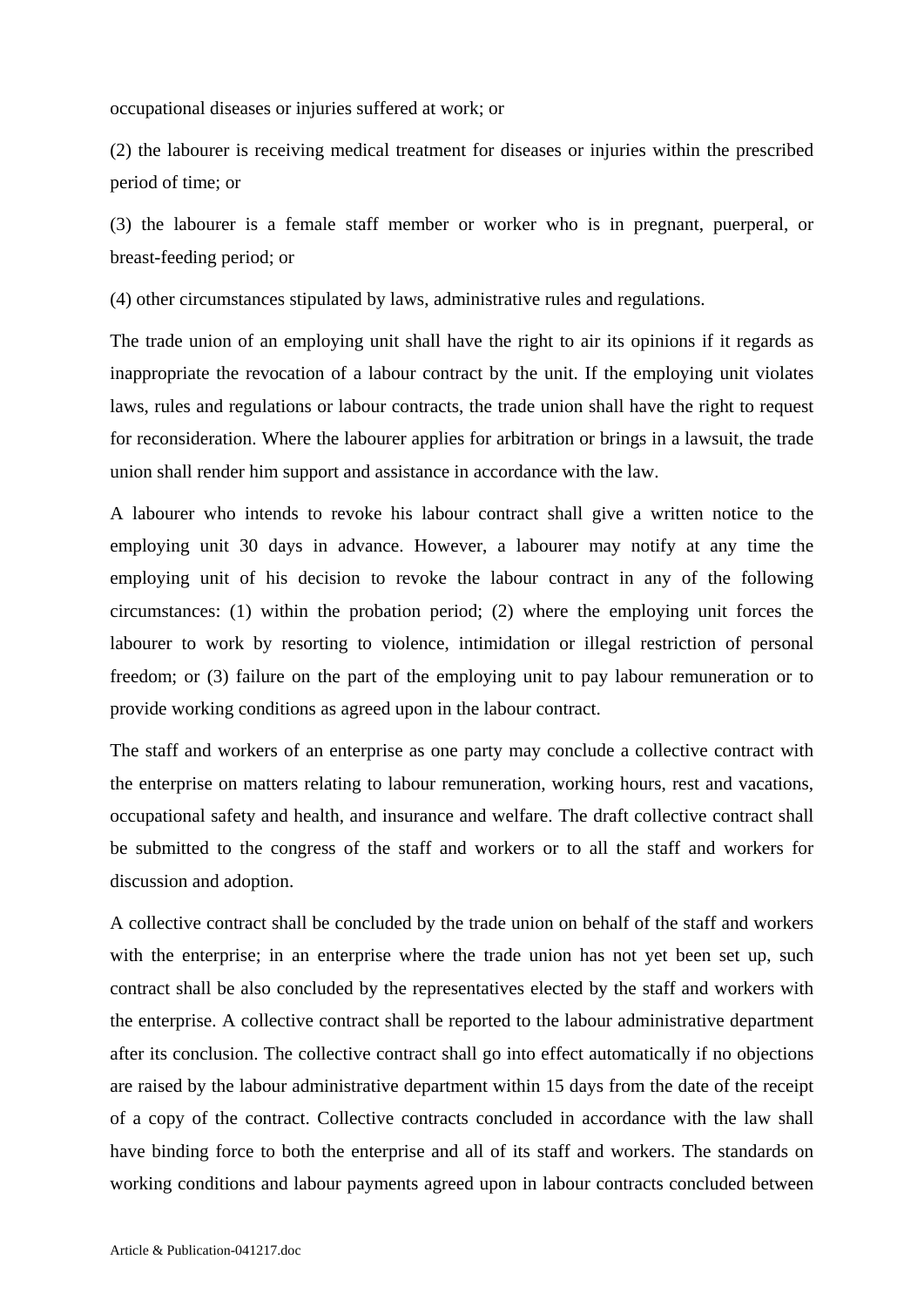individual labourers and the enterprises shall not be lower than those as stipulated in collective contracts.

### [4] Working Hours, Rest and Vacations

The State shall practise a working hour system under which labourers shall work for no more than eight hours a day and no more than 44 hours a week on the average. But according to the Regulations on the Working Time of Employees promulgated by the State Council and revised in 1995, all enterprises shall adopt a working hour system under which labourers shall work for no more that eight hours a day and no more than 40 hours a week starting from 1 May 1997. The employing unit shall guarantee that its staff and workers have at least one day off in a week. Where an enterprise can not follow the above provisions due to its special production nature, it may adopt other rules on working hours and rest with the approval of the labour administrative department.

The employing unit shall arrange holidays for labourers in accordance with the law during the following festivals: (1) the New Year's Day; (2) the Spring Festival; (3) the International Labour Day; (4) the National Day; and (5) other holidays stipulated by laws, rules and regulations.

The employing unit may extend working hours due to the requirements of its production or business after consultation with the trade union and labourers, but the extended working hour for a day shall generally not exceed one hour; if such extension is called for due to special reasons, the extended hours shall not exceed three hours a day under the condition that the health of labourers is guaranteed. However, the total extension in a month shall not exceed thirty six hours. However, the extension of working hours shall not be subject to restriction of the aforesaid provisions of under any of the following circumstances:

(1) where emergent dealing is needed in the event of natural disaster, accident or other reason that threatens the life, health and the safety of property of labourers;

(2) where prompt rush repair is needed in the event of breakdown of production equipment, transportation lines or public facilities that affects production and public interests; and

(3) other circumstances as stipulated by laws, administrative rules and regulations.

The employing unit shall not extend working hours of labourers in violation of the provisions of this Law.

The employing unit shall, according to the following standards, pay labourers remunerations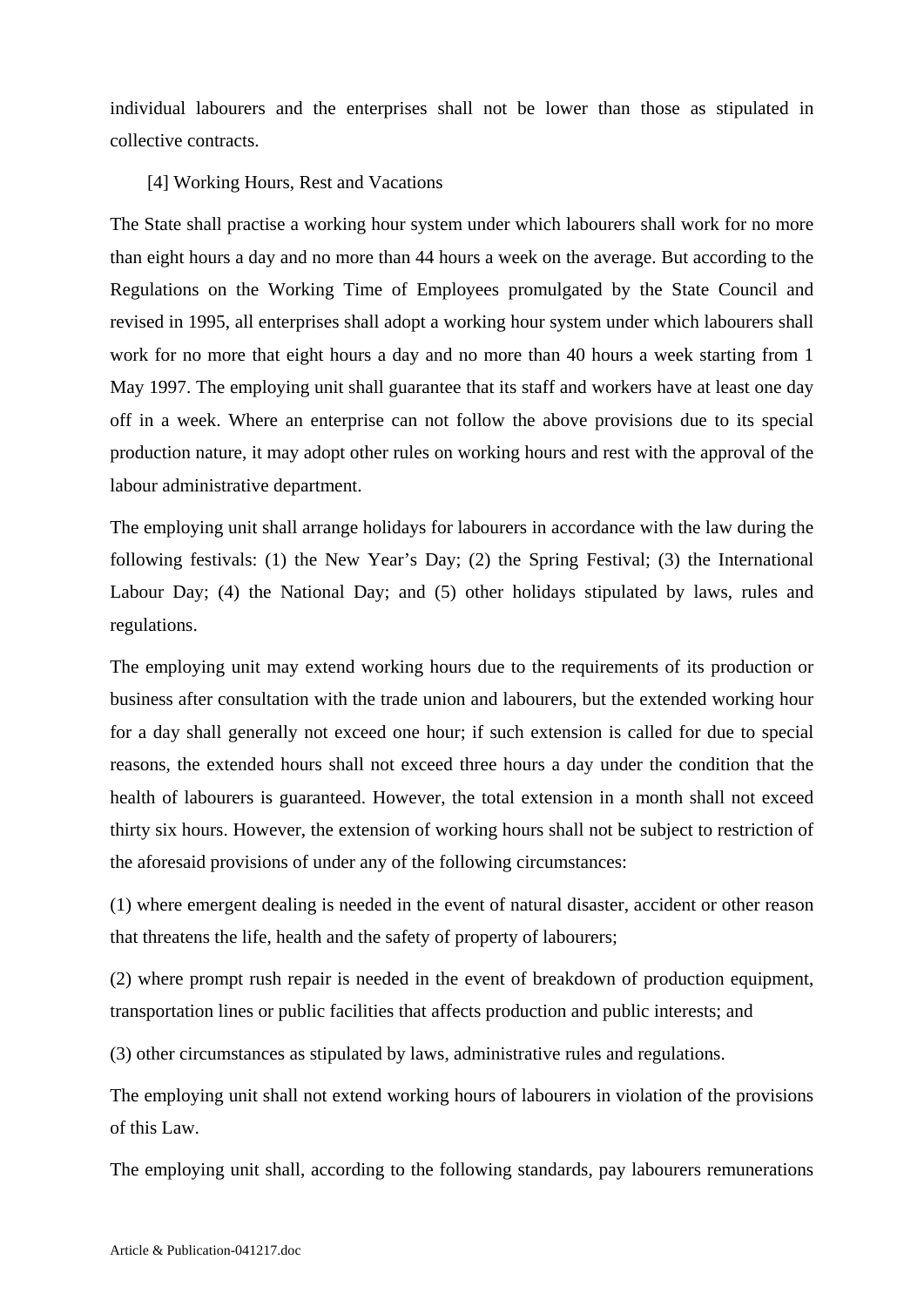higher than those for normal working hours in accordance with the following standards:

(1) to pay no less than 150 percent of the normal wages if the extension of working hours is arranged;

(2) to pay no less than 200 percent of the normal wages if the extended hours are arranged on days of rest and no deferred rest can be taken; and

(3) to pay no less than 300 percent of the normal wages if the extended hours are arranged on statutory holidays.

The State shall practise a system of annual vacation with pay. Labourers who have kept working for one year and more shall be entitled to annual vacation with pay. The concrete measures shall be formulated by the State Council.

[5] Wages

The distribution of wages shall follow the principle of distribution according to work and equal pay for equal work. The level of wages shall be gradually raised on the basis of economic development. The State shall exercise macro-regulations and control over the total payroll. Also, the State shall implement a system of guaranteed minimum wages. Specific standards on minimum wages shall be determined by the people's governments of provinces, autonomous regions or municipalities directly under the Central Government and reported to the State Council for the record. Wages paid to labourers by the employing unit shall not be lower than the local standards on minimum wages.

The employing unit shall independently determine its form of wage distribution and wage level for its own unit according to law and based on the characteristics of its production and business and economic results. Wages shall be paid monthly to labourers themselves in form of currency. The wages paid to labourers shall not be deducted or delayed without justification. The employing unit shall pay wages according to law to labourers who observe statutory holidays, take leaves during the periods of marriage or funeral, or participate in social activities in accordance with the law.

# [6] Occupational Safety and Health

The employing unit must establish and perfect the system for occupational safety and health, strictly implement the rules and standards of the State on occupational safety and health, educate labourers on occupational safety and health, prevent accidents in the process of work, and reduce occupational hazards. Facilities of occupational safety and health must meet the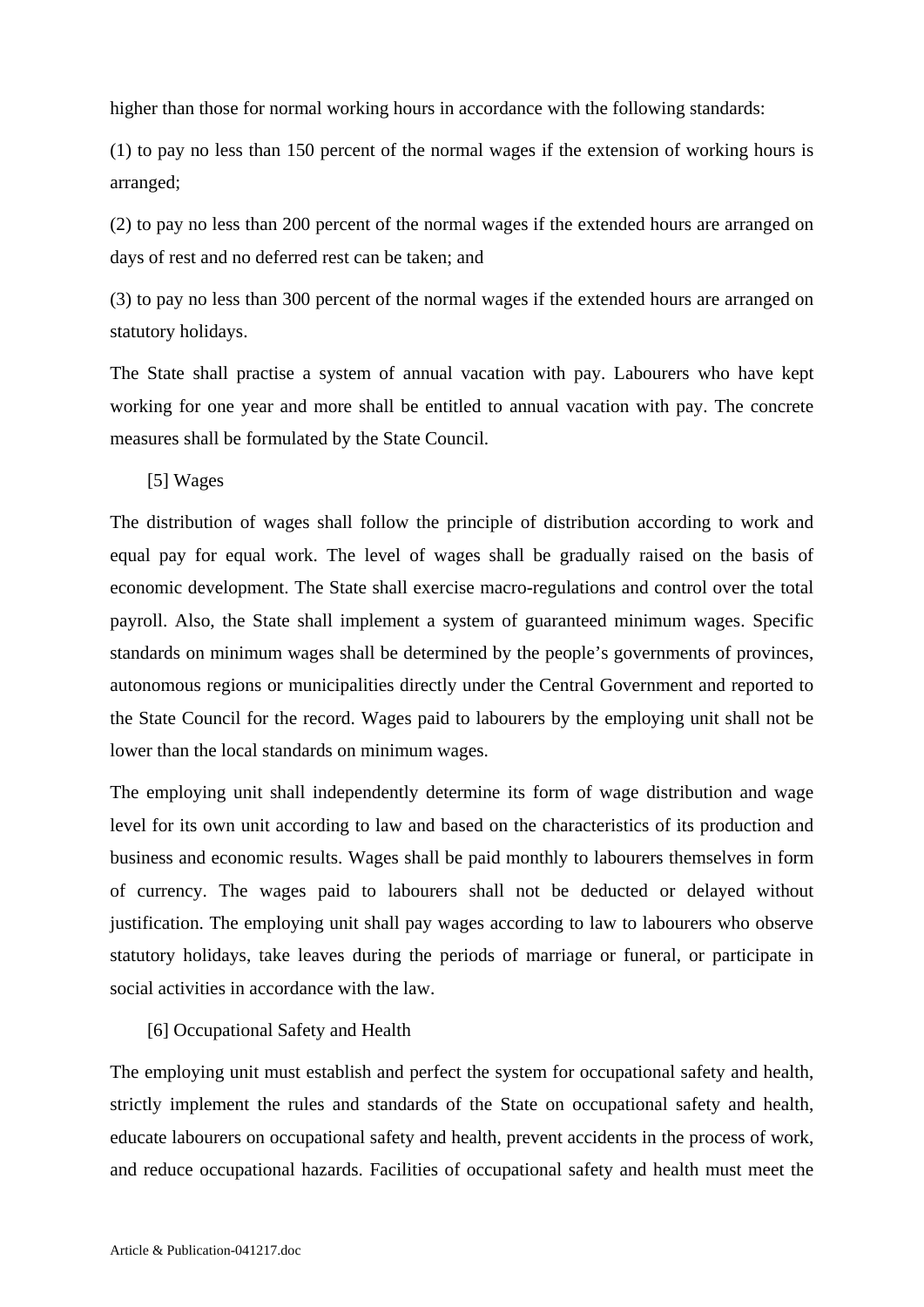standards stipulated by the State. Facilities of occupational safety and health installed in new projects and projects to be rebuilt or expanded must be designed, constructed, put into operation with the main project at the same time.

The employing unit must provide labourers with occupational safety and health conditions conforming to the provisions of the State and necessary articles of labour protection, and providing regular health examination for labourers engaged in work with occupational hazards. Labourers to be engaged in specialized operations must receive specialized training and acquire qualifications for such special operations. Labourers must strictly abide by rules of safe operation in the process of their work. Labourers shall have the right to refuse to operate if the management personnel of the employing unit command the operation in violation of rules and regulations or force laburers to run risks in operation; labourers shall have the right to criticize, report or file charges against the acts endangering the safety of their life and health.

### [7] Special Protection For Female and Juvenile Workers

According to the Labour Law, the State shall provide female workers and juvenile workers with special protection. Juvenile workers refer to labourers at the age of 16 but not 18 yet. It is prohibited to arrange female workers to engage in work down the pit of mines, or work with Grade IV physical labour intensity as stipulated by the State, or other work that is unsuitable prohibited for female workers to do. During their menstrual periods, female workers shall not be arranged to engaged in work high above the ground, under low temperature, or in cold water or work with Grade III physical labour intensity as stipulated by the State; and during their pregnancy female workers shall not be arranged to engage in work with Grade III physical labour intensity as stipulated by the State or other work that they should avoid in pregnancy. Female workers pregnant for seven months or more shall not be arranged to extend their working hours or to work night shifts. After childbirth, female workers shall be entitled to no less than ninety days of maternity leaves with pay. During the period of breast-feeding their babies less than one year old, they shall not be arranged to engage in work with Grade III physical labour intensity as stipulated by the State or other work that is unsuitable and prohibited for them to do during their breast-feeding period, or to extend their working hours or to work night shifts.

No juvenile workers shall be arranged to engage in work down the pit of mines, work that is poisonous or harmful, work with Grade IV physical labour intensity as stipulated by the State, or other work that is unsuitable and prohibited for them to do. The employing unit shall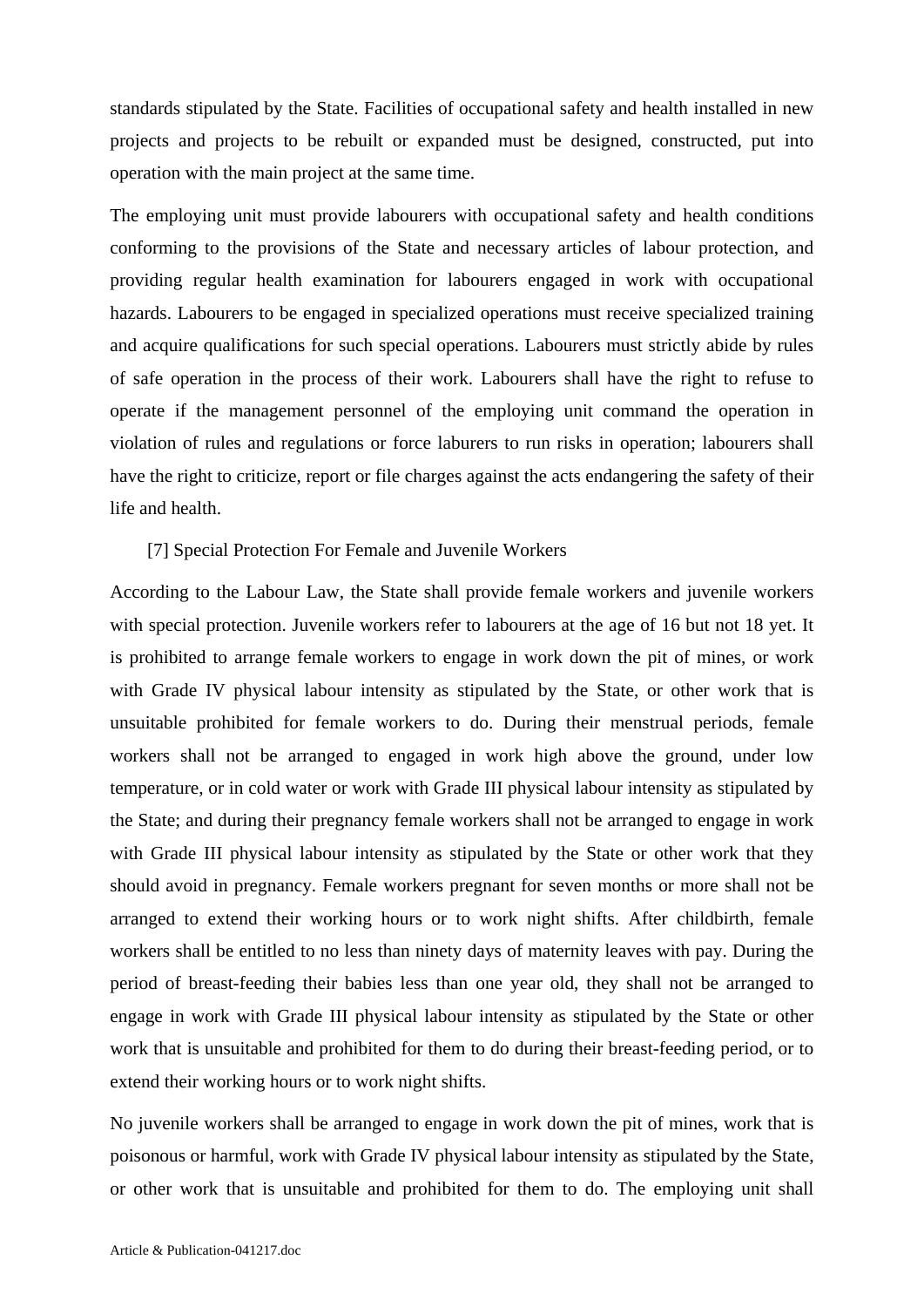provide regular physical examinations to juvenile workers.

## [8] Vocational Training

The employing unit shall establish a system for vocational training, raise and use funds for vocational training in accordance with the provisions of the State, and provide labourers with vocational training in a planned way and in the light of the actual situation of the unit. Labourers to be engaged in technical work must receive pre-job training before taking up their posts.

The State shall determine occupational classification, set up professional skill standards for the occupations classified, and practise a system of vocational qualification certificates. Examination and verification organizations authorized by the government are in charge of the examination and verification of the professional skills of labourers.

# [9] Social Insurance and Welfare

The State shall develop social insurance undertakings, establish a social insurance system, and set up social insurance funds so that labourers may receive assistance and compensations under such circumstances as old age, illness, work-related injury, unemployment and child-bearing. The sources of social insurance funds shall be determined according to the categories of insurance, and an overall pooling of insurance funds from the society shall be introduced step by step. The employing unit and labourers must participate in social insurance and pay social insurance premiums in accordance with the law.

Labourers shall, in accordance with the law, enjoy social insurance benefits under the following circumstances: (1) retirement; (2) illness or injury; (3) disability caused by work-related injury or occupational disease; (4) unemployment; (5) child-bearing. The survivors of the insured labourer's family shall be entitled to subsidies for survivors in accordance with the law after the labourer's death. The conditions and standards for labourers to enjoy social insurance benefits shall be stipulated by laws, rules and regulations. The social insurance amount that labourers are entitled to, must be timely paid in full.

The State shall encourage the employing unit to set up supplementary insurance for labourers according to its practical situations. The State shall advocate that labourers practise individual insurance in form of saving account. The employing unit shall create conditions so as to improve collective welfare and raise welfare treatment of labourers.

[10] Labour Disputes